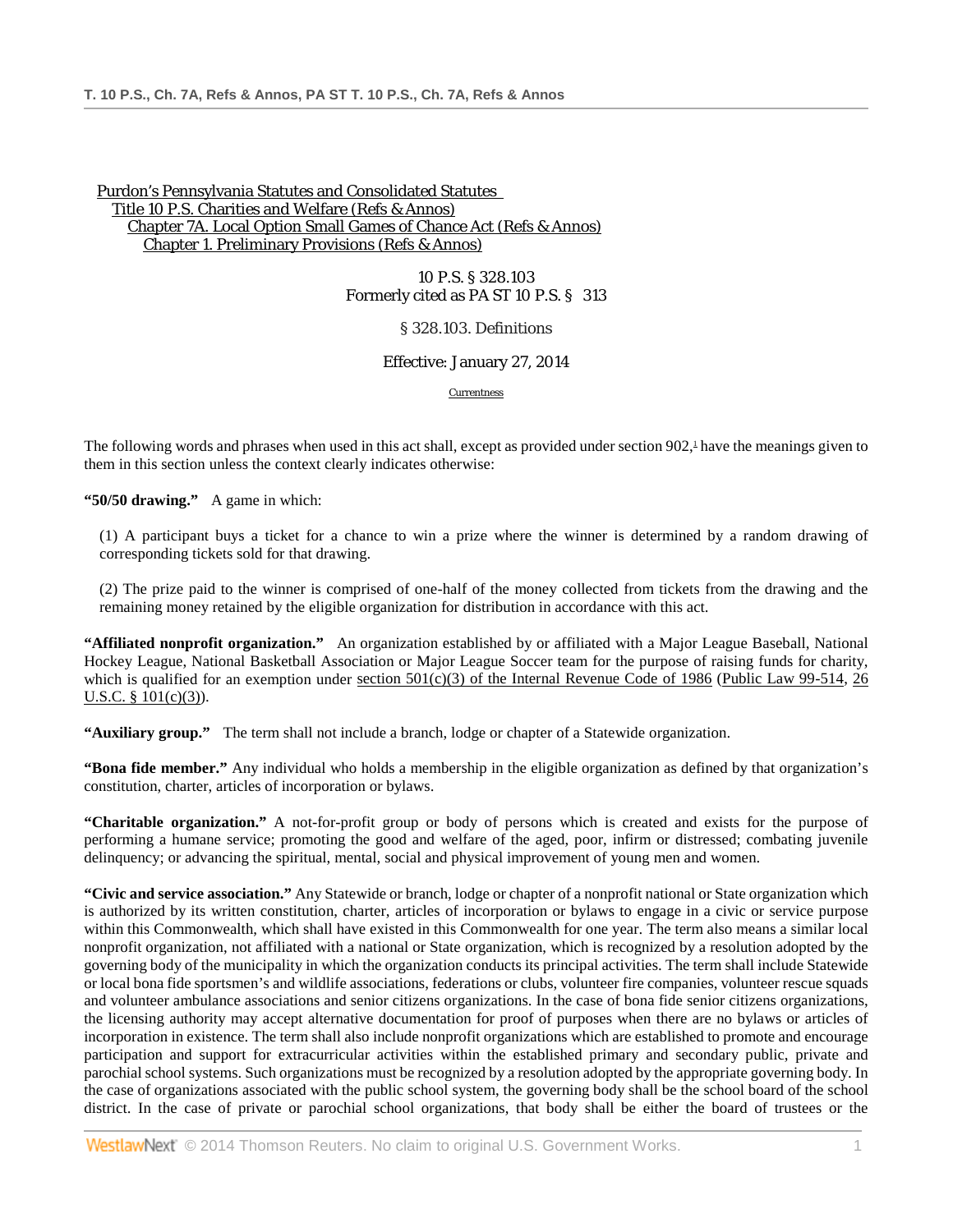Archdiocese.

**"Club."** An organization that:

 $(1)$  is licensed to sell liquor under section 404 of the act of April 12, 1951 (P.L. 90, No. 21),<sup>2</sup> known as the Liquor Code; and

(2) qualifies as an exempt organization under [section 501\(c\)](http://www.westlaw.com/Link/Document/FullText?findType=L&pubNum=1012823&cite=26USCAS501&originationContext=document&vr=3.0&rs=cblt1.0&transitionType=DocumentItem&contextData=(sc.DocLink)#co_pp_4b24000003ba5) or [527 of the Internal Revenue Code of 1986](http://www.westlaw.com/Link/Document/FullText?findType=L&pubNum=1012823&cite=26USCAS527&originatingDoc=NC0DEB090788511E3BC98B5C5C6DE472B&refType=LQ&originationContext=document&vr=3.0&rs=cblt1.0&transitionType=DocumentItem&contextData=(sc.DocLink)) [\(Public Law](http://www.westlaw.com/Link/Document/FullText?findType=l&pubNum=1077005&cite=UUID(I4B69EEE9A1-E642ECA21E4-01F8D0A45CF)&originationContext=document&vr=3.0&rs=cblt1.0&transitionType=DocumentItem&contextData=(sc.DocLink))  [99-514,](http://www.westlaw.com/Link/Document/FullText?findType=l&pubNum=1077005&cite=UUID(I4B69EEE9A1-E642ECA21E4-01F8D0A45CF)&originationContext=document&vr=3.0&rs=cblt1.0&transitionType=DocumentItem&contextData=(sc.DocLink)) 26 [U.S.C. § 501\(c\)](http://www.westlaw.com/Link/Document/FullText?findType=L&pubNum=1000546&cite=26USCAS501&originationContext=document&vr=3.0&rs=cblt1.0&transitionType=DocumentItem&contextData=(sc.DocLink)#co_pp_4b24000003ba5) or [527\)](http://www.westlaw.com/Link/Document/FullText?findType=L&pubNum=1000546&cite=26USCAS527&originatingDoc=NC0DEB090788511E3BC98B5C5C6DE472B&refType=LQ&originationContext=document&vr=3.0&rs=cblt1.0&transitionType=DocumentItem&contextData=(sc.DocLink)).

**"Club licensee."** A club that holds a license to conduct small games of chance.

**"Conservation organization."** A national or Statewide nonprofit organization or local federation, club or chapter of a national or Statewide nonprofit organization whose mission or activities include any of the following:

(1) Environmental education to promote conservation, maintenance, acquisition or improvement of a natural area for public use.

(2) Protection, preservation or management of natural resources.

(3) Restoration, conservation or maintenance of wildlife. This paragraph includes the creation or preservation of wildlife sanctuaries or preserves.

(4) Best hunting practices, hunter education and hunting safety.

**"Daily drawing."** A game of chance in which a bona fide member selects or is assigned a number for a chance at a prize with the winner determined by random drawing to take place on the licensed eligible organization's licensed premises during the same operating day. The term includes games of chance commonly known as "member sign-in lotteries" and "half-and-half lotteries." Daily drawing winners may be determined with the aid of a passive selection device or reference to drawings conducted by the department pursuant to the act of August 26, 1971 (P.L. 351, No. 91), $\frac{3}{2}$  known as the State Lottery Law. Daily drawing chances may not be sold for an amount in excess of \$1, and no more than one chance per individual may be sold per drawing. Nothing in this definition shall restrict an eligible organization from conducting more than one drawing per day. After a daily drawing is held, a bona fide member may immediately select a number for a chance at a prize for the next day's daily drawing.

**"Department."** The Department of Revenue of the Commonwealth.

**"Dispensing machine."** A device designed exclusively for the dispensing of the games of chance authorized by this act, including, but not limited to, ticket jars, fish bowls and stamp machines. Nothing in this act shall be construed to authorize devices commonly known as "slot machines" or "video poker."

**"Eligible organization."** A charitable, religious, fraternal or veterans' organization, club, club licensee or civic and service association. In order to qualify as an eligible organization for purposes of this act, an organization shall have been in existence and fulfilling its purposes for one year prior to the date of application for a license. The term shall include an affiliated nonprofit organization licensed under [section 307.](http://www.westlaw.com/Link/Document/FullText?findType=L&pubNum=1000262&cite=PS10S307&originatingDoc=NC0DEB090788511E3BC98B5C5C6DE472B&refType=LQ&originationContext=document&vr=3.0&rs=cblt1.0&transitionType=DocumentItem&contextData=(sc.DocLink)) 4

**"Fraternal organization."** A nonprofit organization within this Commonwealth which is created and carried on for the mutual benefit of its members, has a limited membership and a representative form of government and is a branch, lodge or chapter of a national or State organization. Such organizations shall have been in existence in this Commonwealth and fulfilling their purposes for one year prior to the date of application for a license.

**"Games of chance."** Punchboards, daily drawings, weekly drawings, 50/50 drawings, raffles, pools, race night games, tavern games and pull-tabs, as defined in this act, provided that no such game shall be played by or with the assistance of any mechanical or electrical devices or media other than a dispensing machine or passive selection device and further provided that the particular chance taken by any person in any such game shall not be made contingent upon any other occurrence or the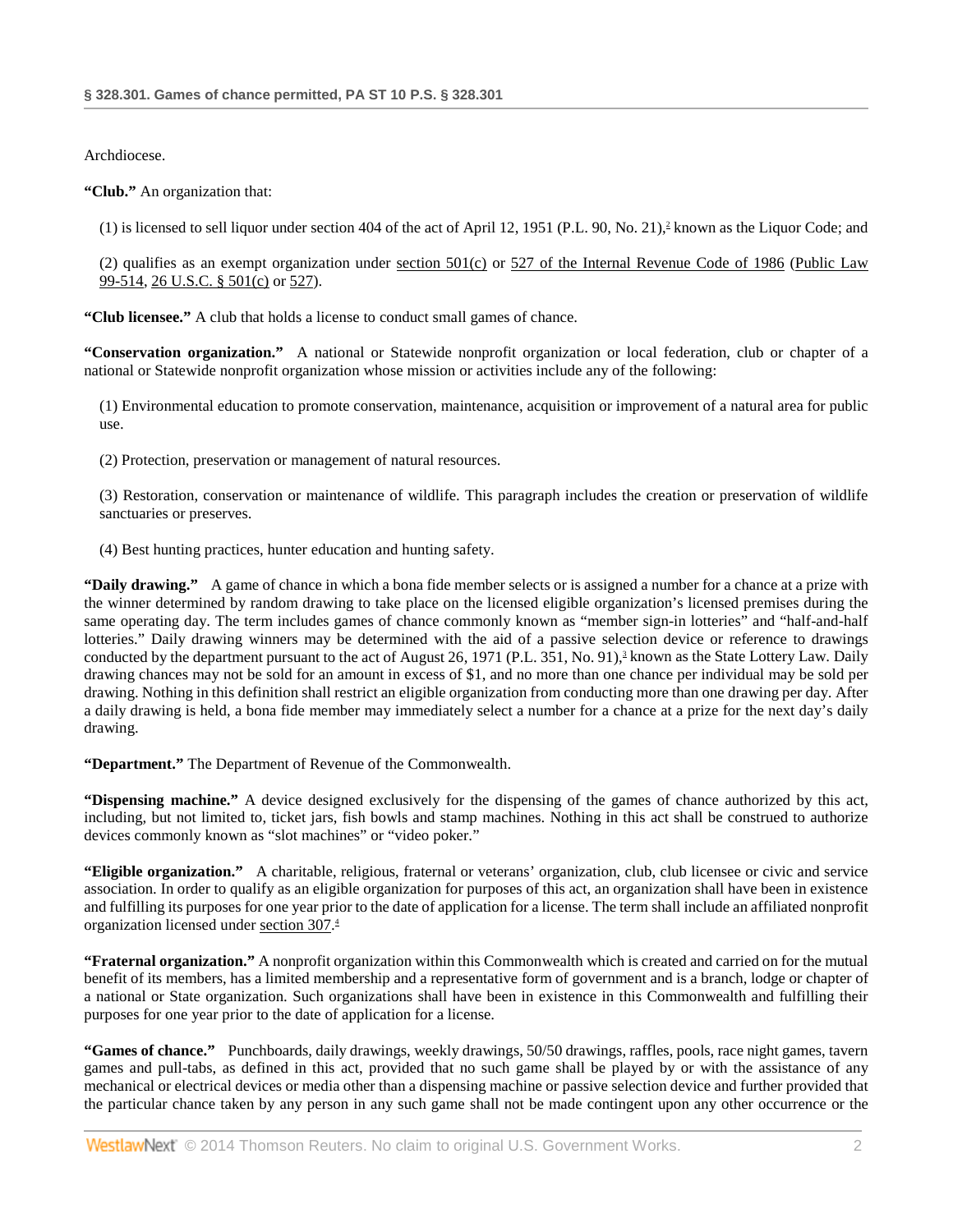winning of any other contest, but shall be determined solely at the discretion of the purchaser. This definition shall not be construed to authorize any other form of gambling currently prohibited under 18 Pa.C.S. (relating to crimes and offenses) or authorized under 4 Pa.C.S. (relating to amusements). Nothing in this act shall be construed to authorize games commonly known as "slot machines" or "video poker" or other games regulated by the Pennsylvania Gaming Control Board.

**"Law enforcement official."** A municipal police officer, a member of the Pennsylvania State Police, the sheriff of a county or a deputy sheriff.

**"License."** A license to conduct games of chance.

**"Licensed distributor."** A distributor of games of chance licensed under [section 307.](http://www.westlaw.com/Link/Document/FullText?findType=L&pubNum=1000262&cite=PS10S307&originatingDoc=NC0DEB090788511E3BC98B5C5C6DE472B&refType=LQ&originationContext=document&vr=3.0&rs=cblt1.0&transitionType=DocumentItem&contextData=(sc.DocLink))

**"Licensing authority."** The county treasurer, or in any home rule county or city of the first class, where there is no elected treasurer, the designee of the governing authority.

**"Major league sports drawing."** A 50/50 drawing conducted by a nonprofit affiliate of a major league sports team in accordance with section 304.1.<sup>5</sup>

**"Major league sports team."** A sports team or racing facility that is any of the following:

(1) A member of Major League Baseball, the National Hockey League, the National Basketball Association, the National Football League or Major League Soccer.

(2) A professional sports team affiliated with a team under paragraph (1).

(3) Any other professional sports team that has a sports facility or an agreement with a sports facility to conduct home games at the facility.

(4) A stadium, grandstand or bleacher at a closed-course motor facility where spectators are directly observing motor races with NASCAR, Indy, stock or drag racing cars.

**"Municipality."** A city, borough, incorporated town or township or a home rule municipality formerly classified as a city, borough, incorporated town or township.

**"Passive selection device."** A device which is used to hold or denote the universe of possible winning numbers or entrants in a daily drawing or raffle. Such a device may not have the capability of being utilized to conduct or aid in the conducting of unauthorized or illegal forms of gambling.

**"Pool."** An activity in which a person pays an entry fee for each chance to win cash or merchandise based on the outcome of an event or series of events wherein the participants in the event or series of events are natural persons or animals, and to which all of the following apply:

- (1) The maximum number of individuals that may participate in a pool is 100 people.
- (2) The maximum entry fee for each individual entry in a pool is \$20.
- (3) Other than the entry fee, no other money or thing of value is paid or given for participation in a pool.
- (4) There is at least one guaranteed winner from among the participants.
- (5) All entry fees collected for entry into the pool are paid as prizes to one or more participants in the pool.
- (6) No entry fees or portions thereof are retained by the person or eligible organization operating the pool.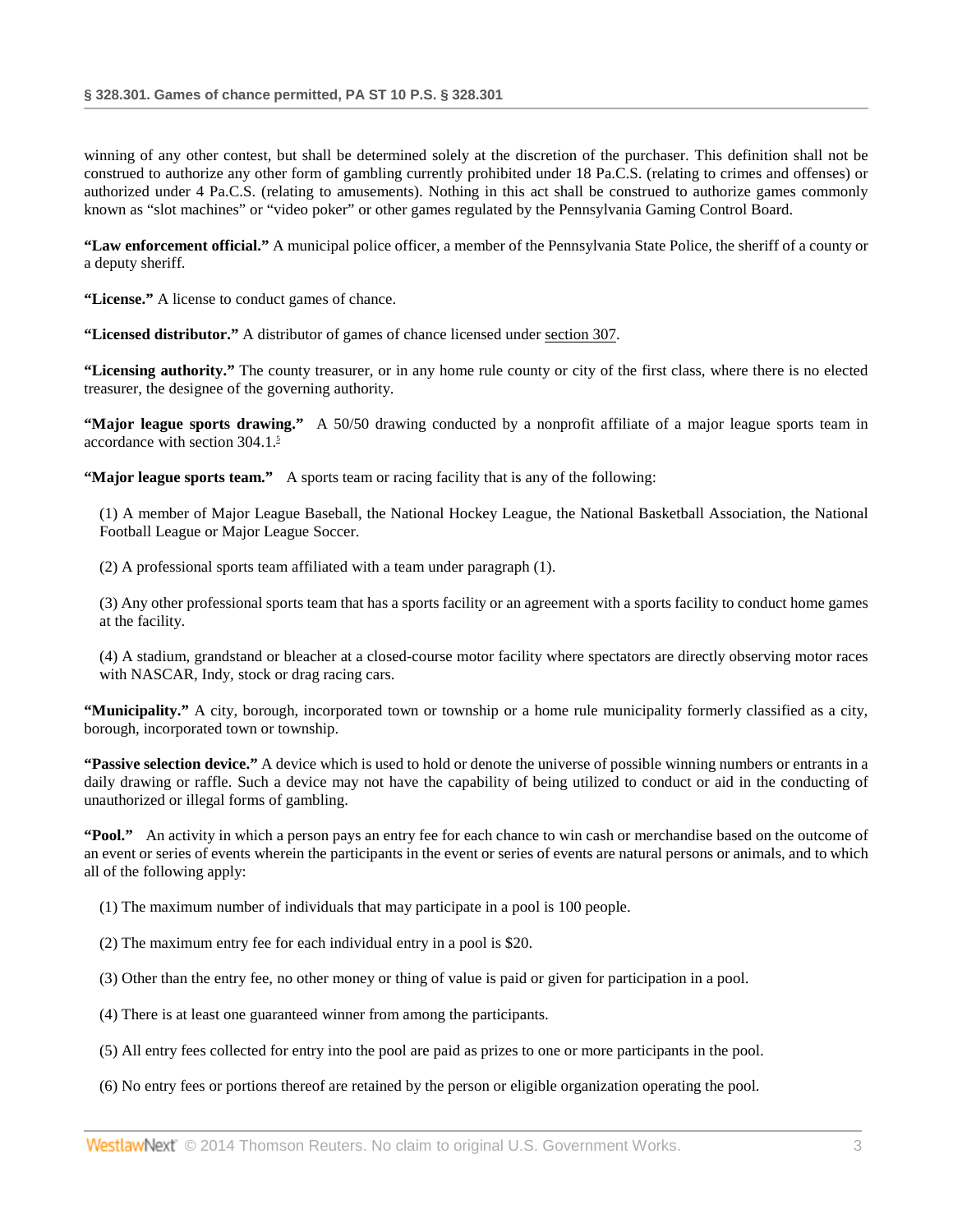**"Prize."** Cash or merchandise awarded for games of chance.

**"Proceeds."** The difference between:

(1) the actual gross revenue collected by a licensed eligible organization, or a licensee under Chapter  $9<sup>6</sup>$  from a game of chance; and

(2) the actual amount of prizes paid by a licensed eligible organization, or a licensee under Chapter 9, from a game of chance, plus the cost to purchase games of chance.

**"Public interest purpose."** One or more of the following:

(1) The activities and operations of a nonprofit organization that provides a benevolent, charitable, religious, educational, philanthropic, humane, scientific, patriotic, social welfare, social advocacy, public health, public safety, emergency response, environmental, historic or civic objective.

(2) Initiating, performing or fostering worthy public works or enabling or furthering the erection or maintenance of public structures.

(3) Lessening the burdens borne by government or voluntarily supporting, augmenting or supplementing services which government would normally render to the people.

(4) Improving, expanding, maintaining or repairing real property owned or leased by an eligible organization and relating operational expenses used for purposes specified in paragraphs (1), (2) and (3).

(5) Nonprofit youth sports activities.

(6) Activities relating to the provision of volunteer fire, ambulance or rescue services.

(7) Activities conducted by a veterans organization, whether or not the veterans organization holds a club license. Activities under this paragraph may include:

- (i) Scholarships.
- (ii) Services to economically or socially support veterans.
- (iii) Activities to honor veterans.
- (iv) Other activities that qualify under paragraphs  $(1)$ ,  $(2)$ ,  $(3)$ ,  $(4)$ ,  $(5)$  and  $(6)$ .

The term does not include the erection or acquisition of any real property, unless the property will be used exclusively for one or more of the purposes specified in this definition.

**"Pull-tab."** A single folded or banded ticket or a strip ticket or card with a face covered to conceal one or more numbers or symbols, where one or more of each set of tickets or cards has been designated in advance as a winner.

**"Punchboard."** A board, placard or other device marked off in a grid or columns, in which each section contains a hidden number or numbers, or other symbol, which determines the winning chances.

**"Race night game."** A game of chance in which multiple participants place entry fees or wagers on a prerecorded horse race displayed on a single screen to multiple participants simultaneously during a gaming session that does not exceed eight consecutive hours and is not conducted more frequently than once a month. The term does not include an instant racing machine, historical racing machine or other similar pari-mutuel device.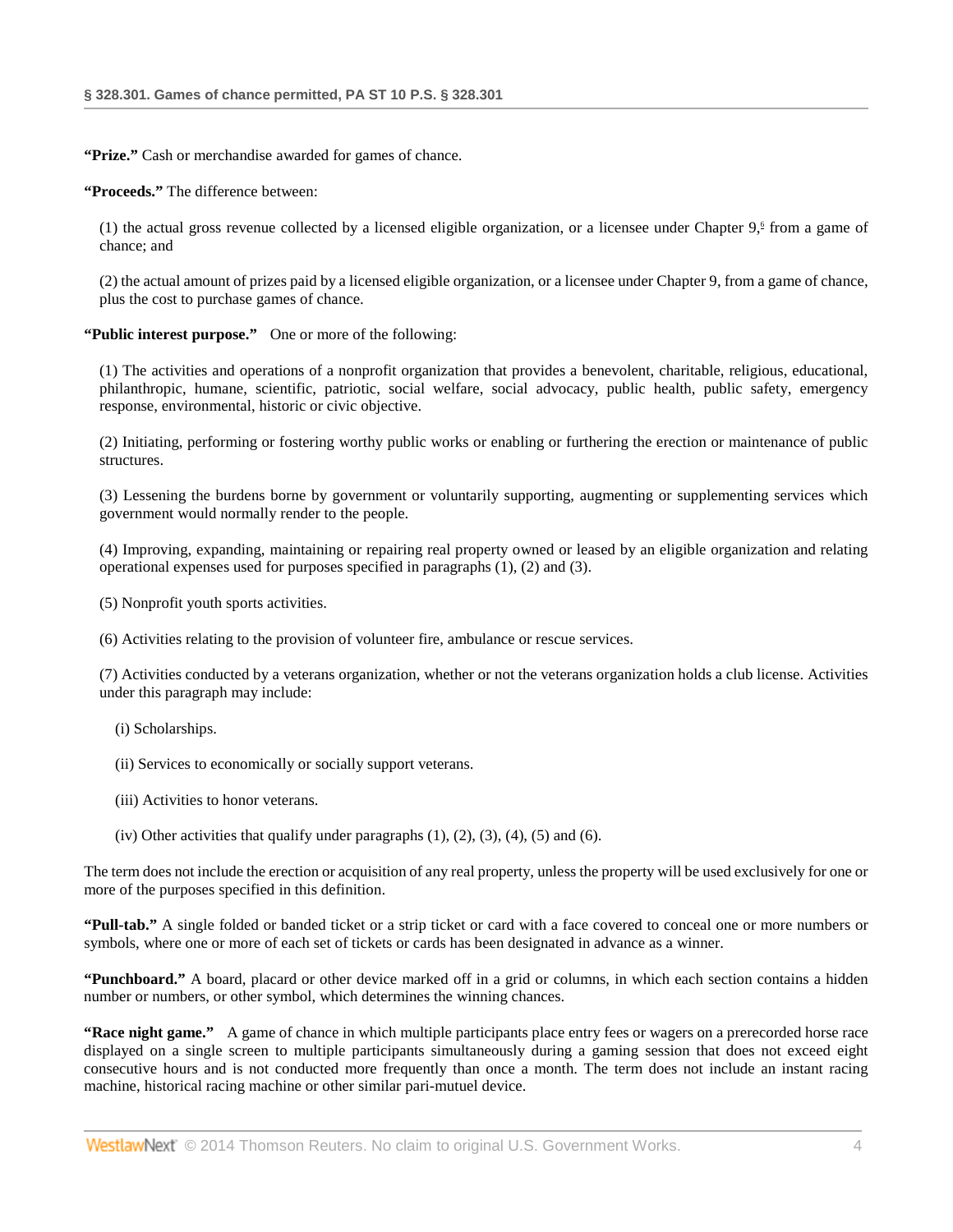**"Raffle."** A game of chance in which a participant buys a ticket for a chance at a prize with the winner determined by a random drawing of corresponding ticket stubs. Such games of chance shall include lotteries but not daily and weekly drawings. Raffle winners may be determined by reference to drawings conducted by the department pursuant to the act of August 26, 1971 (P.L. 351, No. 91), known as the State Lottery Law. The term shall include a raffle auction.

**"Raffle auction."** A game of chance in which a participant buys a ticket for a chance to win a prize as follows:

(1) Tickets are placed in a location assigned to a particular prize.

(2) The winner of each prize is determined by a random drawing of a ticket that corresponds to the ticket held by the participant.

**"Religious organization."** A not-for-profit group or body of persons which is created and which exists for the predominant purpose of regularly holding or conducting religious activities or religious education, without pecuniary benefit to any officer, member or shareholder except as reasonable compensation for actual services rendered to the organization.

**"Tavern games."** Pull-tabs, tavern daily drawings and tavern raffles.

**"Veterans organization."** Any congressionally chartered organization within this Commonwealth, or any branch or lodge or chapter of a nonprofit national or State organization within this Commonwealth, the membership of which consists of individuals who were members of the armed services or armed forces of the United States. The term shall also include a home association, affiliate or other nonprofit organization established by or in cooperation with the veterans organization to provide services to veterans or to the community. Such organizations shall have been in existence in this Commonwealth fulfilling their purposes for one year prior to the date of application for a license.

**"Weekly drawing."** A game of chance in which a bona fide member selects or receives a number or numbers for a chance at a prize with the winner determined by a random drawing to take place on the licensed eligible organization's licensed premises at the end of a seven-day period. Weekly drawing winners may be determined with the aid of a passive selection device or reference to drawings conducted by the Department of Revenue pursuant to the act of August 26, 1971 (P.L. 351, No. 91), known as the State Lottery Law. Weekly drawing chances may not be sold for an amount in excess of \$1. After a weekly drawing is held, a bona fide member may immediately select a number for a chance at a prize for the next weekly drawing.

**Credits**

[1988, Dec. 19, P.L. 1262, No. 156, § 3,](http://www.westlaw.com/Link/Document/FullText?findType=l&pubNum=1077005&cite=UUID(IDEC1AEEDA6-3943769C852-CE98C177453)&originationContext=document&vr=3.0&rs=cblt1.0&transitionType=DocumentItem&contextData=(sc.DocLink)) effective in 60 days. Amended [1990, July 11, P.L. 449, No. 108, § 1,](http://www.westlaw.com/Link/Document/FullText?findType=l&pubNum=1077005&cite=UUID(I2E75A3B0E0-EC420889CE6-BB4499D4692)&originationContext=document&vr=3.0&rs=cblt1.0&transitionType=DocumentItem&contextData=(sc.DocLink)) imd. effective; [1990, Dec. 19, P.L. 812, No. 195, § 2,](http://www.westlaw.com/Link/Document/FullText?findType=l&pubNum=1077005&cite=UUID(IEAFE739073-9A4AF7ADAD1-053ABE985F3)&originationContext=document&vr=3.0&rs=cblt1.0&transitionType=DocumentItem&contextData=(sc.DocLink)) imd. effective[; 2000, Oct. 18, P.L. 602, No. 79, § 1,](http://www.westlaw.com/Link/Document/FullText?findType=l&pubNum=1077005&cite=UUID(ID5F6743FD2-D74B0C9822A-780A70B915E)&originationContext=document&vr=3.0&rs=cblt1.0&transitionType=DocumentItem&contextData=(sc.DocLink)) imd. effective. Renumbered as § 103 and amended b[y 2012, Feb. 2, P.L. 7, No. 2, § 3,](http://www.westlaw.com/Link/Document/FullText?findType=l&pubNum=1077005&cite=UUID(IF1E48C8052-6411E1BD779-BF39FE01E8A)&originationContext=document&vr=3.0&rs=cblt1.0&transitionType=DocumentItem&contextData=(sc.DocLink)) effective in 30 days [March 5, 2012]. Amende[d 2012, Oct. 24, P.L. 1462, No.](http://www.westlaw.com/Link/Document/FullText?findType=l&pubNum=1077005&cite=UUID(I3326778043-A511E29B2E8-4DF6196F2E8)&originationContext=document&vr=3.0&rs=cblt1.0&transitionType=DocumentItem&contextData=(sc.DocLink))  [184, § 1,](http://www.westlaw.com/Link/Document/FullText?findType=l&pubNum=1077005&cite=UUID(I3326778043-A511E29B2E8-4DF6196F2E8)&originationContext=document&vr=3.0&rs=cblt1.0&transitionType=DocumentItem&contextData=(sc.DocLink)) effective in 60 days [Dec. 24, 2012][; 2013, Nov. 27, P.L. 1045, No. 90, § 1.](http://www.westlaw.com/Link/Document/FullText?findType=l&pubNum=1077005&cite=UUID(IE928D4A05E-6211E3AED0A-E211C77CD8A)&originationContext=document&vr=3.0&rs=cblt1.0&transitionType=DocumentItem&contextData=(sc.DocLink))1[; 2013, Nov. 27, P.L. 1062, No. 92, § 1,](http://www.westlaw.com/Link/Document/FullText?findType=l&pubNum=1077005&cite=UUID(IE9429E305E-6211E3B139A-D266F9555A0)&originationContext=document&vr=3.0&rs=cblt1.0&transitionType=DocumentItem&contextData=(sc.DocLink)) effective in 60 days [Jan. 27, 2014].

[Purdon's Pennsylvania Statutes and Consolidated Statutes](http://www.westlaw.com/Browse/Home/StatutesCourtRules/PennsylvaniaStatutesCourtRules?transitionType=DocumentItem&contextData=(sc.DocLink)&rs=clbt1.0&vr=3.0)  [Title 10 P.S. Charities and Welfare \(Refs & Annos\)](http://www.westlaw.com/Browse/Home/StatutesCourtRules/PennsylvaniaStatutesCourtRules?guid=N7B9E600F76734C7285766466EAFA2DA5&transitionType=DocumentItem&contextData=(sc.DocLink)&rs=clbt1.0&vr=3.0)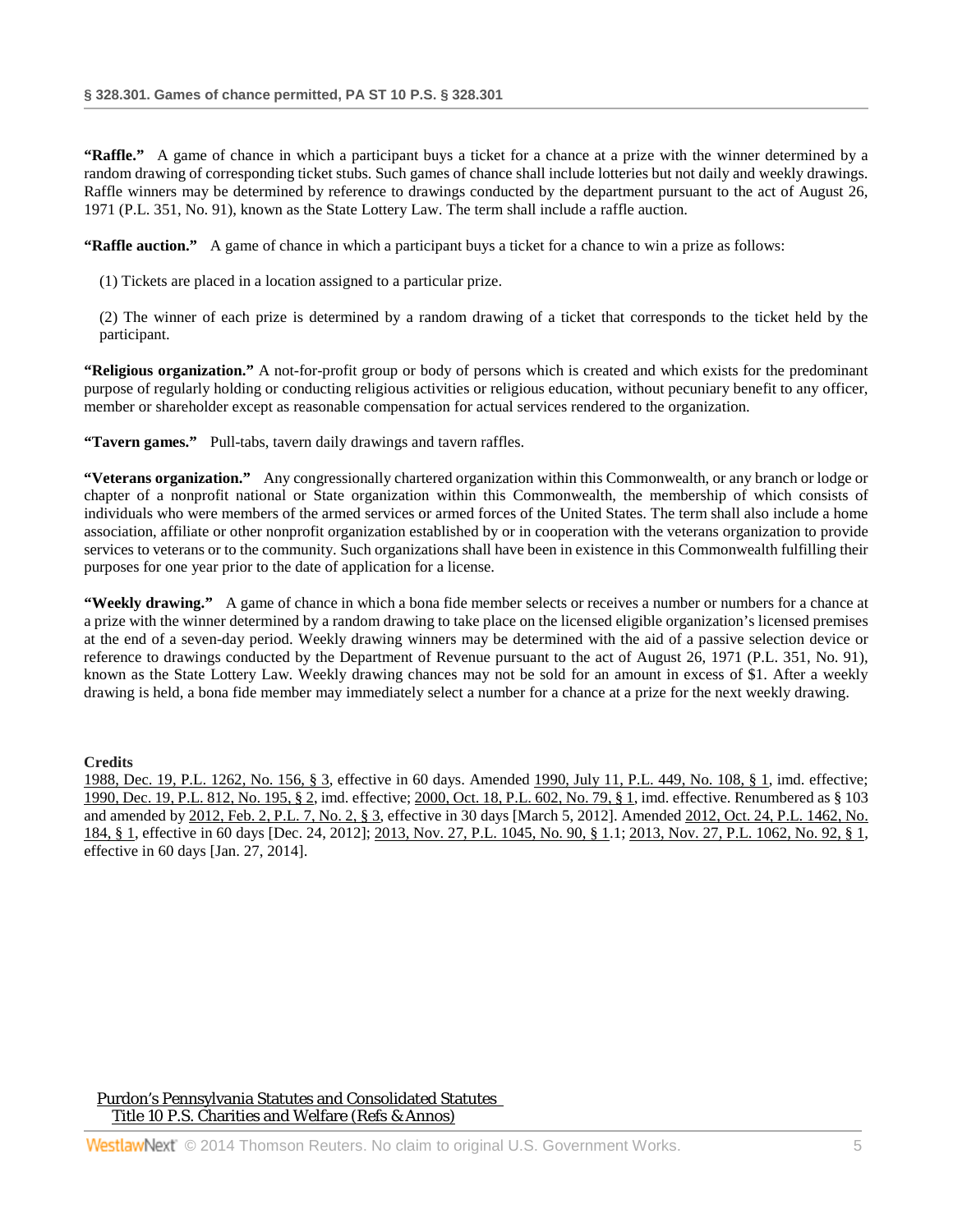# [Chapter 7A. Local Option Small](http://www.westlaw.com/Browse/Home/StatutesCourtRules/PennsylvaniaStatutesCourtRules?guid=NFFEE6618DE4347229C0FAD15F0191B43&transitionType=DocumentItem&contextData=(sc.DocLink)&rs=clbt1.0&vr=3.0) Games of Chance Act [\(Refs & Annos\)](http://www.westlaw.com/Browse/Home/StatutesCourtRules/PennsylvaniaStatutesCourtRules?guid=NFFEE6618DE4347229C0FAD15F0191B43&transitionType=DocumentItem&contextData=(sc.DocLink)&rs=clbt1.0&vr=3.0) [Chapter 3. Games of Chance \(Refs & Annos\)](http://www.westlaw.com/Browse/Home/StatutesCourtRules/PennsylvaniaStatutesCourtRules?guid=N0E7904905B3211E18587BB50F56B71F0&transitionType=DocumentItem&contextData=(sc.DocLink)&rs=clbt1.0&vr=3.0)

## 10 P.S. § 328.301 Formerly cited as PA ST 10 P.S. § 314

### § 328.301. Games of chance permitted

### Effective: January 27, 2014

<span id="page-5-2"></span>**[Currentness](#page-5-0)** 

Every eligible organization to which a license has been issued under the provisions of this chapter may conduct games of chance for the purpose of raising funds for public interest purposes. Except as provided in Chapter 5,<sup>1</sup> all proceeds of a licensed eligible organization shall be used exclusively for public interest purposes, for the purchase of games of chance or for the payment of the license fee, as required by this act. An eligible organization whose primary purpose is the promotion of a public interest may utilize the proceeds from small games of chance to fulfill that purpose.

**Credits**

[1988, Dec. 19, P.L. 1262, No. 156, § 4,](http://www.westlaw.com/Link/Document/FullText?findType=l&pubNum=1077005&cite=UUID(IDEC1AEEDA6-3943769C852-CE98C177453)&originationContext=document&vr=3.0&rs=cblt1.0&transitionType=DocumentItem&contextData=(sc.DocLink)) effective in 60 days. Amended [1990, Dec. 19, P.L. 812, No. 195, § 3,](http://www.westlaw.com/Link/Document/FullText?findType=l&pubNum=1077005&cite=UUID(IEAFE739073-9A4AF7ADAD1-053ABE985F3)&originationContext=document&vr=3.0&rs=cblt1.0&transitionType=DocumentItem&contextData=(sc.DocLink)) imd. effective. Renumbered as § 301 and amended by [2012, Feb. 2, P.L. 7, No. 2, § 5,](http://www.westlaw.com/Link/Document/FullText?findType=l&pubNum=1077005&cite=UUID(IF1E48C8052-6411E1BD779-BF39FE01E8A)&originationContext=document&vr=3.0&rs=cblt1.0&transitionType=DocumentItem&contextData=(sc.DocLink)) effective in 30 days [March 5, 2012]. Amended 2012, [Oct. 24, P.L. 1462, No. 184, § 2,](http://www.westlaw.com/Link/Document/FullText?findType=l&pubNum=1077005&cite=UUID(I3326778043-A511E29B2E8-4DF6196F2E8)&originationContext=document&vr=3.0&rs=cblt1.0&transitionType=DocumentItem&contextData=(sc.DocLink)) effective in 60 days [Dec. 24, 2012][; 2013, Nov. 27, P.L. 1045, No. 90, § 1.](http://www.westlaw.com/Link/Document/FullText?findType=l&pubNum=1077005&cite=UUID(IE928D4A05E-6211E3AED0A-E211C77CD8A)&originationContext=document&vr=3.0&rs=cblt1.0&transitionType=DocumentItem&contextData=(sc.DocLink))2, effective in 60 days [Jan. 27, 2014]; [2013, Nov. 27, P.L. 1062, No. 92, § 2,](http://www.westlaw.com/Link/Document/FullText?findType=l&pubNum=1077005&cite=UUID(IE9429E305E-6211E3B139A-D266F9555A0)&originationContext=document&vr=3.0&rs=cblt1.0&transitionType=DocumentItem&contextData=(sc.DocLink)) effective in 60 days [Jan. 27, 2014].

<span id="page-5-0"></span>Footnotes

<span id="page-5-1"></span>[1](#page-5-2)

[10 P.S. § 328.501 et seq.](http://www.westlaw.com/Link/Document/FullText?findType=L&pubNum=1000262&cite=PS10S328.501&originatingDoc=NA555A53078A411E3B3A7BFBD80104F8A&refType=LQ&originationContext=document&vr=3.0&rs=cblt1.0&transitionType=DocumentItem&contextData=(sc.DocLink))

10 P.S. § 328.301, PA ST 10 P.S. § 328.301 Current through Regular Session Act 2014-5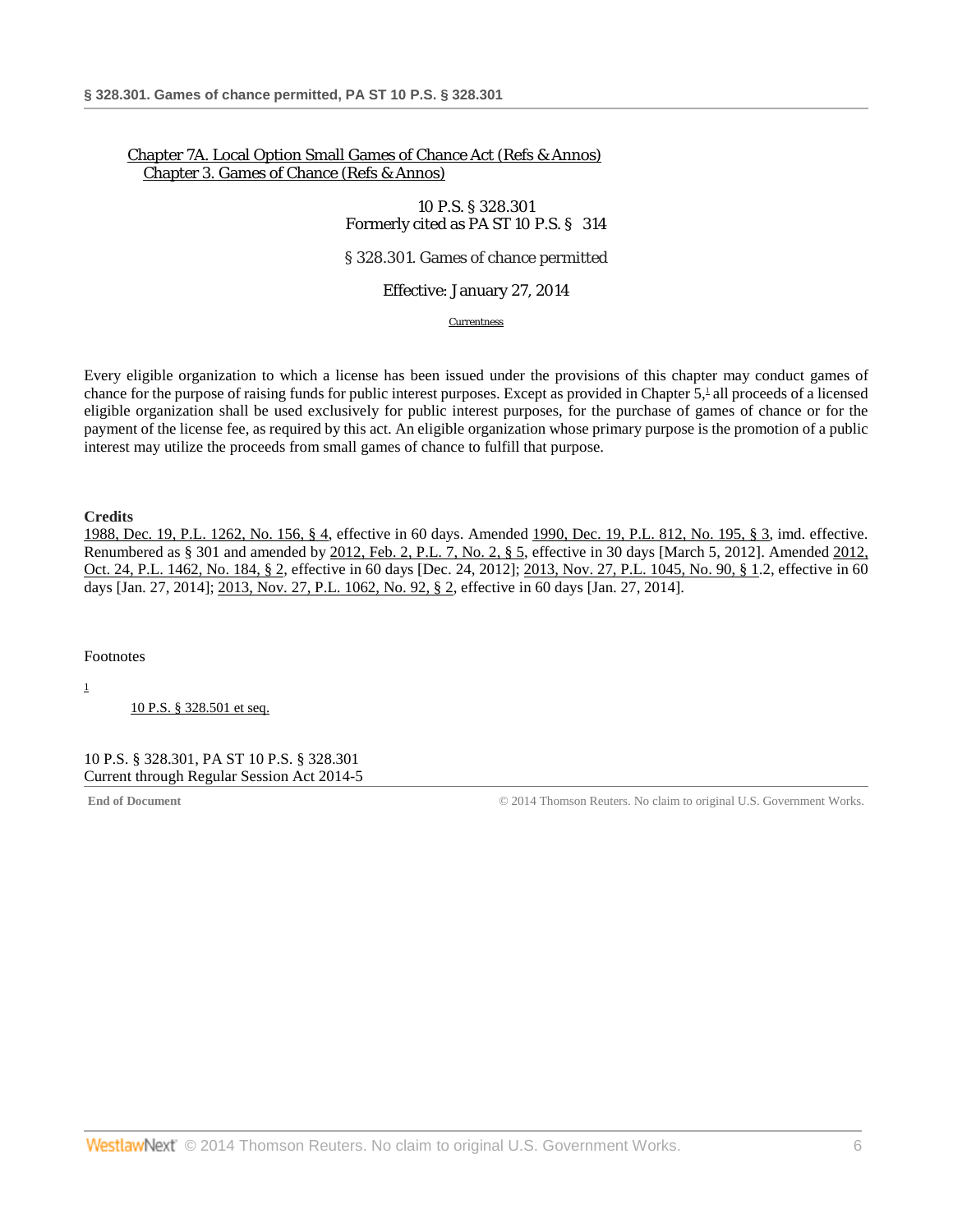### 10 P.S. § 328.301a

# § 328.301a. Prohibition regarding pools

Effective: January 27, 2014

**[Currentness](#page-6-0)** 

The operation of a pool must comply with the Professional and Amateur Sports Protection Act [\(Public Law 102-559,](http://www.westlaw.com/Link/Document/FullText?findType=l&pubNum=1077005&cite=UUID(IF6E281800A-BC4B9C8D0DA-A5383A18B56)&originationContext=document&vr=3.0&rs=cblt1.0&transitionType=DocumentItem&contextData=(sc.DocLink)) 28 U.S.C. [§ 3701 et seq.\)](http://www.westlaw.com/Link/Document/FullText?findType=L&pubNum=1000546&cite=28USCAS3701&originatingDoc=N827A7430797311E38FFED7512AA3B354&refType=LQ&originationContext=document&vr=3.0&rs=cblt1.0&transitionType=DocumentItem&contextData=(sc.DocLink)) or other Federal law in the operation of or participation in the pool.

**Credits** [1988, Dec. 19, P.L. 1262, No. 156, § 301.](http://www.westlaw.com/Link/Document/FullText?findType=l&pubNum=1077005&cite=UUID(IDEC1AEEDA6-3943769C852-CE98C177453)&originationContext=document&vr=3.0&rs=cblt1.0&transitionType=DocumentItem&contextData=(sc.DocLink))1, added [2013, Nov. 27, P.L. 1062, No. 92, § 2.](http://www.westlaw.com/Link/Document/FullText?findType=l&pubNum=1077005&cite=UUID(IE9429E305E-6211E3B139A-D266F9555A0)&originationContext=document&vr=3.0&rs=cblt1.0&transitionType=DocumentItem&contextData=(sc.DocLink))1, effective in 60 days [Jan. 27, 2014].

<span id="page-6-0"></span>10 P.S. § 328.301a, PA ST 10 P.S. § 328.301a Current through Regular Session Act 2014-5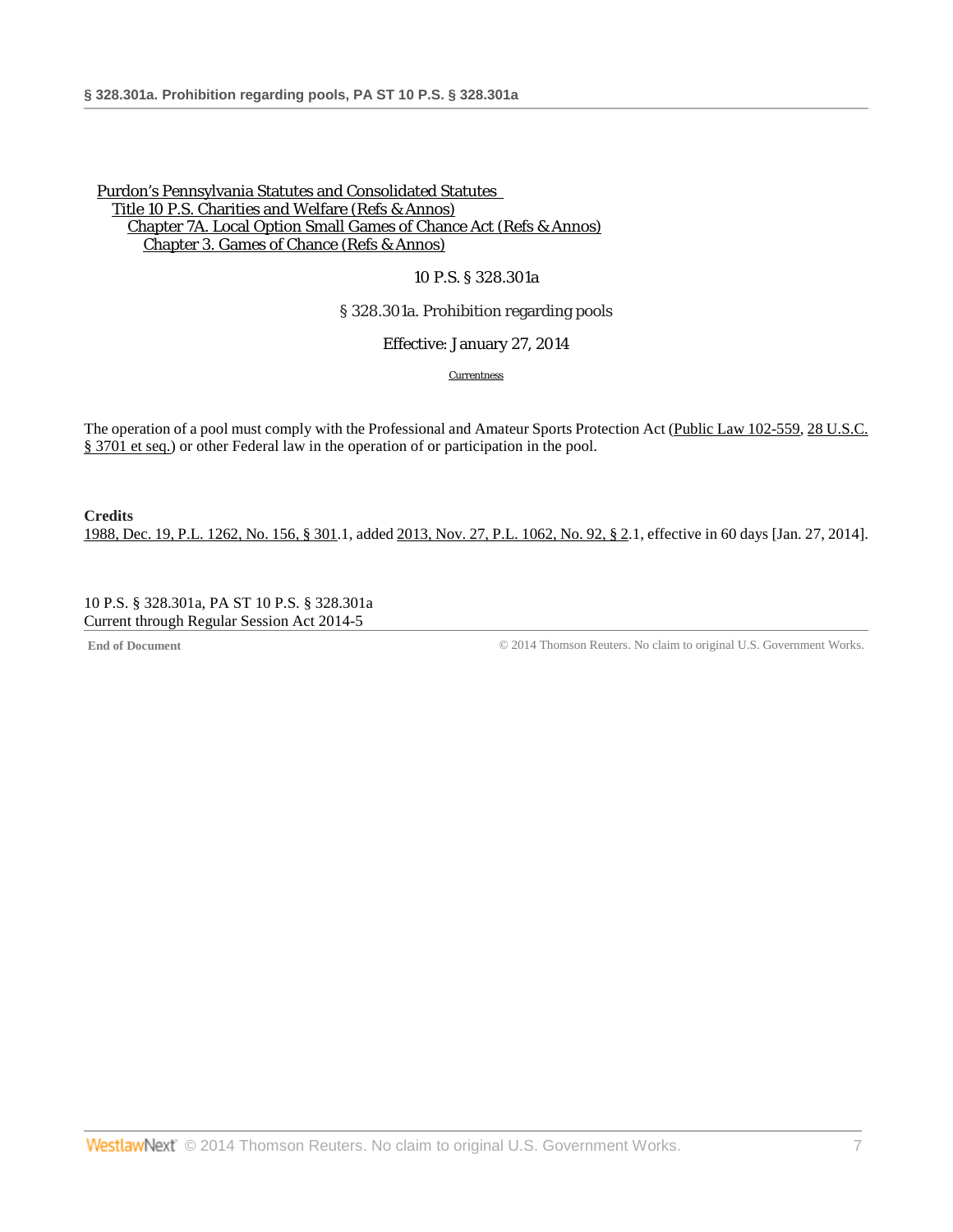10 P.S. § 328.302 Formerly cited as PA ST 10 P.S. § 315

§ 328.302. Prize limits

Effective: January 27, 2014

[Currentness](#page-8-0)

**(a) Individual prize limit.--**Except as provided under subsections (d) and (d.1), the maximum prize which may be awarded for any single chance shall be \$2,000.

**(b) Aggregate prize limit.--**No more than \$35,000 in prizes shall be awarded from games of chance by a licensed eligible organization in any seven-day period.

**(c) Raffle prize limit.--**Up to \$15,000 in prizes may be awarded in raffles in any calendar month.

**(c.1) Total limit.--**All prizes awarded under this section shall be subject to the aggregate prize limits under subsection (b).

<span id="page-7-0"></span>**(d) Exception for raffles.--**Notwithstanding subsection (b) or (c), a licensed eligible organization may conduct a raffle under section 308<sup>1</sup> and award a prize or prizes valued in excess of \$3,000 each only under the following conditions:

(1) The licensing authority has issued a special permit for the raffle under [section 308.](http://www.westlaw.com/Link/Document/FullText?findType=L&pubNum=1000262&cite=PS10S308&originatingDoc=N9A0F49E0797311E3B53CB9983C698C75&refType=LQ&originationContext=document&vr=3.0&rs=cblt1.0&transitionType=DocumentItem&contextData=(sc.DocLink))

(2) A licensed eligible organization shall be eligible to receive no more than ten special permits in any licensed term except that a volunteer fire, ambulance, rescue or conservation organization that is not a club licensee shall be eligible to receive 12 special permits in any licensed term.

(3) Only one raffle may be conducted under each special permit issued unde[r section 308.](http://www.westlaw.com/Link/Document/FullText?findType=L&pubNum=1000262&cite=PS10S308&originatingDoc=N9A0F49E0797311E3B53CB9983C698C75&refType=LQ&originationContext=document&vr=3.0&rs=cblt1.0&transitionType=DocumentItem&contextData=(sc.DocLink))

(4) Except as provided under subsection (d.1), the total of all prizes awarded under this subsection shall be no more than \$150,000 per calendar year, which shall not be subject to the aggregate limit under subsection (b) or (c).

**(d.1) Additional award.--**A volunteer fire, ambulance, rescue or conservation organization may, in addition to the total under subsection (d)(4), award up to \$100,000 from raffles which shall not be subject to the aggregate limit under subsection (b), (c) or (d).

(e) Deleted b[y 2012, Feb. 2, P.L. 7, No. 2, § 6,](http://www.westlaw.com/Link/Document/FullText?findType=l&pubNum=1077005&cite=UUID(IF1E48C8052-6411E1BD779-BF39FE01E8A)&originationContext=document&vr=3.0&rs=cblt1.0&transitionType=DocumentItem&contextData=(sc.DocLink)) effective in 30 days [March 5, 2012].

**WestlawNext**" © 2014 Thomson Reuters. No claim to original U.S. Government Works.  $\qquad 8$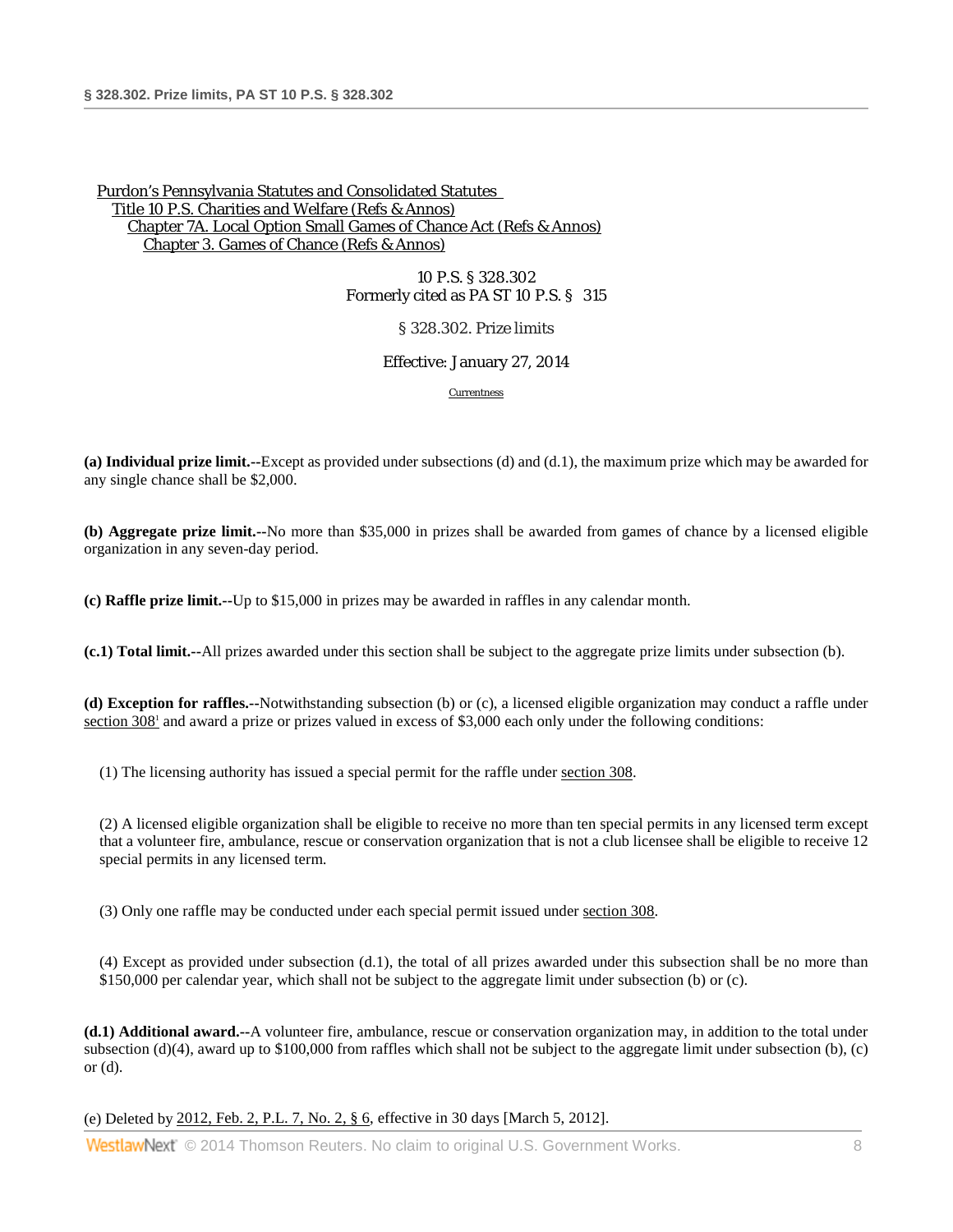**(f) Daily drawing carryover.--**The prize limitation contained in subsections (a) and (b) may be exceeded by a daily drawing under the following circumstances: a daily drawing may award a prize in excess of \$2,000 if such prize is the result of a carryover of a drawing which resulted from the winning number in such drawing not being among the eligible entrants in such drawings. Nothing contained herein shall authorize the prize limitation as contained in subsections (a) and (b) to be exceeded as a result of a failure to conduct a drawing on an operating day during which chances were sold for a daily drawing or for a daily drawing for which chances were sold in excess of \$1 or for which more than one chance was sold to an eligible participant.

**(g) Additional exception.--**When a daily drawing or weekly drawing is set up or conducted in such a manner as to pay out or award 100% of the gross revenues generated from such drawing, the limitation contained in subsection (b) shall not apply.

**(h) Weekly drawing carryover exception.--**Weekly drawings shall be governed by the prize limitation contained in subsection (b). The prize limitation contained in subsection (b) may be exceeded by a weekly drawing under the following circumstances: a weekly drawing may award a prize where the cash value is in excess of \$35,000 if such prize is the result of a carryover of a drawing or drawings which resulted from the winning number or numbers in such drawing or drawings not being among the eligible entrants in such drawings. Nothing contained in this chapter shall authorize the prize limitation under subsection (b) to be exceeded as a result of a failure to conduct a drawing for a week during which chances were sold for a weekly drawing or for a weekly drawing for which chances were sold in excess of \$1.

**(i) Concurrent operation.--**Nothing under this act shall prohibit the concurrent operation of daily or weekly drawings.

### **Credits**

[1988, Dec. 19, P.L. 1262, No. 156, § 5,](http://www.westlaw.com/Link/Document/FullText?findType=l&pubNum=1077005&cite=UUID(IDEC1AEEDA6-3943769C852-CE98C177453)&originationContext=document&vr=3.0&rs=cblt1.0&transitionType=DocumentItem&contextData=(sc.DocLink)) effective in 60 days. Amended [1990, Dec. 19, P.L. 812, No. 195, § 3,](http://www.westlaw.com/Link/Document/FullText?findType=l&pubNum=1077005&cite=UUID(IEAFE739073-9A4AF7ADAD1-053ABE985F3)&originationContext=document&vr=3.0&rs=cblt1.0&transitionType=DocumentItem&contextData=(sc.DocLink)) imd. effective; [2000, Oct. 18, P.L. 602, No. 79, § 2,](http://www.westlaw.com/Link/Document/FullText?findType=l&pubNum=1077005&cite=UUID(ID5F6743FD2-D74B0C9822A-780A70B915E)&originationContext=document&vr=3.0&rs=cblt1.0&transitionType=DocumentItem&contextData=(sc.DocLink)) imd. effective. Renumbered as § 302 and amended by [2012, Feb. 2, P.L. 7, No. 2, § 6,](http://www.westlaw.com/Link/Document/FullText?findType=l&pubNum=1077005&cite=UUID(IF1E48C8052-6411E1BD779-BF39FE01E8A)&originationContext=document&vr=3.0&rs=cblt1.0&transitionType=DocumentItem&contextData=(sc.DocLink)) effective in 30 days [March 5, 2012]. Amende[d 2013, Nov. 27, P.L. 1062, No. 92, § 3,](http://www.westlaw.com/Link/Document/FullText?findType=l&pubNum=1077005&cite=UUID(IE9429E305E-6211E3B139A-D266F9555A0)&originationContext=document&vr=3.0&rs=cblt1.0&transitionType=DocumentItem&contextData=(sc.DocLink)) effective in 60 days [Jan. 27, 2014].

<span id="page-8-0"></span>Footnotes

[1](#page-7-0)

[10 P.S. § 328.308.](http://www.westlaw.com/Link/Document/FullText?findType=L&pubNum=1000262&cite=PS10S328.308&originatingDoc=N9A0F49E0797311E3B53CB9983C698C75&refType=LQ&originationContext=document&vr=3.0&rs=cblt1.0&transitionType=DocumentItem&contextData=(sc.DocLink))

10 P.S. § 328.302, PA ST 10 P.S. § 328.302 Current through Regular Session Act 2014-5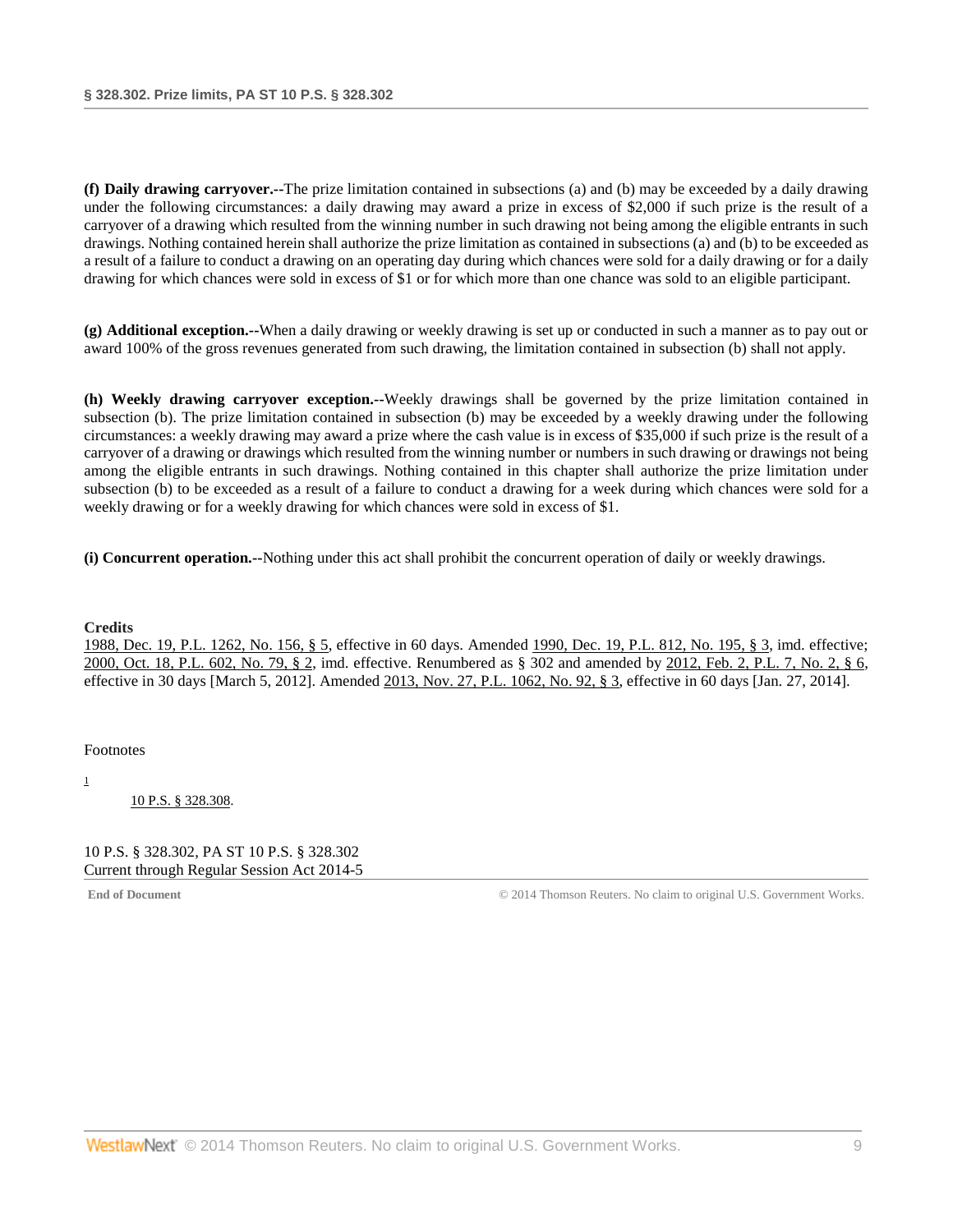10 P.S. § 328.303 Formerly cited as PA ST 10 P.S. § 316

§ 328.303. Sales limited

Effective: January 27, 2014

<span id="page-9-4"></span><span id="page-9-3"></span>**[Currentness](#page-9-0)** 

**(a) General rule.--**No person shall sell, offer for sale or furnish games of chance for use within this Commonwealth except to an eligible organization or licensed distributor under this chapter.<sup>1</sup>

(b) Limitation.--No game of chance, other than a raffle under [section 302\(d\),](http://www.westlaw.com/Link/Document/FullText?findType=L&pubNum=1000262&cite=PS10S302&originatingDoc=N9E511240797311E3A39F8E22CFE040CD&refType=LQ&originationContext=document&vr=3.0&rs=cblt1.0&transitionType=DocumentItem&contextData=(sc.DocLink))<sup>2</sup> sold, offered for sale or furnished to a licensed eligible organization for use within this Commonwealth shall contain, permit, depict or designate a prize having a prize limit in excess of \$2,000.

**Credits**

[1988, Dec. 19, P.L. 1262, No. 156, § 6,](http://www.westlaw.com/Link/Document/FullText?findType=l&pubNum=1077005&cite=UUID(IDEC1AEEDA6-3943769C852-CE98C177453)&originationContext=document&vr=3.0&rs=cblt1.0&transitionType=DocumentItem&contextData=(sc.DocLink)) effective in 60 days. Amended [1990, Dec. 19, P.L. 812, No. 195, § 3,](http://www.westlaw.com/Link/Document/FullText?findType=l&pubNum=1077005&cite=UUID(IEAFE739073-9A4AF7ADAD1-053ABE985F3)&originationContext=document&vr=3.0&rs=cblt1.0&transitionType=DocumentItem&contextData=(sc.DocLink)) imd. effective. Renumbered as § 303 and amended by [2012, Feb. 2, P.L. 7, No. 2, § 7,](http://www.westlaw.com/Link/Document/FullText?findType=l&pubNum=1077005&cite=UUID(IF1E48C8052-6411E1BD779-BF39FE01E8A)&originationContext=document&vr=3.0&rs=cblt1.0&transitionType=DocumentItem&contextData=(sc.DocLink)) effective in 30 days [March 5, 2012]. Amended 2013, [Nov. 27, P.L. 1062, No. 92, § 3.](http://www.westlaw.com/Link/Document/FullText?findType=l&pubNum=1077005&cite=UUID(IE9429E305E-6211E3B139A-D266F9555A0)&originationContext=document&vr=3.0&rs=cblt1.0&transitionType=DocumentItem&contextData=(sc.DocLink))1, effective in 60 days [Jan. 27, 2014].

<span id="page-9-0"></span>Footnotes

<span id="page-9-1"></span>[1](#page-9-3)

[10 P.S. § 328.301 et seq.](http://www.westlaw.com/Link/Document/FullText?findType=L&pubNum=1000262&cite=PS10S328.301&originatingDoc=N9E511240797311E3A39F8E22CFE040CD&refType=LQ&originationContext=document&vr=3.0&rs=cblt1.0&transitionType=DocumentItem&contextData=(sc.DocLink))

<span id="page-9-2"></span>[2](#page-9-4)

[10 P.S. § 328.302.](http://www.westlaw.com/Link/Document/FullText?findType=L&pubNum=1000262&cite=PS10S328.302&originatingDoc=N9E511240797311E3A39F8E22CFE040CD&refType=LQ&originationContext=document&vr=3.0&rs=cblt1.0&transitionType=DocumentItem&contextData=(sc.DocLink))

10 P.S. § 328.303, PA ST 10 P.S. § 328.303 Current through Regular Session Act 2014-5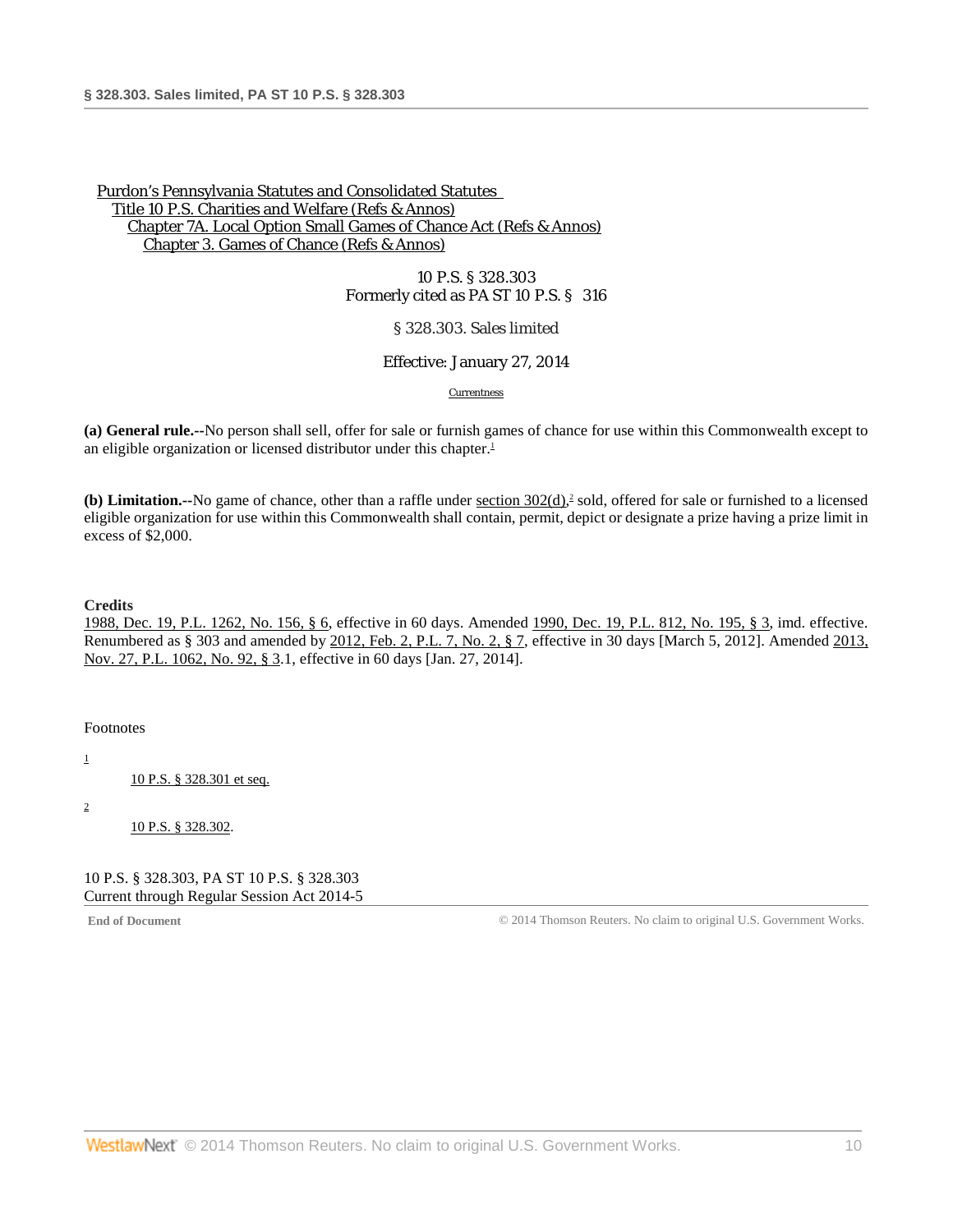### 10 P.S. § 328.303a

## § 328.303a. Raffle sales

### Effective: January 27, 2014

#### [Currentness](#page-10-0)

Nothing in this act shall prohibit the sale of a raffle ticket available to an individual who lawfully may enter the raffle. Tickets may be issued in accordance with the following:

(1) Issued at a discounted price.

(2) Issued as part of the sale of other tickets.

(3) Issued free of charge or as part of the sale of other tickets.

(4) Issued as bonus tickets as part of the sale of other tickets.

(5) Issued as prizes, including prizes at auctions.

### **Credits**

<span id="page-10-0"></span>[1988, Dec. 19, P.L. 1262, No. 156, § 303.](http://www.westlaw.com/Link/Document/FullText?findType=l&pubNum=1077005&cite=UUID(IDEC1AEEDA6-3943769C852-CE98C177453)&originationContext=document&vr=3.0&rs=cblt1.0&transitionType=DocumentItem&contextData=(sc.DocLink))1, added [2013, Nov. 27, P.L. 1062, No. 92, § 3.](http://www.westlaw.com/Link/Document/FullText?findType=l&pubNum=1077005&cite=UUID(IE9429E305E-6211E3B139A-D266F9555A0)&originationContext=document&vr=3.0&rs=cblt1.0&transitionType=DocumentItem&contextData=(sc.DocLink))2, effective in 60 days [Jan. 27, 2014].

### 10 P.S. § 328.303a, PA ST 10 P.S. § 328.303a Current through Regular Session Act 2014-5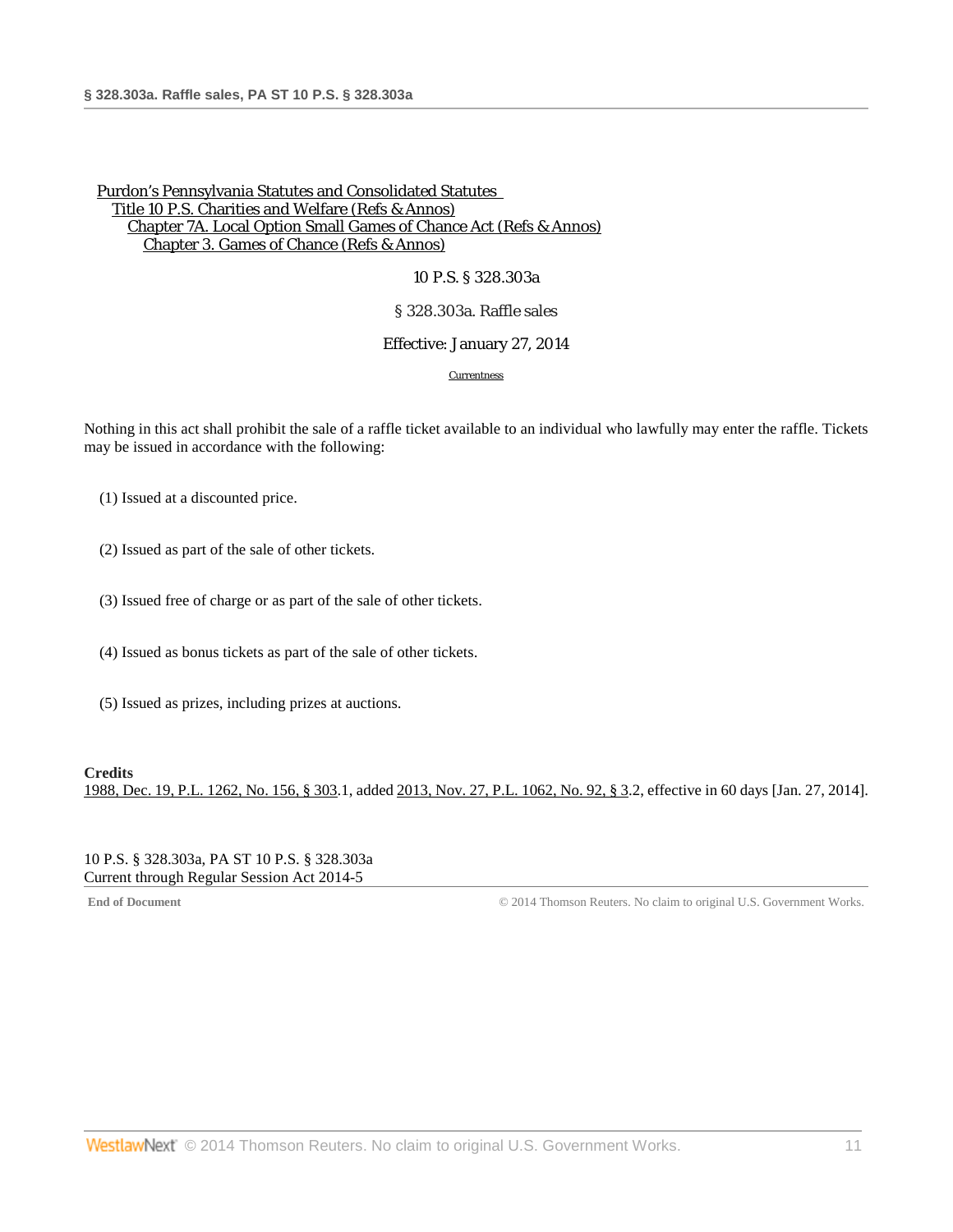10 P.S. § 328.304 Formerly cited as PA ST 10 P.S. § 317

§ 328.304. Distributor licenses

Effective: January 27, 2014

[Currentness](#page-13-0)

<span id="page-11-0"></span>**(a) License required.--**No person shall sell, offer for sale or furnish games of chance to eligible organizations licensed under this chapter<sup>1</sup> or licensed under Chapter  $9<sup>2</sup>$  unless such person shall have obtained a distributor license as provided in this section.

**(b) Application.--**An applicant for the grant or renewal of a distributor license issued pursuant to this section shall provide to the department, upon the form prescribed, all of the following:

- (1) The applicant's State sales tax number.
- (2) The applicant's State corporate tax number.
- (3) The applicant's State employer withholding tax number.
- (4) The applicant's unemployment compensation account number.
- (5) A statement that:
	- (i) all State tax reports have been filed and all State taxes paid;
	- (ii) all State taxes are subject to a timely administrative or judicial appeal; or
	- (iii) all State taxes are subject to a duly approved deferred payment plan.
- (6) The names and business addresses of all owners, officers, directors, partners and sales personnel.

**(c) Waiver of confidentiality.--**An applicant for the grant or renewal of a distributor license issued pursuant to this section shall, by the filing of an application insofar as it relates to the department, waive any confidentiality with respect to State tax information in the possession of the department, the Office of Attorney General or the Department of Labor and Industry regarding that applicant, regardless of the source of that information, and shall consent to the providing of that information to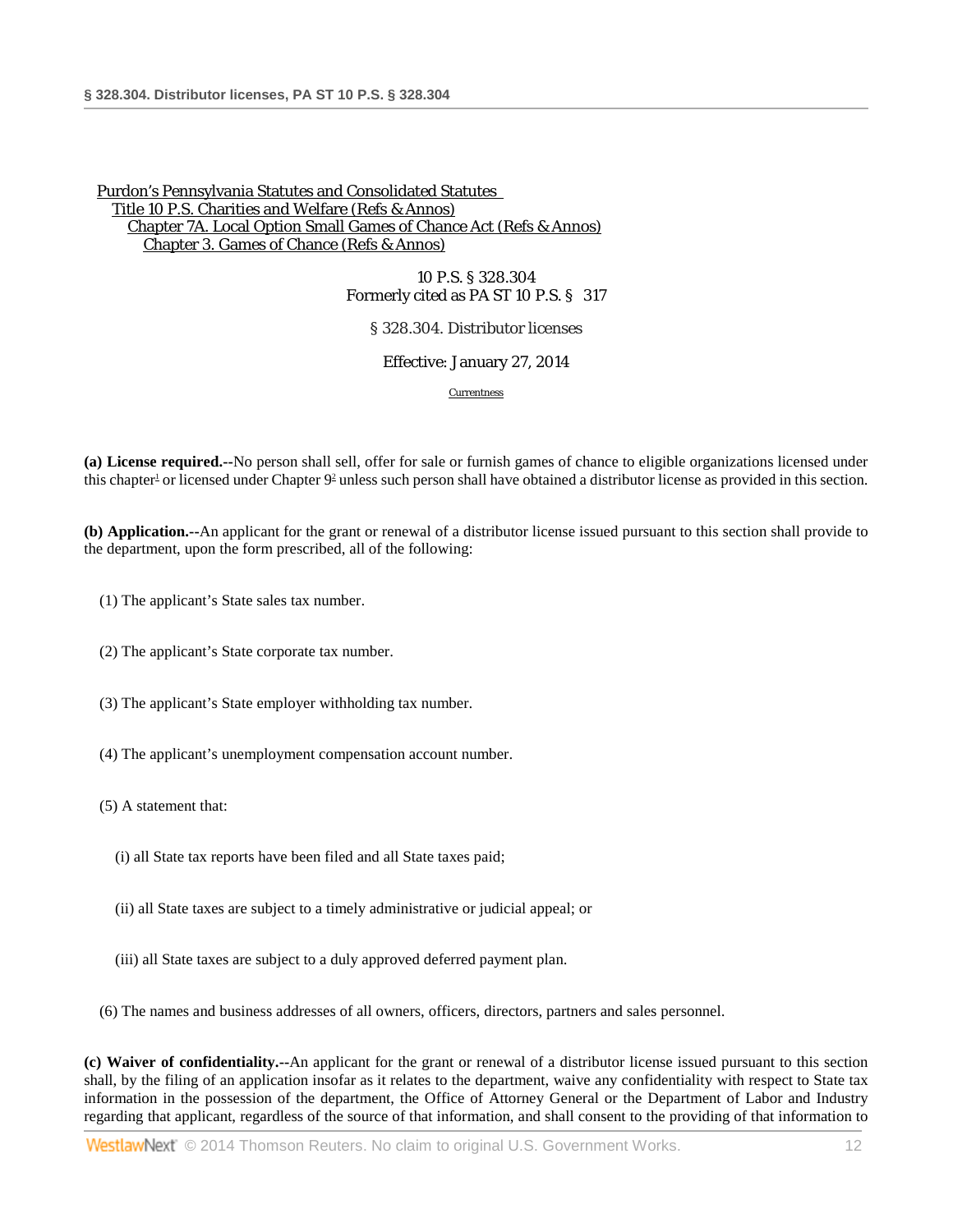the department by the Office of Attorney General or the Department of Labor and Industry.

**(c.1) Background.--**The department shall conduct and annually update a criminal history record check on each individual listed under subsection (b)(6).

**(d) Review of tax status.--**Upon receipt of any application for the grant or renewal of a distributor license issued pursuant to this section, the department shall review the State tax status of the applicant. The department shall request State tax information regarding the applicant from the Office of Attorney General or the Department of Labor and Industry and that information shall be provided.

**(e) Limitation on approval.--**The department shall not approve any application for the grant or renewal of a distributor license issued pursuant to this section where the applicant has failed to:

(1) provide any of the information required by subsection (b);

(2) file required State tax reports; or

(3) pay any State taxes not subject to a timely administrative or judicial appeal or subject to a duly authorized deferred payment plan.

**(f) Records.--** A distributor licensee shall keep such records, reports and books as the department shall prescribe. Applicants shall be required to make such records, reports and books available as required by the department pursuant to regulation.

**(g) Ineligibility.--**The department shall not issue or renew a distributor license for the sale of games of chance to a person, including any corporation, firm or partnership which has as an officer, director or other person in a supervisory or management position, or employee eligible to make sales on behalf of the distributor, who:

(1) has been convicted of a felony in a state or Federal court within the past five years; or

(2) has been convicted within ten years of the date of application in a state or Federal court of a violation of any of the following:

(i) This act.

<span id="page-12-0"></span>(ii) The act of July 10, 1981 (P.L. 214, No. 67),<sup>2</sup> known as the Bingo Law.

(iii) A gambling-related offense under 4 Pa.C.S. (relating to amusements).

(iv) A gambling-related offense under 18 Pa.C.S. (relating to crimes and offenses).

(v) A Federal or State law comparable to the statutes listed under subparagraphs (i), (ii), (iii) and (iv).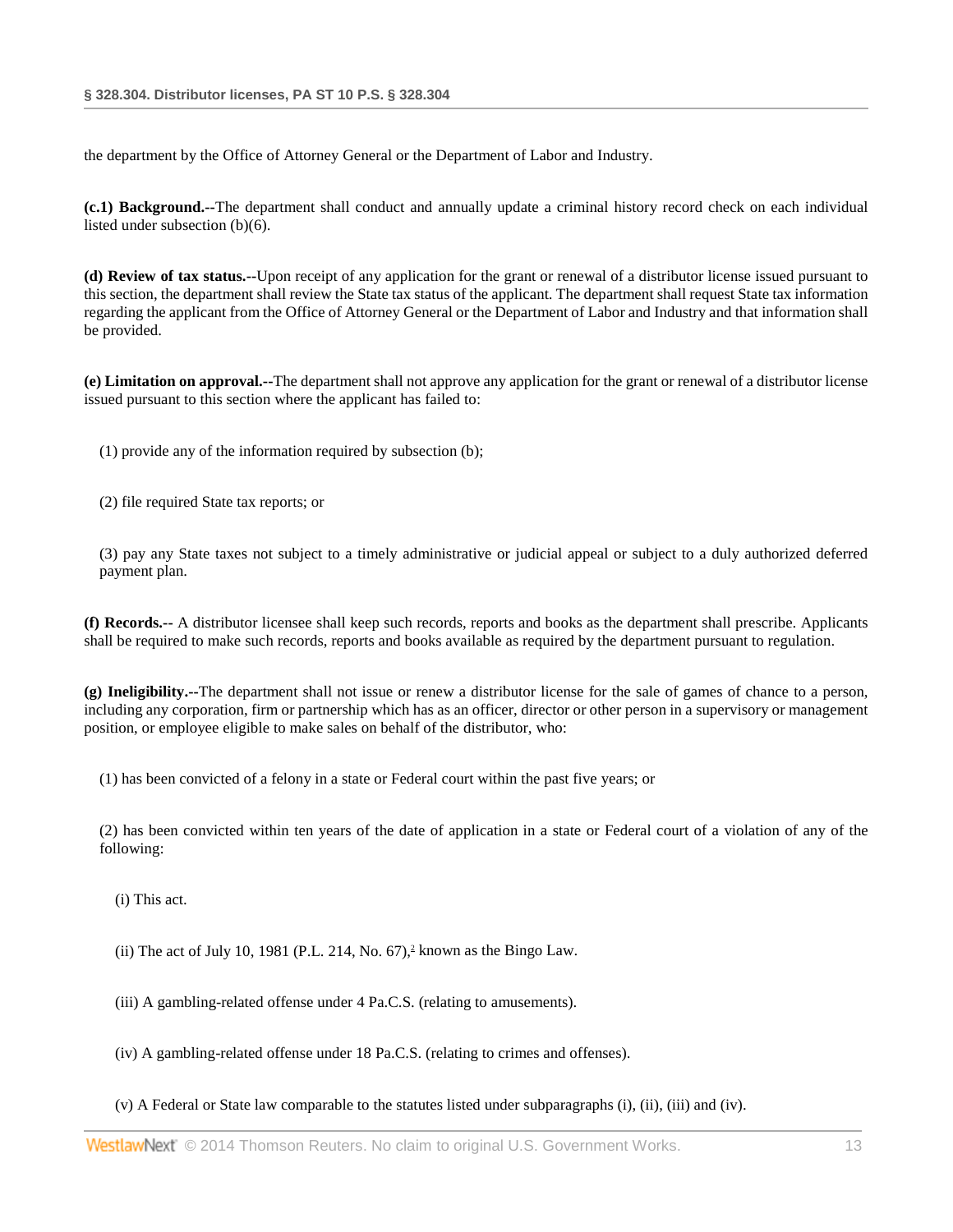**(h) License and renewal fees.--**The fee for a distributor license shall be \$2,000. Licenses shall be renewable on an annual basis.

**(i) Exception.--**This section shall not apply to the manufacture or distribution of raffle tickets, 50/50 drawings, daily drawings, weekly drawings or pools.

### **Credits**

[1988, Dec. 19, P.L. 1262, No. 156, § 7,](http://www.westlaw.com/Link/Document/FullText?findType=l&pubNum=1077005&cite=UUID(IDEC1AEEDA6-3943769C852-CE98C177453)&originationContext=document&vr=3.0&rs=cblt1.0&transitionType=DocumentItem&contextData=(sc.DocLink)) effective in 60 days. Amended [1990, Dec. 19, P.L. 812, No. 195, § 3,](http://www.westlaw.com/Link/Document/FullText?findType=l&pubNum=1077005&cite=UUID(IEAFE739073-9A4AF7ADAD1-053ABE985F3)&originationContext=document&vr=3.0&rs=cblt1.0&transitionType=DocumentItem&contextData=(sc.DocLink)) imd. effective. Renumbered as § 304 and amended by [2012, Feb. 2, P.L. 7, No. 2, § 7,](http://www.westlaw.com/Link/Document/FullText?findType=l&pubNum=1077005&cite=UUID(IF1E48C8052-6411E1BD779-BF39FE01E8A)&originationContext=document&vr=3.0&rs=cblt1.0&transitionType=DocumentItem&contextData=(sc.DocLink)) effective in 30 days [March 5, 2012]. Amended [2013,](http://www.westlaw.com/Link/Document/FullText?findType=l&pubNum=1077005&cite=UUID(IE928D4A05E-6211E3AED0A-E211C77CD8A)&originationContext=document&vr=3.0&rs=cblt1.0&transitionType=DocumentItem&contextData=(sc.DocLink))  [Nov. 27, P.L. 1045, No. 90, § 1.](http://www.westlaw.com/Link/Document/FullText?findType=l&pubNum=1077005&cite=UUID(IE928D4A05E-6211E3AED0A-E211C77CD8A)&originationContext=document&vr=3.0&rs=cblt1.0&transitionType=DocumentItem&contextData=(sc.DocLink))3, effective in 60 days [Jan. 27, 2014]; [2013, Nov. 27, P.L. 1062, No. 92, § 4,](http://www.westlaw.com/Link/Document/FullText?findType=l&pubNum=1077005&cite=UUID(IE9429E305E-6211E3B139A-D266F9555A0)&originationContext=document&vr=3.0&rs=cblt1.0&transitionType=DocumentItem&contextData=(sc.DocLink)) effective in 60 days [Jan. 27, 2014].

### <span id="page-13-0"></span>Footnotes

<span id="page-13-1"></span>[1](#page-11-0)

[10 P.S. § 328.301 et seq.](http://www.westlaw.com/Link/Document/FullText?findType=L&pubNum=1000262&cite=PS10S328.301&originatingDoc=NAD1FA9F078A411E39350AFA630FAB3FA&refType=LQ&originationContext=document&vr=3.0&rs=cblt1.0&transitionType=DocumentItem&contextData=(sc.DocLink))

<span id="page-13-2"></span>[2](#page-12-0)

[10 P.S. § 328.901 et seq.](http://www.westlaw.com/Link/Document/FullText?findType=L&pubNum=1000262&cite=PS10S328.901&originatingDoc=NAD1FA9F078A411E39350AFA630FAB3FA&refType=LQ&originationContext=document&vr=3.0&rs=cblt1.0&transitionType=DocumentItem&contextData=(sc.DocLink))

10 P.S. § 328.304, PA ST 10 P.S. § 328.304 Current through Regular Session Act 2014-5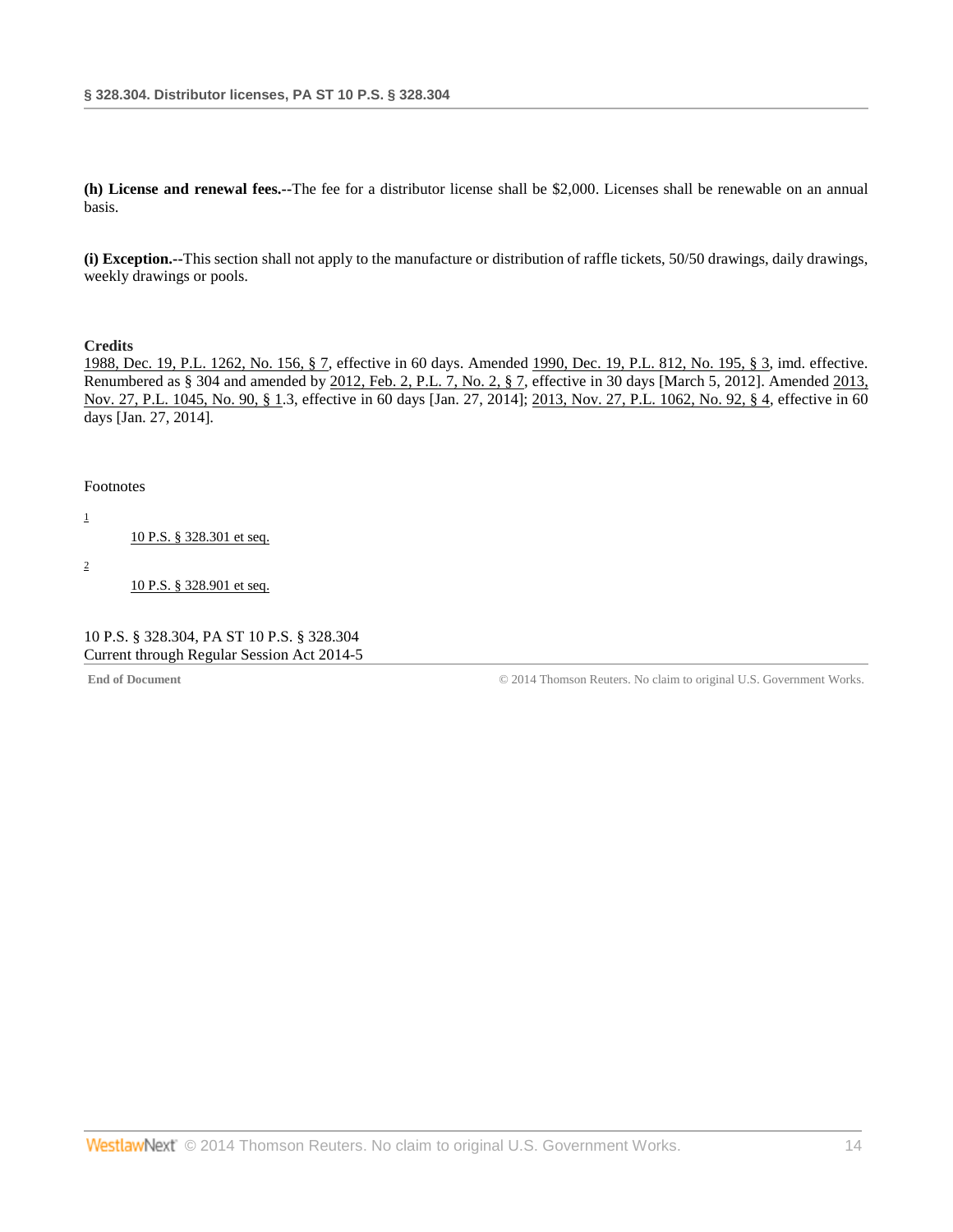### 10 P.S. § 328.304a

### § 328.304a. Major league sports drawing

Effective: January 27, 2014

**[Currentness](#page-15-0)** 

**(a) General rule.--**A person may purchase one or more major league sports drawing tickets at a home game, and each ticket purchased shall represent one entry in the drawing for a winner. A single ticket shall be randomly chosen as the winner after a certain number of tickets are sold or a specified time period expires as designated by the affiliated nonprofit organization.

**(b) Frequency.--**An affiliated nonprofit organization may conduct no more than one major league sports drawing per home game.

**(b.1) Sales restricted.--**Tickets for a major league sports drawing may not be sold in any seating area designated as a family section.

**(b.2) Charitable event.--**A major league sports drawing may be conducted by the affiliated nonprofit organization during a charitable event held within the same arena, stadium, grandstand, bleachers or other facility during a home game or car race of the major league sports team. Drawings may only be held within spectator areas within the arena, stadium, grandstand or bleachers where the home game or car race is being conducted and not at ancillary areas or facilities, including parking areas, restaurants and bars or areas outside the arena, stadium, grandstand or bleachers or areas where the sport is shown on remote electronic equipment.

**(c) Distribution.--**The prize amount of a major league sports drawing shall be 50% of the total amount collected from the sale of major league sports drawing tickets. Except as set forth in subsection (c.1), the other 50% of the total amount collected from the sale of major league sports drawing tickets shall be donated within seven days from the date of the drawing by the affiliated nonprofit organization conducting the major league sports drawing to one or more designated charitable organizations for which the drawing was conducted.

### **(c.1) Use of funds.--**

(1) The affiliated nonprofit organization may utilize nonprize money collected for the following:

(i) To employ or provide payment to individuals 18 years of age or older to sell major league sports drawing tickets at a professional sporting event.

(ii) For administrative expenses directly related to the conduct of the drawing under this section.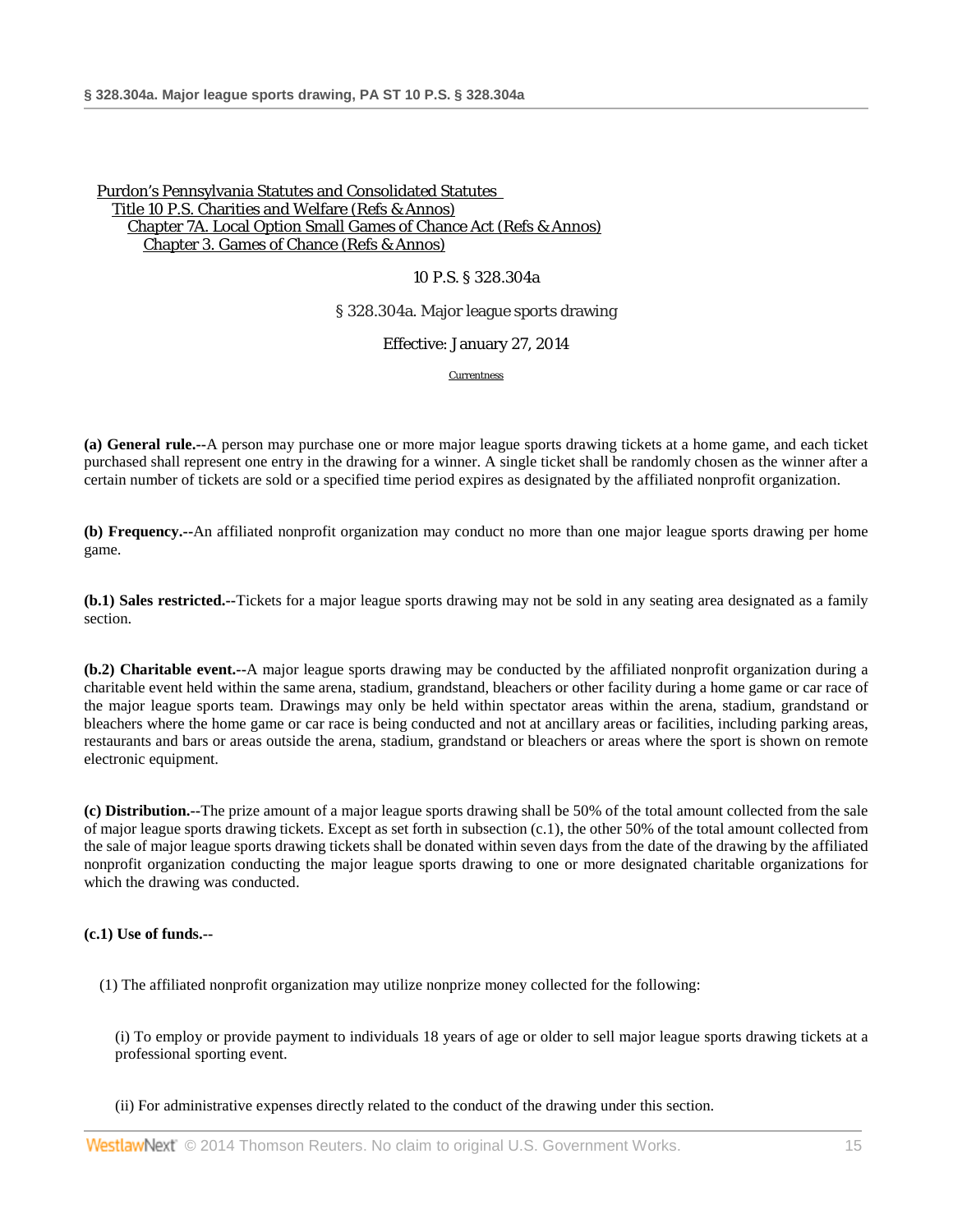(2) Authorized expenses under paragraph (1)(ii) may not exceed 2% of the total amount collected from the sale of major league sports drawing tickets.

**(d) Designated charitable organization.--**The affiliated nonprofit organization conducting the major league sports drawing shall disclose to all ticket purchasers the designated charitable organization for which the major league sports drawing is being conducted.

**(e) Eligibility.--**In order to receive proceeds from a major league sports drawing, a charitable organization must be in existence and fulfilling its purposes for at least two years prior to the drawing and shall be eligible for exemption under section  $501(c)(3)$ [of the Internal Revenue Code of 1986](http://www.westlaw.com/Link/Document/FullText?findType=L&pubNum=1012823&cite=26USCAS501&originationContext=document&vr=3.0&rs=cblt1.0&transitionType=DocumentItem&contextData=(sc.DocLink)#co_pp_b1b5000051ac5) [\(Public Law 99-514,](http://www.westlaw.com/Link/Document/FullText?findType=l&pubNum=1077005&cite=UUID(I4B69EEE9A1-E642ECA21E4-01F8D0A45CF)&originationContext=document&vr=3.0&rs=cblt1.0&transitionType=DocumentItem&contextData=(sc.DocLink)) [26 U.S.C. § 501\(c\)\(3\)\)](http://www.westlaw.com/Link/Document/FullText?findType=L&pubNum=1000546&cite=26USCAS501&originationContext=document&vr=3.0&rs=cblt1.0&transitionType=DocumentItem&contextData=(sc.DocLink)#co_pp_b1b5000051ac5). A political subdivision shall not qualify as a charitable organization under this section.

**(f) Unclaimed prizes.--**Any major league sports drawing prize remaining unclaimed by a winner at the end of the major league sports team's season shall be donated within 30 days from the end of the season by the affiliated nonprofit organization to the designated charitable organization for which the major league sports drawing was conducted.

<span id="page-15-2"></span>**(g) Applicability.--**The limitations under [sections 302,](http://www.westlaw.com/Link/Document/FullText?findType=L&pubNum=1000262&cite=PS10S302&originatingDoc=NAB2A69A078A411E39350AFA630FAB3FA&refType=LQ&originationContext=document&vr=3.0&rs=cblt1.0&transitionType=DocumentItem&contextData=(sc.DocLink)) [303\(b\),](http://www.westlaw.com/Link/Document/FullText?findType=L&pubNum=1000262&cite=PS10S303&originatingDoc=NAB2A69A078A411E39350AFA630FAB3FA&refType=LQ&originationContext=document&vr=3.0&rs=cblt1.0&transitionType=DocumentItem&contextData=(sc.DocLink)) [308](http://www.westlaw.com/Link/Document/FullText?findType=L&pubNum=1000262&cite=PS10S308&originatingDoc=NAB2A69A078A411E39350AFA630FAB3FA&refType=LQ&originationContext=document&vr=3.0&rs=cblt1.0&transitionType=DocumentItem&contextData=(sc.DocLink)) and 70[41](#page-15-1) shall not apply to a major league sports drawing.

**(h) Additional recordkeeping.--**The department may require additional recordkeeping or accountability measures for major league sports drawings.

### **Credits**

[1988, Dec. 19, P.L. 1262, No. 156, § 304.](http://www.westlaw.com/Link/Document/FullText?findType=l&pubNum=1077005&cite=UUID(IDEC1AEEDA6-3943769C852-CE98C177453)&originationContext=document&vr=3.0&rs=cblt1.0&transitionType=DocumentItem&contextData=(sc.DocLink))1, added [2012, Oct. 24, P.L. 1462, No. 184, § 3,](http://www.westlaw.com/Link/Document/FullText?findType=l&pubNum=1077005&cite=UUID(I3326778043-A511E29B2E8-4DF6196F2E8)&originationContext=document&vr=3.0&rs=cblt1.0&transitionType=DocumentItem&contextData=(sc.DocLink)) effective in 60 days [Dec. 24, 2012]. Amended [2013, Nov. 27, P.L. 1045, No. 90, § 1.](http://www.westlaw.com/Link/Document/FullText?findType=l&pubNum=1077005&cite=UUID(IE928D4A05E-6211E3AED0A-E211C77CD8A)&originationContext=document&vr=3.0&rs=cblt1.0&transitionType=DocumentItem&contextData=(sc.DocLink))4.

#### <span id="page-15-0"></span>Footnotes

<span id="page-15-1"></span>[1](#page-15-2)

[10 P.S. §§ 328.302,](http://www.westlaw.com/Link/Document/FullText?findType=L&pubNum=1000262&cite=PS10S328.302&originatingDoc=NAB2A69A078A411E39350AFA630FAB3FA&refType=LQ&originationContext=document&vr=3.0&rs=cblt1.0&transitionType=DocumentItem&contextData=(sc.DocLink)) [328.303,](http://www.westlaw.com/Link/Document/FullText?findType=L&pubNum=1000262&cite=PS10S328.303&originatingDoc=NAB2A69A078A411E39350AFA630FAB3FA&refType=LQ&originationContext=document&vr=3.0&rs=cblt1.0&transitionType=DocumentItem&contextData=(sc.DocLink)) [328.308,](http://www.westlaw.com/Link/Document/FullText?findType=L&pubNum=1000262&cite=PS10S328.308&originatingDoc=NAB2A69A078A411E39350AFA630FAB3FA&refType=LQ&originationContext=document&vr=3.0&rs=cblt1.0&transitionType=DocumentItem&contextData=(sc.DocLink)) [328.704.](http://www.westlaw.com/Link/Document/FullText?findType=L&pubNum=1000262&cite=PS10S328.704&originatingDoc=NAB2A69A078A411E39350AFA630FAB3FA&refType=LQ&originationContext=document&vr=3.0&rs=cblt1.0&transitionType=DocumentItem&contextData=(sc.DocLink))

10 P.S. § 328.304a, PA ST 10 P.S. § 328.304a Current through Regular Session Act 2014-5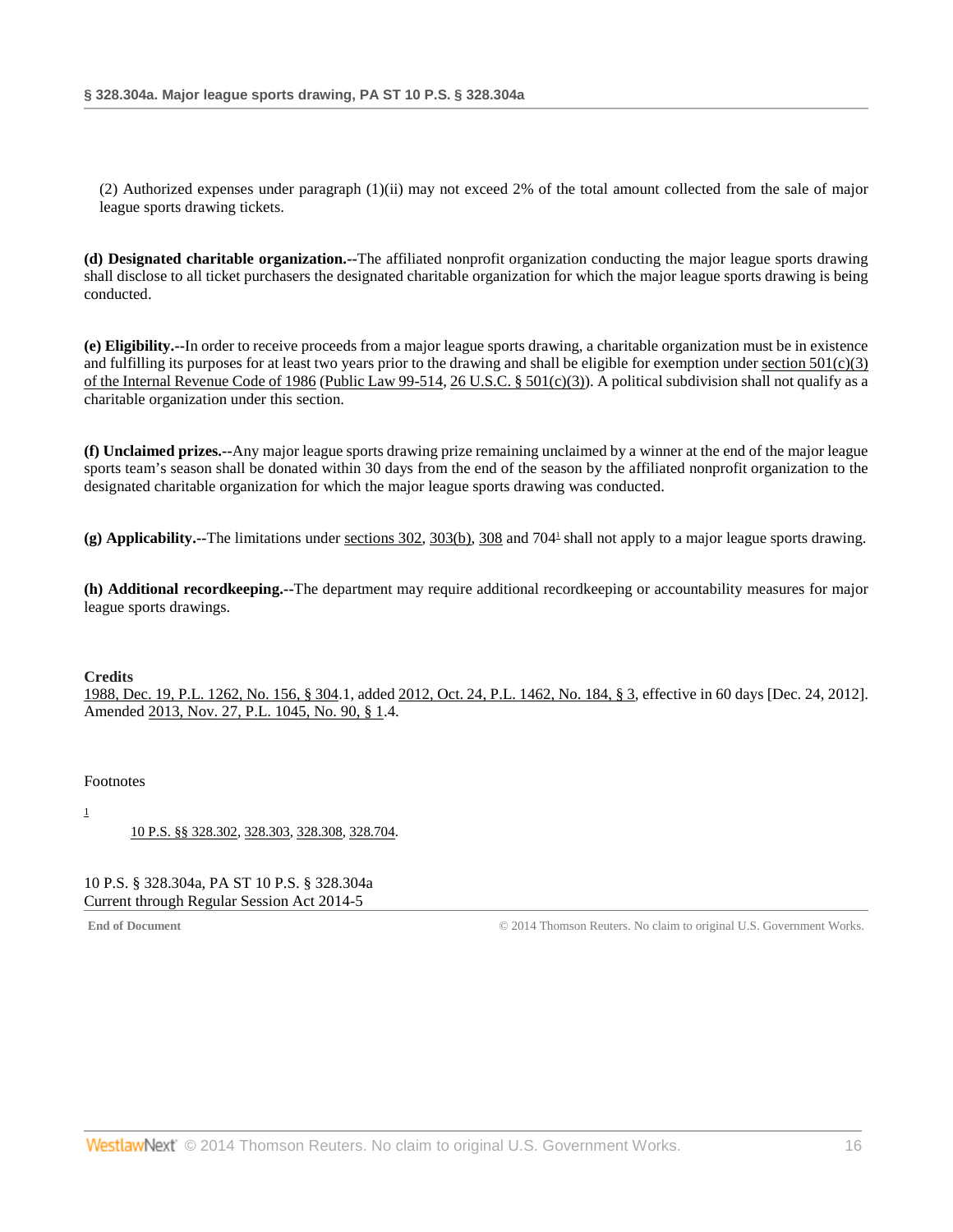10 P.S. § 328.305 Formerly cited as PA ST 10 P.S. § 318

§ 328.305. Registration of manufacturers

Effective: January 27, 2014

[Currentness](#page-16-0)

**(a) Registration required.--**No manufacturer of games of chance shall sell any games of chance to any person unless the manufacturer has registered with the department and has been issued a certificate of registration.

**(b) Annual certificate; fee.--**A certificate under this section shall be valid for one year. The annual fee for registration shall be \$2,000.

**(c) Prohibited sales.--**A manufacturer shall not sell games of chance to any person not licensed as a distributor unless the manufacturer is also a licensed distributor.

**(d) Exception.--**This section shall not apply to the manufacture or distribution of raffle tickets, 50/50 drawings, daily drawings, weekly drawings or pools.

**Credits**

[1988, Dec. 19, P.L. 1262, No. 156, § 8,](http://www.westlaw.com/Link/Document/FullText?findType=l&pubNum=1077005&cite=UUID(IDEC1AEEDA6-3943769C852-CE98C177453)&originationContext=document&vr=3.0&rs=cblt1.0&transitionType=DocumentItem&contextData=(sc.DocLink)) effective in 60 days. Renumbered § 305 b[y 2012, Feb. 2, P.L. 7, No. 2, § 8,](http://www.westlaw.com/Link/Document/FullText?findType=l&pubNum=1077005&cite=UUID(IF1E48C8052-6411E1BD779-BF39FE01E8A)&originationContext=document&vr=3.0&rs=cblt1.0&transitionType=DocumentItem&contextData=(sc.DocLink)) effective in 30 days [March 5, 2012]. Amended [2012, Oct. 24, P.L. 1462, No. 184, § 4,](http://www.westlaw.com/Link/Document/FullText?findType=l&pubNum=1077005&cite=UUID(I3326778043-A511E29B2E8-4DF6196F2E8)&originationContext=document&vr=3.0&rs=cblt1.0&transitionType=DocumentItem&contextData=(sc.DocLink)) effective in 60 days [Dec. 24, 2012]; [2013, Nov. 27,](http://www.westlaw.com/Link/Document/FullText?findType=l&pubNum=1077005&cite=UUID(IE9429E305E-6211E3B139A-D266F9555A0)&originationContext=document&vr=3.0&rs=cblt1.0&transitionType=DocumentItem&contextData=(sc.DocLink))  [P.L. 1062, No. 92, § 4.](http://www.westlaw.com/Link/Document/FullText?findType=l&pubNum=1077005&cite=UUID(IE9429E305E-6211E3B139A-D266F9555A0)&originationContext=document&vr=3.0&rs=cblt1.0&transitionType=DocumentItem&contextData=(sc.DocLink))1, effective in 60 days [Jan. 27, 2014].

<span id="page-16-0"></span>10 P.S. § 328.305, PA ST 10 P.S. § 328.305 Current through Regular Session Act 2014-5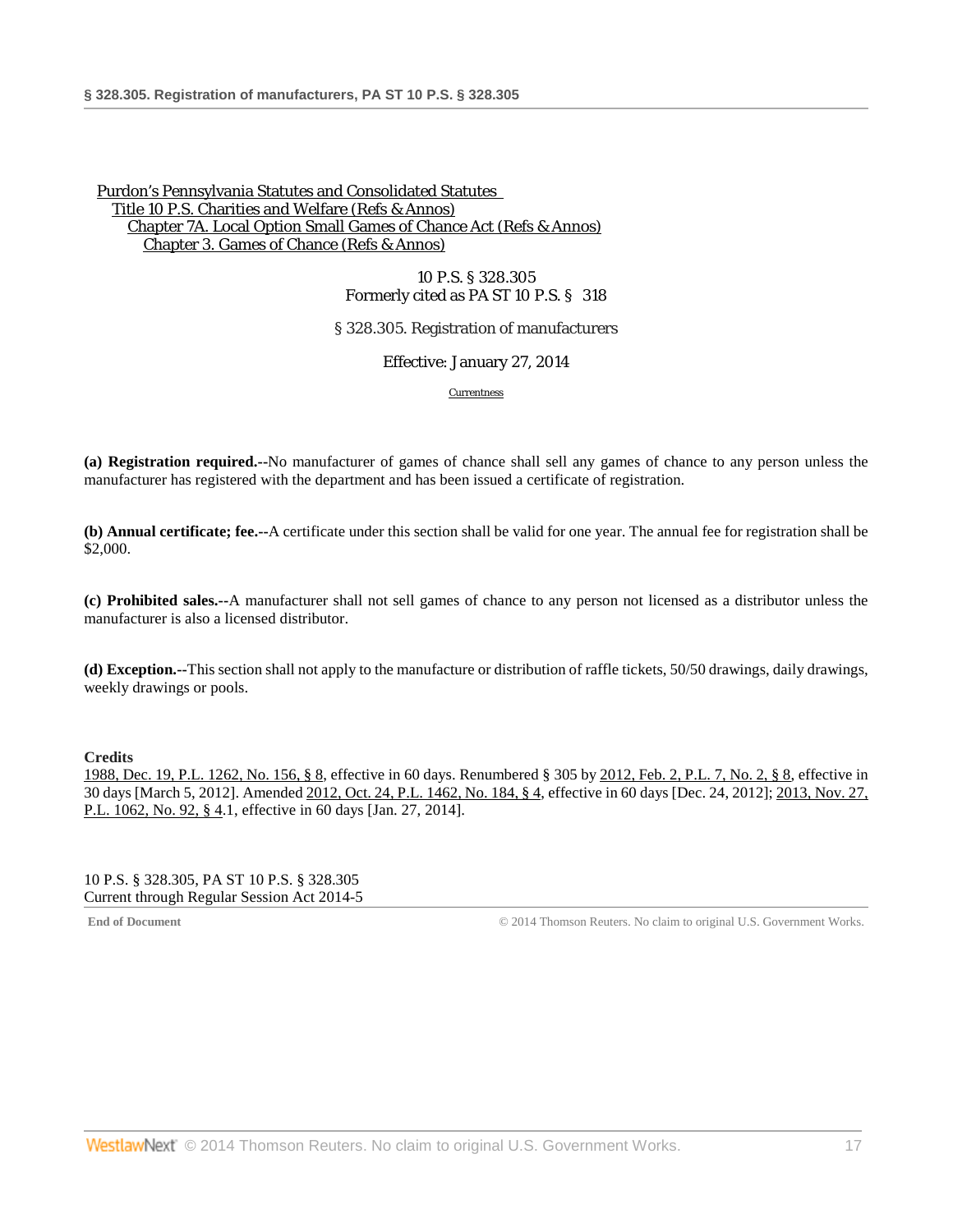10 P.S. § 328.306 Formerly cited as PA ST 10 P.S. § 319

§ 328.306. Regulations of department

Effective: January 27, 2014

[Currentness](#page-18-0)

**(a) Authorization.--**The department shall promulgate regulations to:

<span id="page-17-0"></span>(1) Impose minimum standards and restrictions applicable to games of chance manufactured for sale in this Commonwealth, which may include standards and restrictions which specify the maximum number of chances available to be sold for any single game of chance or prize and such other standards and restrictions as the department deems necessary for the purposes of this chapter[.1](#page-18-1) The department shall consider standards adopted by the National Association of Gambling Regulatory Agencies and other standards commonly accepted in the industry.

(2) Establish procedures by which manufacturers may register and distributors of games of chance may apply for licensure on forms which the department shall provide. Procedures shall include a requirement that manufacturer and distributor applicants provide criminal history record information obtained from the Pennsylvania State Police under [18 Pa.C.S. §](http://www.westlaw.com/Link/Document/FullText?findType=L&pubNum=1000262&cite=PA18S9121&originatingDoc=N87BDF520797311E38FFED7512AA3B354&refType=SP&originationContext=document&vr=3.0&rs=cblt1.0&transitionType=DocumentItem&contextData=(sc.DocLink)#co_pp_a83b000018c76)  [9121\(b\)](http://www.westlaw.com/Link/Document/FullText?findType=L&pubNum=1000262&cite=PA18S9121&originatingDoc=N87BDF520797311E38FFED7512AA3B354&refType=SP&originationContext=document&vr=3.0&rs=cblt1.0&transitionType=DocumentItem&contextData=(sc.DocLink)#co_pp_a83b000018c76) (relating to general regulations) for each officer and manager of the manufacturer's or distributor's organization and for any other individual specified by the department. As used in this paragraph, the term "criminal history record information" has the meaning given i[n 18 Pa.C.S. § 9102](http://www.westlaw.com/Link/Document/FullText?findType=L&pubNum=1000262&cite=PA18S9102&originatingDoc=N87BDF520797311E38FFED7512AA3B354&refType=LQ&originationContext=document&vr=3.0&rs=cblt1.0&transitionType=DocumentItem&contextData=(sc.DocLink)) (relating to definitions).

(3) Provide for the suspension or revocation of distribution licenses or manufacturer certificates for violations of this act or regulations of the department.

(3.1) Establish procedures to ensure that race night games are secure, random and totally dependent upon chance.

(4) Carry out other provisions of this act.

<span id="page-17-1"></span>**(b) Limitation on recordkeeping requirements.--**This section shall not be construed to authorize the department to promulgate regulations providing for recordkeeping requirements for licensed eligible organizations which require unreasonable or unnecessary information or a repetitious listing of information. The department shall strive to keep such recordkeeping requirements from being an undue hardship or burden on licensed eligible organizations. Except as provided under section  $701(b)$ ,<sup>2</sup> the department may not require the retention of records for a period in excess of two years. If an individual prize is in excess of \$600, the record shall include the name and address of the winner. An eligible organization shall provide each winner with a receipt of the value of the prize when the prize exceeds \$600.

(c) (Reserved).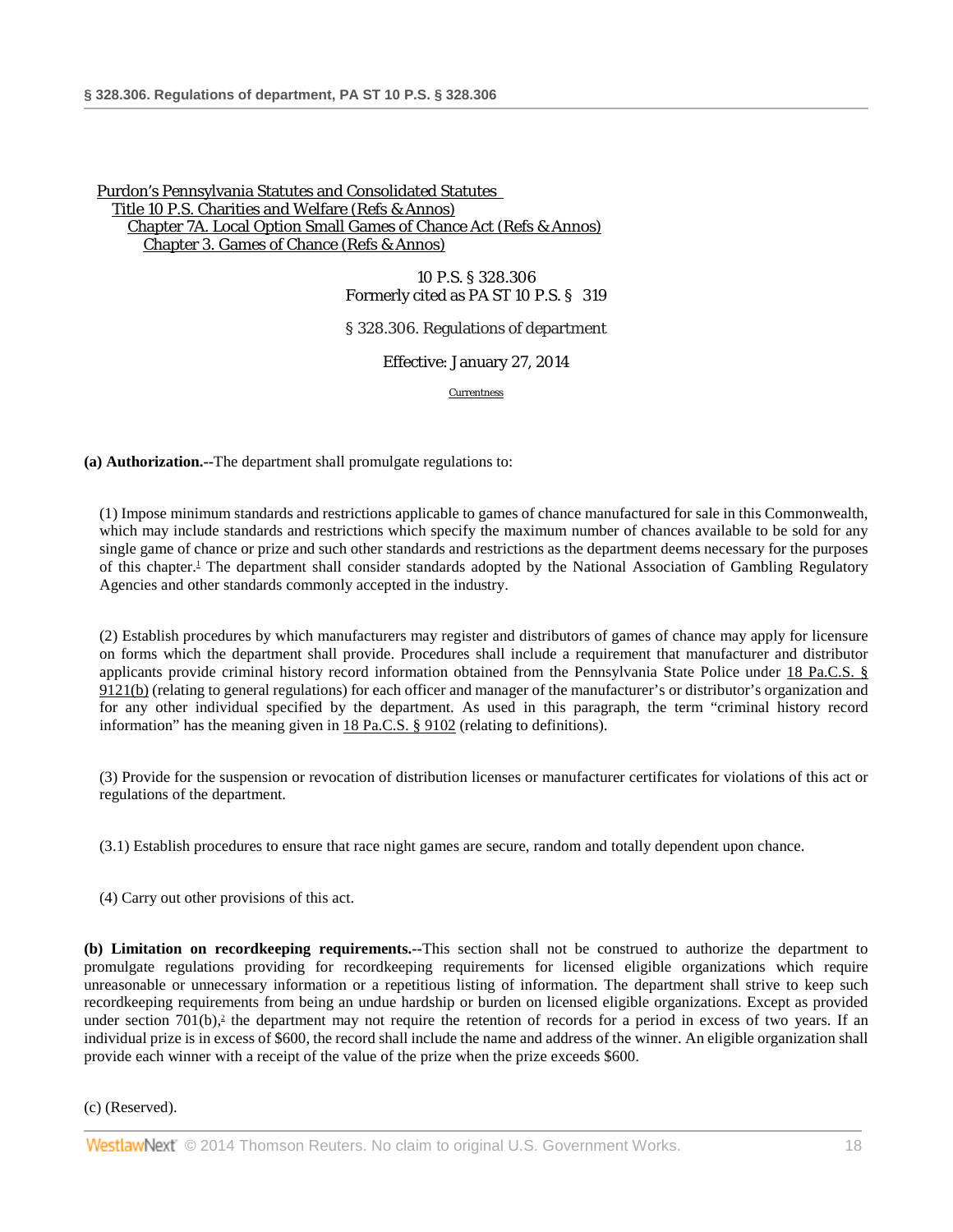### **Credits**

[1988, Dec. 19, P.L. 1262, No. 156, § 9,](http://www.westlaw.com/Link/Document/FullText?findType=l&pubNum=1077005&cite=UUID(IDEC1AEEDA6-3943769C852-CE98C177453)&originationContext=document&vr=3.0&rs=cblt1.0&transitionType=DocumentItem&contextData=(sc.DocLink)) effective in 60 days. Amended [1990, Dec. 19, P.L. 812, No. 195, § 3,](http://www.westlaw.com/Link/Document/FullText?findType=l&pubNum=1077005&cite=UUID(IEAFE739073-9A4AF7ADAD1-053ABE985F3)&originationContext=document&vr=3.0&rs=cblt1.0&transitionType=DocumentItem&contextData=(sc.DocLink)) imd. effective. Renumbered as § 306 and amended by [2012, Feb. 2, P.L. 7, No. 2, § 9,](http://www.westlaw.com/Link/Document/FullText?findType=l&pubNum=1077005&cite=UUID(IF1E48C8052-6411E1BD779-BF39FE01E8A)&originationContext=document&vr=3.0&rs=cblt1.0&transitionType=DocumentItem&contextData=(sc.DocLink)) effective in 30 days [March 5, 2012]. Amended 2012, [Oct. 24, P.L. 1462, No. 184, § 4,](http://www.westlaw.com/Link/Document/FullText?findType=l&pubNum=1077005&cite=UUID(I3326778043-A511E29B2E8-4DF6196F2E8)&originationContext=document&vr=3.0&rs=cblt1.0&transitionType=DocumentItem&contextData=(sc.DocLink)) effective in 60 days [Dec. 24, 2012][; 2013, Nov. 27, P.L. 1062, No. 92, § 5,](http://www.westlaw.com/Link/Document/FullText?findType=l&pubNum=1077005&cite=UUID(IE9429E305E-6211E3B139A-D266F9555A0)&originationContext=document&vr=3.0&rs=cblt1.0&transitionType=DocumentItem&contextData=(sc.DocLink)) effective in 60 days [Jan. 27, 2014].

<span id="page-18-0"></span>Footnotes

<span id="page-18-1"></span>[1](#page-17-0)

[10 P.S. § 328.301 et seq.](http://www.westlaw.com/Link/Document/FullText?findType=L&pubNum=1000262&cite=PS10S328.301&originatingDoc=N87BDF520797311E38FFED7512AA3B354&refType=LQ&originationContext=document&vr=3.0&rs=cblt1.0&transitionType=DocumentItem&contextData=(sc.DocLink))

<span id="page-18-2"></span>[2](#page-17-1)

[10 P.S. § 328.701.](http://www.westlaw.com/Link/Document/FullText?findType=L&pubNum=1000262&cite=PS10S328.701&originatingDoc=N87BDF520797311E38FFED7512AA3B354&refType=LQ&originationContext=document&vr=3.0&rs=cblt1.0&transitionType=DocumentItem&contextData=(sc.DocLink))

10 P.S. § 328.306, PA ST 10 P.S. § 328.306 Current through Regular Session Act 2014-5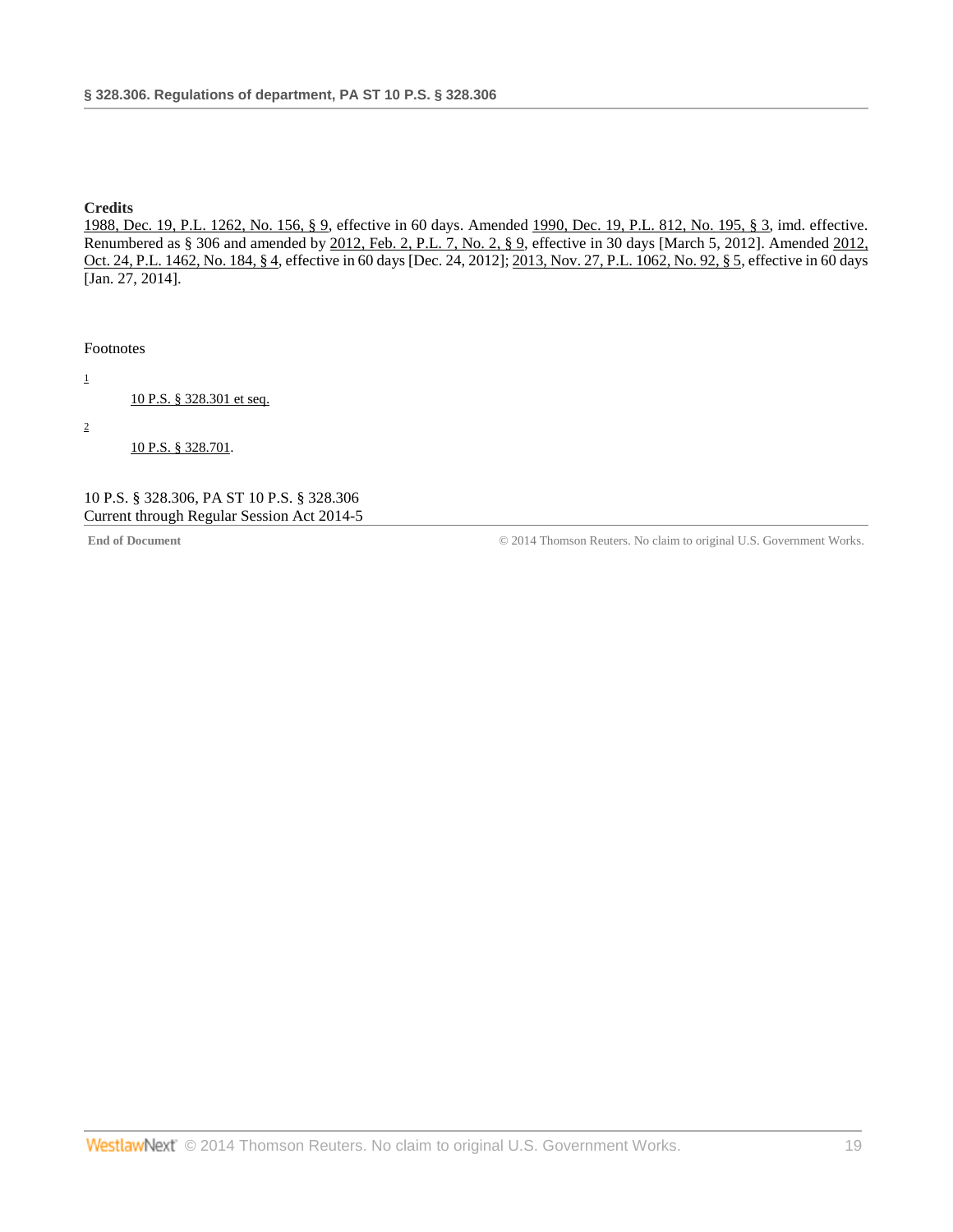10 P.S. § 328.307 Formerly cited as PA ST 10 P.S. § 320

§ 328.307. Licensing of eligible organizations

Effective: January 27, 2014

[Currentness](#page-22-0)

**(a) License required.--**The following shall apply:

(1) An eligible organization shall not conduct or operate games of chance unless the eligible organization has obtained a valid license as follows:

(i) A regular license which must be renewed annually.

(ii) A monthly license which permits the eligible organization to conduct games of chance for a 30-consecutive-day period.

(2) An auxiliary group of a licensed eligible organization may conduct games of chance using the license issued to the eligible organization if the auxiliary group is listed on the application and license of the eligible organization. An auxiliary group shall not be eligible to obtain a license. No additional licensing fee shall be charged for an auxiliary group. If the eligible organization is a club licensee, the games of chance conducted by the auxiliary group must be held on the club's licensed premises.

**(b) Issuance.--**The licensing authority shall issue a license within 30 days of the submission of an application by an eligible organization that meets the requirements under this chapter.

**(b.1) Fee.--**The license fee to be charged to each eligible organization for a regular license shall be \$125. The license fee to be charged for a monthly license shall be \$25. A regular license must be renewed annually. The fee shall be used by the licensing authority to administer this act.

**(b.2) Location.--**An eligible organization that holds a license under subsection (a) and that is not a club licensee may conduct small games of chance in the county where the license is issued at a premises which is the operating site of the eligible organization or at a premises or other location not prohibited by local ordinance, and for which the treasurer has been notified. The following shall apply:

(1) No more than three licensees, including the licensee that owns or leases the premises, may conduct small games of chance simultaneously at a premises or location.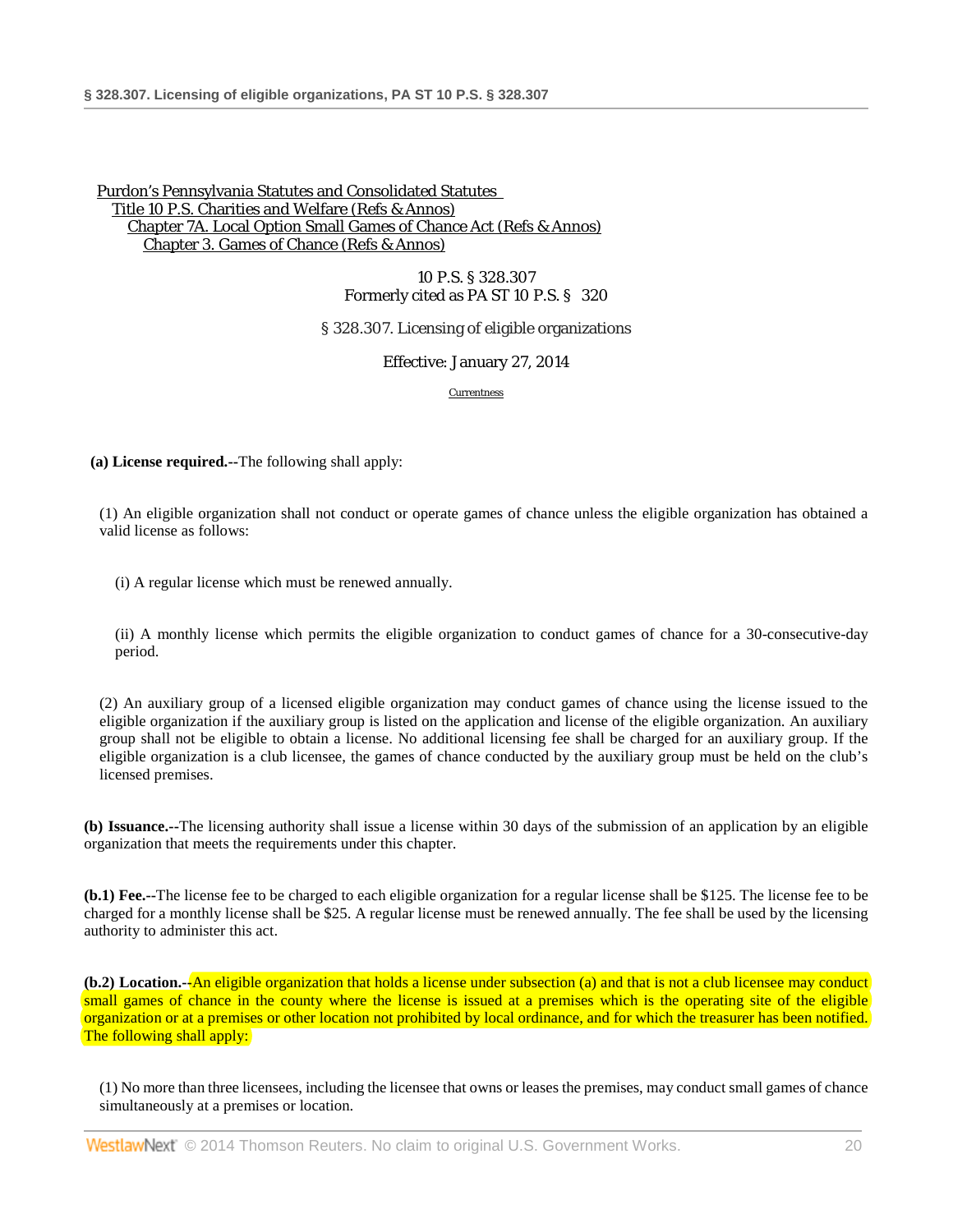(2) A licensee shall ensure that the conduct of small games of chance by different organizations are separate and clearly identified within a premises or location.

(3) A licensee that is not a club licensee may conduct games of chance simultaneously with the conduct of games of chance by a club licensee on not more than three occasions covering a total of seven days during the year.

(4) The following shall apply:

(i) Notwithstanding paragraph (1), if a club licensee is unable to conduct games of chance at the location listed on its application and license due to natural disaster, fire or other circumstance that renders the location unusable, the club licensee may submit a written request to the district attorney to conduct games of chance in a different location, including the licensed premises of another eligible organization.

(ii) A request under subparagraph (i) must include the change in the location and the dates and times the games of chance will be operated at the alternative location.

(iii) The district attorney shall approve or deny the request and shall establish a limit on the duration of the authorization to conduct games of chance at the alternative location. Following the expiration of the authorization period, the club licensee must return to the location specified in its application and license or apply to the licensing authority for a new permanent location. The district attorney may stipulate additional requirements as a condition of approval.

(iv) If a club licensee permits another club licensee to use its licensed premises under this paragraph to conduct games of chance, the host club licensee must cease its operation of games of chance during the time the club licensee utilizing its premises is conducting its games of chance.

(b.3) Deleted by [2013, Nov. 27, P.L. 1062, No. 92, § 6,](http://www.westlaw.com/Link/Document/FullText?findType=l&pubNum=1077005&cite=UUID(IE9429E305E-6211E3B139A-D266F9555A0)&originationContext=document&vr=3.0&rs=cblt1.0&transitionType=DocumentItem&contextData=(sc.DocLink)) effective in 60 days [Jan. 27, 2014].

**(b.4) Gambling facility prohibited.--**It shall be unlawful for a person, corporation, association, partnership or other business entity to offer for rent or offer for use a building or facility to be used exclusively for the conduct of games of chance. It shall also be unlawful for any eligible organization to lease under any terms a building or facility which is used exclusively for the conduct of games of chance.

**(c) Display.--**Licenses issued pursuant to this section shall be publicly displayed at the site where games of chance are conducted.

**(d) Operation.--**Each licensed eligible organization shall be prohibited from the following:

(1) Permitting any person under 18 years of age to operate or play games of chance.

<span id="page-20-0"></span>(2) Permitting any person who has been convicted of a felony in a Federal or State court within the past five years or has been convicted in a Federal or State court within the past ten years of a violation of the act of July 10, 1981 (P.L. 214, No. 67).<sup>1</sup> known as the Bingo Law, or of this act to manage, set up, supervise or participate in the operation of games of chance.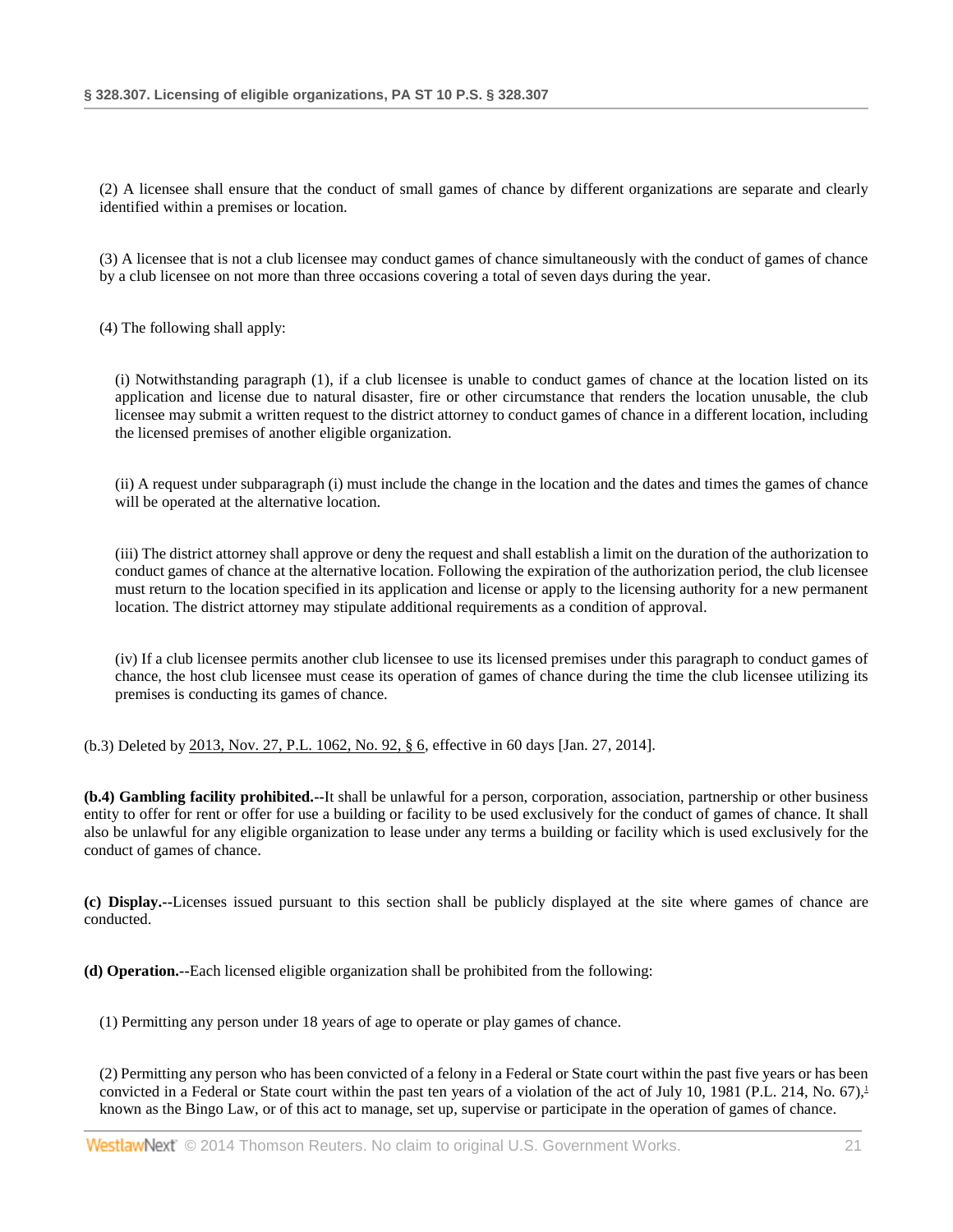(3) Paying any compensation to any person for conducting any games of chance. Games of chance may only be conducted by managers, officers, directors, bar personnel and bona fide members of the eligible organization. This paragraph shall not apply to the sale of a raffle or raffle auction ticket.

(4) Conducting games of chance on any premises other than on the licensed premises or as otherwise provided by this chapter.

(5) Leasing the licensed premises under either an oral or a written agreement for a rental which is determined by either the amount of receipts realized from the playing of games of chance or the number of people attending, except that an eligible organization may lease a facility for a banquet where a per head charge is applied in connection with the serving of a meal. An eligible organization shall not lease such premises from any person who has been convicted of a violation of this act or the Bingo Law within the past ten years.

(6) Purchasing games of chance, other than raffles, 50/50 drawings, daily drawings and weekly drawings, from any person other than a registered manufacturer or licensed distributor approved by the department.

**(d.1) Bank account and records.--** An eligible organization with proceeds of games of chance that exceed \$40,000 per year shall maintain a bank account, which shall be separate from all other funds belonging to the licensed eligible organization. Account records shall show all expenditures and income and shall be retained by the licensed eligible organization for at least two years.

**(e) Application for license.--**Each eligible organization shall apply to the licensing authority for a license on a form to be prescribed by the Secretary of Revenue. For a club license, the application and each renewal application shall include the most recent annual report filed by the club licensee under Chapter 5[.2](#page-22-2) The form shall contain an affidavit to be affirmed by the executive officer or secretary of the eligible organization stating that:

<span id="page-21-0"></span>(1) No person under 18 years of age will be permitted by the eligible organization to operate or play games of chance.

(2) The facility in which the games of chance are to be played has adequate means of ingress and egress and adequate sanitary facilities available in the area.

<span id="page-21-1"></span>(3) The eligible organization is not leasing such premises from the owner thereof under an oral agreement, nor is it leasing such premises from the owner thereof under a written agreement at a rental which is determined by the amount of receipts realized from the playing of games of chance or by the number of people attending, except that an eligible organization may lease a facility for a banquet where a per head charge is applied in connection with the serving of a meal.

**(e.1) Proceedings.--**Proceedings before the licensing authority are subject to 2 Pa.C.S. Chs. 5 Subch. B (relating to practice and procedure of local agencies) and 7 Subch. B (relating to judicial review of local agency action).<sup>3</sup>

**(f) List of licensees.--**The licensing authority, on a semiannual basis, shall send a copy of all licensees to the department.

**(g) List of municipalities.--**The licensing authority shall include with any license or renewal license issued to an eligible organization, an up-to-date listing of those municipalities within the licensing county which have approved the referendum question on small games of chance.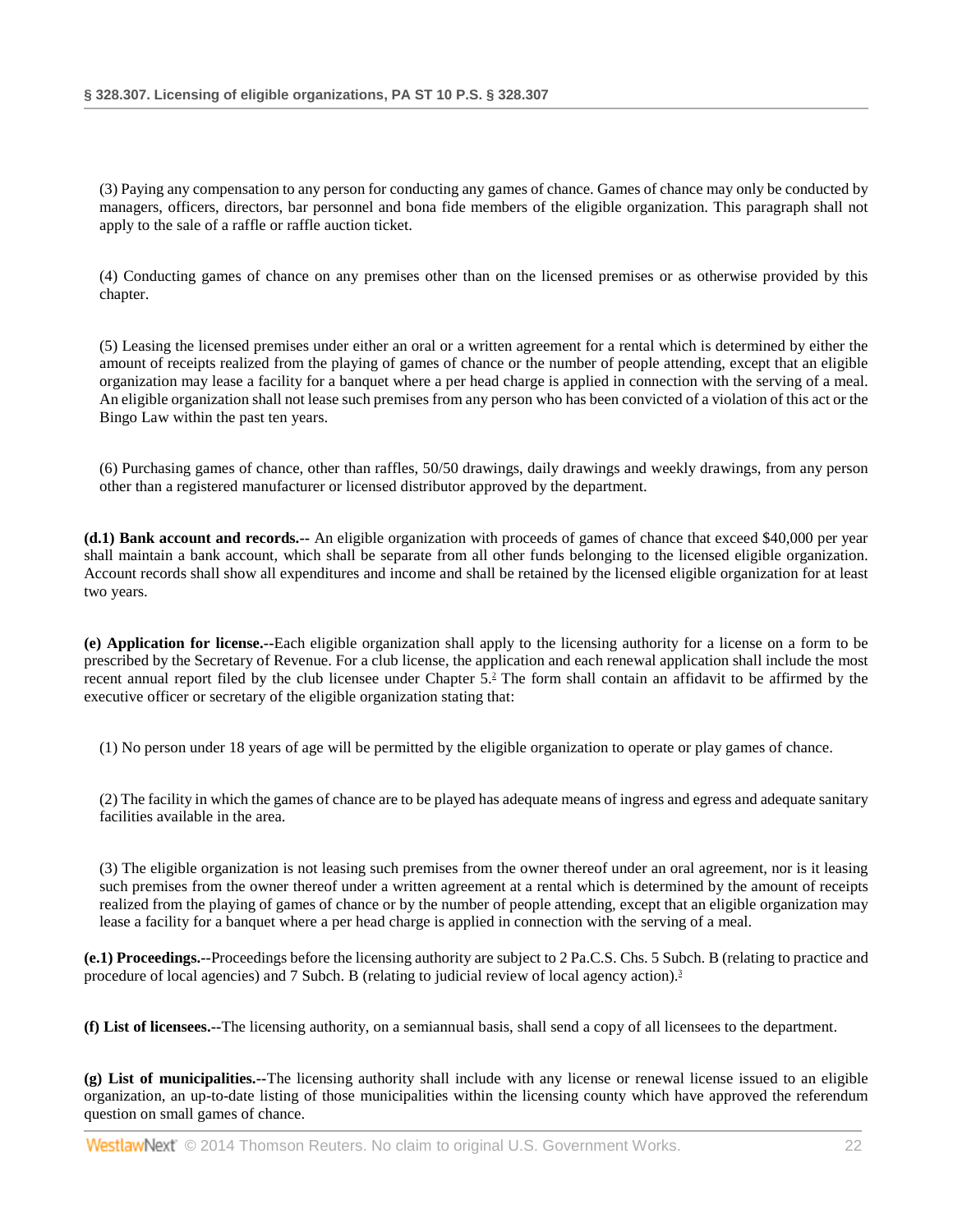(h) Deleted by [2013, Nov. 27, P.L. 1062, No. 92, § 6,](http://www.westlaw.com/Link/Document/FullText?findType=l&pubNum=1077005&cite=UUID(IE9429E305E-6211E3B139A-D266F9555A0)&originationContext=document&vr=3.0&rs=cblt1.0&transitionType=DocumentItem&contextData=(sc.DocLink)) effective in 60 days [Jan. 27, 2014].

#### **Credits**

[1988, Dec. 19, P.L. 1262, No. 156, § 10,](http://www.westlaw.com/Link/Document/FullText?findType=l&pubNum=1077005&cite=UUID(IDEC1AEEDA6-3943769C852-CE98C177453)&originationContext=document&vr=3.0&rs=cblt1.0&transitionType=DocumentItem&contextData=(sc.DocLink)) effective in 60 days. Amended [1990, Dec. 19, P.L. 812, No. 195, § 3,](http://www.westlaw.com/Link/Document/FullText?findType=l&pubNum=1077005&cite=UUID(IEAFE739073-9A4AF7ADAD1-053ABE985F3)&originationContext=document&vr=3.0&rs=cblt1.0&transitionType=DocumentItem&contextData=(sc.DocLink)) imd. effective; [2000, Oct. 18, P.L. 602, No. 79, § 3,](http://www.westlaw.com/Link/Document/FullText?findType=l&pubNum=1077005&cite=UUID(ID5F6743FD2-D74B0C9822A-780A70B915E)&originationContext=document&vr=3.0&rs=cblt1.0&transitionType=DocumentItem&contextData=(sc.DocLink)) imd. effective. Renumbered as § 307 and amended by [2012, Feb. 2, P.L. 7, No. 2, § 10,](http://www.westlaw.com/Link/Document/FullText?findType=l&pubNum=1077005&cite=UUID(IF1E48C8052-6411E1BD779-BF39FE01E8A)&originationContext=document&vr=3.0&rs=cblt1.0&transitionType=DocumentItem&contextData=(sc.DocLink)) effective in 30 days [March 5, 2012]. Amended [2012, Oct. 24, P.L. 1462, No. 184, § 4,](http://www.westlaw.com/Link/Document/FullText?findType=l&pubNum=1077005&cite=UUID(I3326778043-A511E29B2E8-4DF6196F2E8)&originationContext=document&vr=3.0&rs=cblt1.0&transitionType=DocumentItem&contextData=(sc.DocLink)) effective in 60 days [Dec. 24, 2012]; [2013, Nov. 27, P.L. 1062, No. 92, § 6,](http://www.westlaw.com/Link/Document/FullText?findType=l&pubNum=1077005&cite=UUID(IE9429E305E-6211E3B139A-D266F9555A0)&originationContext=document&vr=3.0&rs=cblt1.0&transitionType=DocumentItem&contextData=(sc.DocLink)) effective in 60 days [Jan. 27, 2014].

<span id="page-22-0"></span>Footnotes

<span id="page-22-2"></span><span id="page-22-1"></span>[1](#page-20-0) [10 P.S. § 301 et seq.](http://www.westlaw.com/Link/Document/FullText?findType=L&pubNum=1000262&cite=PS10S301&originatingDoc=N96AC6FD0797311E3B53CB9983C698C75&refType=LQ&originationContext=document&vr=3.0&rs=cblt1.0&transitionType=DocumentItem&contextData=(sc.DocLink)) [2](#page-21-0) [10 P.S. § 328.501 et seq.](http://www.westlaw.com/Link/Document/FullText?findType=L&pubNum=1000262&cite=PS10S328.501&originatingDoc=N96AC6FD0797311E3B53CB9983C698C75&refType=LQ&originationContext=document&vr=3.0&rs=cblt1.0&transitionType=DocumentItem&contextData=(sc.DocLink)) [3](#page-21-1) [2 Pa.C.S.A. §§ 551 et seq.,](http://www.westlaw.com/Link/Document/FullText?findType=L&pubNum=1000262&cite=PA02S551&originatingDoc=N96AC6FD0797311E3B53CB9983C698C75&refType=LQ&originationContext=document&vr=3.0&rs=cblt1.0&transitionType=DocumentItem&contextData=(sc.DocLink)) [751 et seq.](http://www.westlaw.com/Link/Document/FullText?findType=L&pubNum=1000262&cite=PA02S751&originatingDoc=N96AC6FD0797311E3B53CB9983C698C75&refType=LQ&originationContext=document&vr=3.0&rs=cblt1.0&transitionType=DocumentItem&contextData=(sc.DocLink))

<span id="page-22-3"></span>

10 P.S. § 328.307, PA ST 10 P.S. § 328.307 Current through Regular Session Act 2014-5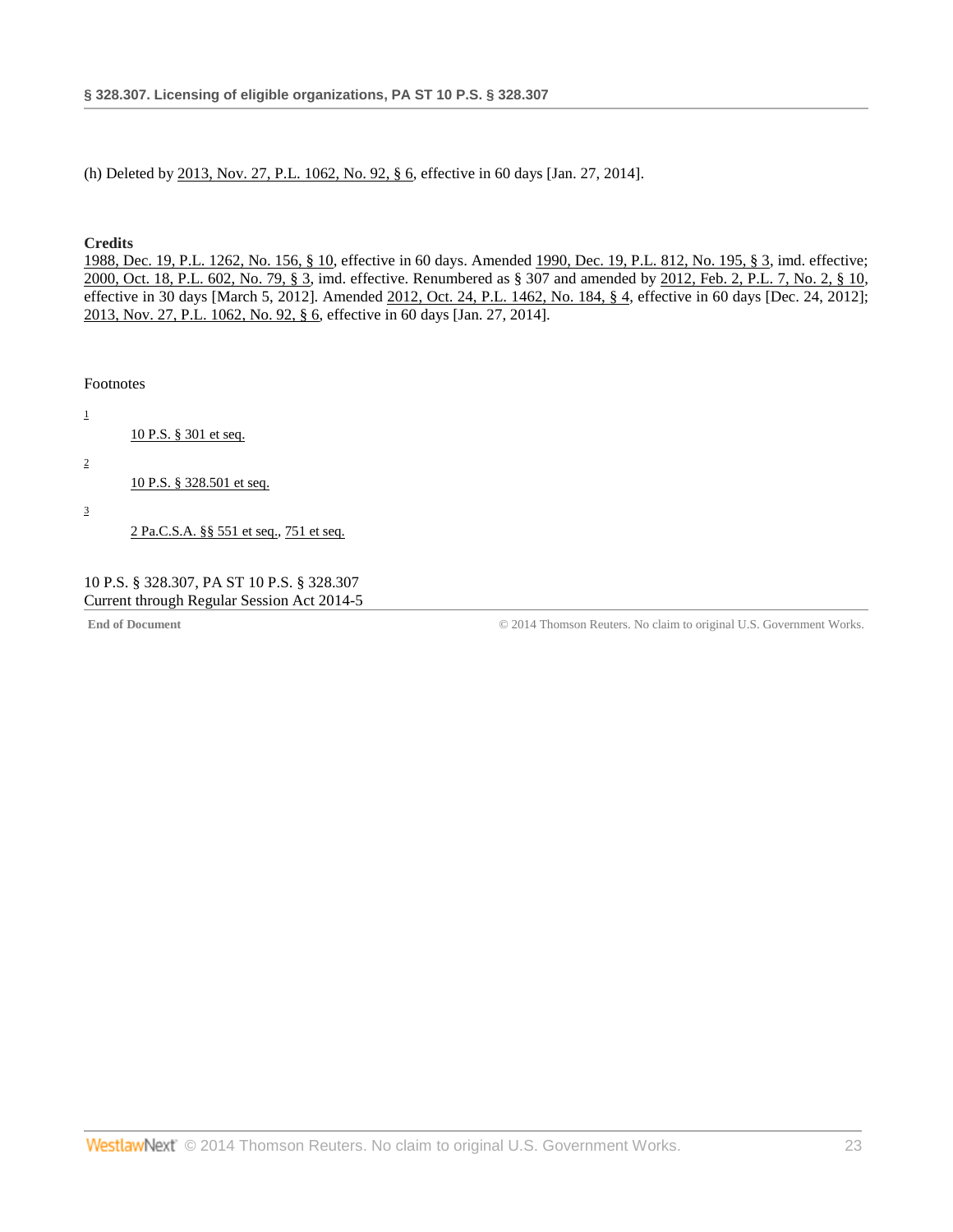10 P.S. § 328.308 Formerly cited as PA ST 10 P.S. § 321

§ 328.308. Special permits

Effective: January 27, 2014

[Currentness](#page-23-0)

**(a) Issuance and fee.--**The licensing authority shall issue a special permit for each raffle in which the licensed eligible organization proposes to award individual prizes in excess of \$3,000. The licensing authority may establish and collect a fee not to exceed \$25 for the issuance of special permits under this section.

**(b) Permit application.--**Each special permit application shall specify the location where the actual drawing will be held, the number of chances to be sold, the price per chance and the prize to be awarded.

### **Credits**

[1988, Dec. 19, P.L. 1262, No. 156, § 11,](http://www.westlaw.com/Link/Document/FullText?findType=l&pubNum=1077005&cite=UUID(IDEC1AEEDA6-3943769C852-CE98C177453)&originationContext=document&vr=3.0&rs=cblt1.0&transitionType=DocumentItem&contextData=(sc.DocLink)) effective in 60 days. Amended [1990, Dec. 19, P.L. 812, No. 195, § 3,](http://www.westlaw.com/Link/Document/FullText?findType=l&pubNum=1077005&cite=UUID(IEAFE739073-9A4AF7ADAD1-053ABE985F3)&originationContext=document&vr=3.0&rs=cblt1.0&transitionType=DocumentItem&contextData=(sc.DocLink)) imd. effective. Renumbered as § 308 and amended b[y 2012, Feb. 2, P.L. 7, No. 2, § 11,](http://www.westlaw.com/Link/Document/FullText?findType=l&pubNum=1077005&cite=UUID(IF1E48C8052-6411E1BD779-BF39FE01E8A)&originationContext=document&vr=3.0&rs=cblt1.0&transitionType=DocumentItem&contextData=(sc.DocLink)) effective in 30 days [March 5, 2012]. Amended 2013, [Nov. 27, P.L. 1062, No. 92, § 7,](http://www.westlaw.com/Link/Document/FullText?findType=l&pubNum=1077005&cite=UUID(IE9429E305E-6211E3B139A-D266F9555A0)&originationContext=document&vr=3.0&rs=cblt1.0&transitionType=DocumentItem&contextData=(sc.DocLink)) effective in 60 days [Jan. 27, 2014].

<span id="page-23-0"></span>10 P.S. § 328.308, PA ST 10 P.S. § 328.308 Current through Regular Session Act 2014-5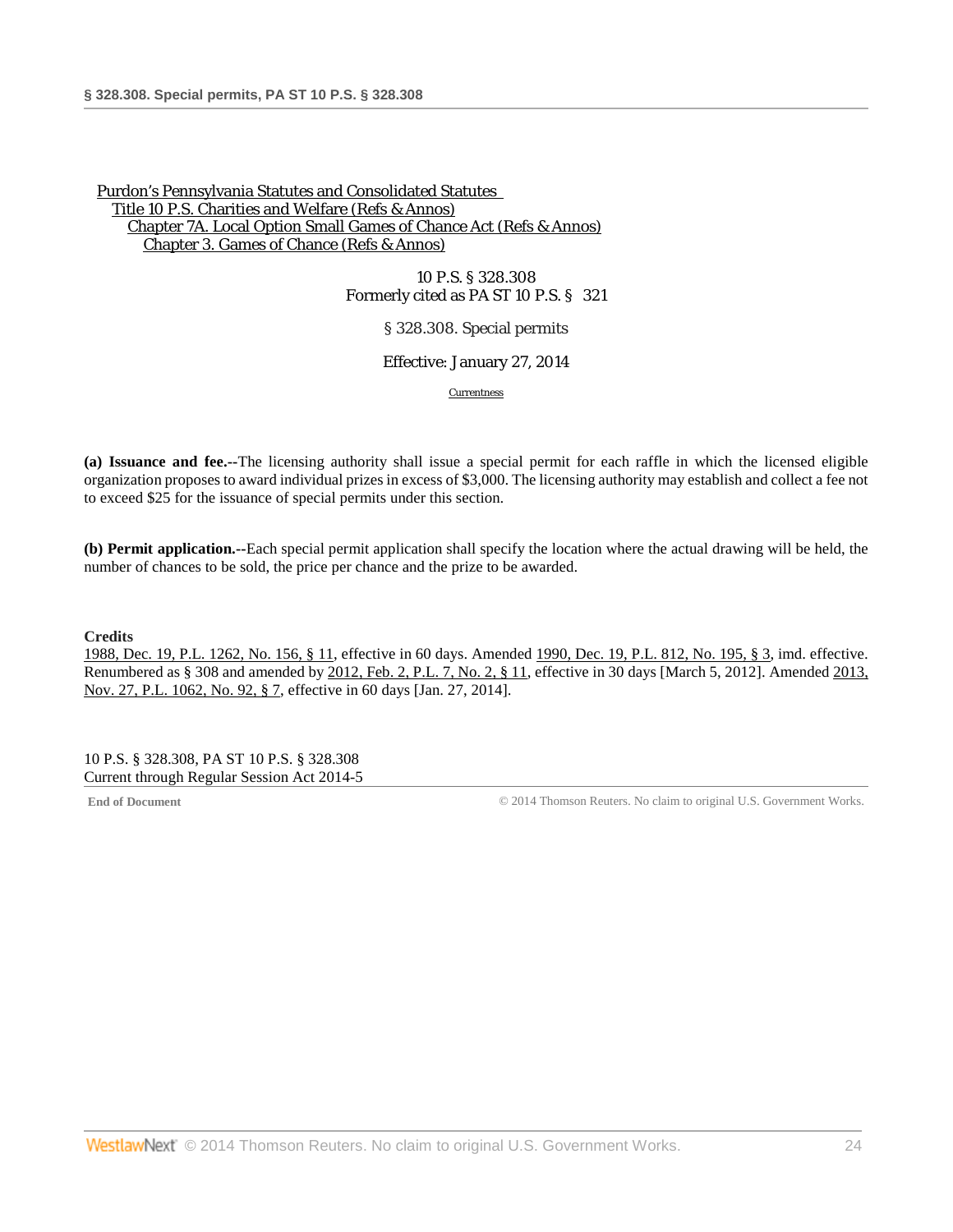[Purdon's Pennsylvania Statutes and Consolidated Statutes](http://www.westlaw.com/Browse/Home/StatutesCourtRules/PennsylvaniaStatutesCourtRules?transitionType=DocumentItem&contextData=(sc.DocLink)&rs=clbt1.0&vr=3.0)  [Title 10 P.S. Charities and Welfare](http://www.westlaw.com/Browse/Home/StatutesCourtRules/PennsylvaniaStatutesCourtRules?guid=N7B9E600F76734C7285766466EAFA2DA5&transitionType=DocumentItem&contextData=(sc.DocLink)&rs=clbt1.0&vr=3.0) [Chapter 7A. Local Option Small Games of Chance Act](http://www.westlaw.com/Browse/Home/StatutesCourtRules/PennsylvaniaStatutesCourtRules?guid=NFFEE6618DE4347229C0FAD15F0191B43&transitionType=DocumentItem&contextData=(sc.DocLink)&rs=clbt1.0&vr=3.0) [Chapter 5. Club Licenses](http://www.westlaw.com/Browse/Home/StatutesCourtRules/PennsylvaniaStatutesCourtRules?guid=N0E79EEF05B3211E18587BB50F56B71F0&transitionType=DocumentItem&contextData=(sc.DocLink)&rs=clbt1.0&vr=3.0)

# T. 10 P.S., Ch. 7A, Ch. 5, Refs & Annos

**[Currentness](#page-24-0)** 

<span id="page-24-0"></span>T. 10 P.S., Ch. 7A, Ch. 5, Refs & Annos, PA ST T. 10 P.S., Ch. 7A, Ch. 5, Refs & Annos Current through Regular Session Act 2014-5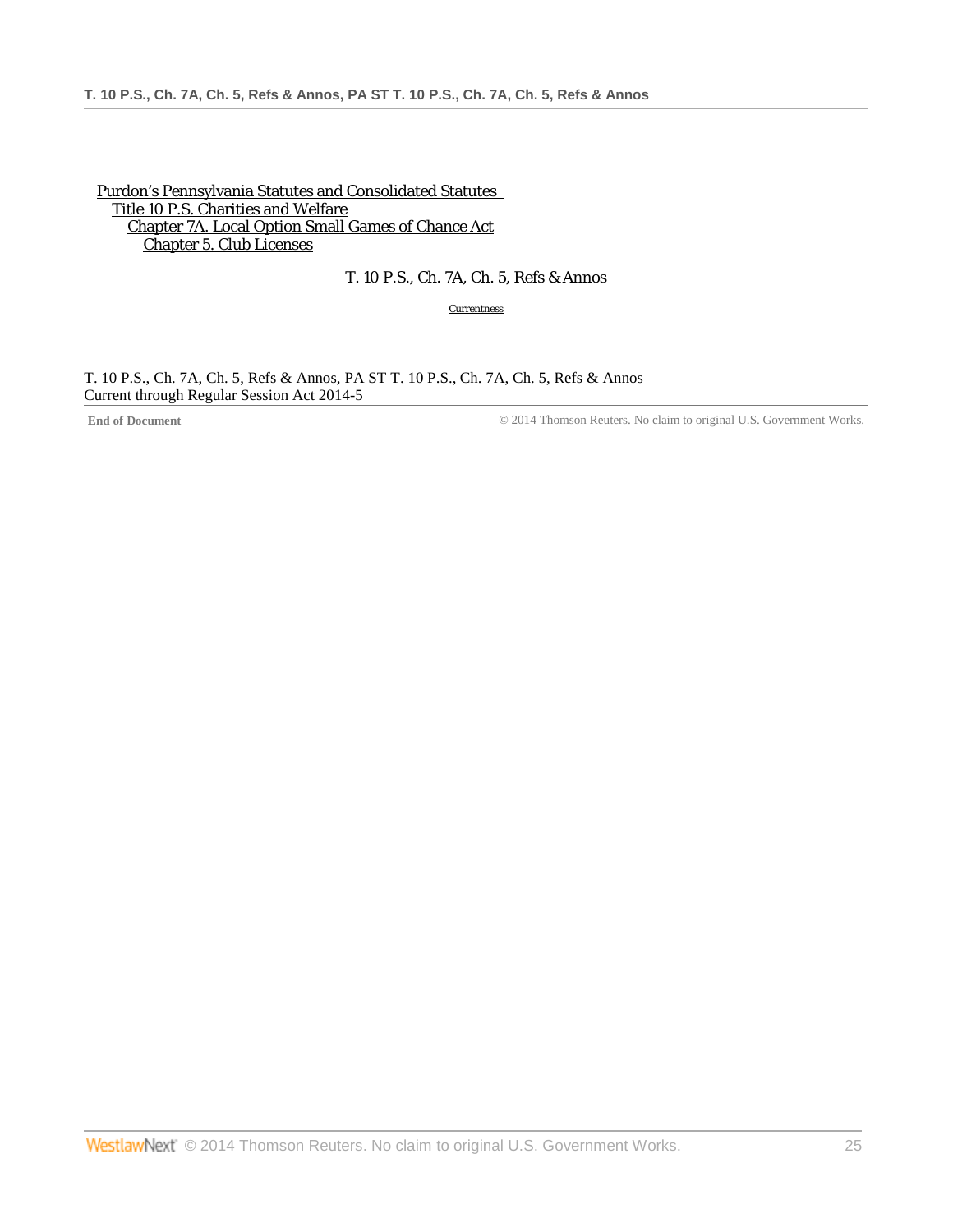#### 10 P.S. § 328.501

#### § 328.501. Club licensee

#### Effective: January 27, 2014

[Currentness](#page-26-0)

#### **(a) Report.--**

(1) Beginning in 2014, a club licensee with proceeds in excess of \$20,000 in a calendar year shall submit annual reports to the department for the preceding 12-month period on a form and in a manner prescribed by the department.

(2) The report under paragraph (1) must be filed under oath or affirmation of an authorized officer of the club licensee and shall include all of the following information:

(i) The proceeds received by the club licensee from each game of chance conducted, itemized by week.

(ii) The amount of prizes paid from all games of chance, itemized by week.

- (iii) Other costs incurred related to the conduct of games of chance.
- (iv) Verification and itemization of amounts distributed for public interest.
- (v), (vi) Deleted b[y 2013, Nov. 27, P.L. 1045, No. 90, § 2,](http://www.westlaw.com/Link/Document/FullText?findType=l&pubNum=1077005&cite=UUID(IE928D4A05E-6211E3AED0A-E211C77CD8A)&originationContext=document&vr=3.0&rs=cblt1.0&transitionType=DocumentItem&contextData=(sc.DocLink)) effective in 60 days [Jan. 27, 2014].

(vii) Other information or documentation required by the department.

**(b) Distribution.--**The department shall provide a copy of the report to the Bureau of Liquor Control Enforcement.

**(c) Posting.--**The reports under subsection (a) shall be published on the department's Internet website.

#### **Credits**

[1988, Dec. 19, P.L. 1262, No. 156, § 501,](http://www.westlaw.com/Link/Document/FullText?findType=l&pubNum=1077005&cite=UUID(IDEC1AEEDA6-3943769C852-CE98C177453)&originationContext=document&vr=3.0&rs=cblt1.0&transitionType=DocumentItem&contextData=(sc.DocLink)) added [2012, Feb. 2, P.L. 7, No. 2, § 12,](http://www.westlaw.com/Link/Document/FullText?findType=l&pubNum=1077005&cite=UUID(IF1E48C8052-6411E1BD779-BF39FE01E8A)&originationContext=document&vr=3.0&rs=cblt1.0&transitionType=DocumentItem&contextData=(sc.DocLink)) effective in 30 days [March 5, 2012]. Amended [2013, Nov. 27, P.L. 1045, No. 90, § 2,](http://www.westlaw.com/Link/Document/FullText?findType=l&pubNum=1077005&cite=UUID(IE928D4A05E-6211E3AED0A-E211C77CD8A)&originationContext=document&vr=3.0&rs=cblt1.0&transitionType=DocumentItem&contextData=(sc.DocLink)) effective in 60 days [Jan. 27, 2014].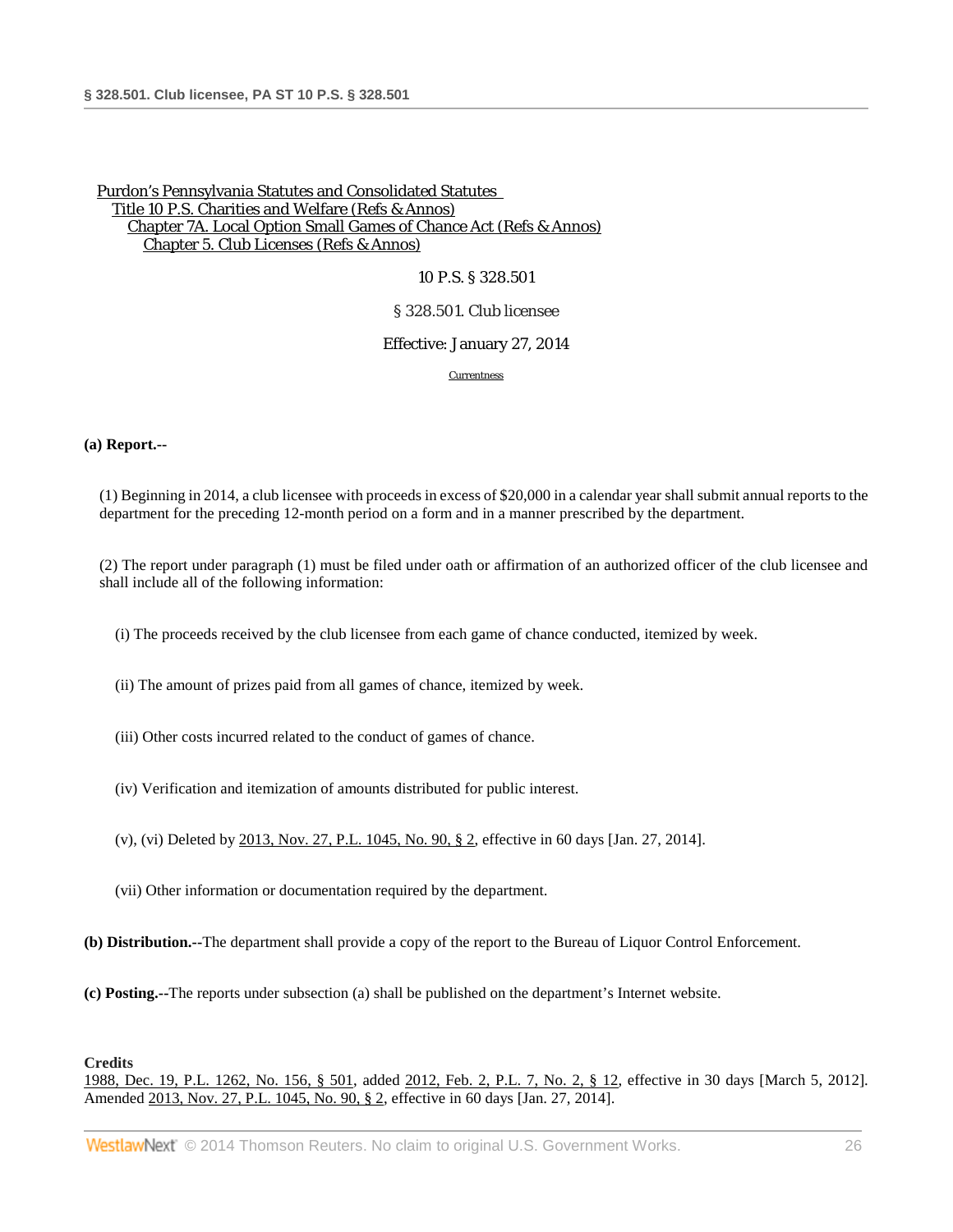## <span id="page-26-0"></span>10 P.S. § 328.501, PA ST 10 P.S. § 328.501 Current through Regular Session Act 2014-5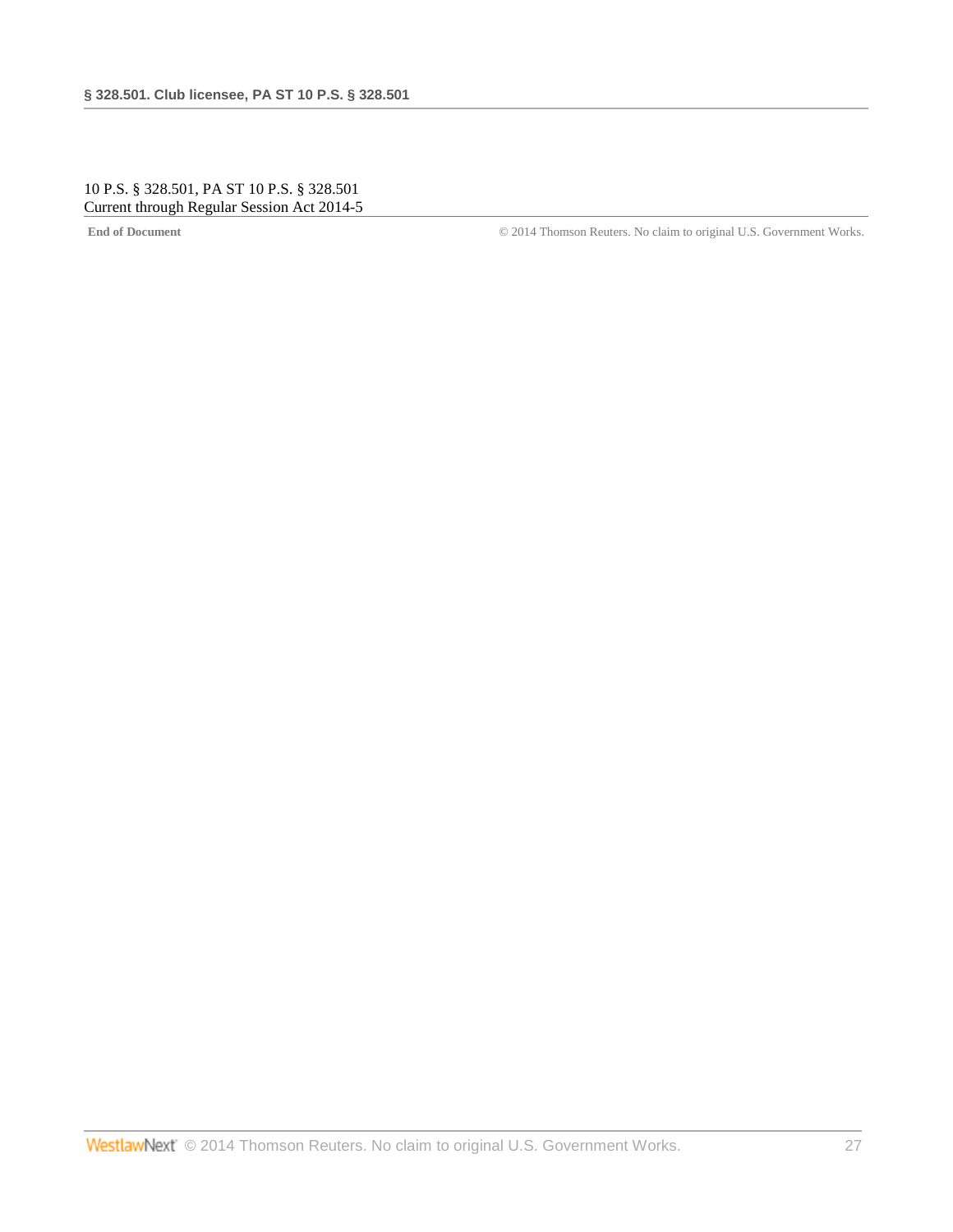### 10 P.S. § 328.502

### § 328.502. Distribution of proceeds

Effective: January 27, 2014

**[Currentness](#page-27-0)** 

**(a) Distribution.--**The proceeds from games of chance received by a club licensee shall be distributed as follows:

(1) No less than 60% of the proceeds shall be paid for public interest purposes within one year of the end of the calendar year in which the proceeds were obtained.

(2) No more than 40% of the proceeds obtained in a calendar year may be retained by a club licensee.

### **(a.1) Amounts retained.--**

(1) Notwithstanding subsection (a), if in a calendar year beginning January 1, 2013, the proceeds from a game of chance for a club licensee are \$40,000 or less, the licensee shall be eligible to retain the first \$20,000 in proceeds in the following calendar year before subsection (a) applies.

(2) Amounts retained by a club licensee under subsection (a)(2) shall be expended within one year of the end of the calendar year in which the proceeds were obtained unless the club licensee notifies the department that funds are being retained for a substantial public interest purchase or project.

### **(b) Prohibition.--**

(1) Proceeds shall not be used for the payment of any fine levied against the club licensee.

(2) An officer or employee of a club licensee who operates the game of chance shall not participate in the game. This paragraph shall not apply to a raffle.

### **Credits**

<span id="page-27-0"></span>[1988, Dec. 19, P.L. 1262, No. 156, § 502,](http://www.westlaw.com/Link/Document/FullText?findType=l&pubNum=1077005&cite=UUID(IDEC1AEEDA6-3943769C852-CE98C177453)&originationContext=document&vr=3.0&rs=cblt1.0&transitionType=DocumentItem&contextData=(sc.DocLink)) added [2012, Feb. 2, P.L. 7, No. 2, § 12,](http://www.westlaw.com/Link/Document/FullText?findType=l&pubNum=1077005&cite=UUID(IF1E48C8052-6411E1BD779-BF39FE01E8A)&originationContext=document&vr=3.0&rs=cblt1.0&transitionType=DocumentItem&contextData=(sc.DocLink)) effective in 30 days [March 5, 2012]. Amended [2013, Nov. 27, P.L. 1045, No. 90, § 2,](http://www.westlaw.com/Link/Document/FullText?findType=l&pubNum=1077005&cite=UUID(IE928D4A05E-6211E3AED0A-E211C77CD8A)&originationContext=document&vr=3.0&rs=cblt1.0&transitionType=DocumentItem&contextData=(sc.DocLink)) effective in 60 days [Jan. 27, 2014].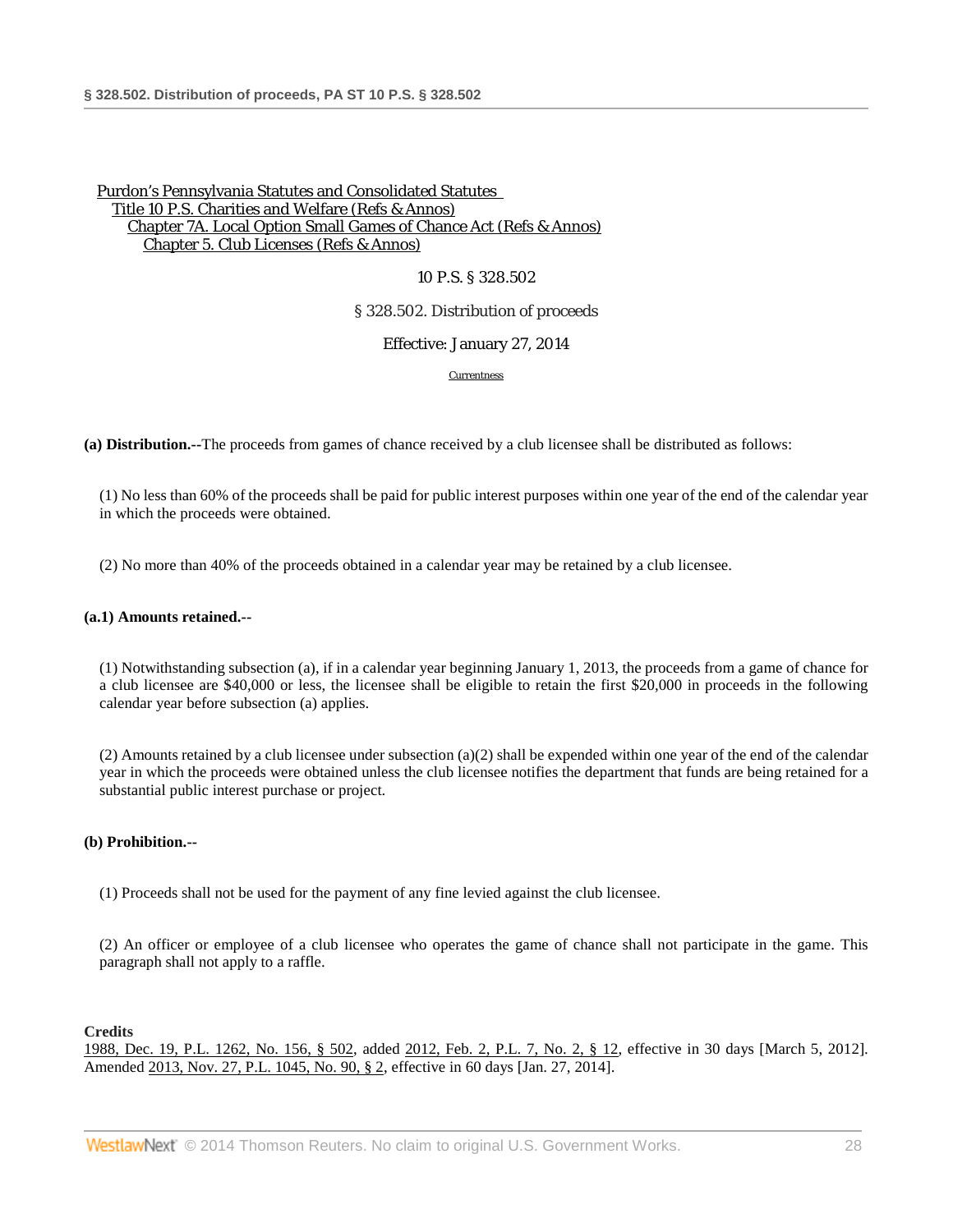## 10 P.S. § 328.502, PA ST 10 P.S. § 328.502 Current through Regular Session Act 2014-5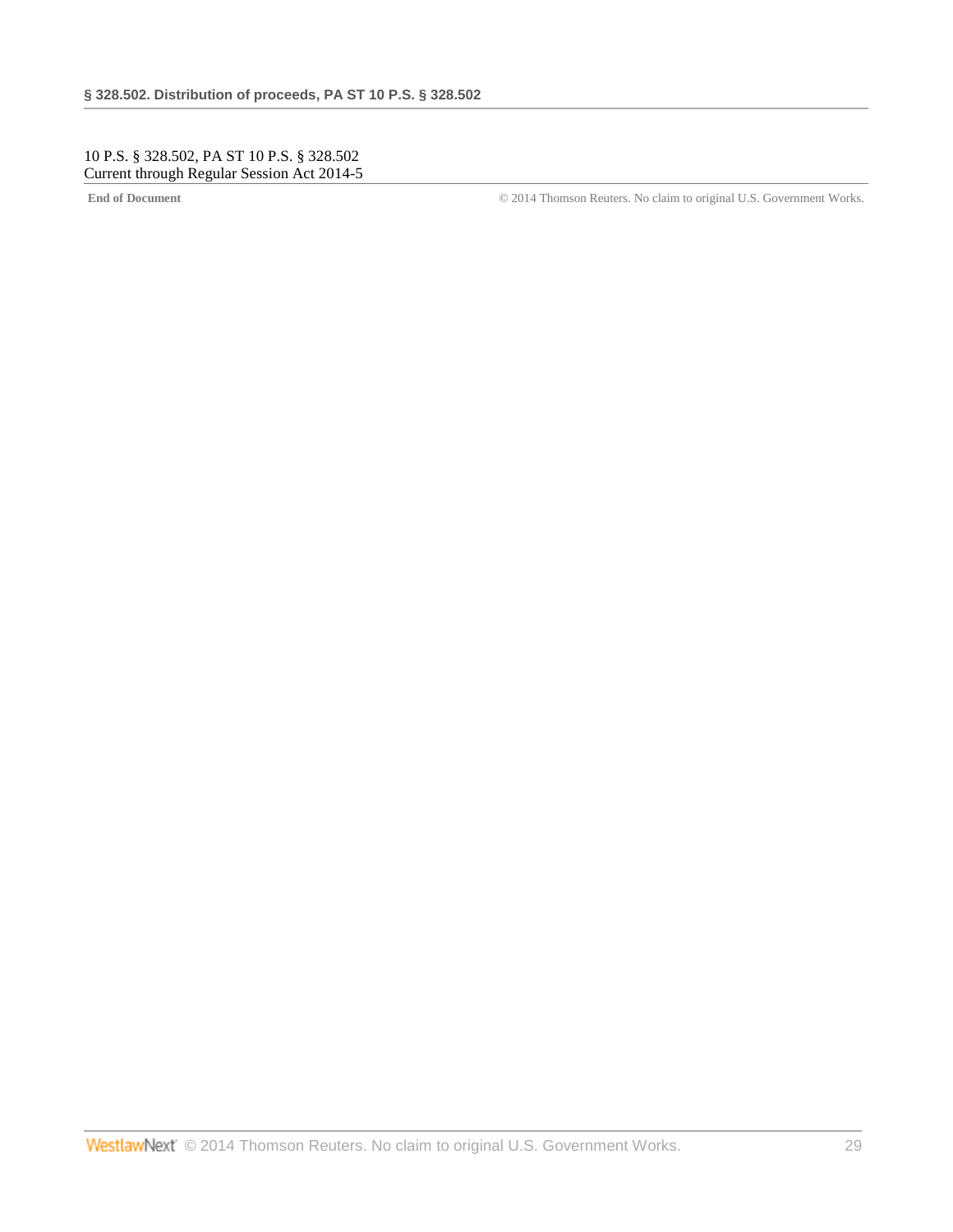### 10 P.S. § 328.503

### § 328.503. Records

#### Effective: January 27, 2014

[Currentness](#page-29-0)

A club licensee shall maintain records as required by this act or by the department, including invoices for games of chance purchased. Records necessary to enforce this act or to conduct random audits shall be made available to the Bureau of Liquor Control Enforcement, the department or any other entity authorized to enforce or conduct audits under this act.

**Credits**

[1988, Dec. 19, P.L. 1262, No. 156, § 503,](http://www.westlaw.com/Link/Document/FullText?findType=l&pubNum=1077005&cite=UUID(IDEC1AEEDA6-3943769C852-CE98C177453)&originationContext=document&vr=3.0&rs=cblt1.0&transitionType=DocumentItem&contextData=(sc.DocLink)) added [2012, Feb. 2, P.L. 7, No. 2, § 12,](http://www.westlaw.com/Link/Document/FullText?findType=l&pubNum=1077005&cite=UUID(IF1E48C8052-6411E1BD779-BF39FE01E8A)&originationContext=document&vr=3.0&rs=cblt1.0&transitionType=DocumentItem&contextData=(sc.DocLink)) effective in 30 days [March 5, 2012]. Amended 2013, Nov. 27, [P.L. 1045, No. 90, § 2,](http://www.westlaw.com/Link/Document/FullText?findType=l&pubNum=1077005&cite=UUID(IE928D4A05E-6211E3AED0A-E211C77CD8A)&originationContext=document&vr=3.0&rs=cblt1.0&transitionType=DocumentItem&contextData=(sc.DocLink)) effective in 60 days [Jan. 27, 2014].

<span id="page-29-0"></span>10 P.S. § 328.503, PA ST 10 P.S. § 328.503 Current through Regular Session Act 2014-5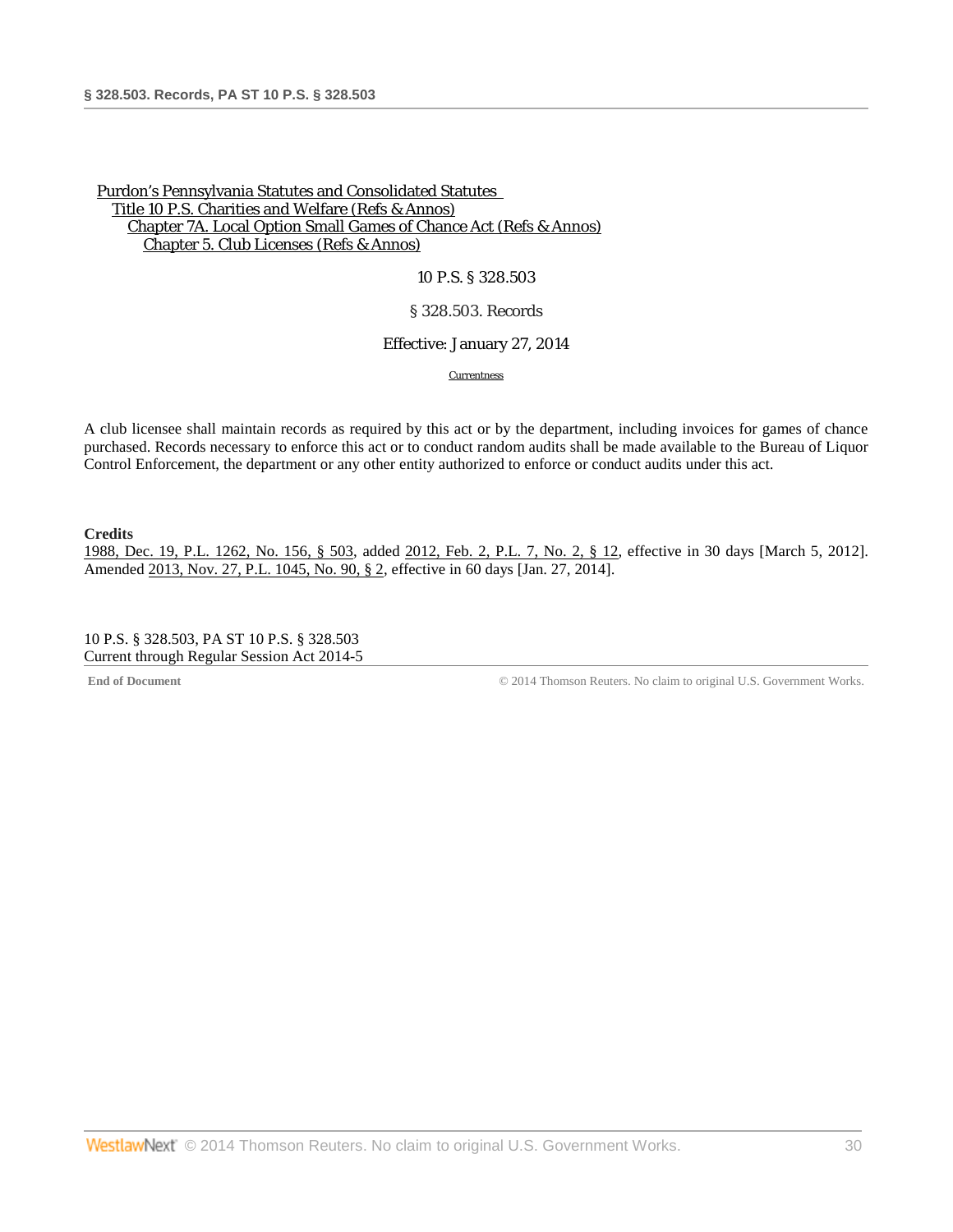10 P.S. § 328.504

§ 328.504. Repealed by 2013, Nov. 27, P.L. 1045, No. 90, § 3, effective in 60 days [Jan. 27, 2014]

Effective: January 27, 2014

**[Currentness](#page-30-0)** 

<span id="page-30-0"></span>10 P.S. § 328.504, PA ST 10 P.S. § 328.504 Current through Regular Session Act 2014-5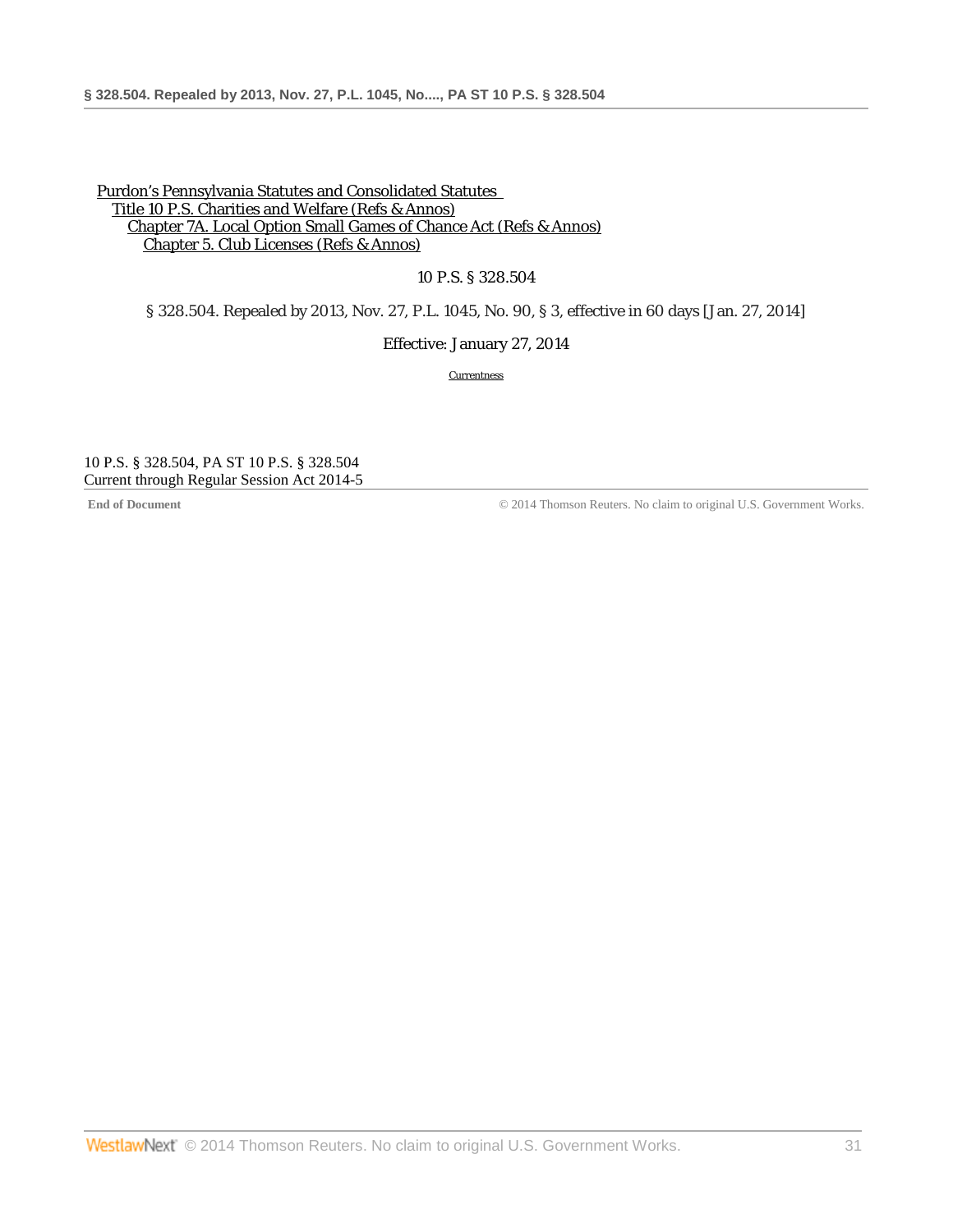### 10 P.S. § 328.505

§ 328.505. Weekly drawings

Effective: March 5, 2012

[Currentness](#page-31-0)

A club licensee shall maintain records relating to the printing or purchase of materials to be used for weekly drawings. Records shall include a receipt or invoice from the place of purchase that shows the cost and number or amount of materials purchased.

**Credits** [1988, Dec. 19, P.L. 1262, No. 156, § 505,](http://www.westlaw.com/Link/Document/FullText?findType=l&pubNum=1077005&cite=UUID(IDEC1AEEDA6-3943769C852-CE98C177453)&originationContext=document&vr=3.0&rs=cblt1.0&transitionType=DocumentItem&contextData=(sc.DocLink)) added [2012, Feb. 2, P.L. 7, No. 2, § 12,](http://www.westlaw.com/Link/Document/FullText?findType=l&pubNum=1077005&cite=UUID(IF1E48C8052-6411E1BD779-BF39FE01E8A)&originationContext=document&vr=3.0&rs=cblt1.0&transitionType=DocumentItem&contextData=(sc.DocLink)) effective in 30 days [March 5, 2012].

<span id="page-31-0"></span>10 P.S. § 328.505, PA ST 10 P.S. § 328.505 Current through Regular Session Act 2014-5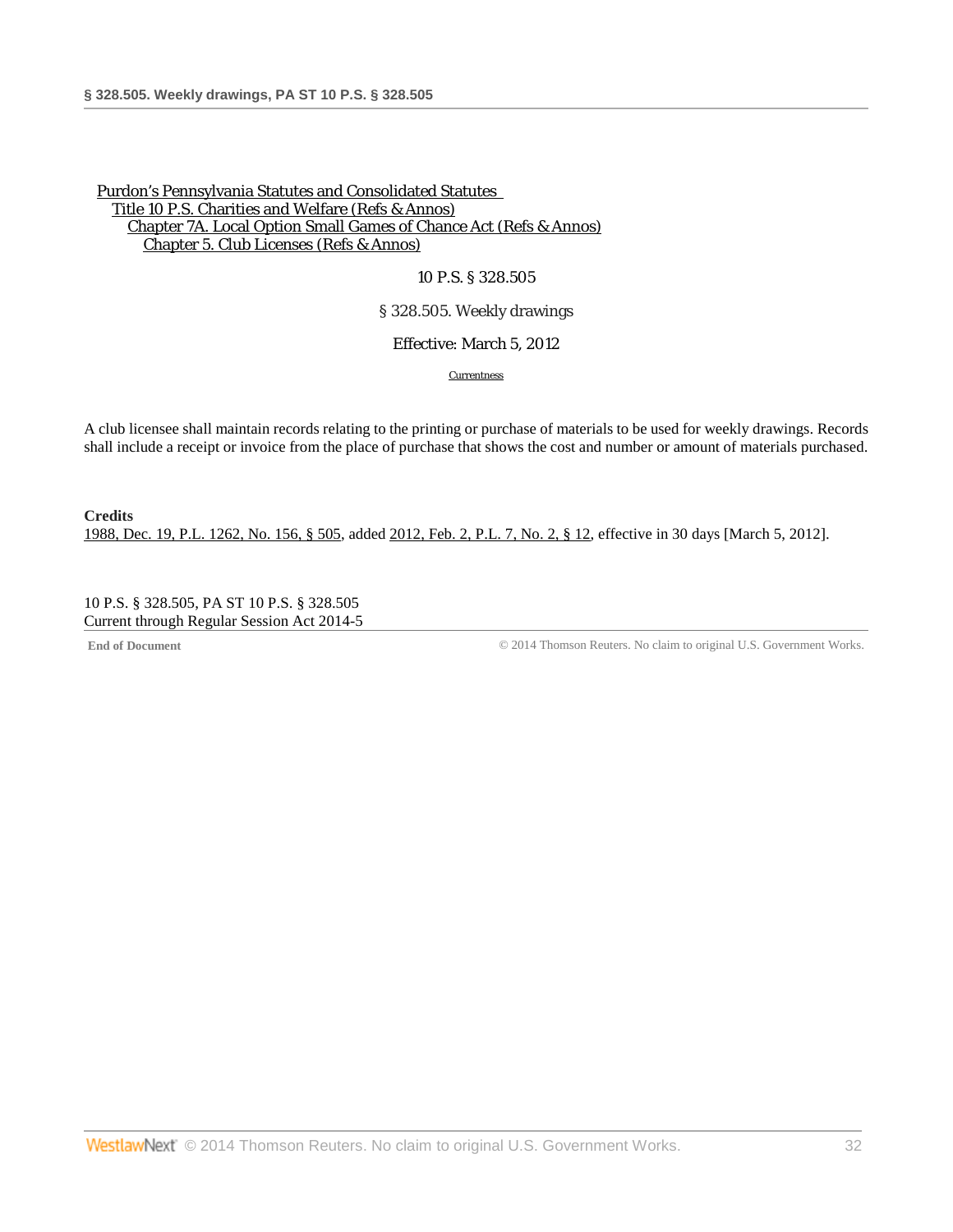10 P.S. § 328.505a

### § 328.505a. Affiliated clubs

### Effective: January 27, 2014

<span id="page-32-2"></span>[Currentness](#page-32-0)

**(a) Applicability.--**This section shall apply to a club licensee that meets any of the following:

(1) Is affiliated with a veterans organization or volunteer fire company.

(2) Uses the name of a veterans organization or volunteer fire company or holds itself out as being affiliated or directly associated with a veterans organization or volunteer fire company.

(3) Has a licensed premises that is connected to the premises of a veterans organization or volunteer fire company.

**(b) Proceeds.--**A club licensee under subsection (a) may provide funds from proceeds under section  $502(a)(1)^1$  to a veterans organization or volunteer fire company or an organization affiliated with a veterans organization or volunteer fire company that conducts activities that include public interest activities.

**Credits** [1988, Dec. 19, P.L. 1262, No. 156, § 505.](http://www.westlaw.com/Link/Document/FullText?findType=l&pubNum=1077005&cite=UUID(IDEC1AEEDA6-3943769C852-CE98C177453)&originationContext=document&vr=3.0&rs=cblt1.0&transitionType=DocumentItem&contextData=(sc.DocLink))1, added [2013, Nov. 27, P.L. 1062, No. 92, § 7.](http://www.westlaw.com/Link/Document/FullText?findType=l&pubNum=1077005&cite=UUID(IE9429E305E-6211E3B139A-D266F9555A0)&originationContext=document&vr=3.0&rs=cblt1.0&transitionType=DocumentItem&contextData=(sc.DocLink))1, effective in 60 days [Jan. 27, 2014].

<span id="page-32-0"></span>Footnotes

<span id="page-32-1"></span>[1](#page-32-2)

[10 P.S. § 328.502.](http://www.westlaw.com/Link/Document/FullText?findType=L&pubNum=1000262&cite=PS10S328.502&originatingDoc=N85F988D0797311E3B53CB9983C698C75&refType=LQ&originationContext=document&vr=3.0&rs=cblt1.0&transitionType=DocumentItem&contextData=(sc.DocLink))

10 P.S. § 328.505a, PA ST 10 P.S. § 328.505a Current through Regular Session Act 2014-5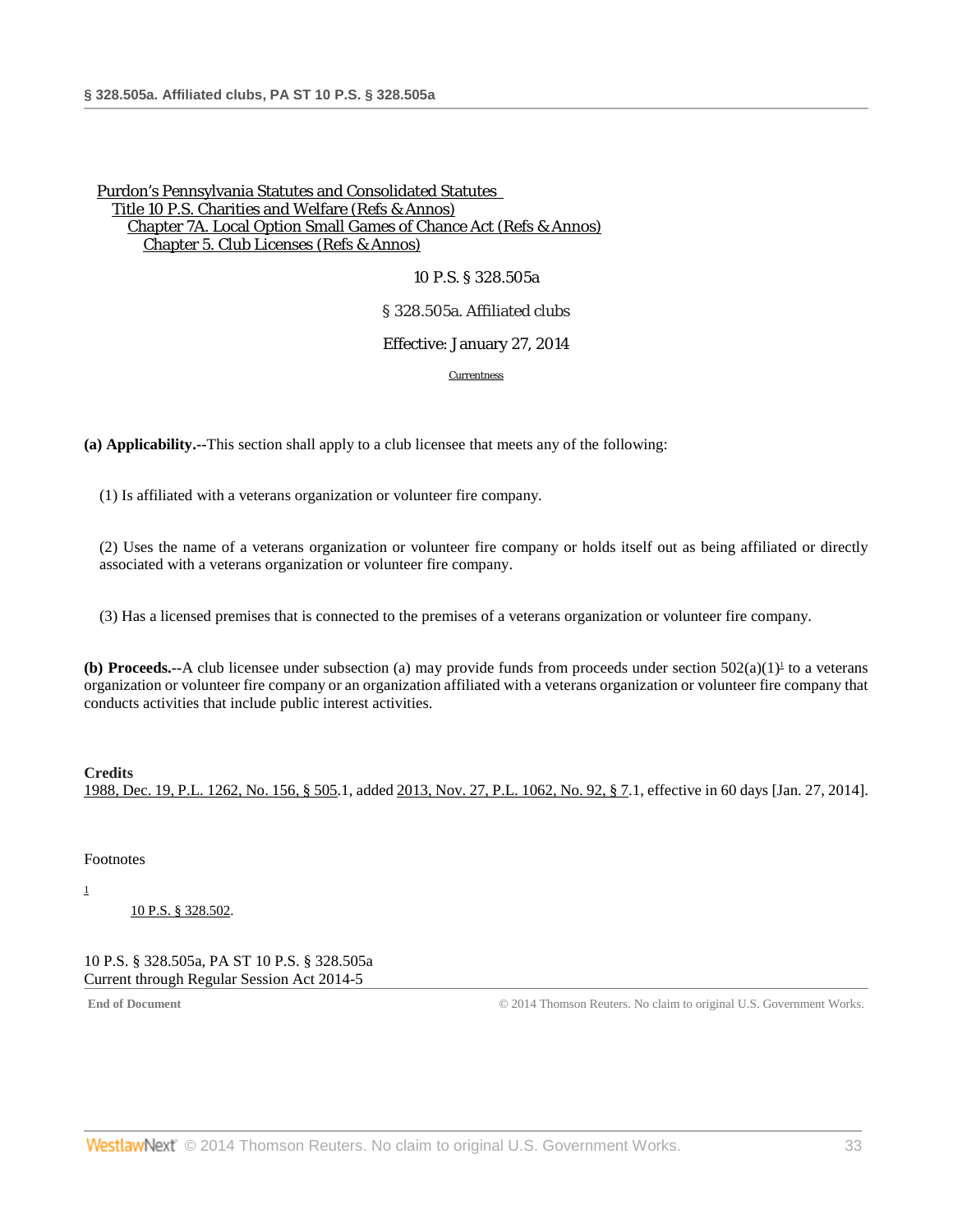# 10 P.S. § 328.506

## § 328.506. Applicability

### Effective: December 24, 2012

[Currentness](#page-33-0)

<span id="page-33-2"></span>This chapter<sup>1</sup> shall only apply to eligible organizations that have a club license.

# **Credits** [1988, Dec. 19, P.L. 1262, No. 156, § 506,](http://www.westlaw.com/Link/Document/FullText?findType=l&pubNum=1077005&cite=UUID(IDEC1AEEDA6-3943769C852-CE98C177453)&originationContext=document&vr=3.0&rs=cblt1.0&transitionType=DocumentItem&contextData=(sc.DocLink)) added [2012, Oct. 24, P.L. 1462, No. 184, § 5,](http://www.westlaw.com/Link/Document/FullText?findType=l&pubNum=1077005&cite=UUID(I3326778043-A511E29B2E8-4DF6196F2E8)&originationContext=document&vr=3.0&rs=cblt1.0&transitionType=DocumentItem&contextData=(sc.DocLink)) effective in 60 days [Dec. 24, 2012].

### <span id="page-33-0"></span>Footnotes

<span id="page-33-1"></span>[1](#page-33-2)

[10 P.S. § 328.501 et seq.](http://www.westlaw.com/Link/Document/FullText?findType=L&pubNum=1000262&cite=PS10S328.501&originatingDoc=N9C9220704A4411E2A334E5FB98907D9F&refType=LQ&originationContext=document&vr=3.0&rs=cblt1.0&transitionType=DocumentItem&contextData=(sc.DocLink))

10 P.S. § 328.506, PA ST 10 P.S. § 328.506 Current through Regular Session Act 2014-5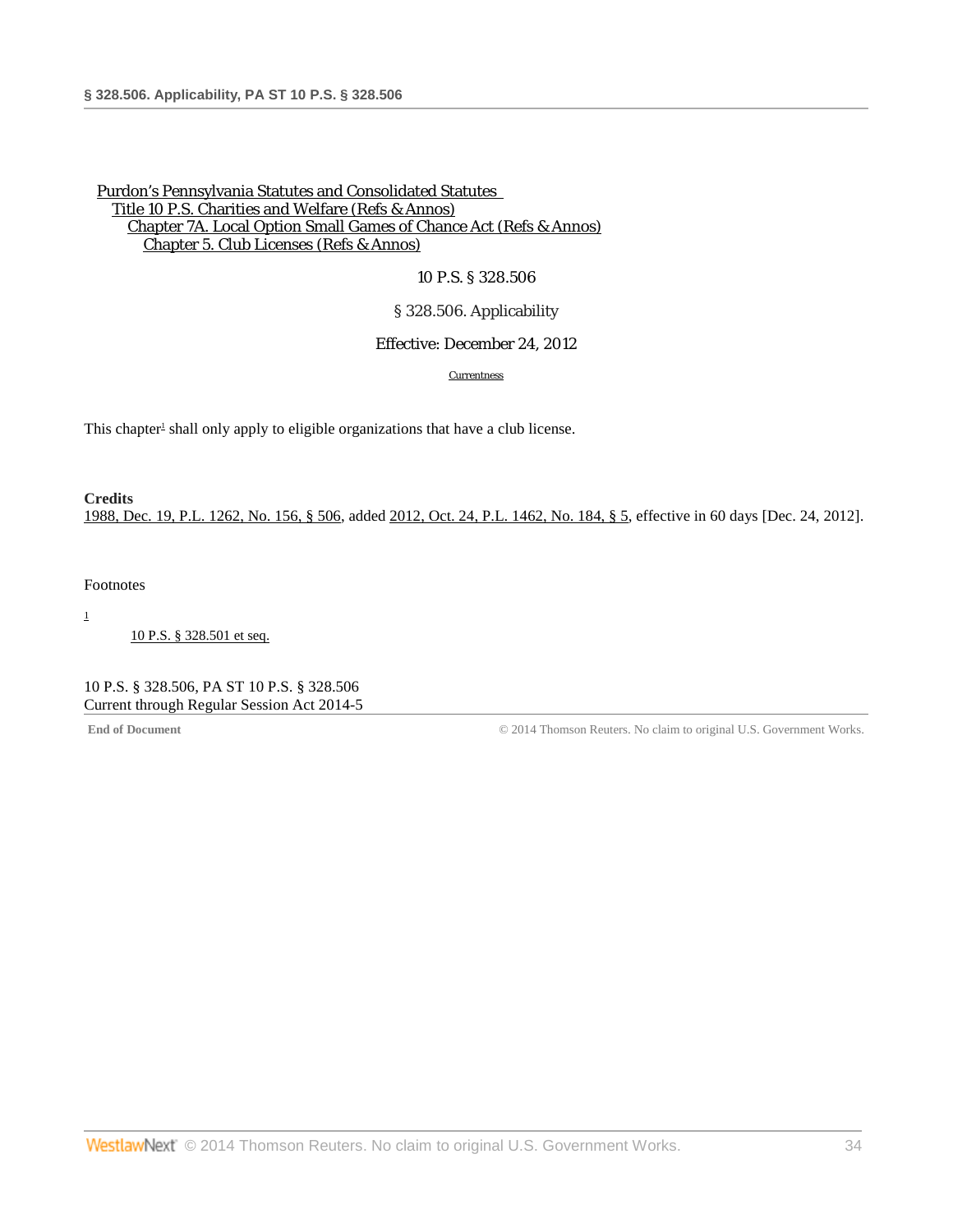[Purdon's Pennsylvania Statutes and Consolidated Statutes](http://www.westlaw.com/Browse/Home/StatutesCourtRules/PennsylvaniaStatutesCourtRules?transitionType=DocumentItem&contextData=(sc.DocLink)&rs=clbt1.0&vr=3.0)  [Title 10 P.S. Charities and Welfare](http://www.westlaw.com/Browse/Home/StatutesCourtRules/PennsylvaniaStatutesCourtRules?guid=N7B9E600F76734C7285766466EAFA2DA5&transitionType=DocumentItem&contextData=(sc.DocLink)&rs=clbt1.0&vr=3.0) [Chapter 7A. Local Option Small Games of Chance Act](http://www.westlaw.com/Browse/Home/StatutesCourtRules/PennsylvaniaStatutesCourtRules?guid=NFFEE6618DE4347229C0FAD15F0191B43&transitionType=DocumentItem&contextData=(sc.DocLink)&rs=clbt1.0&vr=3.0) [Chapter 7. Enforcement](http://www.westlaw.com/Browse/Home/StatutesCourtRules/PennsylvaniaStatutesCourtRules?guid=N0E7AB2405B3211E18587BB50F56B71F0&transitionType=DocumentItem&contextData=(sc.DocLink)&rs=clbt1.0&vr=3.0)

# T. 10 P.S., Ch. 7A, Ch. 7, Refs & Annos

**[Currentness](#page-34-0)** 

<span id="page-34-0"></span>T. 10 P.S., Ch. 7A, Ch. 7, Refs & Annos, PA ST T. 10 P.S., Ch. 7A, Ch. 7, Refs & Annos Current through Regular Session Act 2014-5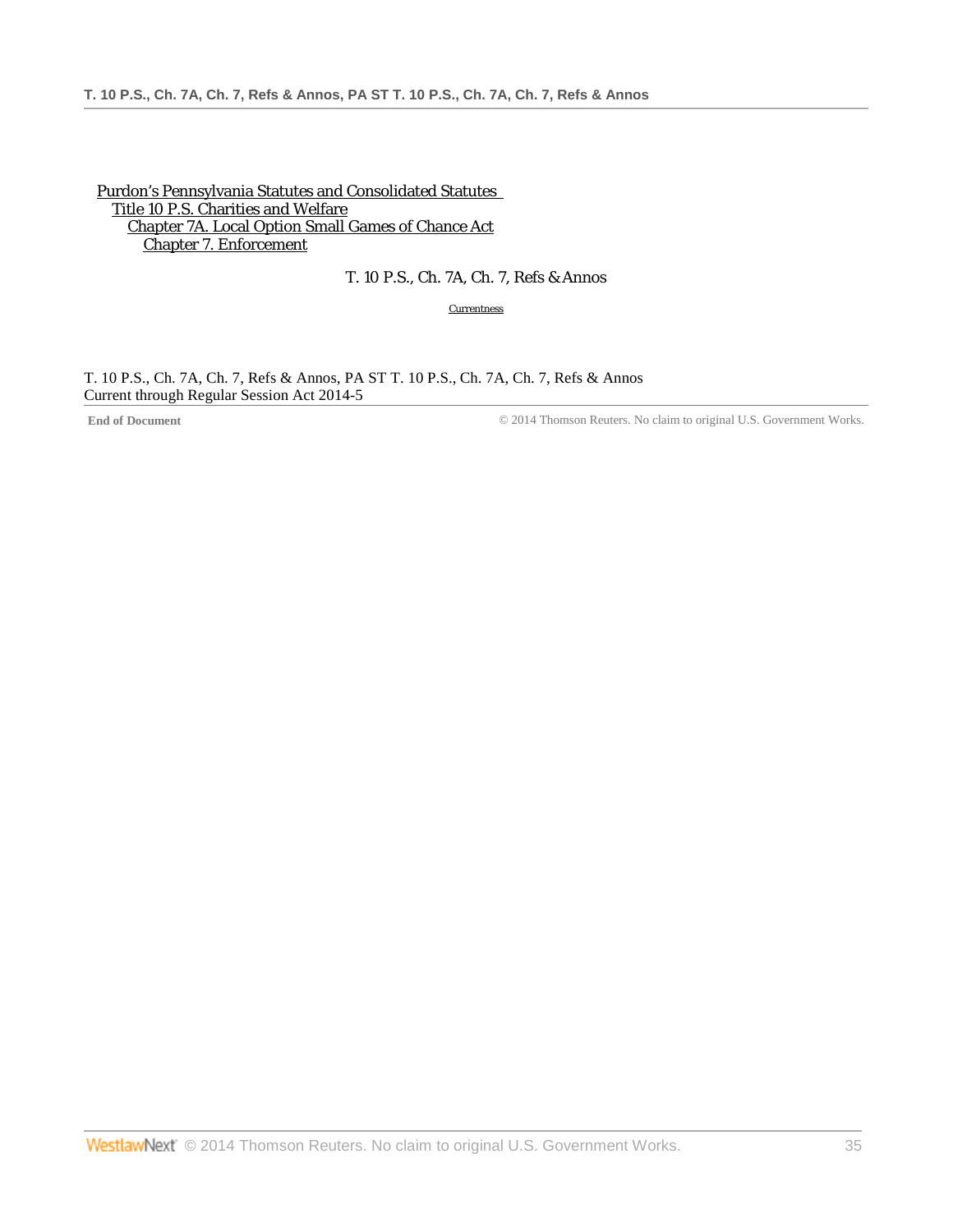10 P.S. § 328.701 Formerly cited as PA ST 10 P.S. § 322

§ 328.701. Revocation of licenses

Effective: January 27, 2014

[Currentness](#page-36-0)

**(a) Grounds.--**The following shall be grounds for suspension, revocation or nonrenewal of a license:

(1) Any of the proceeds derived from the operation of games of chance by an eligible organization are used for any purpose other than for:

(i) public interest purposes;

(ii) the purchase of games of chance; or

(iii) a purpose permitted by Chapter  $5<sup>1</sup>$ 

(1.1) Any of the funds derived from the operation of games of chance by a club licensee are used in a manner that does not comply with section  $502<sup>2</sup>$ 

(2) Any person under 18 years of age is operating or playing games of chance.

(3) The eligible organization has permitted any person who has been convicted of a felony in a Federal or State court within the past five years or has been convicted in a Federal or State court within the past ten years of a violation of the act of July 10, 1981 (P.L. 214, No.  $(67)^3$  known as the Bingo Law, or of this act, to manage, set up, supervise or participate in the operation of games of chance.

(4) The facility in which the games of chance are played does not have adequate means of ingress and egress and does not have adequate sanitary facilities available in the area.

(5) Any person or persons other than a manager, officer, director, bar personnel or a bona fide member of an eligible organization have been involved in managing, setting up, operating or running games of chance. This paragraph shall not apply to the sale of a raffle or raffle auction ticket.

(6) Any person has received compensation for conducting games of chance.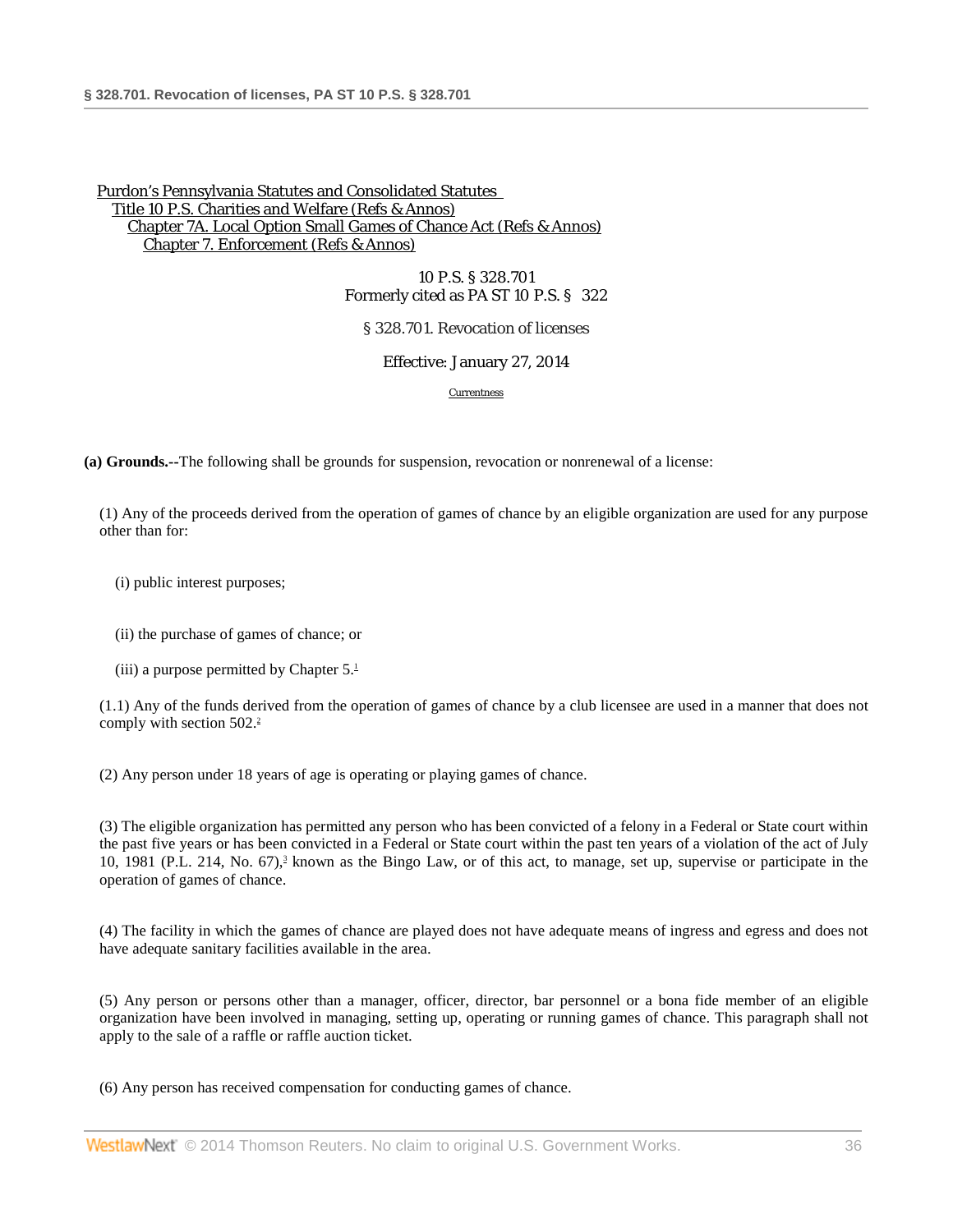(7) Any prize has been awarded in excess of the limits permitted under this act.

(8) The eligible organization has violated any condition of a special permit issued pursuant to [section 308](http://www.westlaw.com/Link/Document/FullText?findType=L&pubNum=1000262&cite=PS10S308&originatingDoc=N8E0FFFE0797311E38FFED7512AA3B354&refType=LQ&originationContext=document&vr=3.0&rs=cblt1.0&transitionType=DocumentItem&contextData=(sc.DocLink))[.](#page-37-0)<sup>4</sup>

(9) The eligible organization conducts the games of chance under a lease which calls for:

<span id="page-36-0"></span>(i) leasing such premises from the owner thereof under an oral agreement; or

(ii) leasing such premises from the owner thereof under a written agreement at a rental which is determined by the amount of receipts realized from the playing of games of chance.

(10) False or erroneous information was provided in the original application or in any information provided to the licensing authority or the department in any report.

(11) An eligible organization has been convicted of a violation of this act as evidenced by a certified record of the conviction.

(12) The eligible organization has permitted another eligible organization to conduct games of chance on its licensed premises without suspending its own operation of games of chance during the period that the other licensed eligible organization is conducting its games on the premises.

<span id="page-36-1"></span>(13) A club licensee has failed to file an accurate report under section  $501(a)$ .<sup>5</sup>

(14) A club licensee has failed to comply with section 502.

(15) Failure to file reports under section 501.

**(b) Production of records.--**The district attorney may require licensees to produce their books, accounts and records relating to the conduct of games of chance in order to determine if a violation of this act has occurred. Licensees shall also be required, upon request, to provide their license, books, accounts and records relating to the conduct of games of chance to the licensing authority, the Bureau of Liquor Control Enforcement or to a law enforcement agency or official. A club licensee shall retain records for a period of five years.

#### **Credits**

[1988, Dec. 19, P.L. 1262, No. 156, § 12,](http://www.westlaw.com/Link/Document/FullText?findType=l&pubNum=1077005&cite=UUID(IDEC1AEEDA6-3943769C852-CE98C177453)&originationContext=document&vr=3.0&rs=cblt1.0&transitionType=DocumentItem&contextData=(sc.DocLink)) effective in 60 days. Amended [1990, Dec. 19, P.L. 812, No. 195, § 3,](http://www.westlaw.com/Link/Document/FullText?findType=l&pubNum=1077005&cite=UUID(IEAFE739073-9A4AF7ADAD1-053ABE985F3)&originationContext=document&vr=3.0&rs=cblt1.0&transitionType=DocumentItem&contextData=(sc.DocLink)) imd. effective. Renumbered as § 701 and amended b[y 2012, Feb. 2, P.L. 7, No. 2, § 14,](http://www.westlaw.com/Link/Document/FullText?findType=l&pubNum=1077005&cite=UUID(IF1E48C8052-6411E1BD779-BF39FE01E8A)&originationContext=document&vr=3.0&rs=cblt1.0&transitionType=DocumentItem&contextData=(sc.DocLink)) effective in 30 days [March 5, 2012]. Amende[d 2013,](http://www.westlaw.com/Link/Document/FullText?findType=l&pubNum=1077005&cite=UUID(IE9429E305E-6211E3B139A-D266F9555A0)&originationContext=document&vr=3.0&rs=cblt1.0&transitionType=DocumentItem&contextData=(sc.DocLink))  [Nov. 27, P.L. 1062, No. 92, § 7.](http://www.westlaw.com/Link/Document/FullText?findType=l&pubNum=1077005&cite=UUID(IE9429E305E-6211E3B139A-D266F9555A0)&originationContext=document&vr=3.0&rs=cblt1.0&transitionType=DocumentItem&contextData=(sc.DocLink))2, effective in 60 days [Jan. 27, 2014].

#### Footnotes

[1](#page-35-0)

[10 P.S. § 328.501 et seq.](http://www.westlaw.com/Link/Document/FullText?findType=L&pubNum=1000262&cite=PS10S328.501&originatingDoc=N8E0FFFE0797311E38FFED7512AA3B354&refType=LQ&originationContext=document&vr=3.0&rs=cblt1.0&transitionType=DocumentItem&contextData=(sc.DocLink))

[2](#page-35-1)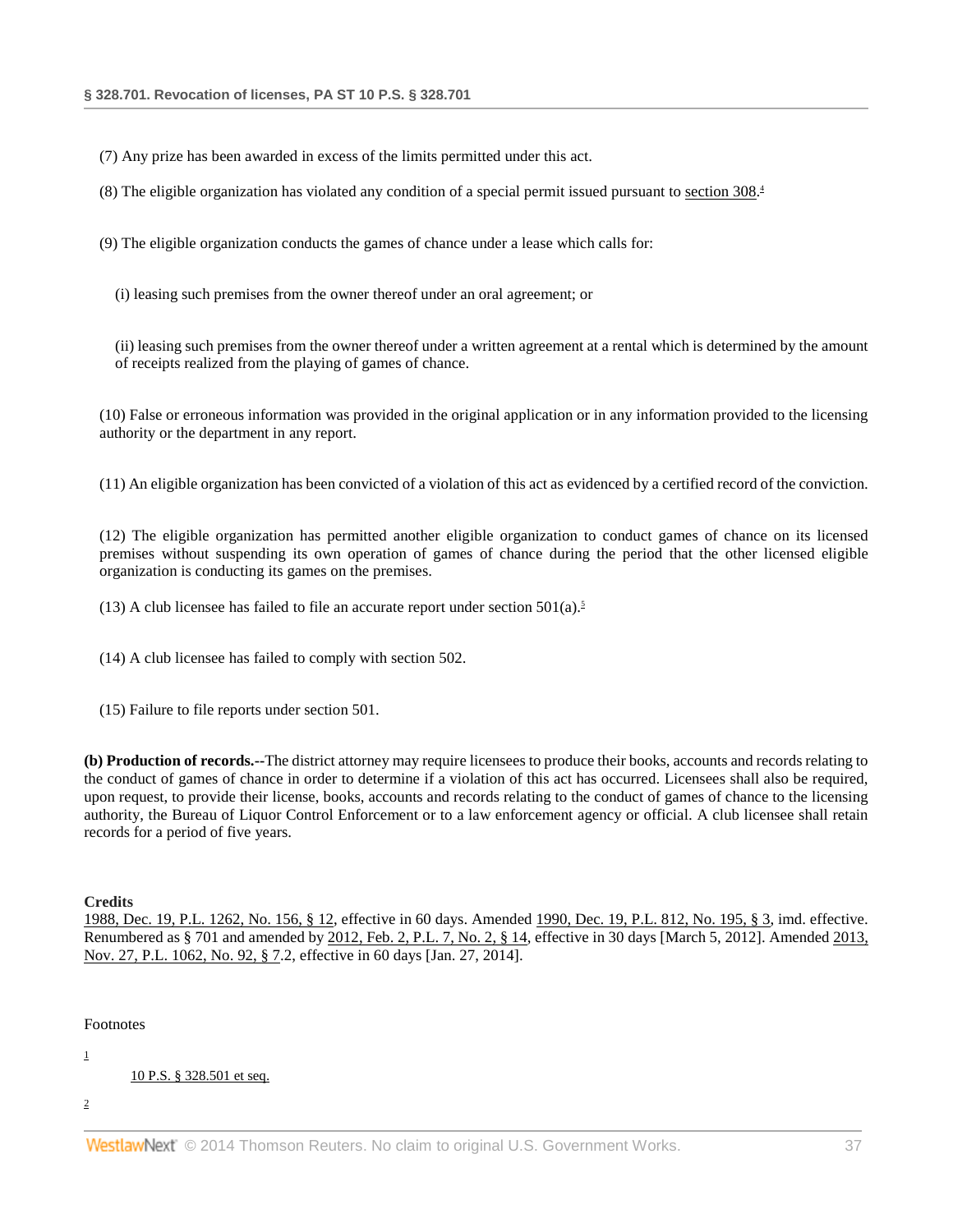### [10 P.S. § 328.502.](http://www.westlaw.com/Link/Document/FullText?findType=L&pubNum=1000262&cite=PS10S328.502&originatingDoc=N8E0FFFE0797311E38FFED7512AA3B354&refType=LQ&originationContext=document&vr=3.0&rs=cblt1.0&transitionType=DocumentItem&contextData=(sc.DocLink))

# [10 P.S. § 301 et seq.](http://www.westlaw.com/Link/Document/FullText?findType=L&pubNum=1000262&cite=PS10S301&originatingDoc=N8E0FFFE0797311E38FFED7512AA3B354&refType=LQ&originationContext=document&vr=3.0&rs=cblt1.0&transitionType=DocumentItem&contextData=(sc.DocLink))

<span id="page-37-0"></span>[4](#page-36-0)

[3](#page-35-2)

# [10 P.S. § 328.308.](http://www.westlaw.com/Link/Document/FullText?findType=L&pubNum=1000262&cite=PS10S328.308&originatingDoc=N8E0FFFE0797311E38FFED7512AA3B354&refType=LQ&originationContext=document&vr=3.0&rs=cblt1.0&transitionType=DocumentItem&contextData=(sc.DocLink))

<span id="page-37-1"></span>[5](#page-36-1)

[10 P.S. § 328.501.](http://www.westlaw.com/Link/Document/FullText?findType=L&pubNum=1000262&cite=PS10S328.501&originatingDoc=N8E0FFFE0797311E38FFED7512AA3B354&refType=LQ&originationContext=document&vr=3.0&rs=cblt1.0&transitionType=DocumentItem&contextData=(sc.DocLink))

### 10 P.S. § 328.701, PA ST 10 P.S. § 328.701 Current through Regular Session Act 2014-5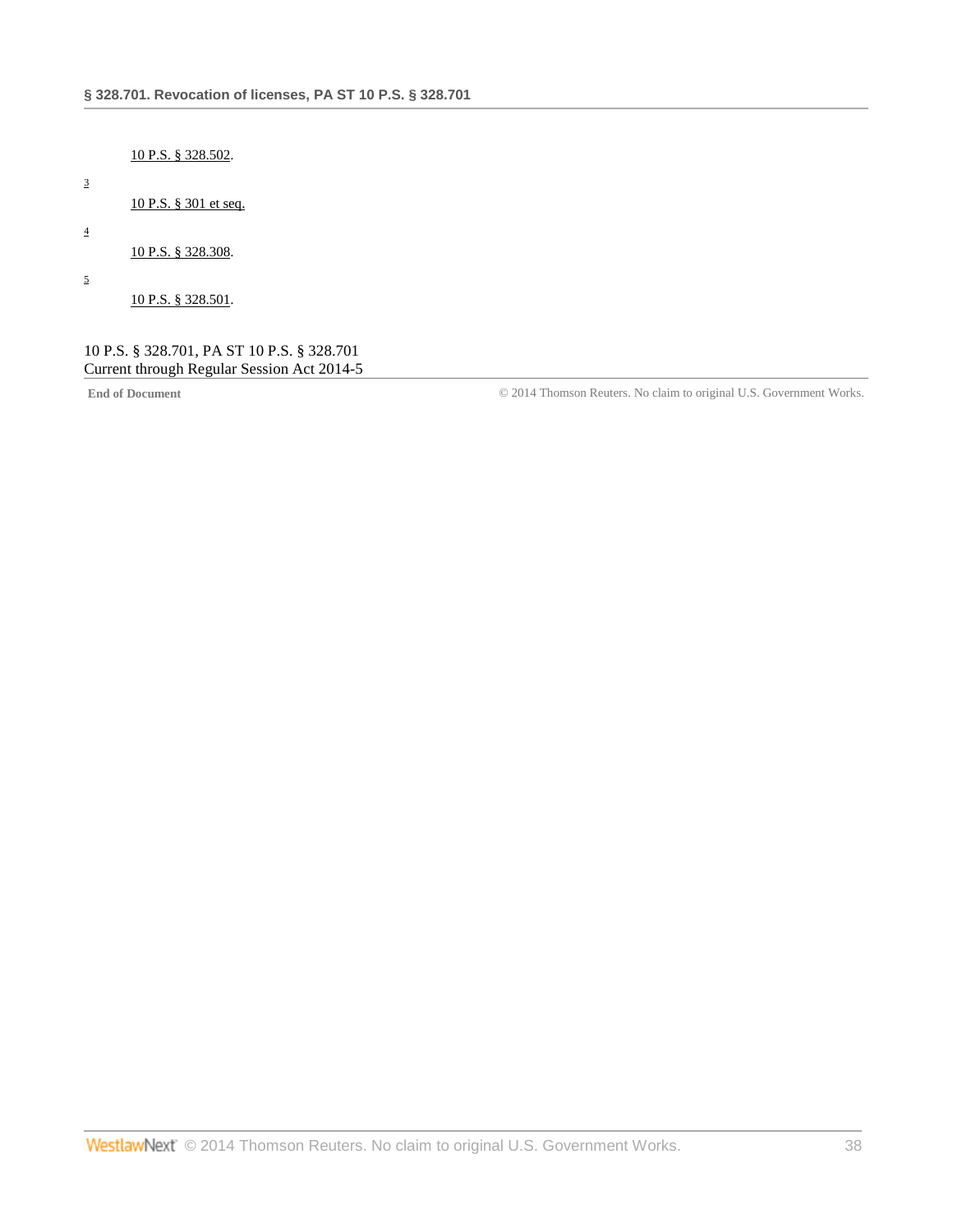> 10 P.S. § 328.702 Formerly cited as PA ST 10 P.S. § 323

> > § 328.702. Enforcement

Effective: January 27, 2014

<span id="page-38-1"></span><span id="page-38-0"></span>[Currentness](#page-39-0)

**(a) Licensing authority.--**The licensing authority may enforce the provisions of this act and may impose the penalties under subsection (d).

**(b) Bureau of Liquor Control Enforcement.--**If the licensee is a club licensee or a licensee under Chapter 9,<sup>1</sup> the Bureau of Liquor Control Enforcement may enforce the provisions of this act in accordance with subsection (g). An administrative law judge under section 212 of the act of April 12, 1951 (P.L. 90, No. 21)<sup>2</sup> known as the Liquor Code, may impose the penalties under subsection (d) following the issuance of a citation by the bureau. The Bureau of Liquor Control Enforcement shall have no jurisdiction to enforce the provisions of this act on any special occasion permit holder under section 408.4 of the Liquor Code.<sup>3</sup> The Bureau of Liquor Control Enforcement shall retain all powers and duties to enforce the provisions of the Liquor Code on a special occasion permit holder.

<span id="page-38-2"></span>**(c) Random audits.--**The department shall conduct biennial random audits of 5% of all club licensees.

**(d) Powers and duties.--**The licensing authority, or, in the case of a club licensee, the Bureau of Liquor Control Enforcement, may impose the following penalties:

- (1) A civil penalty.
- (2) Suspension or revocation of the license.

**(e) District attorney.--**The district attorney of the county that issued the license shall investigate alleged violations of this act. If the district attorney finds probable cause to believe that a criminal violation has occurred, the district attorney may file criminal charges and prosecute the complaint against the alleged violator in the court of common pleas of the county except in counties of the first class where the complaint may be filed in the municipal court.

**(f) Law enforcement officials.--**Nothing in this act may restrict or limit the power of a State, county or local law enforcement official to conduct investigations and file criminal charges under this act.

### **(g) General rule.--**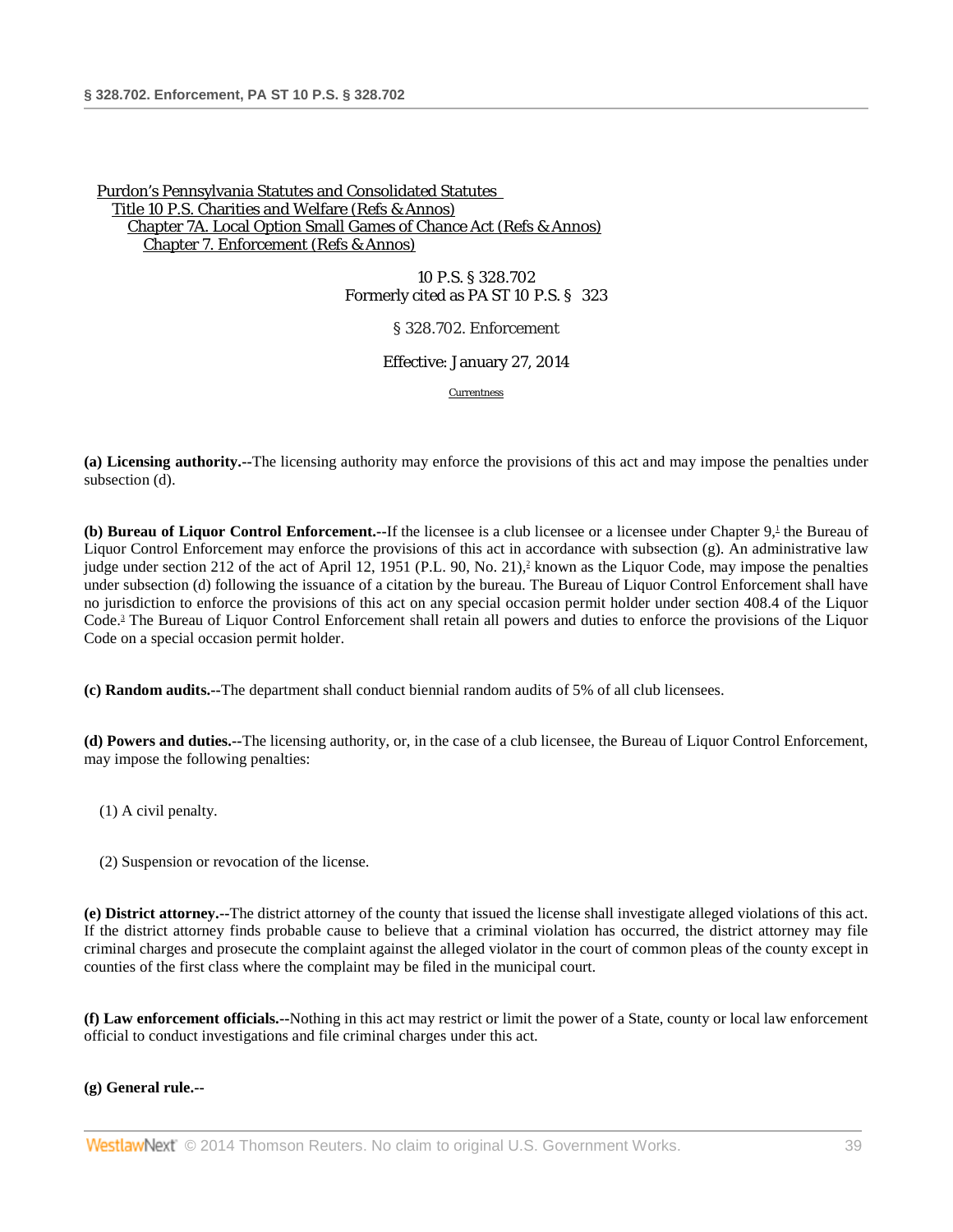(1) Except as provided in paragraph (2), a violation of this act by a club licensee shall not constitute a violation of the Liquor Code.

(2) If a club licensee has committed three or more violations of this act, the Bureau of Liquor Control Enforcement may enforce a violation of this act as a violation of the Liquor Code.

<span id="page-39-5"></span>(3) A violation of this act shall not constitute a violation of the Liquor Code for the purposes of section 471(c) of the Liquor  $Code<sup>4</sup>$ 

#### **Credits**

[1988, Dec. 19, P.L. 1262, No. 156, § 13,](http://www.westlaw.com/Link/Document/FullText?findType=l&pubNum=1077005&cite=UUID(IDEC1AEEDA6-3943769C852-CE98C177453)&originationContext=document&vr=3.0&rs=cblt1.0&transitionType=DocumentItem&contextData=(sc.DocLink)) effective in 60 days. Renumbered as § 702 and amended by [2012, Feb. 2, P.L. 7, No.](http://www.westlaw.com/Link/Document/FullText?findType=l&pubNum=1077005&cite=UUID(IF1E48C8052-6411E1BD779-BF39FE01E8A)&originationContext=document&vr=3.0&rs=cblt1.0&transitionType=DocumentItem&contextData=(sc.DocLink))  [2, § 15,](http://www.westlaw.com/Link/Document/FullText?findType=l&pubNum=1077005&cite=UUID(IF1E48C8052-6411E1BD779-BF39FE01E8A)&originationContext=document&vr=3.0&rs=cblt1.0&transitionType=DocumentItem&contextData=(sc.DocLink)) effective in 30 days [March 5, 2012]. Amended [2012, Oct. 24, P.L. 1462, No. 184, § 6,](http://www.westlaw.com/Link/Document/FullText?findType=l&pubNum=1077005&cite=UUID(I3326778043-A511E29B2E8-4DF6196F2E8)&originationContext=document&vr=3.0&rs=cblt1.0&transitionType=DocumentItem&contextData=(sc.DocLink)) effective in 60 days [Dec. 24, 2012]; [2013, Nov. 27, P.L. 1045, No. 90, § 4,](http://www.westlaw.com/Link/Document/FullText?findType=l&pubNum=1077005&cite=UUID(IE928D4A05E-6211E3AED0A-E211C77CD8A)&originationContext=document&vr=3.0&rs=cblt1.0&transitionType=DocumentItem&contextData=(sc.DocLink)) effective in 60 days [Jan. 27, 2014]; [2013, Nov. 27, P.L. 1062, No. 92, § 8,](http://www.westlaw.com/Link/Document/FullText?findType=l&pubNum=1077005&cite=UUID(IE9429E305E-6211E3B139A-D266F9555A0)&originationContext=document&vr=3.0&rs=cblt1.0&transitionType=DocumentItem&contextData=(sc.DocLink)) effective in 60 days [Jan. 27, 2014].

### <span id="page-39-0"></span>[Notes of Decisions \(1\)](http://www.westlaw.com/Link/RelatedInformation/NotesofDecisions?docGuid=NAD90461178A411E39350AFA630FAB3FA&originationContext=document&vr=3.0&rs=cblt1.0&transitionType=NotesOfDecision&contextData=(sc.DocLink))

<span id="page-39-2"></span><span id="page-39-1"></span>

| <b>Footnotes</b>        |                           |  |  |
|-------------------------|---------------------------|--|--|
| 1                       |                           |  |  |
|                         | 10 P.S. § 328.901 et seq. |  |  |
| $\overline{\mathbf{c}}$ |                           |  |  |
|                         | 47 P.S. § 2-212.          |  |  |
| 3                       |                           |  |  |
|                         | 47 P.S. § 4-408.4         |  |  |
| 4                       |                           |  |  |
|                         | 47 P.S. § 4-471.          |  |  |

### <span id="page-39-4"></span><span id="page-39-3"></span>10 P.S. § 328.702, PA ST 10 P.S. § 328.702 Current through Regular Session Act 2014-5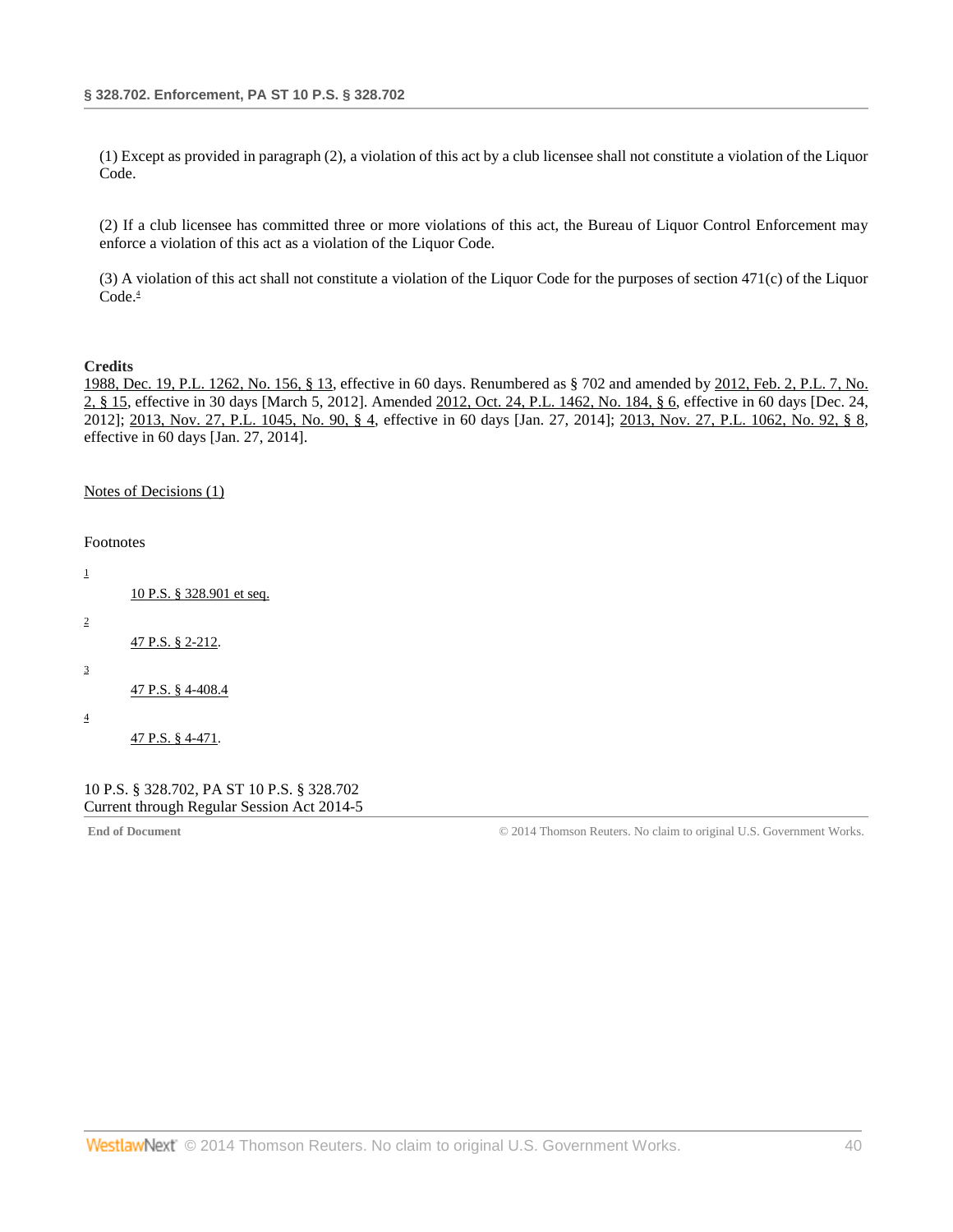10 P.S. § 328.703 Formerly cited as PA ST 10 P.S. § 324

§ 328.703. Local option

Effective: March 5, 2012

[Currentness](#page-41-0)

**(a) Election to be held.--**In any municipality, an election may be held on the date of the primary election immediately preceding any municipal election, but not more than once in four years, to determine the will of the electors with respect to the issuance of licenses within the limits of such municipality under the provisions of this act. Where an election shall have been held at the primary election preceding a municipal election in any year, another election may be held under the provisions of this act at the primary election occurring the fourth year after such prior election. Whenever electors equal to at least 25% of the highest vote cast for any office in the municipality at the last preceding general election shall file a petition with the county board of elections of the county, or the governing body of the municipality adopts, by a majority vote, a resolution to place such a question on the ballot and a copy of the resolution is filed with the board of elections of the county, for a referendum on the question of issuing licenses, the county board of elections shall cause a question to be placed on the ballot or on the voting machine board and submitted at the primary election immediately preceding the municipal election. The question shall be in the following form:

| Do | vou | favor<br>. | the<br>$\sim$ | issuance<br>. | $\sim$<br>Οİ | licenses<br>. | to | conduct<br>. | small | games<br>. | 0Ī | rhance<br>. | 1P | the |
|----|-----|------------|---------------|---------------|--------------|---------------|----|--------------|-------|------------|----|-------------|----|-----|
|    |     |            |               |               |              |               |    |              |       |            |    |             |    |     |

**(b) Vote.--**If a majority of the electors voting on the question vote "yes," then licenses shall be issued by the licensing authority in such municipality, but if a majority of the electors voting on any such question vote "no," then the licensing authority shall have no power to issue or to renew, upon their expiration, any licenses in such municipality, unless and until, at a later election, a majority of the voting electors vote "yes" on such question.

<span id="page-40-0"></span>**(c) Voting proceedings.--**Proceedings under this section shall be in accordance with the provisions of the act of June 3, 1937  $(P.L. 1333, No. 320)$ ,<sup>1</sup> known as the Pennsylvania Election Code.

**(d) Applicability.--**This act applies only to those eligible organizations located in municipalities which have adopted the provisions of this act by an affirmative vote in a municipal referendum in accordance with the provisions of this section.

**(e) Withdrawal of approval.--**The referendum procedure contained in this section shall also be available to withdraw the approval of the issuance of such licenses within such municipality which was granted through a prior referendum.

**(f) Special exception.--**Notwithstanding any other provision of this act to the contrary, in any municipality except a city of the first class where an election was held pursuant to this section on May 16, 1989, and a majority of the electors voted "NO" on the question, the municipality shall be able to resubmit the question, in accordance with the procedures set forth in this section, at the general election immediately following July 11, 1990.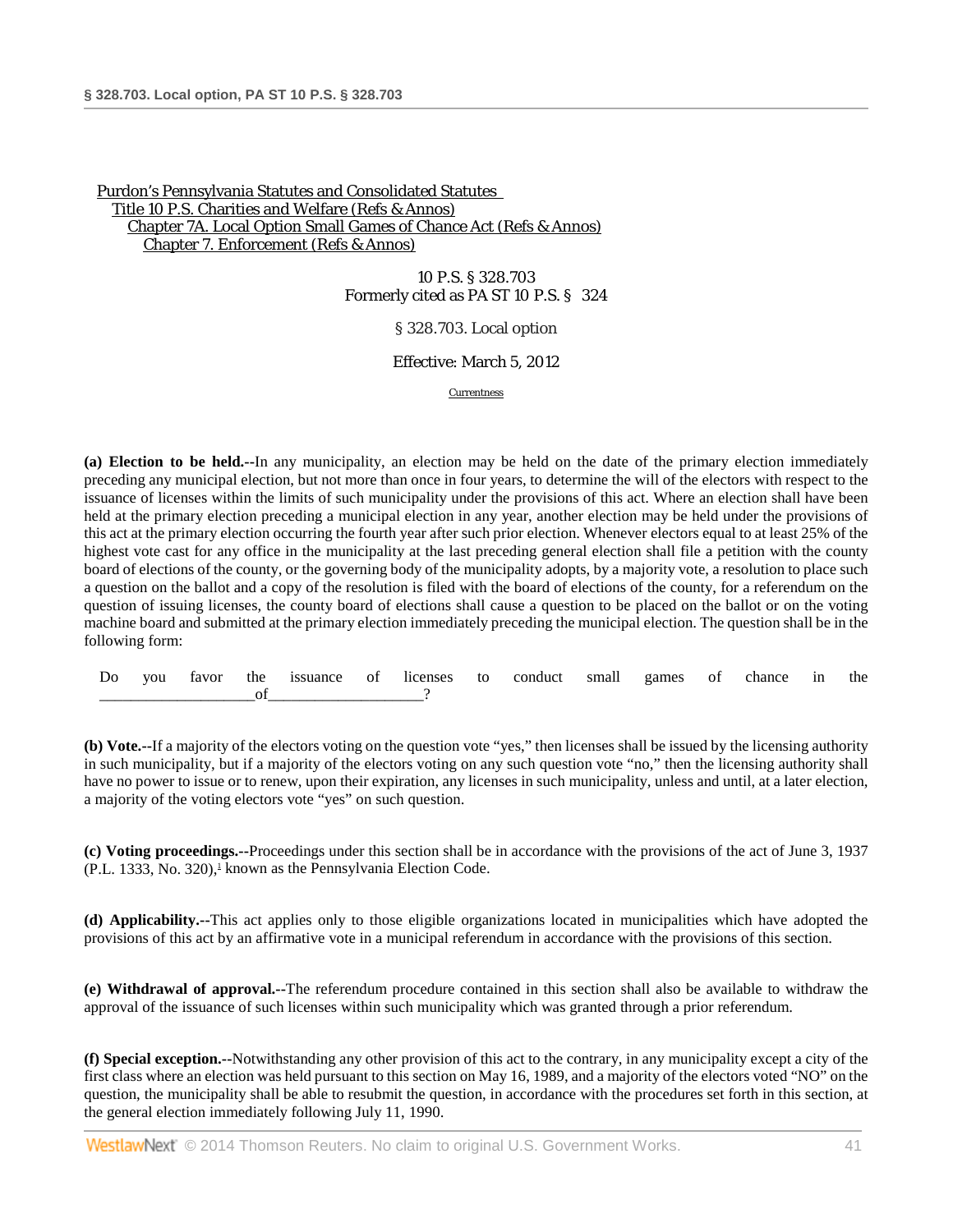## **Credits**

[1988, Dec. 19, P.L. 1262, No. 156, § 14,](http://www.westlaw.com/Link/Document/FullText?findType=l&pubNum=1077005&cite=UUID(IDEC1AEEDA6-3943769C852-CE98C177453)&originationContext=document&vr=3.0&rs=cblt1.0&transitionType=DocumentItem&contextData=(sc.DocLink)) effective in 60 days. Amended [1990, July 11, P.L. 449, No. 108, § 2,](http://www.westlaw.com/Link/Document/FullText?findType=l&pubNum=1077005&cite=UUID(I2E75A3B0E0-EC420889CE6-BB4499D4692)&originationContext=document&vr=3.0&rs=cblt1.0&transitionType=DocumentItem&contextData=(sc.DocLink)) imd. effective; [1990, Dec. 19, P.L. 812, No. 195, § 3,](http://www.westlaw.com/Link/Document/FullText?findType=l&pubNum=1077005&cite=UUID(IEAFE739073-9A4AF7ADAD1-053ABE985F3)&originationContext=document&vr=3.0&rs=cblt1.0&transitionType=DocumentItem&contextData=(sc.DocLink)) imd. effective. Renumbered as § 703 and amended b[y 2012, Feb. 2, P.L. 7, No. 2, § 16,](http://www.westlaw.com/Link/Document/FullText?findType=l&pubNum=1077005&cite=UUID(IF1E48C8052-6411E1BD779-BF39FE01E8A)&originationContext=document&vr=3.0&rs=cblt1.0&transitionType=DocumentItem&contextData=(sc.DocLink)) effective in 30 days [March 5, 2012].

<span id="page-41-0"></span>Footnotes

<span id="page-41-1"></span>[1](#page-40-0)

[25 P.S. § 2600 et seq.](http://www.westlaw.com/Link/Document/FullText?findType=L&pubNum=1000262&cite=PS25S2600&originatingDoc=N6AD1DC205B3811E18587BB50F56B71F0&refType=LQ&originationContext=document&vr=3.0&rs=cblt1.0&transitionType=DocumentItem&contextData=(sc.DocLink))

10 P.S. § 328.703, PA ST 10 P.S. § 328.703 Current through Regular Session Act 2014-5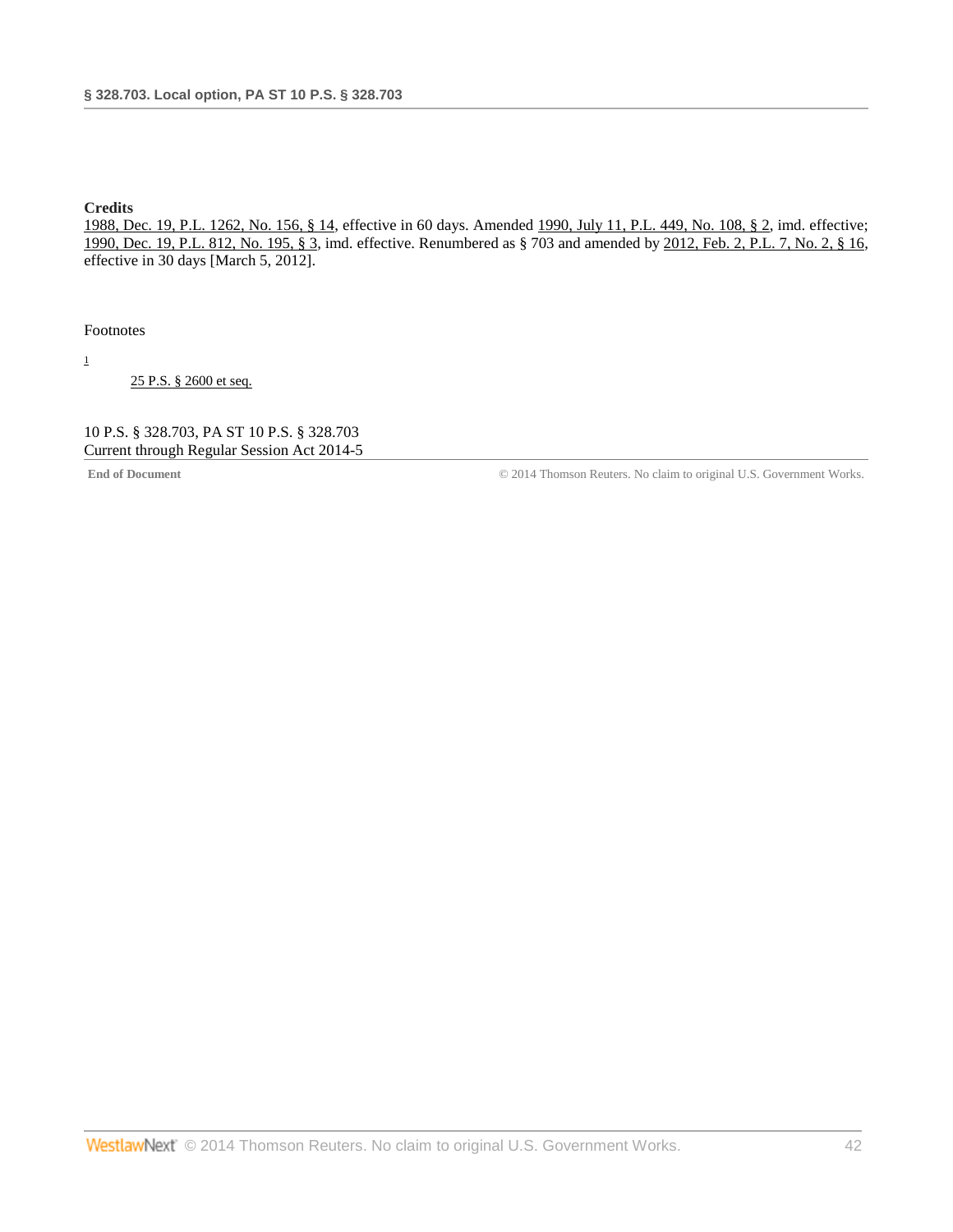10 P.S. § 328.704 Formerly cited as PA ST 10 P.S. § 325

§ 328.704. Advertising

### Effective: March 5, 2012

[Currentness](#page-42-0)

It shall be unlawful for any eligible organization or person to advertise the prizes or their dollar value to be awarded in games of chance, provided that prizes may be identified on raffle tickets. Notwithstanding the prohibition of advertising contained within this section, an eligible organization may advertise prizes and values thereof in periodic publications which are limited in their circulation to members of the eligible organization.

**Credits**

1988, [Dec. 19, P.L. 1262, No. 156, § 15,](http://www.westlaw.com/Link/Document/FullText?findType=l&pubNum=1077005&cite=UUID(IDEC1AEEDA6-3943769C852-CE98C177453)&originationContext=document&vr=3.0&rs=cblt1.0&transitionType=DocumentItem&contextData=(sc.DocLink)) effective in 60 days. Amended [1990, Dec. 19, P.L. 812, No. 195, § 3,](http://www.westlaw.com/Link/Document/FullText?findType=l&pubNum=1077005&cite=UUID(IEAFE739073-9A4AF7ADAD1-053ABE985F3)&originationContext=document&vr=3.0&rs=cblt1.0&transitionType=DocumentItem&contextData=(sc.DocLink)) imd. effective. Renumbered as § 704 by [2012, Feb. 2, P.L. 7, No. 2, § 17,](http://www.westlaw.com/Link/Document/FullText?findType=l&pubNum=1077005&cite=UUID(IF1E48C8052-6411E1BD779-BF39FE01E8A)&originationContext=document&vr=3.0&rs=cblt1.0&transitionType=DocumentItem&contextData=(sc.DocLink)) effective in 30 days [March 5, 2012].

<span id="page-42-0"></span>10 P.S. § 328.704, PA ST 10 P.S. § 328.704 Current through Regular Session Act 2014-5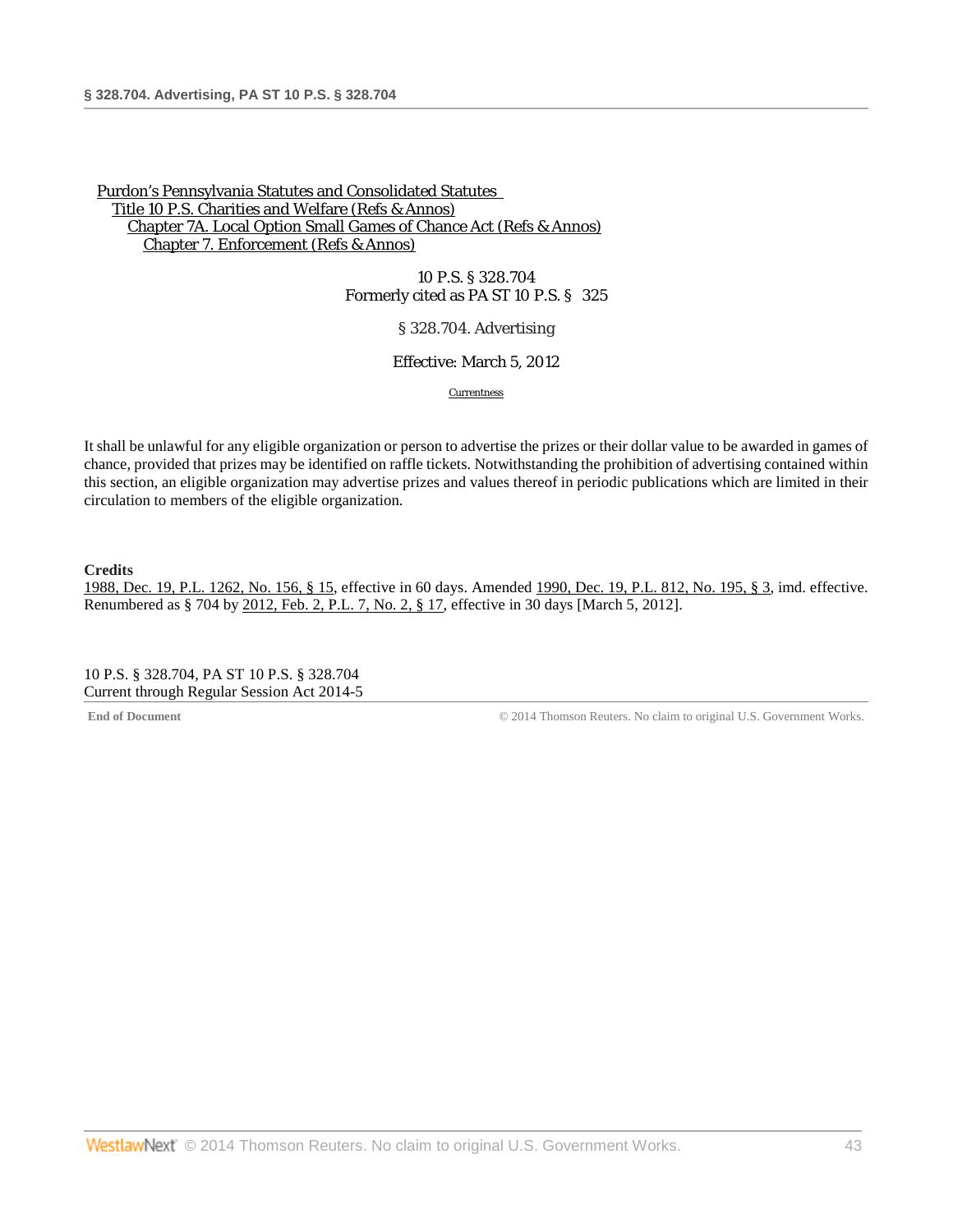10 P.S. § 328.705 Formerly cited as PA ST 10 P.S. § 326

§ 328.705. Certain persons prohibited

Effective: March 5, 2012

[Currentness](#page-43-0)

<span id="page-43-2"></span>No licensed distributor nor any person who has been convicted of a felony or of a violation of the act of July 10, 1981 (P.L. 214, No. 67),<sup>1</sup> known as the Bingo Law, or of this act or of any comparable State or Federal law shall have a pecuniary interest in the operation or in proceeds.

**Credits**

[1988, Dec. 19, P.L. 1262, No. 156, § 16,](http://www.westlaw.com/Link/Document/FullText?findType=l&pubNum=1077005&cite=UUID(IDEC1AEEDA6-3943769C852-CE98C177453)&originationContext=document&vr=3.0&rs=cblt1.0&transitionType=DocumentItem&contextData=(sc.DocLink)) effective in 60 days. Renumbered as § 705 and amended by [2012, Feb. 2, P.L. 7, No.](http://www.westlaw.com/Link/Document/FullText?findType=l&pubNum=1077005&cite=UUID(IF1E48C8052-6411E1BD779-BF39FE01E8A)&originationContext=document&vr=3.0&rs=cblt1.0&transitionType=DocumentItem&contextData=(sc.DocLink))  [2, § 18,](http://www.westlaw.com/Link/Document/FullText?findType=l&pubNum=1077005&cite=UUID(IF1E48C8052-6411E1BD779-BF39FE01E8A)&originationContext=document&vr=3.0&rs=cblt1.0&transitionType=DocumentItem&contextData=(sc.DocLink)) effective in 30 days [March 5, 2012].

<span id="page-43-0"></span>Footnotes

<span id="page-43-1"></span>[1](#page-43-2)

[10 P.S. § 301 et seq.](http://www.westlaw.com/Link/Document/FullText?findType=L&pubNum=1000262&cite=PS10S301&originatingDoc=N6C0504F05B3811E18587BB50F56B71F0&refType=LQ&originationContext=document&vr=3.0&rs=cblt1.0&transitionType=DocumentItem&contextData=(sc.DocLink))

10 P.S. § 328.705, PA ST 10 P.S. § 328.705 Current through Regular Session Act 2014-5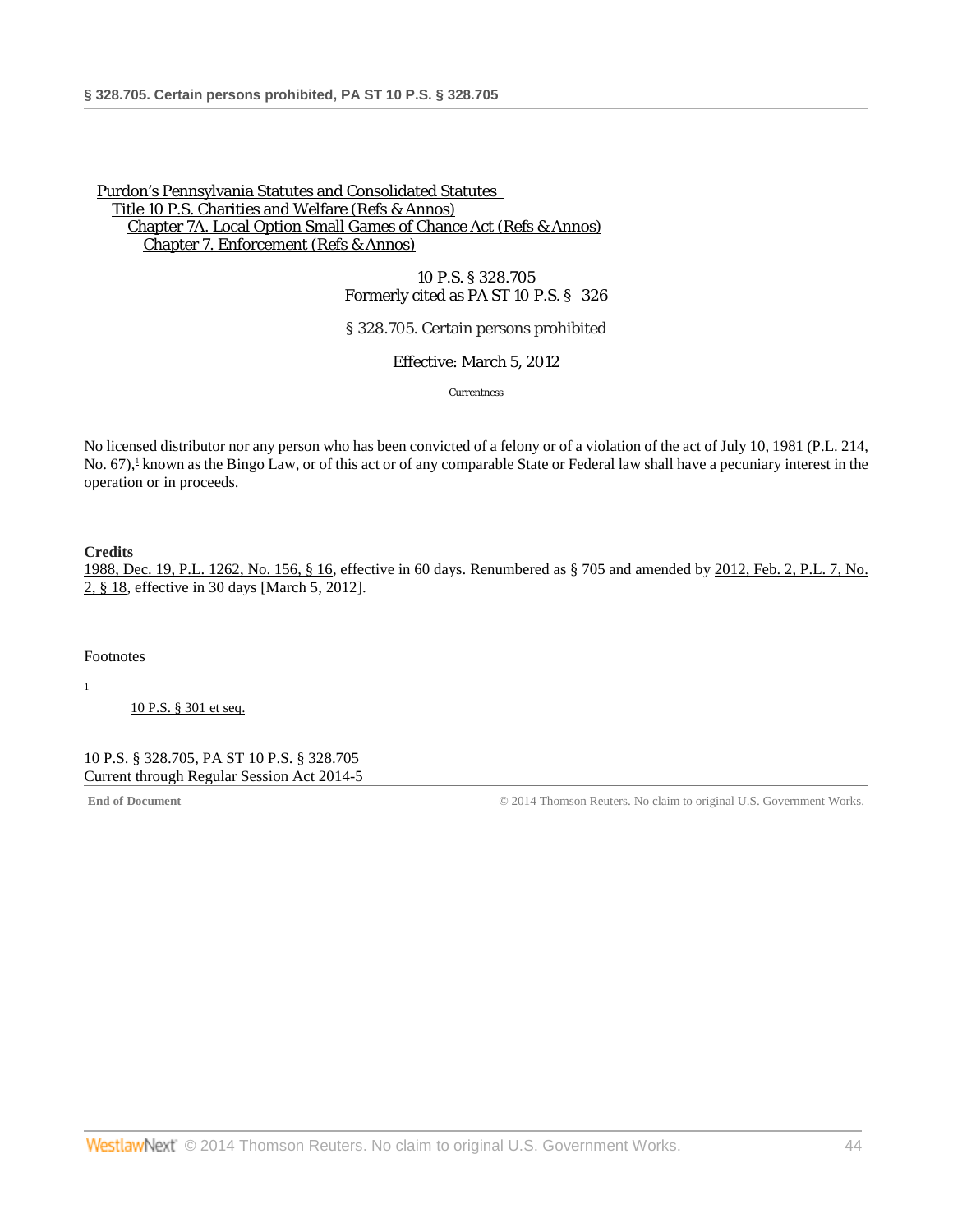## 10 P.S. § 328.706

### § 328.706. Civil penalties

### Effective: March 5, 2012

**[Currentness](#page-44-0)** 

**(a) Penalty.--**An eligible organization, other than a club licensee, that violates the provisions of this act shall be subject to the following civil penalties:

(1) For an initial violation, up to \$500.

(2) For a second violation, up to \$1,000.

(3) For a third or subsequent violation, up to \$1,500.

**(b) Club licensee.--**A club licensee that violates the provisions of this act shall be subject to the following civil penalties:

(1) For an initial violation, up to \$800.

- (2) For a second violation, up to \$1,000.
- (3) For a third or subsequent violation, up to \$2,000.

**(c) Records.--**The intentional or willful failure of a club licensee to provide accurate records shall result in a license suspension of a minimum of six months.

### **Credits**

<span id="page-44-0"></span>[1988, Dec. 19, P.L. 1262, No. 156, § 706,](http://www.westlaw.com/Link/Document/FullText?findType=l&pubNum=1077005&cite=UUID(IDEC1AEEDA6-3943769C852-CE98C177453)&originationContext=document&vr=3.0&rs=cblt1.0&transitionType=DocumentItem&contextData=(sc.DocLink)) added [2012, Feb. 2, P.L. 7, No. 2, § 19,](http://www.westlaw.com/Link/Document/FullText?findType=l&pubNum=1077005&cite=UUID(IF1E48C8052-6411E1BD779-BF39FE01E8A)&originationContext=document&vr=3.0&rs=cblt1.0&transitionType=DocumentItem&contextData=(sc.DocLink)) effective in 30 days [March 5, 2012].

10 P.S. § 328.706, PA ST 10 P.S. § 328.706 Current through Regular Session Act 2014-5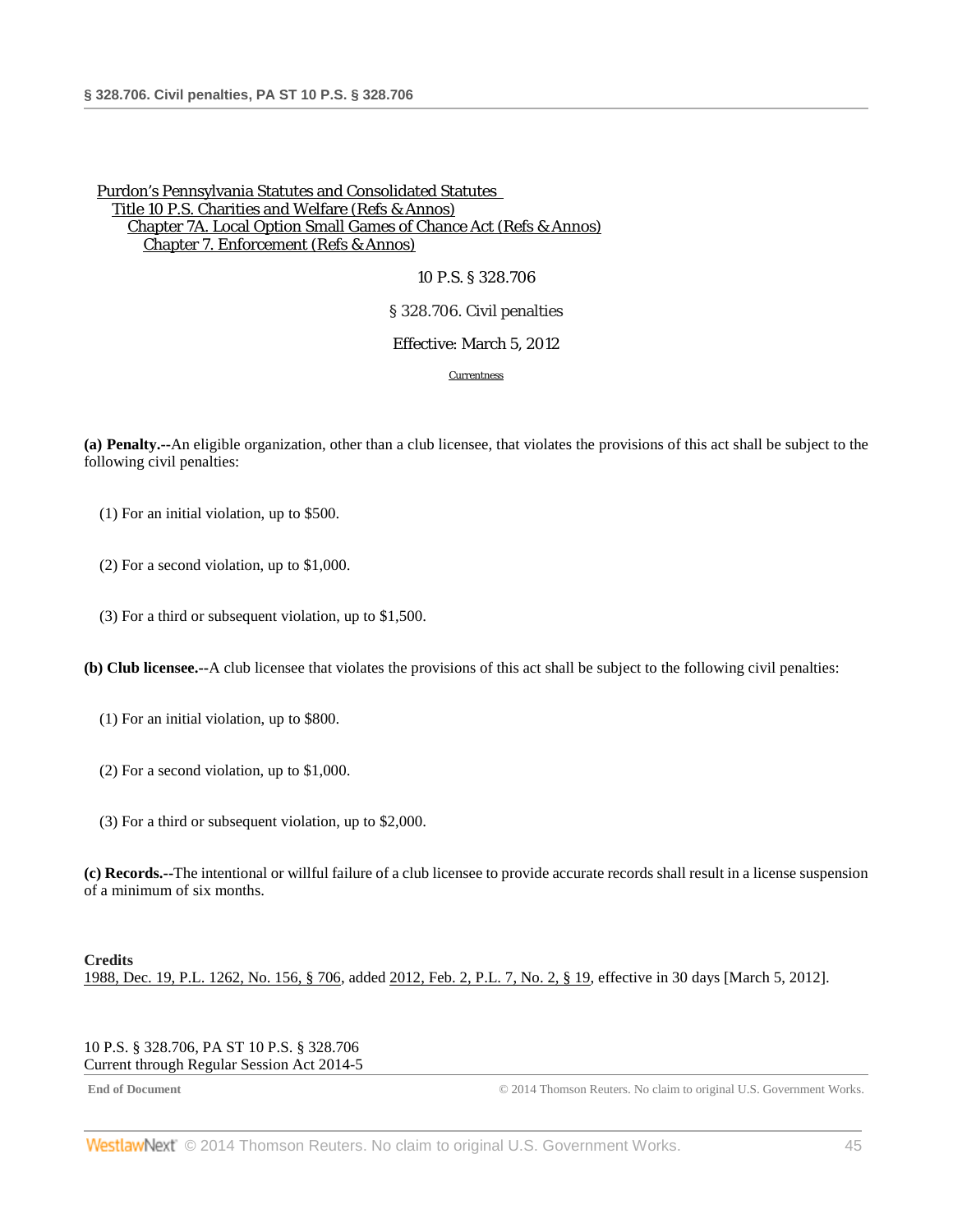10 P.S. § 328.707 Formerly cited as PA ST 10 P.S. § 327

§ 328.707. Criminal penalties

Effective: March 5, 2012

[Currentness](#page-46-0)

**(a) Eligible organizations and club licensees.--**Any eligible organization violating the provisions of this act shall be guilty of a summary offense and, upon conviction thereof, shall be sentenced to pay a fine not exceeding \$1,000 for a first offense and \$1,500 for a subsequent offense. In addition:

(1) For a first offense, the eligible organization shall forfeit the license to conduct games of chance issued to the eligible organization for a period of not more than 30 days.

(2) For a second offense, the eligible organization shall forfeit its license for a period of not less than 30 days nor more than 180 days.

(3) For a third or subsequent offense within three years of the first offense, the eligible organization shall forfeit its license and be ineligible for a license renewal for 30 months thereafter.

**(b) Individuals.--**Any person who conducts or assists in the conducting of games of chance in violation of the provisions of this act is guilty of a summary offense for a first violation. A second violation of this act shall be punishable as a misdemeanor of the third degree. A third or subsequent violation shall be punishable as a misdemeanor of the first degree.

**(c) Distributors and manufacturers.--**Any person who distributes games of chance without a license or in violation of any provision of this act or applicable regulations, and any manufacturer of games of chance who delivers games of chance for sale or distribution in this Commonwealth who fails to register and obtain a permit therefor is guilty of a misdemeanor of the first degree, provided that no license or permit shall be required for the manufacture or distribution of raffle tickets.

**(d) Rigging.--**A person commits a misdemeanor of the first degree if, with intent to prevent a game of chance from being conducted in accordance with the requirements of this act or the rules and usages governing the game of chance, he:

(1) confers or offers or agrees to confer any benefit upon or threatens any injury to a participant or other person associated with the game of chance;

(2) tampers with any person or game of chance; or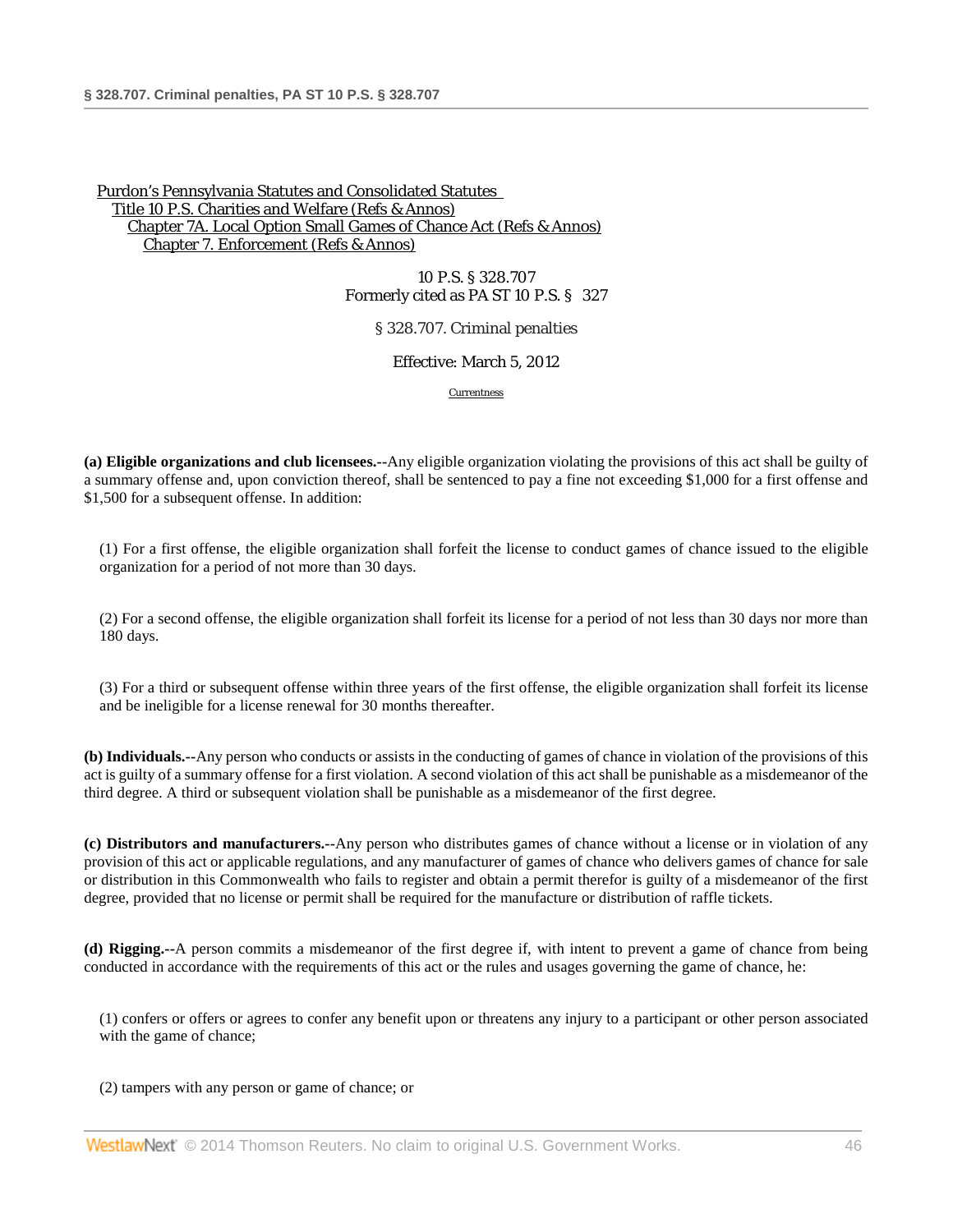(3) solicits, accepts or agrees to accept any benefit.

**(e) Contingent fees.--**Any person who distributes, manufactures or operates a small game of chance and who requires, for equipment furnished or to play a game of chance, payment equal to a percentage of the total winnings of any game of chance commits a misdemeanor of the first degree.

**Credits**

[1988, Dec. 19, P.L. 1262, No.](http://www.westlaw.com/Link/Document/FullText?findType=l&pubNum=1077005&cite=UUID(IDEC1AEEDA6-3943769C852-CE98C177453)&originationContext=document&vr=3.0&rs=cblt1.0&transitionType=DocumentItem&contextData=(sc.DocLink)) 156, § 17, effective in 60 days. Amended [1990, Dec. 19, P.L. 812, No. 195, § 3,](http://www.westlaw.com/Link/Document/FullText?findType=l&pubNum=1077005&cite=UUID(IEAFE739073-9A4AF7ADAD1-053ABE985F3)&originationContext=document&vr=3.0&rs=cblt1.0&transitionType=DocumentItem&contextData=(sc.DocLink)) imd. effective. Renumbered as § 707 and amended by [2012, Feb. 2, P.L. 7, No. 2, § 20,](http://www.westlaw.com/Link/Document/FullText?findType=l&pubNum=1077005&cite=UUID(IF1E48C8052-6411E1BD779-BF39FE01E8A)&originationContext=document&vr=3.0&rs=cblt1.0&transitionType=DocumentItem&contextData=(sc.DocLink)) effective in 30 days [March 5, 2012].

<span id="page-46-0"></span>10 P.S. § 328.707, PA ST 10 P.S. § 328.707 Current through Regular Session Act 2014-5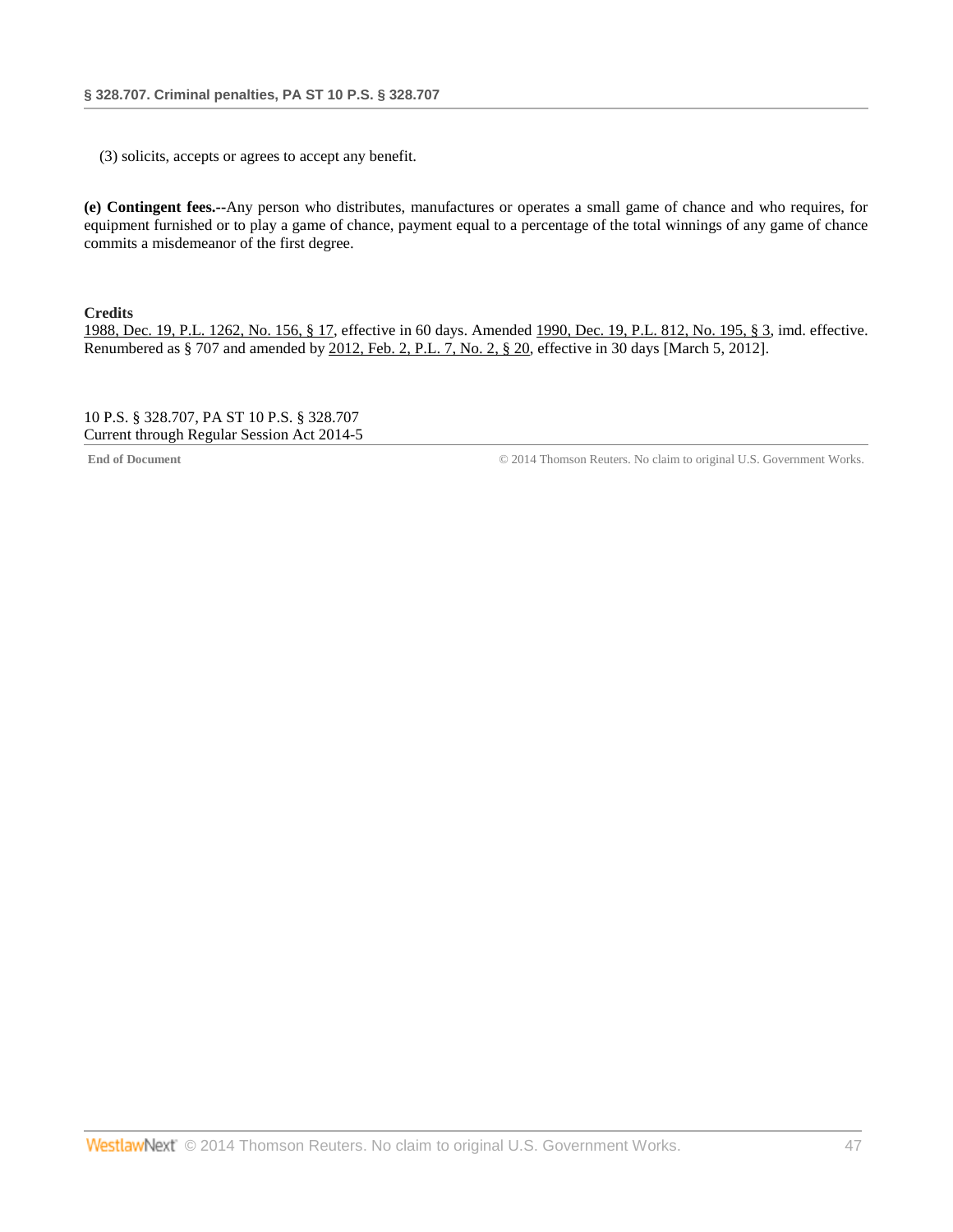## 10 P.S. § 328.708

### § 328.708. Pool selling

### Effective: January 27, 2014

**[Currentness](#page-47-0)** 

Notwithstanding [18 Pa.C.S. § 5514](http://www.westlaw.com/Link/Document/FullText?findType=L&pubNum=1000262&cite=PA18S5514&originatingDoc=N854DDF80797311E3A39F8E22CFE040CD&refType=LQ&originationContext=document&vr=3.0&rs=cblt1.0&transitionType=DocumentItem&contextData=(sc.DocLink)) (relating to pool selling and bookmaking), the operation of or participation in a pool in accordance with this act shall not constitute a criminal activity.

**Credits** [1988, Dec. 19, P.L. 1262, No. 156, § 708,](http://www.westlaw.com/Link/Document/FullText?findType=l&pubNum=1077005&cite=UUID(IDEC1AEEDA6-3943769C852-CE98C177453)&originationContext=document&vr=3.0&rs=cblt1.0&transitionType=DocumentItem&contextData=(sc.DocLink)) added [2013, Nov. 27, P.L. 1062, No. 92, § 9,](http://www.westlaw.com/Link/Document/FullText?findType=l&pubNum=1077005&cite=UUID(IE9429E305E-6211E3B139A-D266F9555A0)&originationContext=document&vr=3.0&rs=cblt1.0&transitionType=DocumentItem&contextData=(sc.DocLink)) effective in 60 days [Jan. 27, 2014].

<span id="page-47-0"></span>10 P.S. § 328.708, PA ST 10 P.S. § 328.708 Current through Regular Session Act 2014-5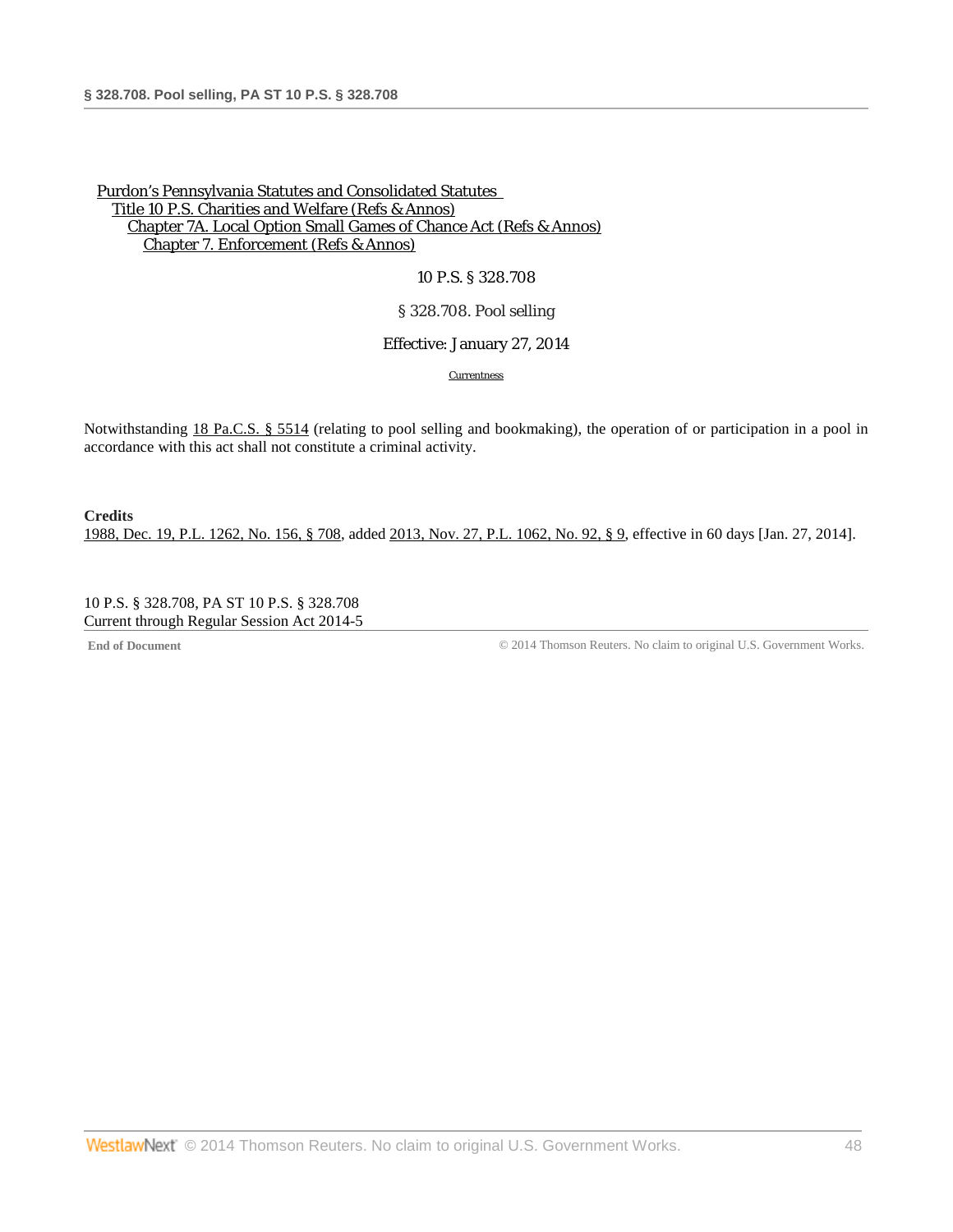[Purdon's Pennsylvania Statutes and Consolidated Statutes](http://www.westlaw.com/Browse/Home/StatutesCourtRules/PennsylvaniaStatutesCourtRules?transitionType=DocumentItem&contextData=(sc.DocLink)&rs=clbt1.0&vr=3.0)  [Title 10 P.S. Charities and Welfare](http://www.westlaw.com/Browse/Home/StatutesCourtRules/PennsylvaniaStatutesCourtRules?guid=N7B9E600F76734C7285766466EAFA2DA5&transitionType=DocumentItem&contextData=(sc.DocLink)&rs=clbt1.0&vr=3.0) [Chapter 7A. Local Option Small Games of Chance Act](http://www.westlaw.com/Browse/Home/StatutesCourtRules/PennsylvaniaStatutesCourtRules?guid=NFFEE6618DE4347229C0FAD15F0191B43&transitionType=DocumentItem&contextData=(sc.DocLink)&rs=clbt1.0&vr=3.0) [Chapter 9. Tavern Gaming](http://www.westlaw.com/Browse/Home/StatutesCourtRules/PennsylvaniaStatutesCourtRules?guid=NF05770E0788611E3AF45F69F775004F1&transitionType=DocumentItem&contextData=(sc.DocLink)&rs=clbt1.0&vr=3.0)

# T. 10 P.S., Ch. 7A, Ch. 9, Refs & Annos

**[Currentness](#page-48-0)** 

<span id="page-48-0"></span>T. 10 P.S., Ch. 7A, Ch. 9, Refs & Annos, PA ST T. 10 P.S., Ch. 7A, Ch. 9, Refs & Annos Current through Regular Session Act 2014-5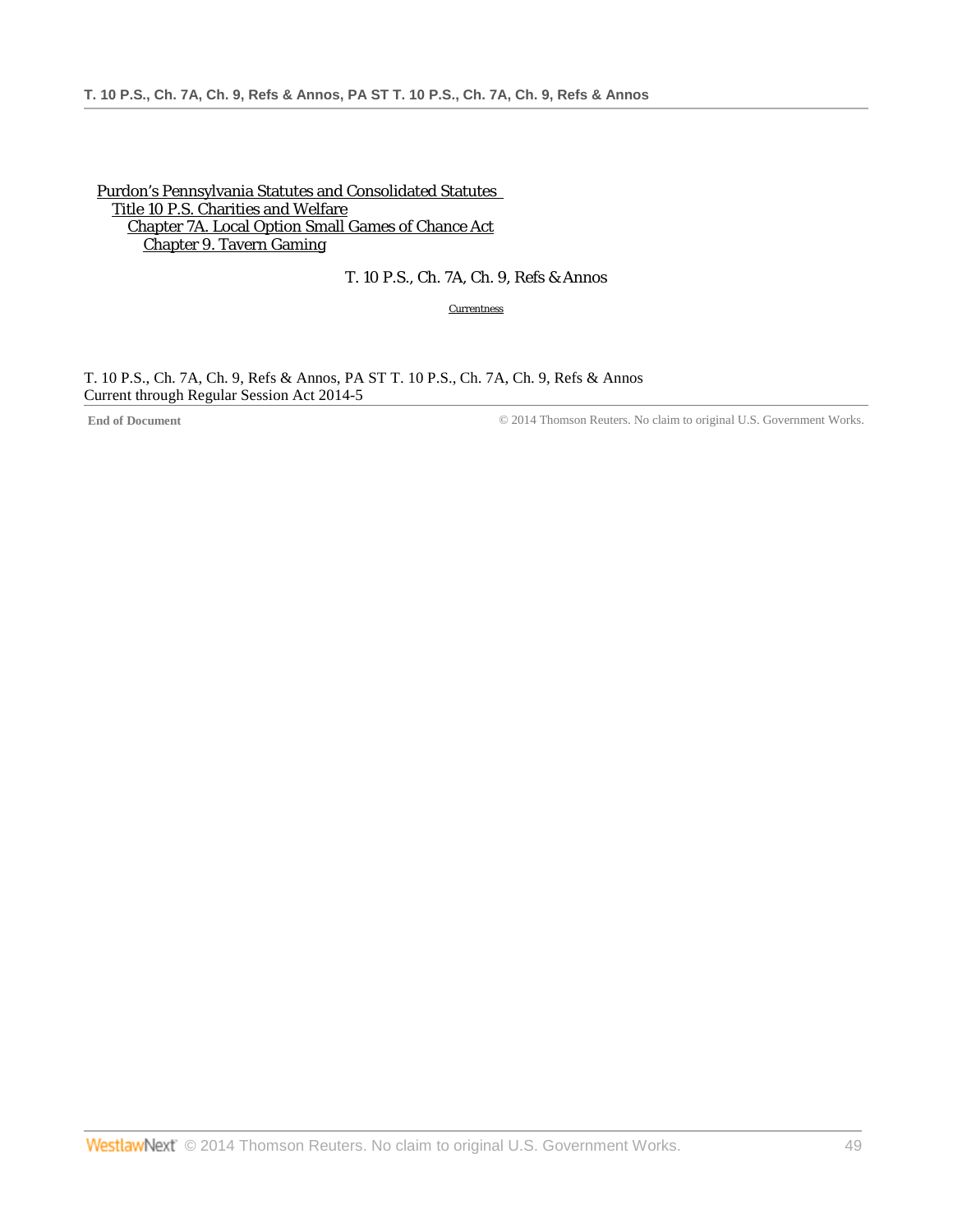10 P.S. § 328.901

§ 328.901. Scope of chapter

Effective: January 27, 2014

**[Currentness](#page-49-0)** 

This chapter relates to tavern gaming.

**Credits** [1988, Dec. 19, P.L. 1262, No. 156, § 901,](http://www.westlaw.com/Link/Document/FullText?findType=l&pubNum=1077005&cite=UUID(IDEC1AEEDA6-3943769C852-CE98C177453)&originationContext=document&vr=3.0&rs=cblt1.0&transitionType=DocumentItem&contextData=(sc.DocLink)) added [2013, Nov. 27, P.L. 1045, No. 90, § 5,](http://www.westlaw.com/Link/Document/FullText?findType=l&pubNum=1077005&cite=UUID(IE928D4A05E-6211E3AED0A-E211C77CD8A)&originationContext=document&vr=3.0&rs=cblt1.0&transitionType=DocumentItem&contextData=(sc.DocLink)) effective in 60 days [Jan. 27, 2014 ].

<span id="page-49-0"></span>10 P.S. § 328.901, PA ST 10 P.S. § 328.901 Current through Regular Session Act 2014-5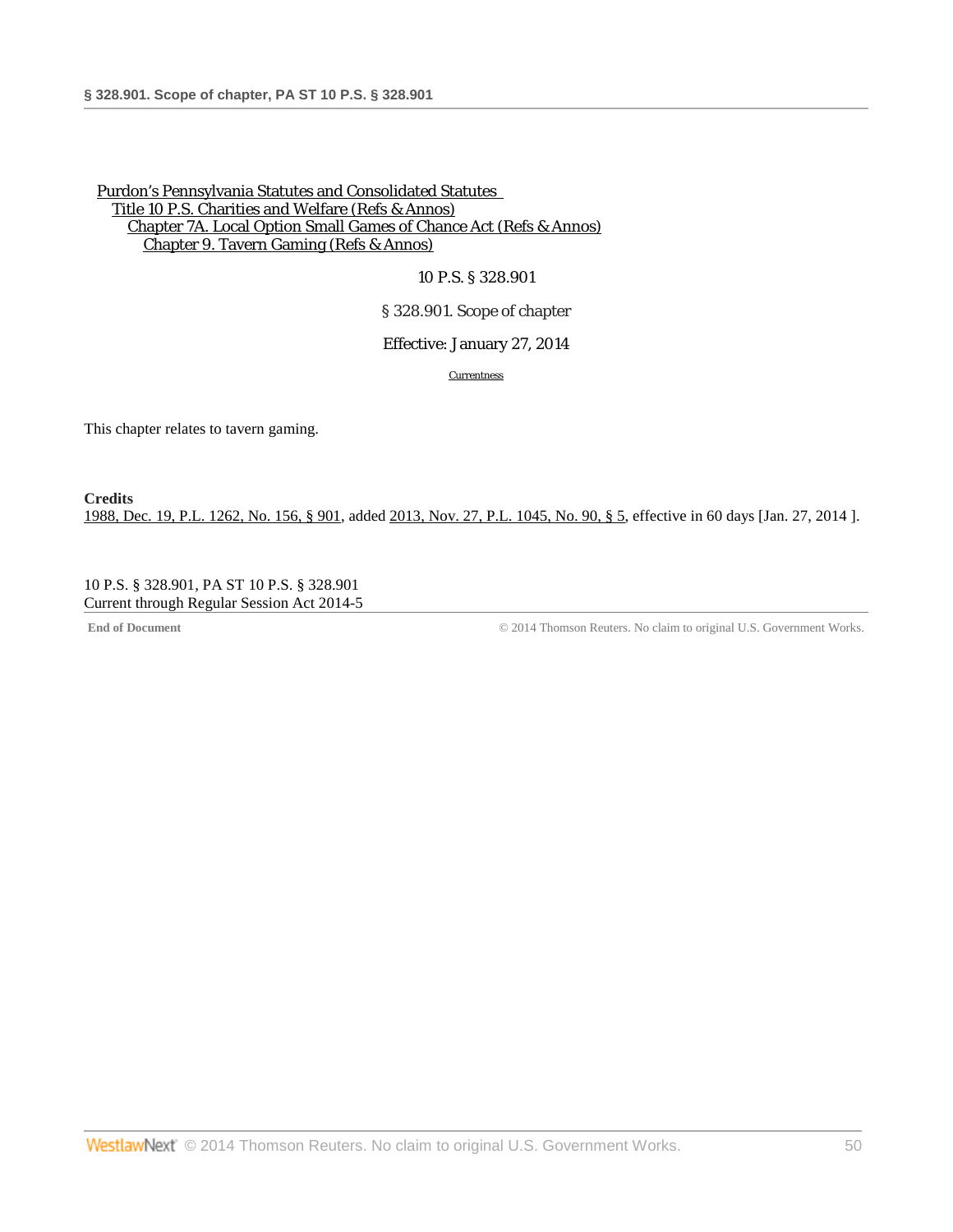#### 10 P.S. § 328.902

#### § 328.902. Definitions

#### Effective: January 27, 2014

**[Currentness](#page-51-0)** 

The following words and phrases when used in this chapter shall have the meanings given to them in this section unless the context clearly indicates otherwise:

<span id="page-50-0"></span>**"Applicant."** The person applying for a license under this chapter. The term includes each owner and officer of the tavern where tavern games will be conducted and of the holder of the liquor, malt or brewed beverage license under the act of April 12, 1951 (P.L. 90, No. 21), $\frac{1}{2}$  known as the Liquor Code.

**"Board."** The Pennsylvania Liquor Control Board.

**"Bureau."** The Bureau of Investigations and Enforcement of the Pennsylvania Gaming Control Board.

**"Grocery store."** A retail establishment, commonly known as a grocery store, supermarket or delicatessen, where food, food products and supplies are sold for human consumption on or off the premises. The term shall include a restaurant with an interior connection to, and the separate and segregated portion of, any other retail establishment which is dedicated solely to the sale of food, food products and supplies for the table for human consumption on or off the premises.

**"Host municipality."** A municipality with one or more taverns licensed to conduct tavern games.

**"License."** A license to conduct tavern games under this chapter.

**"Licensee."** A person that holds a license under this chapter.

**"Net revenue."** As follows:

(1) For tavern games required to be purchased from a licensed distributor under this act, the difference between:

- (i) the face value, as indicated by the manufacturer, collectible by a licensee from a tavern game; and
- (ii) the maximum amount of prizes payable, as indicated by the manufacturer, by a licensee from a tavern game.

(2) For tavern games not required to be purchased from a licensed distributor, the term has the same meaning as proceeds.

**"Restaurant licensee."** A for-profit hotel, restaurant, privately owned public golf course, brewpub or microbrewery licensed to sell liquor under the act of April 12, 1951 (P.L. 90, No. 21), known as the Liquor Code. The term does not include any of the following:

(1) A grocery store.

(2) A premises where the sale of liquid fuels or oil is conducted.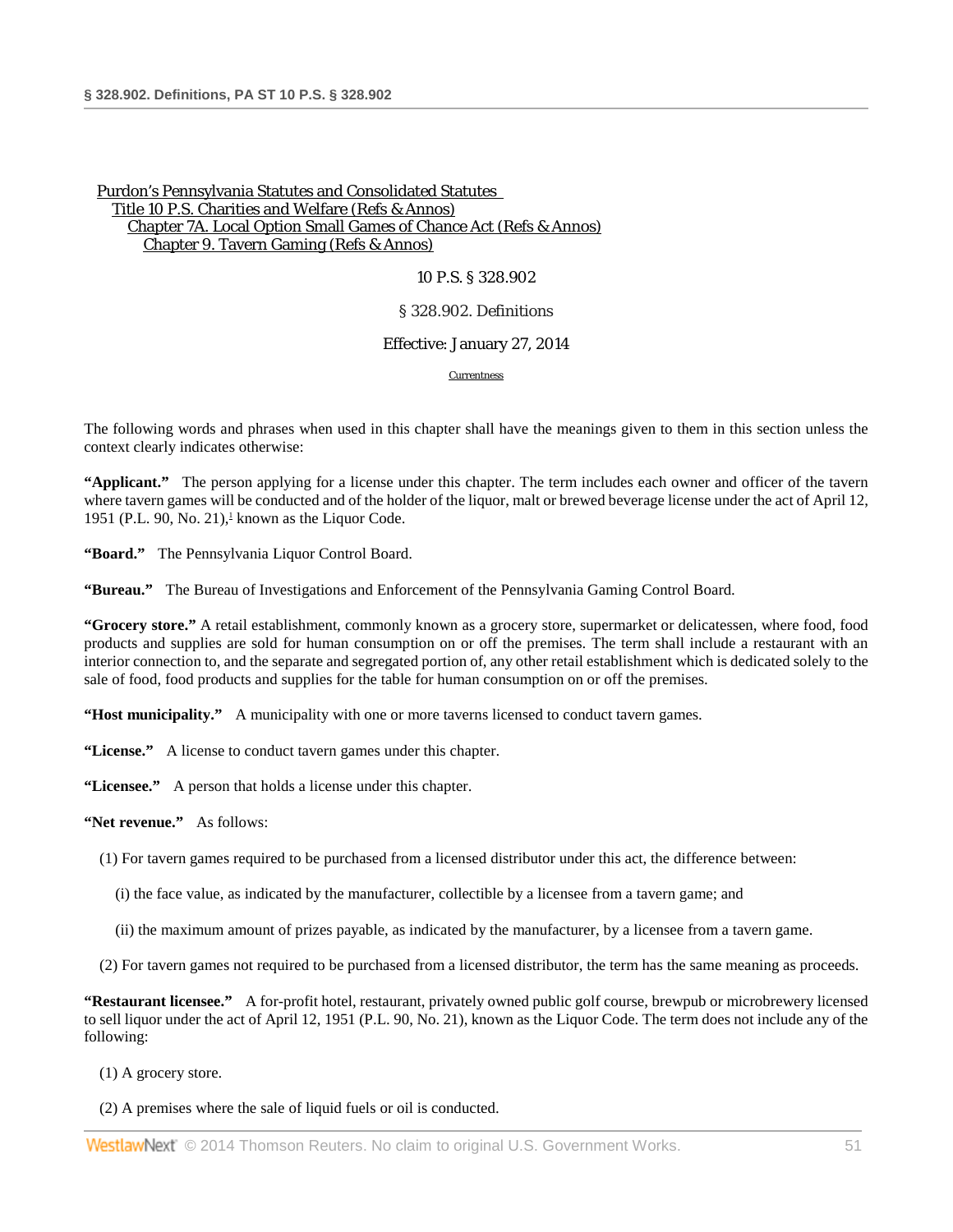**"Tavern."** A for-profit hotel, restaurant, privately owned public golf course or brewpub or microbrewery with a valid license to sell liquor, malt or brewed beverages under the act of April 12, 1951 (P.L. 90, No. 21), known as the Liquor Code. The term does not include any of the following:

(1) A grocery store.

(2) A restaurant where the sale of liquid fuels or oil is conducted.

(3) A hotel or restaurant whose place of business is located in a licensed facility as defined in  $4$  Pa.C.S.  $§$  1103 (relating to definitions).

(4) A business on the grounds of a facility where a Major League sports team conducts games or races.

**"Tavern daily drawing."** A game in which:

(1) an individual at a tavern selects or is assigned a number for a chance at a prize with the winner determined by random drawing to take place at the tavern during the same operating day;

<span id="page-51-4"></span>(2) a winner may be determined with the aid of a passive selection device or reference to drawings conducted by the department under the act of August 26, 1971 (P.L. 351, No. 91),<sup>2</sup> known as the State Lottery Law;

(3) chances are not sold for an amount in excess of \$1; and

<span id="page-51-5"></span>(4) no more than one chance per individual is sold per drawing.

**"Tavern raffle."** A raffle held in part for a charitable or public purpose in accordance with section 908.1.<sup>3</sup>

# **Credits** [1988, Dec. 19, P.L. 1262, No. 156, § 902,](http://www.westlaw.com/Link/Document/FullText?findType=l&pubNum=1077005&cite=UUID(IDEC1AEEDA6-3943769C852-CE98C177453)&originationContext=document&vr=3.0&rs=cblt1.0&transitionType=DocumentItem&contextData=(sc.DocLink)) added [2013, Nov. 27, P.L. 1045, No. 90, § 5,](http://www.westlaw.com/Link/Document/FullText?findType=l&pubNum=1077005&cite=UUID(IE928D4A05E-6211E3AED0A-E211C77CD8A)&originationContext=document&vr=3.0&rs=cblt1.0&transitionType=DocumentItem&contextData=(sc.DocLink)) effective in 60 days [Jan. 27, 2014].

### <span id="page-51-0"></span>Footnotes

[47 P.S. § 1-101 et seq.](http://www.westlaw.com/Link/Document/FullText?findType=L&pubNum=1000262&cite=PS47S1-101&originatingDoc=NAAB7D1B078A411E39977B8BBA3353497&refType=LQ&originationContext=document&vr=3.0&rs=cblt1.0&transitionType=DocumentItem&contextData=(sc.DocLink))

<span id="page-51-2"></span>[2](#page-51-4)

<span id="page-51-1"></span>[1](#page-50-0)

[72 P.S. § 3761-101 et seq.](http://www.westlaw.com/Link/Document/FullText?findType=L&pubNum=1000262&cite=PS72S3761-101&originatingDoc=NAAB7D1B078A411E39977B8BBA3353497&refType=LQ&originationContext=document&vr=3.0&rs=cblt1.0&transitionType=DocumentItem&contextData=(sc.DocLink))

<span id="page-51-3"></span>[3](#page-51-5)

[10 P.S. § 328.908a.](http://www.westlaw.com/Link/Document/FullText?findType=L&pubNum=1000262&cite=PS10S328.908A&originatingDoc=NAAB7D1B078A411E39977B8BBA3353497&refType=LQ&originationContext=document&vr=3.0&rs=cblt1.0&transitionType=DocumentItem&contextData=(sc.DocLink))

10 P.S. § 328.902, PA ST 10 P.S. § 328.902 Current through Regular Session Act 2014-5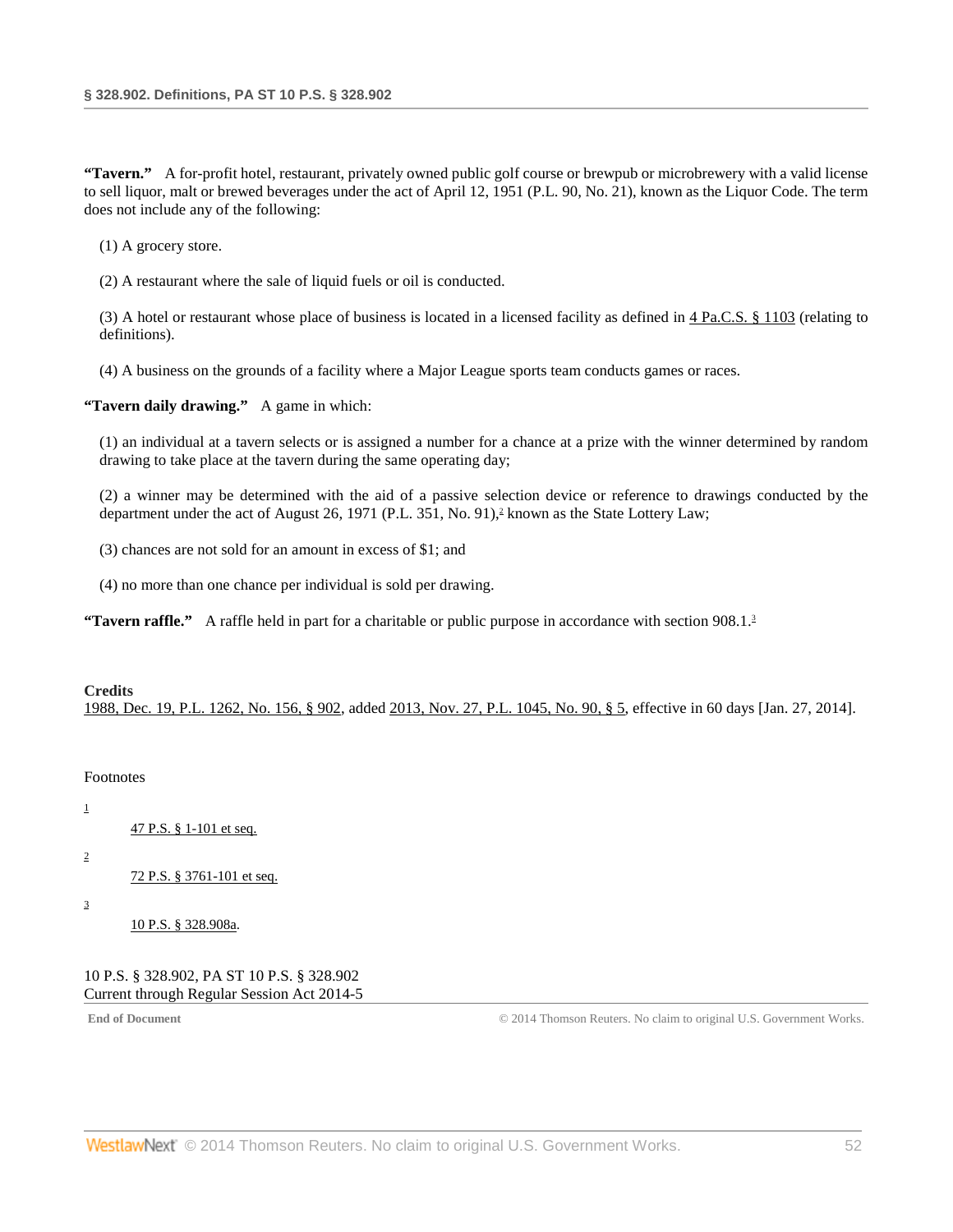#### 10 P.S. § 328.903

#### § 328.903. Licenses

#### Effective: January 27, 2014

#### <span id="page-52-2"></span><span id="page-52-1"></span><span id="page-52-0"></span>[Currentness](#page-54-0)

**(a) Application.--**A restaurant licensee may apply to the board for a license to conduct tavern games at a licensed premises located in a municipality that has adopted a referendum to allow small games of chance under section 703.<sup>1</sup>

**(b) Information.--**The application under subsection (a) shall include the following information:

(1) The name, address and photograph of the applicant.

(2) A current tax lien certificate issued by the department and a certificate from the Department of Labor and Industry of payment of all workers' compensation and unemployment compensation owed.

(3) The details of any license issued under 4 Pa.C.S. Pt. II (relating to gaming),<sup>2</sup> the act of April 12, 1951 (P.L. 90, No. 21),<sup>3</sup> known as the Liquor Code, or this act which was applied for or in which the applicant or other owner has an interest.

(4) Certified consent by the applicant, including each owner and officer of the restaurant licensee, to a background investigation by the bureau.

(5) Relating to criminal information, disclosure of all arrests and citations of the applicant, including nontraffic summary offenses. The information shall include all of the following:

(i) A brief description of the circumstances surrounding the arrest or issuance of the citation.

(ii) The specific offense charged.

(iii) The ultimate disposition of the charge, including any dismissal, plea bargain, conviction, sentence, pardon, expungement or order of Accelerated Rehabilitative Disposition.

- (6) Financial interests and transactions as required by the bureau.
- (7) Relating to citations of the applicant issued under the Liquor Code.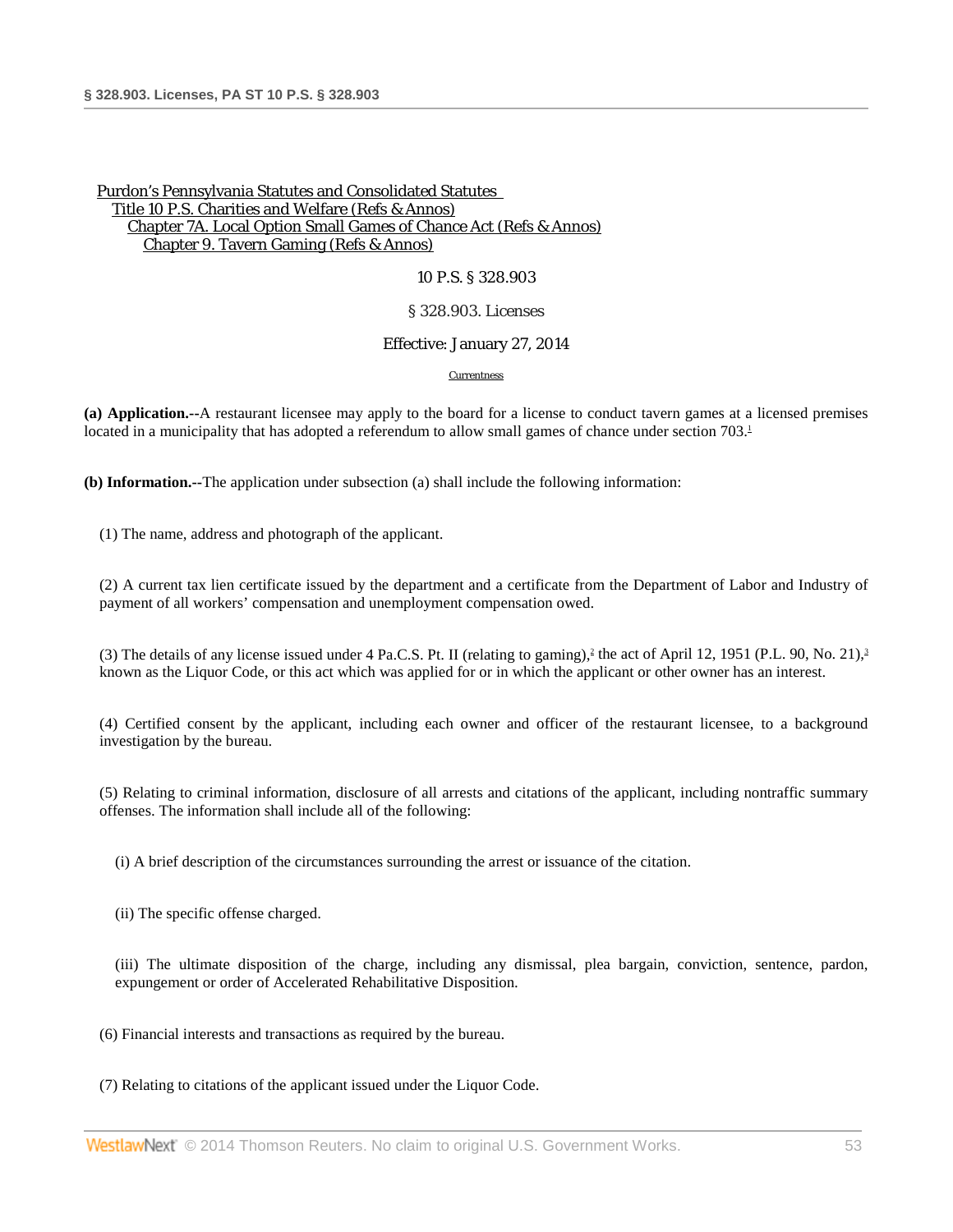(8) Relating to disclosure of conditional license agreements entered into under the Liquor Code.

(9) Any other information required by the board.

**(c) Duty of bureau.--**The bureau shall conduct a background investigation of each applicant, the scope of which shall be determined by the bureau.

**(d) Review.--**Within six months of receipt of the background investigation report from the bureau, the board shall approve or disapprove the application.

**(e) Background investigation.--**Each applicant shall include information and documentation as required to establish personal and financial suitability, honesty and integrity. Information shall include:

- (1) Criminal history record information.
- (2) Financial background information.
- (3) Regulatory history before the board or other Commonwealth agency.
- (4) Other information required by the bureau.

**(f) Personal interview.--**If the bureau determines that the results of the background report investigation warrant additional review of the individual, the bureau shall conduct a personal interview with the applicant and may request information and interviews from other personal or professional associates.

**(g) Cooperation.--**The applicant shall cooperate with the bureau as requested during the conduct of the background investigation. Any refusal to provide the information required under this section or to consent to a background investigation shall result in the immediate denial of a license by the board.

**(h) Costs.--**The applicant shall reimburse the bureau for the actual costs of conducting the background investigation. The board shall not approve an applicant that has not fully reimbursed the bureau for the investigation.

**(i) Approval.--**The bureau shall transmit the investigative report and may make a recommendation to the board. The board shall review the information obtained under this section to determine if the applicant possesses the following:

(1) Financial stability, integrity and responsibility.

(2) Sufficient business experience and ability to effectively operate tavern games as part of the restaurant licensee's operator.

(3) Character, honesty and integrity to be licensed to operate tavern games in a responsible and lawful manner.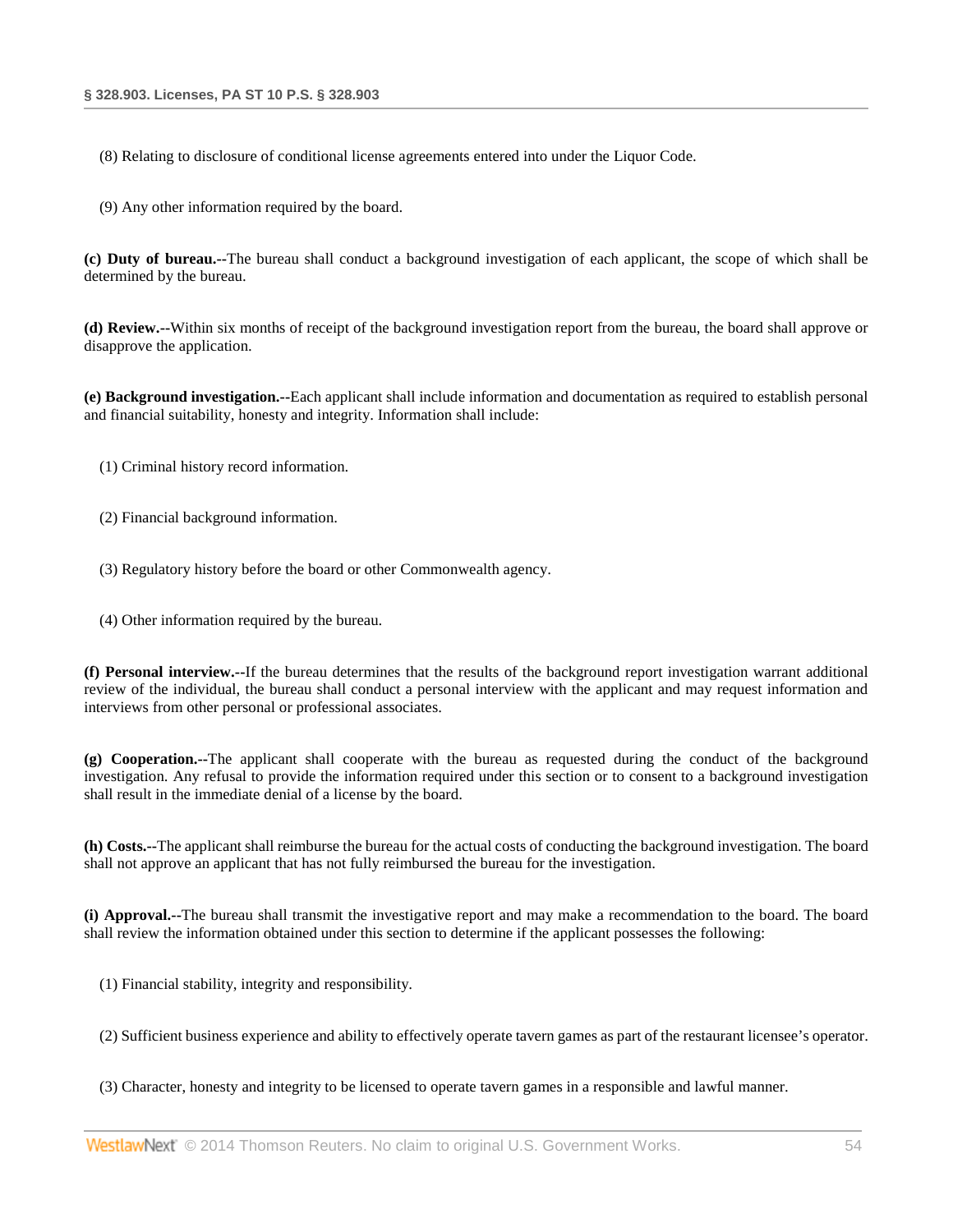**(j) Disapproval.--**The board may disapprove the issuance of a tavern gaming license for the following reasons:

<span id="page-54-7"></span>(1) A license shall not be issued to a restaurant licensee whose liquor license is in safekeeping pursuant to section 474.1 of the Liquor Code.<sup>4</sup>

<span id="page-54-8"></span>(2) A license shall not be issued to a location that is subject to a pending objection under section 470(a.1) of the Liquor Code.<sup>5</sup>

- <span id="page-54-9"></span>(3) A license shall not be issued to a location that is subject to:
	- (i) a pending license suspension under section 471 of the Liquor Code; $\frac{6}{5}$  or
	- (ii) a one-year prohibition on the issuance or transfer of a license under section 471(b) of the Liquor Code.

#### **Credits**

<span id="page-54-0"></span>[1988, Dec. 19, P.L. 1262, No. 156, § 903,](http://www.westlaw.com/Link/Document/FullText?findType=l&pubNum=1077005&cite=UUID(IDEC1AEEDA6-3943769C852-CE98C177453)&originationContext=document&vr=3.0&rs=cblt1.0&transitionType=DocumentItem&contextData=(sc.DocLink)) added [2013, Nov. 27, P.L. 1045, No. 90, § 5,](http://www.westlaw.com/Link/Document/FullText?findType=l&pubNum=1077005&cite=UUID(IE928D4A05E-6211E3AED0A-E211C77CD8A)&originationContext=document&vr=3.0&rs=cblt1.0&transitionType=DocumentItem&contextData=(sc.DocLink)) effective in 60 days [Jan. 27, 2014].

#### Footnotes

<span id="page-54-4"></span><span id="page-54-3"></span><span id="page-54-2"></span><span id="page-54-1"></span>

| $\mathbf{1}$            | 10 P.S. § 328.703.                |
|-------------------------|-----------------------------------|
| $\overline{\mathbf{c}}$ | <u>4 Pa.C.S.A. § 1101 et seq.</u> |
| 3                       | $47$ P.S. § 1-101 et seq.         |
| $\overline{4}$          | 47 P.S. § 4-474.1.                |
| 5                       | 47 P.S. § 4-470.                  |
| 6                       | 47 P.S. § 4-471.                  |
|                         |                                   |

<span id="page-54-6"></span><span id="page-54-5"></span>10 P.S. § 328.903, PA ST 10 P.S. § 328.903 Current through Regular Session Act 2014-5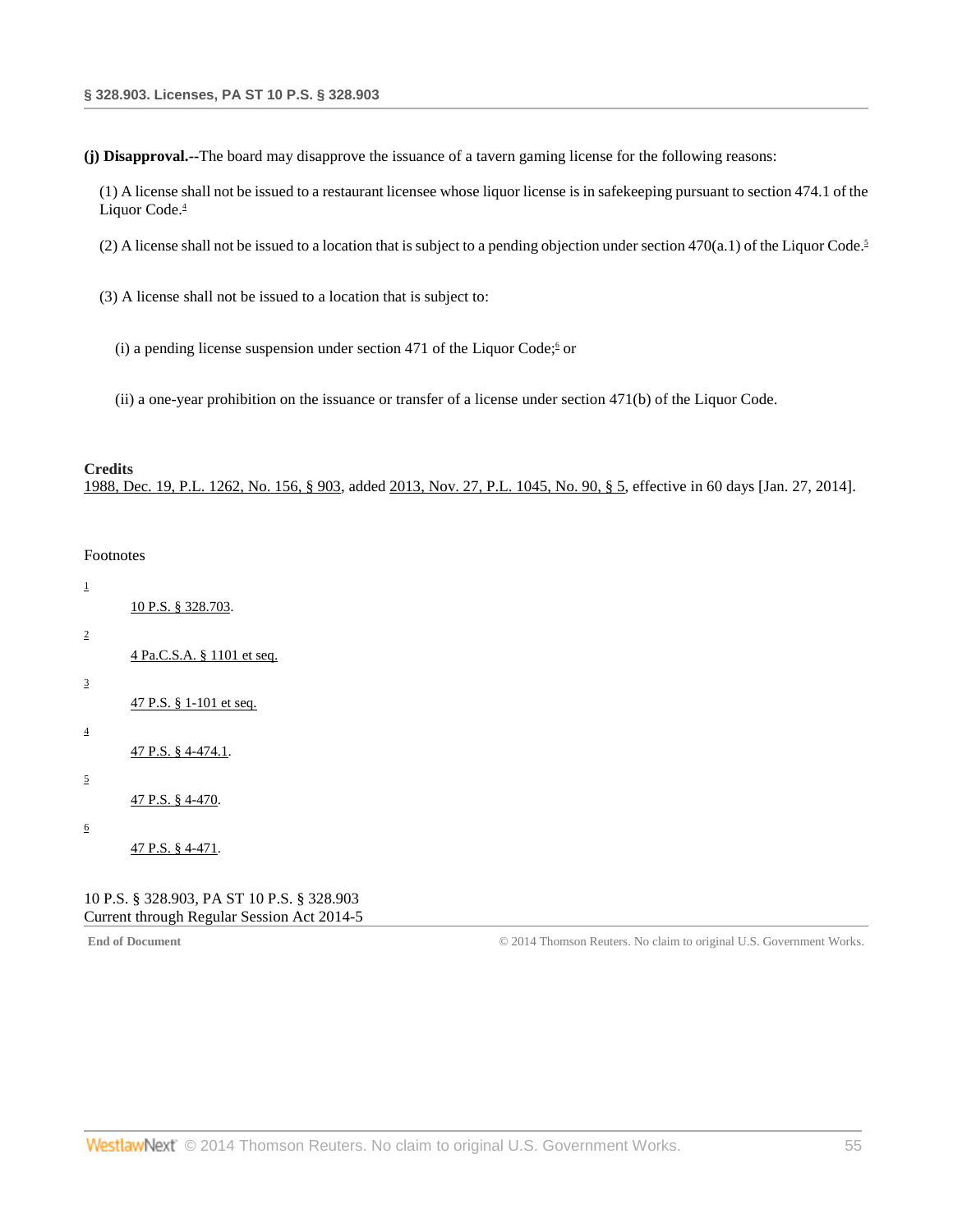10 P.S. § 328.904

### § 328.904. Application

### Effective: January 27, 2014

[Currentness](#page-55-0)

**(a) Application fee.--**An applicant shall pay the board a nonrefundable application fee of \$1,000.

**(b) Investigative fee.--**An applicant shall pay an investigative fee of \$1,000 to the bureau.

**(c) Costs.--**In addition to the fee under subsection (b), an applicant and any owner and officer of the applicant shall pay for the actual costs of a background investigation conducted by the bureau that exceed the application fee. The bureau may:

(1) Charge an estimated amount to be provided prior to the background investigation.

(2) Submit for reimbursement from the applicant for the additional costs incurred in the background investigation.

**(d) Funds.--**Funds collected under subsections (b) and (c) shall augment the funds appropriated to the Pennsylvania Gaming Control Board under 4 Pa.C.S. (relating to amusements).

# **Credits** [1988, Dec. 19, P.L. 1262, No. 156, § 904,](http://www.westlaw.com/Link/Document/FullText?findType=l&pubNum=1077005&cite=UUID(IDEC1AEEDA6-3943769C852-CE98C177453)&originationContext=document&vr=3.0&rs=cblt1.0&transitionType=DocumentItem&contextData=(sc.DocLink)) added [2013, Nov. 27, P.L. 1045, No. 90, § 5,](http://www.westlaw.com/Link/Document/FullText?findType=l&pubNum=1077005&cite=UUID(IE928D4A05E-6211E3AED0A-E211C77CD8A)&originationContext=document&vr=3.0&rs=cblt1.0&transitionType=DocumentItem&contextData=(sc.DocLink)) effective in 60 days [Jan. 27, 2014].

<span id="page-55-0"></span>10 P.S. § 328.904, PA ST 10 P.S. § 328.904 Current through Regular Session Act 2014-5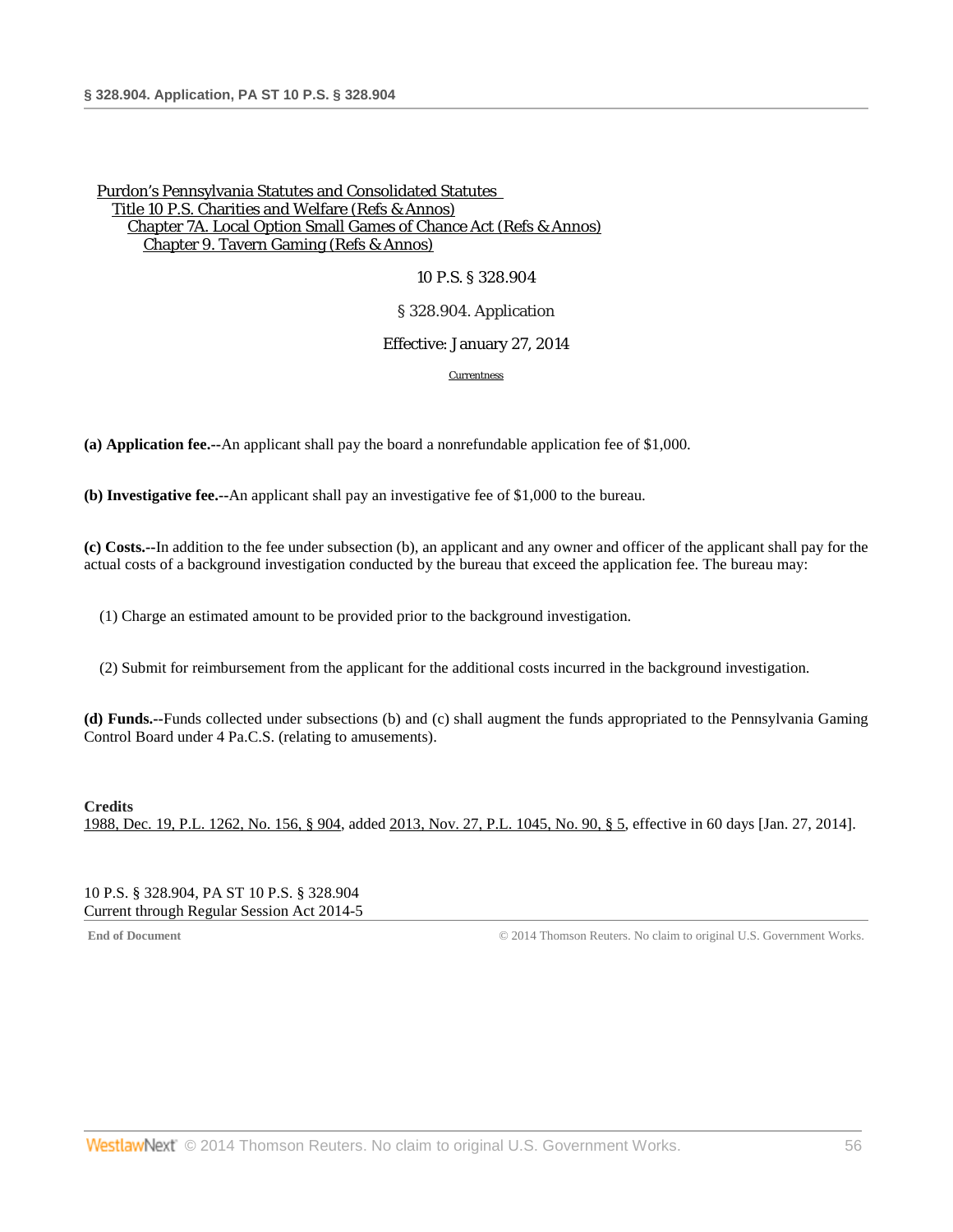#### 10 P.S. § 328.905

### § 328.905. Approval

#### Effective: January 27, 2014

<span id="page-56-4"></span><span id="page-56-3"></span><span id="page-56-1"></span><span id="page-56-0"></span>**[Currentness](#page-57-0)** 

(a) Issuance.--Upon being satisfied that the requirements of section 903<sup>1</sup> have been met, the board may approve the application and issue a tavern games license for a period of one year. The board may enter into an agreement with the licensee concerning additional restrictions on the license, and this agreement shall be binding on the licensee. Failure of the licensee to adhere to the agreement will be cause for penalties under section  $913(c)^2$  and for the nonrenewal of the license under section 913(f).

**(b) Renewal.--**A license shall be renewed annually. A license renewal shall not require review of the bureau, unless requested by the board. The board may refuse to renew a tavern gaming license for the following reasons:

<span id="page-56-2"></span>(1) A license shall not be issued to a restaurant licensee whose liquor license is in safekeeping under section 474.1 of the act of April 12, 1951 (P.L. 90, No. 21), $\frac{3}{2}$  known as the Liquor Code.

(2) A license shall not be issued to a location that is subject to a pending objection under section 470(a.1) of the Liquor Code.<sup>4</sup>

(3) A license shall not be issued to a location that is subject to:

(i) a pending license suspension under section 471 of the Liquor Code;<sup>5</sup> or

(ii) a one-year prohibition on the issuance or transfer of a license under section 471(b) of the Liquor Code.

**(c) Fee.--**Upon approval, the applicant shall pay a \$2,000 license fee to be deposited in the General Fund. The annual renewal fee shall be \$1,000.

**(d) Entitlement.--**Nothing under this chapter shall be construed to create an entitlement to a license by a person. The board shall have sole discretion to issue, renew, condition, suspend, revoke or deny a license based on the requirements of this chapter and whether the issuance and maintenance of the license are in the best interests of the Commonwealth.

**(e) Nontransferability.--**A license shall be a grant of privilege to conduct tavern games. A license may not be sold, transferred or assigned to any other person. A licensee may not pledge or otherwise grant a security interest in or lien on the license. The board shall have the sole discretion to issue, renew, condition or deny the issuance of a license.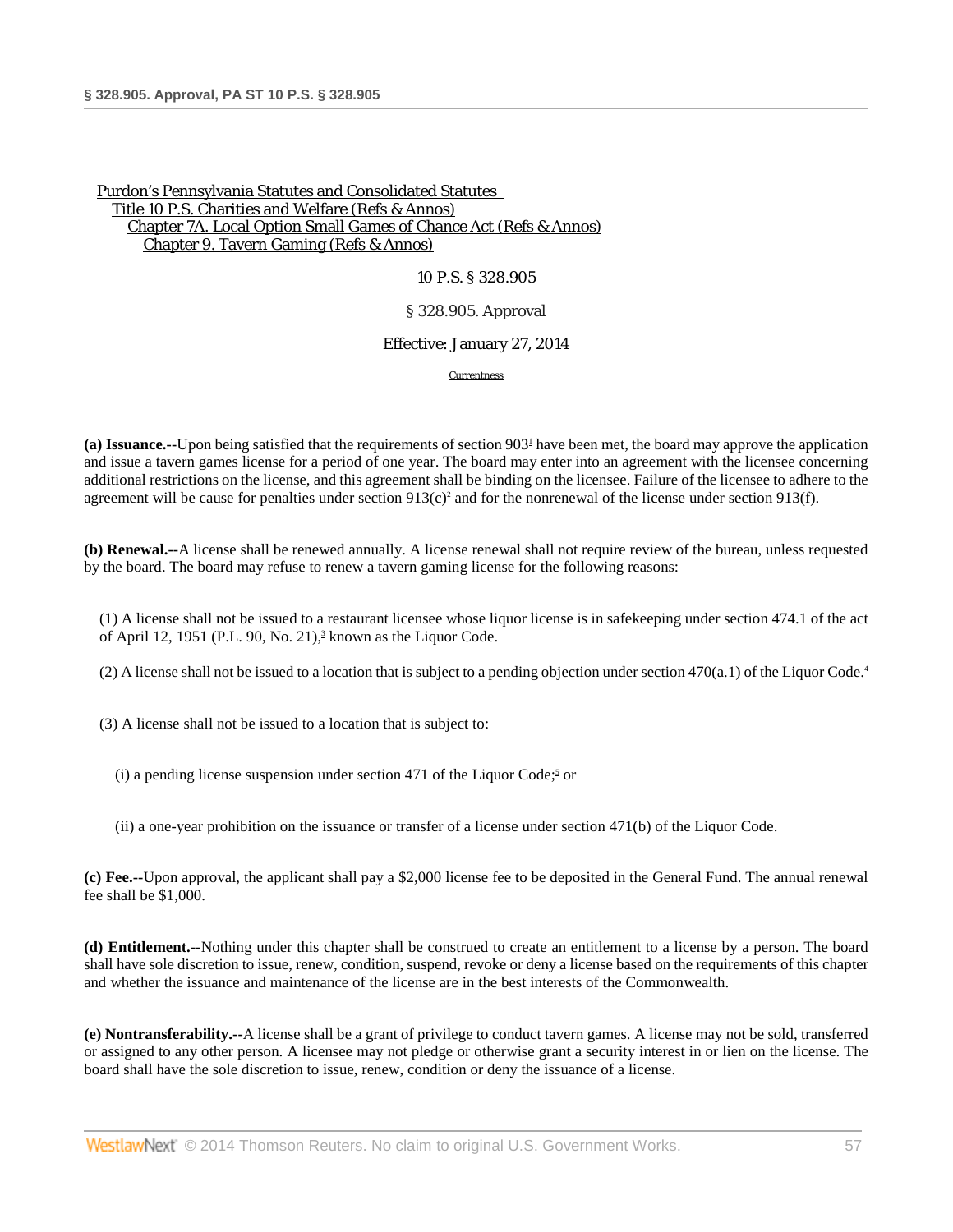# **Credits**

[1988, Dec. 19, P.L. 1262, No. 156, § 905,](http://www.westlaw.com/Link/Document/FullText?findType=l&pubNum=1077005&cite=UUID(IDEC1AEEDA6-3943769C852-CE98C177453)&originationContext=document&vr=3.0&rs=cblt1.0&transitionType=DocumentItem&contextData=(sc.DocLink)) added [2013, Nov. 27, P.L. 1045, No. 90, § 5,](http://www.westlaw.com/Link/Document/FullText?findType=l&pubNum=1077005&cite=UUID(IE928D4A05E-6211E3AED0A-E211C77CD8A)&originationContext=document&vr=3.0&rs=cblt1.0&transitionType=DocumentItem&contextData=(sc.DocLink)) effective in 60 days [Jan. 27, 2014].

<span id="page-57-0"></span>Footnotes

[10 P.S. § 328.903.](http://www.westlaw.com/Link/Document/FullText?findType=L&pubNum=1000262&cite=PS10S328.903&originatingDoc=NABCEBFF078A411E39A2CC05362BC169A&refType=LQ&originationContext=document&vr=3.0&rs=cblt1.0&transitionType=DocumentItem&contextData=(sc.DocLink))

[10 P.S. § 328.913.](http://www.westlaw.com/Link/Document/FullText?findType=L&pubNum=1000262&cite=PS10S328.913&originatingDoc=NABCEBFF078A411E39A2CC05362BC169A&refType=LQ&originationContext=document&vr=3.0&rs=cblt1.0&transitionType=DocumentItem&contextData=(sc.DocLink))

<span id="page-57-3"></span>[3](#page-56-2)

<span id="page-57-1"></span>[1](#page-56-0)

<span id="page-57-2"></span>[2](#page-56-1)

[47 P.S. § 4-474.1.](http://www.westlaw.com/Link/Document/FullText?findType=L&pubNum=1000262&cite=PS47S4-474.1&originatingDoc=NABCEBFF078A411E39A2CC05362BC169A&refType=LQ&originationContext=document&vr=3.0&rs=cblt1.0&transitionType=DocumentItem&contextData=(sc.DocLink))

<span id="page-57-4"></span>[4](#page-56-3)

[47 P.S. § 4-470.](http://www.westlaw.com/Link/Document/FullText?findType=L&pubNum=1000262&cite=PS47S4-470&originatingDoc=NABCEBFF078A411E39A2CC05362BC169A&refType=LQ&originationContext=document&vr=3.0&rs=cblt1.0&transitionType=DocumentItem&contextData=(sc.DocLink))

<span id="page-57-5"></span>[5](#page-56-4)

[47 P.S. § 4-471.](http://www.westlaw.com/Link/Document/FullText?findType=L&pubNum=1000262&cite=PS47S4-471&originatingDoc=NABCEBFF078A411E39A2CC05362BC169A&refType=LQ&originationContext=document&vr=3.0&rs=cblt1.0&transitionType=DocumentItem&contextData=(sc.DocLink))

# 10 P.S. § 328.905, PA ST 10 P.S. § 328.905 Current through Regular Session Act 2014-5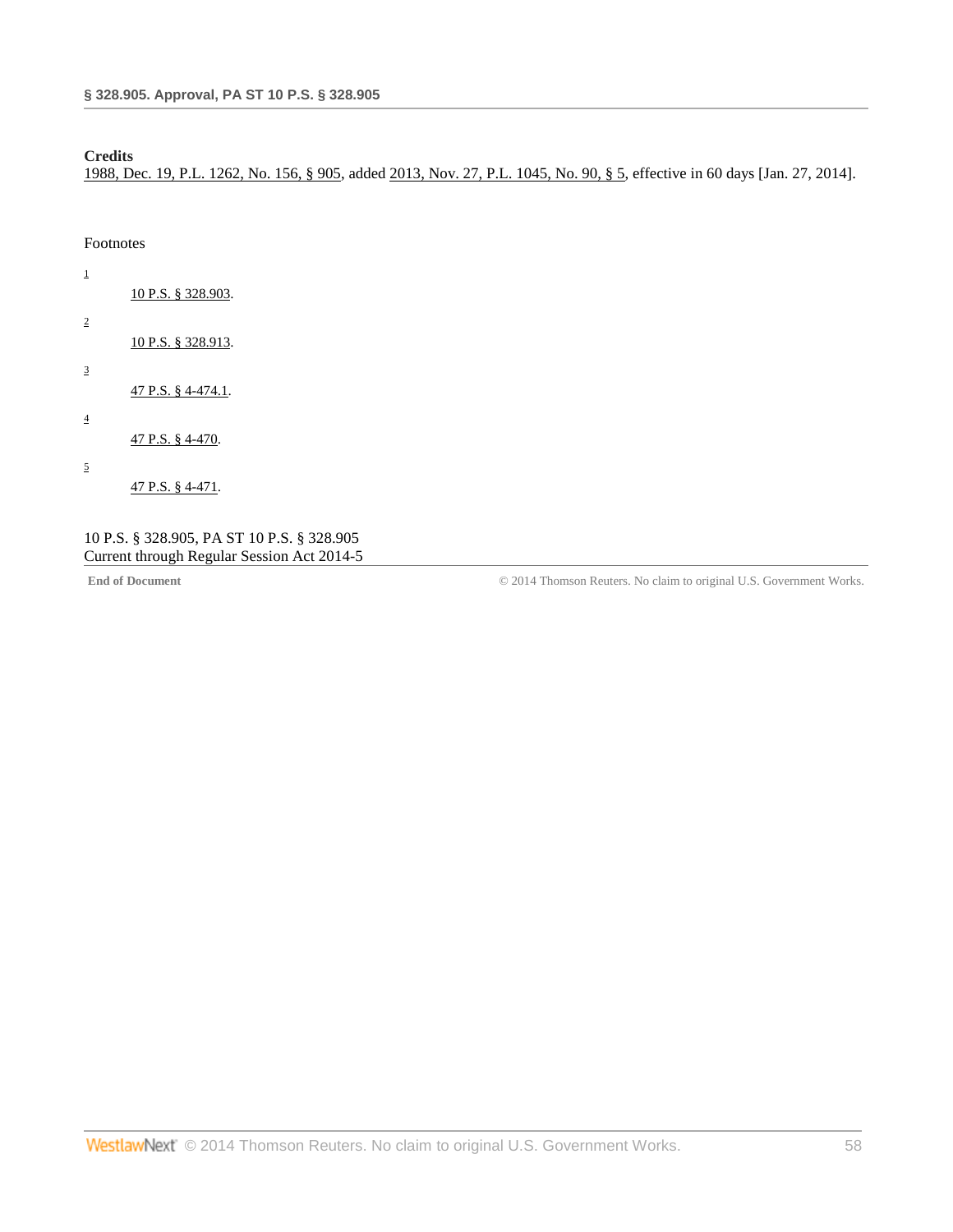### 10 P.S. § 328.906

## § 328.906. Change in ownership

Effective: January 27, 2014

<span id="page-58-2"></span>**[Currentness](#page-58-0)** 

**(a) Notice.--**A licensee shall notify the board of a change of ownership of the premises or sale or transfer of the restaurant license.

**(b) Qualification.--**The purchaser or transferee of the assets or premises of a licensee must independently qualify for a license, pay the license fee and undergo and pay fees and costs for a background investigation under section 903[.1](#page-58-1)

### **Credits**

[1988, Dec. 19, P.L. 1262, No. 156, § 906,](http://www.westlaw.com/Link/Document/FullText?findType=l&pubNum=1077005&cite=UUID(IDEC1AEEDA6-3943769C852-CE98C177453)&originationContext=document&vr=3.0&rs=cblt1.0&transitionType=DocumentItem&contextData=(sc.DocLink)) added [2013, Nov. 27, P.L. 1045, No. 90, § 5,](http://www.westlaw.com/Link/Document/FullText?findType=l&pubNum=1077005&cite=UUID(IE928D4A05E-6211E3AED0A-E211C77CD8A)&originationContext=document&vr=3.0&rs=cblt1.0&transitionType=DocumentItem&contextData=(sc.DocLink)) effective in 60 days [Jan. 27, 2014].

<span id="page-58-0"></span>Footnotes

<span id="page-58-1"></span>[1](#page-58-2)

[10 P.S. § 328.903.](http://www.westlaw.com/Link/Document/FullText?findType=L&pubNum=1000262&cite=PS10S328.903&originatingDoc=NA89A970078A411E39A2CC05362BC169A&refType=LQ&originationContext=document&vr=3.0&rs=cblt1.0&transitionType=DocumentItem&contextData=(sc.DocLink))

10 P.S. § 328.906, PA ST 10 P.S. § 328.906 Current through Regular Session Act 2014-5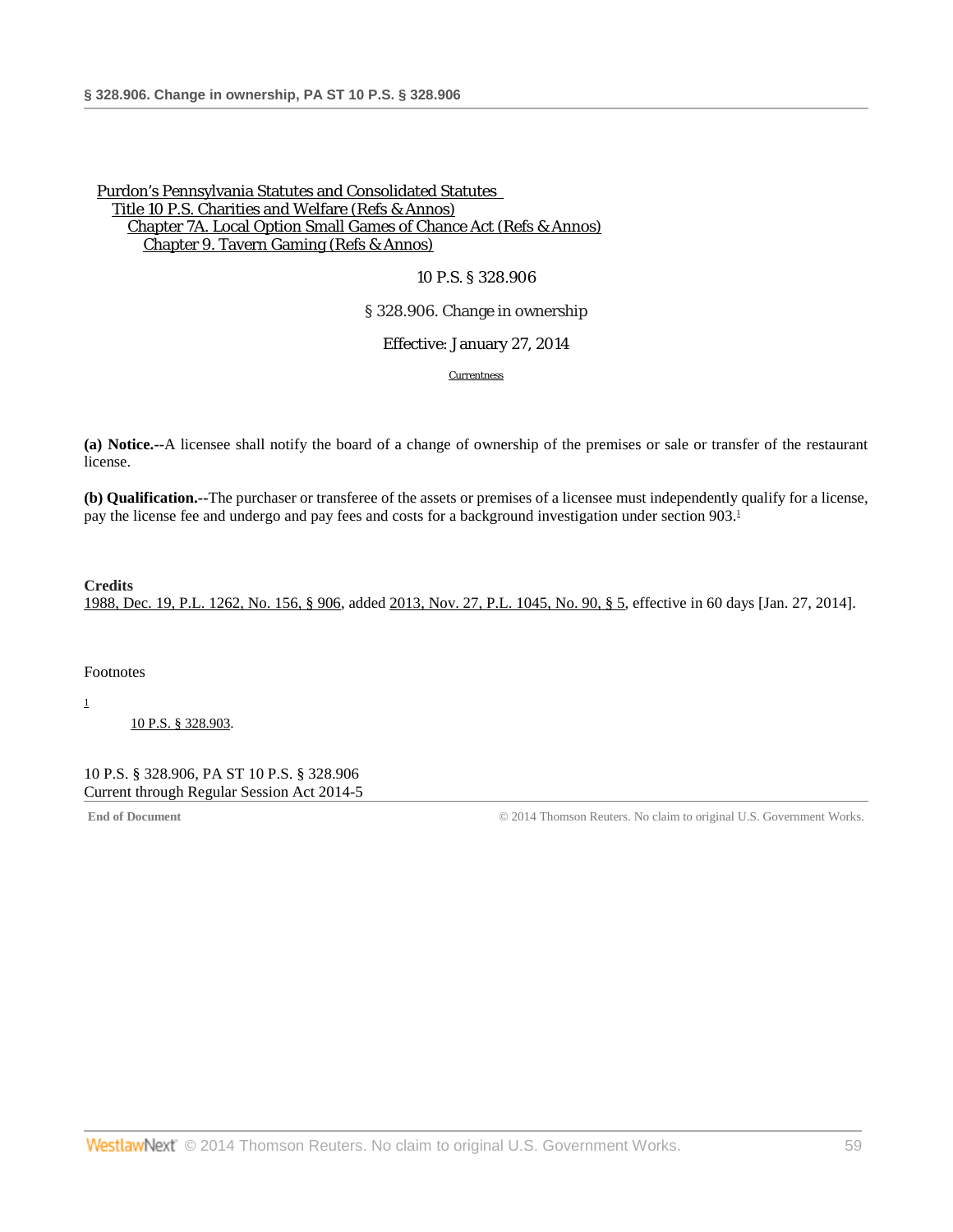10 P.S. § 328.907

### § 328.907. Prize limits

### Effective: January 27, 2014

**[Currentness](#page-59-0)** 

**(a) Individual prize limit.--**The maximum prize which may be awarded for any single chance shall be \$2,000. No tavern game sold, offered for sale or furnished may contain, permit, depict or designate a prize having a prize limit in excess of \$2,000.

**(b) Aggregate prize limit.--**No more than \$35,000 in prizes may be awarded from tavern games by a licensee in a seven-day period.

# **Credits** [1988, Dec. 19, P.L. 1262, No. 156, § 907,](http://www.westlaw.com/Link/Document/FullText?findType=l&pubNum=1077005&cite=UUID(IDEC1AEEDA6-3943769C852-CE98C177453)&originationContext=document&vr=3.0&rs=cblt1.0&transitionType=DocumentItem&contextData=(sc.DocLink)) added [2013, Nov. 27, P.L. 1045, No. 90, § 5,](http://www.westlaw.com/Link/Document/FullText?findType=l&pubNum=1077005&cite=UUID(IE928D4A05E-6211E3AED0A-E211C77CD8A)&originationContext=document&vr=3.0&rs=cblt1.0&transitionType=DocumentItem&contextData=(sc.DocLink)) effective in 60 days [Jan. 27, 2014].

<span id="page-59-0"></span>10 P.S. § 328.907, PA ST 10 P.S. § 328.907 Current through Regular Session Act 2014-5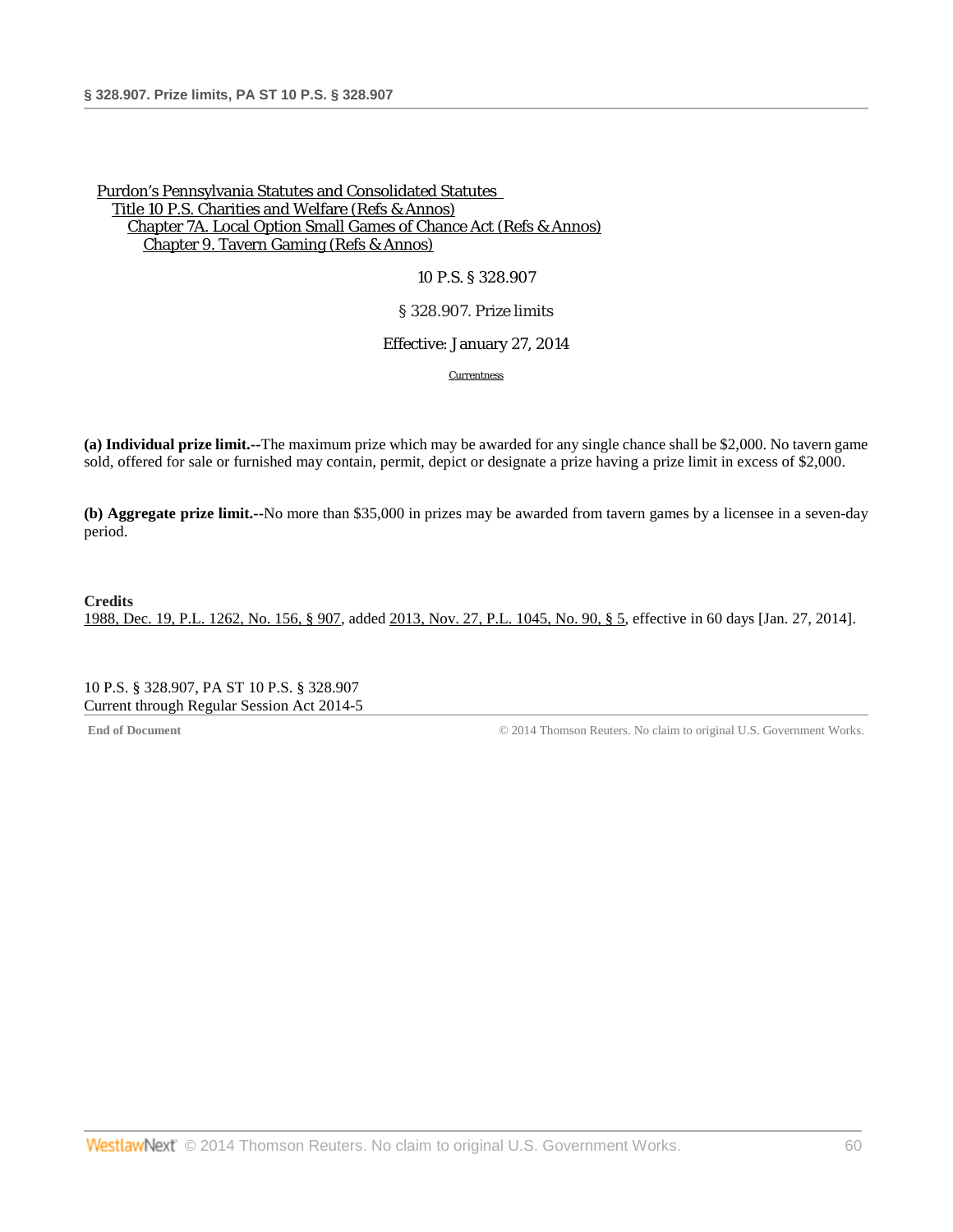### 10 P.S. § 328.908

### § 328.908. Bank account

#### Effective: January 27, 2014

**[Currentness](#page-60-0)** 

A licensee shall maintain a bank account to hold the net revenue from tavern games which shall be separate from all other funds belonging to the licensee. Account records shall show all expenditures and income and shall be retained by the licensee for at least two years.

# **Credits** [1988, Dec. 19, P.L. 1262, No. 156, § 908,](http://www.westlaw.com/Link/Document/FullText?findType=l&pubNum=1077005&cite=UUID(IDEC1AEEDA6-3943769C852-CE98C177453)&originationContext=document&vr=3.0&rs=cblt1.0&transitionType=DocumentItem&contextData=(sc.DocLink)) added [2013, Nov. 27, P.L. 1045, No. 90, § 5,](http://www.westlaw.com/Link/Document/FullText?findType=l&pubNum=1077005&cite=UUID(IE928D4A05E-6211E3AED0A-E211C77CD8A)&originationContext=document&vr=3.0&rs=cblt1.0&transitionType=DocumentItem&contextData=(sc.DocLink)) effective in 60 days [Jan. 27, 2014].

<span id="page-60-0"></span>10 P.S. § 328.908, PA ST 10 P.S. § 328.908 Current through Regular Session Act 2014-5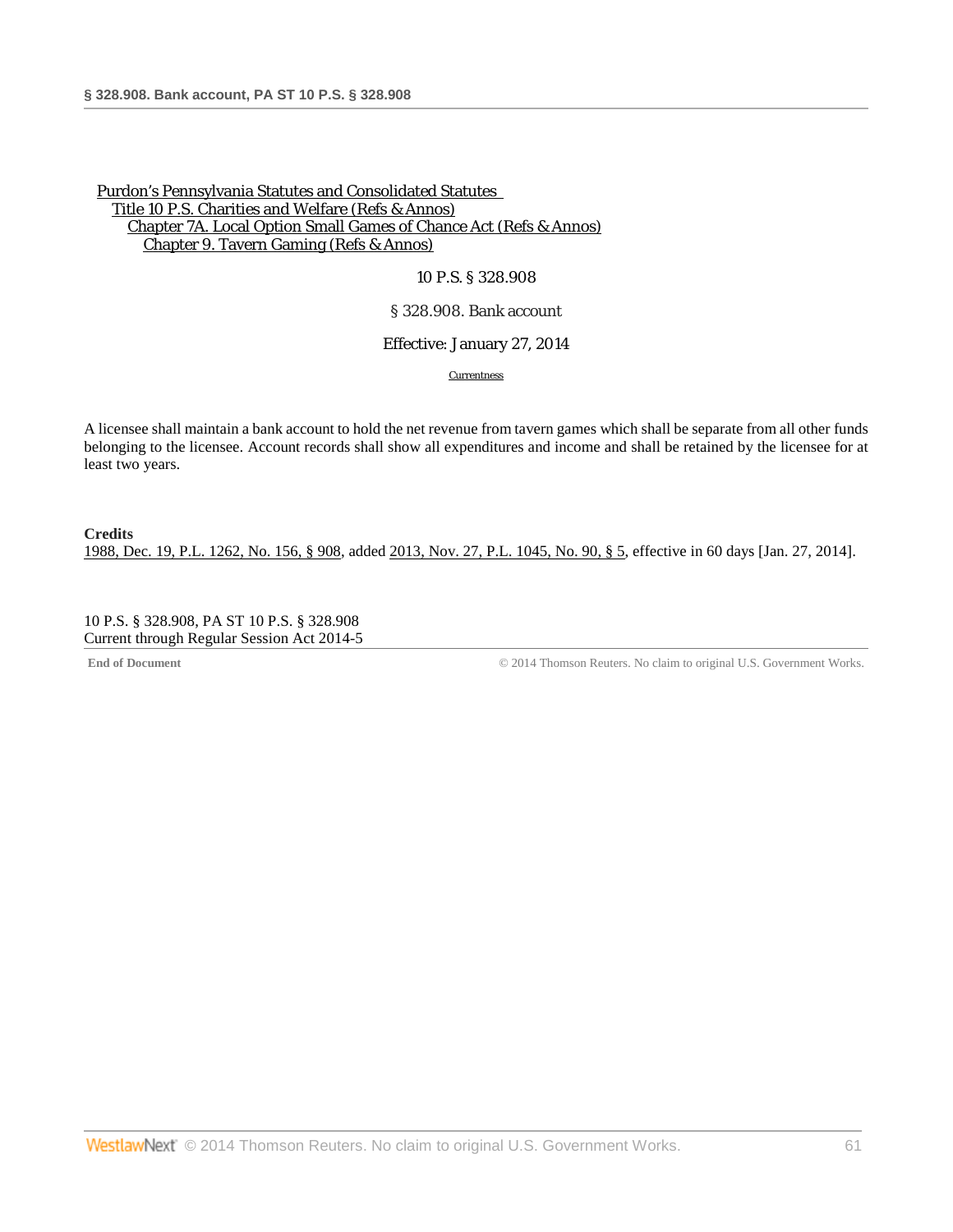10 P.S. § 328.908a

### § 328.908a. Tavern raffle

### Effective: January 27, 2014

#### [Currentness](#page-61-0)

The following shall apply to a tavern raffle:

(1) No more than one tavern raffle may be held in a calendar month.

(2) A tavern raffle must be held for a designated charitable purpose.

(3) Each individual participating in the tavern raffle must be informed of the charitable purpose involved.

(4) At least 50% of the net revenues from the tavern raffle shall be transmitted to the designated charity within seven days of the tavern raffle.

(5) Any net revenues not transmitted under paragraph (4) shall be distributed as follows:

- (i) Sixty percent shall be paid to the Commonwealth.
- (ii) Thirty-five percent may be retained by the licensee.

<span id="page-61-2"></span>(iii) Five percent shall be paid to the Commonwealth and deposited into the restricted receipts account established in section  $909.3<sup>1</sup>$ 

(6) A tavern raffle prize remaining unclaimed by a winner 60 days after the tavern raffle was held shall be donated by the licensee within 30 days to the designated charitable organization for which the tavern raffle was conducted.

### **Credits**

<span id="page-61-0"></span>[1988, Dec. 19, P.L. 1262, No. 156, § 908.](http://www.westlaw.com/Link/Document/FullText?findType=l&pubNum=1077005&cite=UUID(IDEC1AEEDA6-3943769C852-CE98C177453)&originationContext=document&vr=3.0&rs=cblt1.0&transitionType=DocumentItem&contextData=(sc.DocLink))1, added [2013, Nov. 27, P.L. 1045, No. 90, § 5,](http://www.westlaw.com/Link/Document/FullText?findType=l&pubNum=1077005&cite=UUID(IE928D4A05E-6211E3AED0A-E211C77CD8A)&originationContext=document&vr=3.0&rs=cblt1.0&transitionType=DocumentItem&contextData=(sc.DocLink)) effective in 60 days [Jan. 27, 2014].

### Footnotes

<span id="page-61-1"></span>[1](#page-61-2)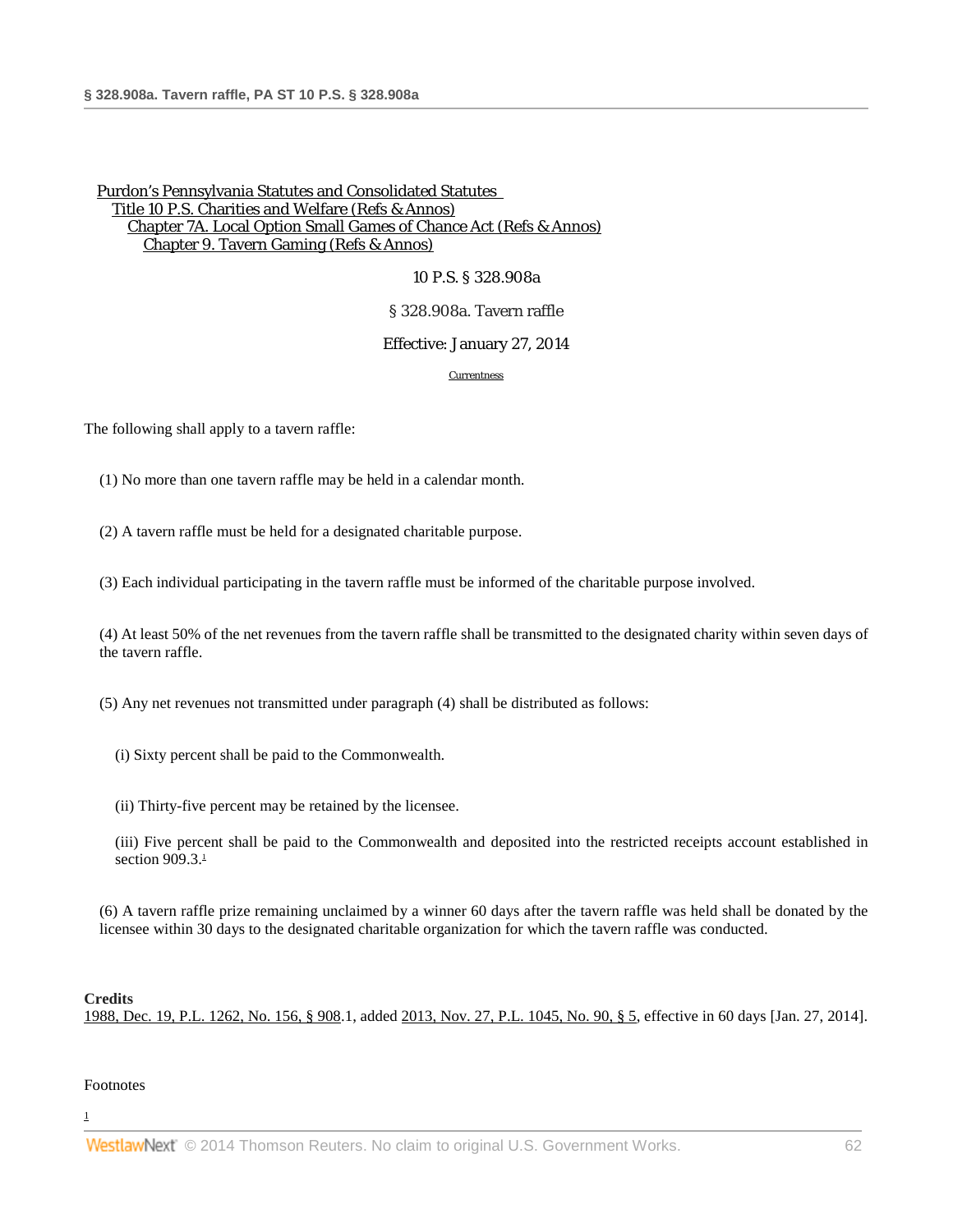### [10 P.S. § 328.909c.](http://www.westlaw.com/Link/Document/FullText?findType=L&pubNum=1000262&cite=PS10S328.909C&originatingDoc=NAA58C1C078A411E39350AFA630FAB3FA&refType=LQ&originationContext=document&vr=3.0&rs=cblt1.0&transitionType=DocumentItem&contextData=(sc.DocLink))

# 10 P.S. § 328.908a, PA ST 10 P.S. § 328.908a Current through Regular Session Act 2014-5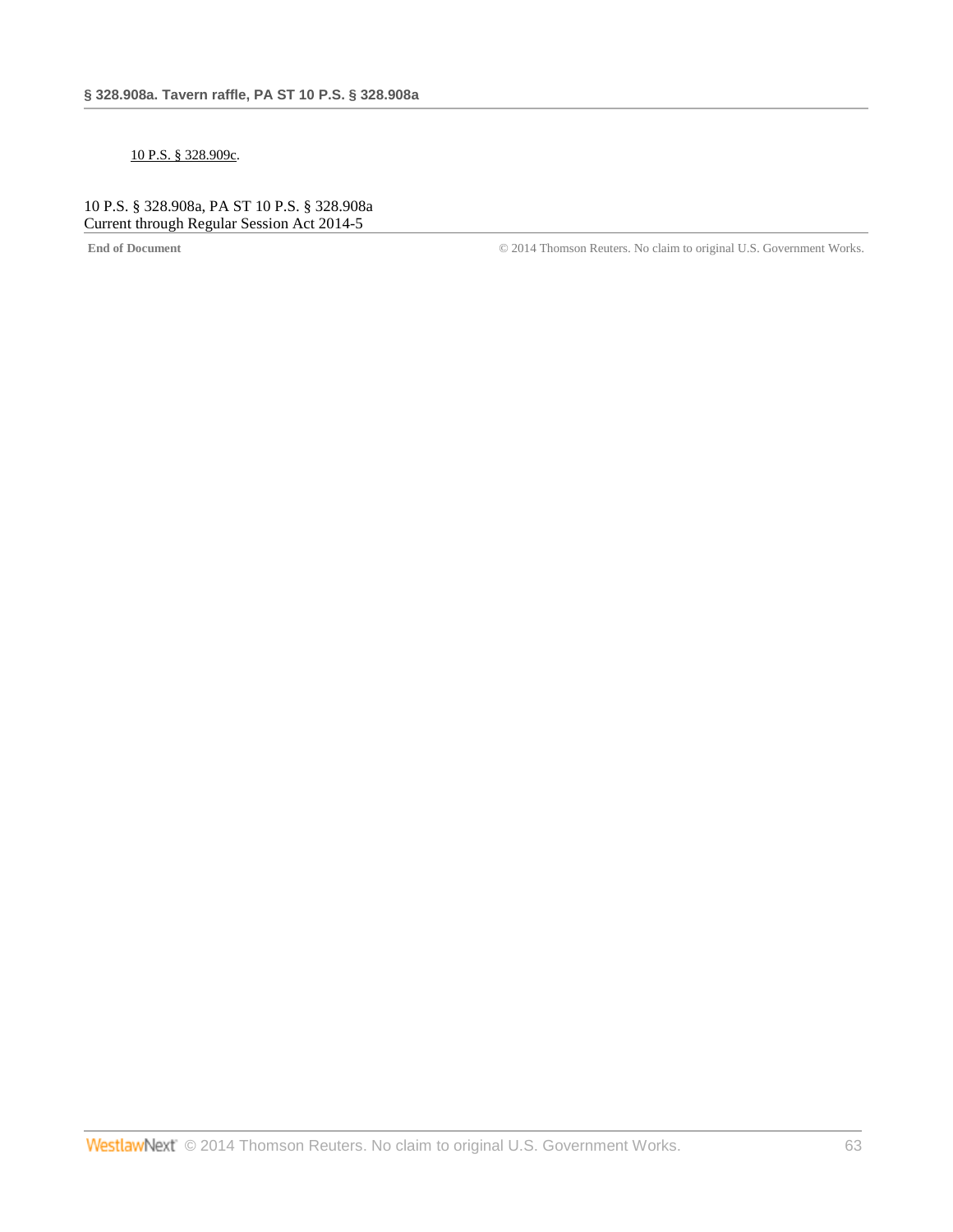### 10 P.S. § 328.909

### § 328.909. Distribution of net revenue

### Effective: January 27, 2014

#### **[Currentness](#page-63-0)**

Beginning January 1, 2014, the net revenue from tavern games received by a licensee shall be distributed as follows:

(1) Sixty percent of the net revenue obtained in any calendar year shall be paid to the Commonwealth.

(2) Thirty-five percent of the net revenue obtained in any calendar year may be retained by the licensee.

<span id="page-63-2"></span>(3) Five percent shall be paid to the Commonwealth and deposited into the restricted receipts account established in section  $909.3<sup>1</sup>$ 

#### **Credits** [1988, Dec. 19, P.L. 1262, No. 156, § 909,](http://www.westlaw.com/Link/Document/FullText?findType=l&pubNum=1077005&cite=UUID(IDEC1AEEDA6-3943769C852-CE98C177453)&originationContext=document&vr=3.0&rs=cblt1.0&transitionType=DocumentItem&contextData=(sc.DocLink)) added [2013, Nov. 27, P.L. 1045, No. 90, § 5,](http://www.westlaw.com/Link/Document/FullText?findType=l&pubNum=1077005&cite=UUID(IE928D4A05E-6211E3AED0A-E211C77CD8A)&originationContext=document&vr=3.0&rs=cblt1.0&transitionType=DocumentItem&contextData=(sc.DocLink)) effective in 60 days [Jan. 27, 2014].

### <span id="page-63-0"></span>Footnotes

<span id="page-63-1"></span>[1](#page-63-2)

[10 P.S. § 328.909c.](http://www.westlaw.com/Link/Document/FullText?findType=L&pubNum=1000262&cite=PS10S328.909C&originatingDoc=NAB49FF9078A411E3B3A7BFBD80104F8A&refType=LQ&originationContext=document&vr=3.0&rs=cblt1.0&transitionType=DocumentItem&contextData=(sc.DocLink))

### 10 P.S. § 328.909, PA ST 10 P.S. § 328.909 Current through Regular Session Act 2014-5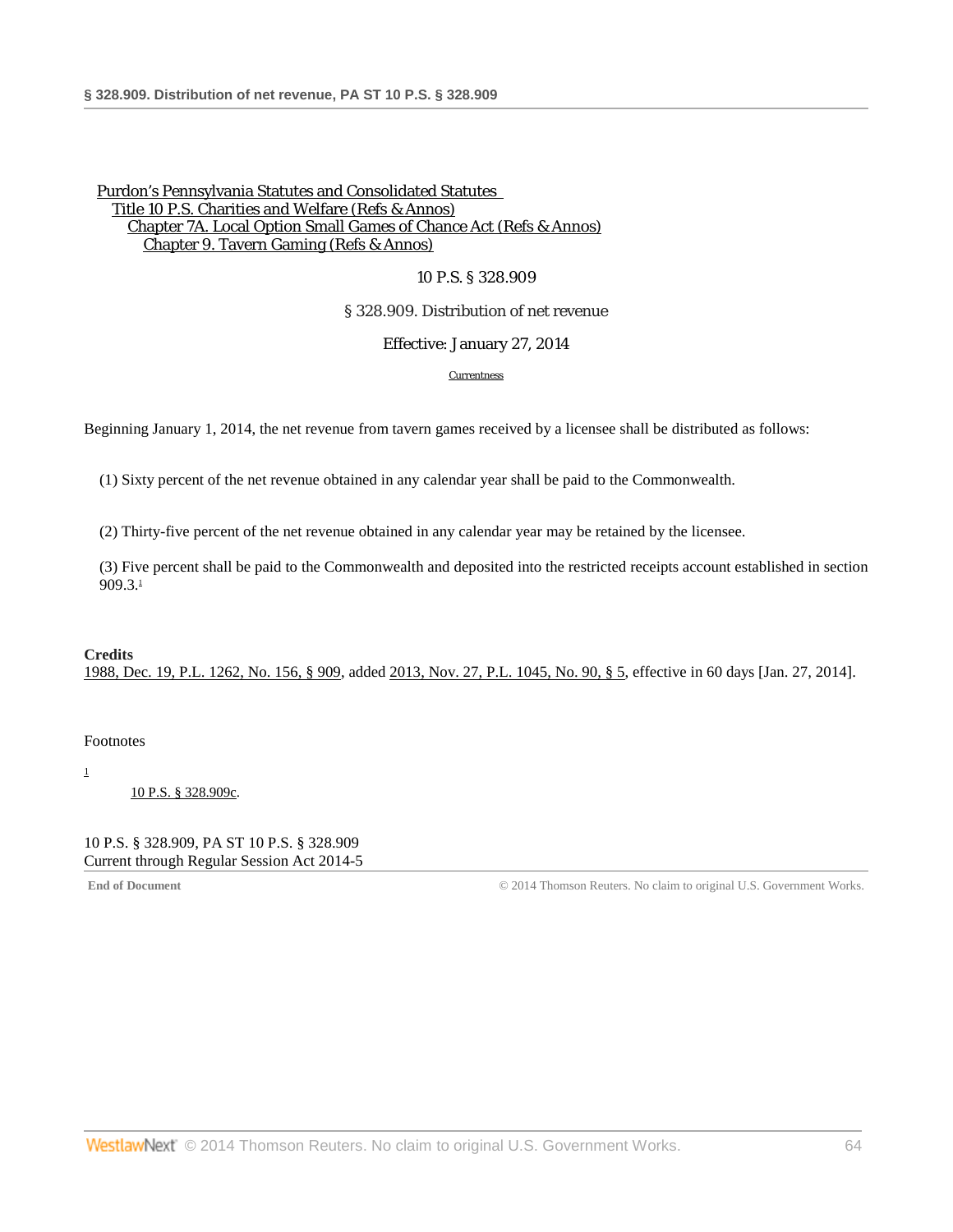#### 10 P.S. § 328.909a

#### § 328.909a. Tavern games tax

### Effective: January 27, 2014

<span id="page-64-0"></span>**[Currentness](#page-65-0)** 

**(a) Imposition.--**There is imposed a tax of 60% of the net revenue from tavern games sold by a licensed distributor to a licensee within this Commonwealth.

**(b) Collection.--**The tax imposed under subsection (a) must be collected by the licensed distributor from the licensee in an instance where the tavern game is required to be purchased from a licensed distributor under this act and must be paid over to the Commonwealth.

**(c) Other games.--**In an instance where the tavern game is not required to be purchased from a licensed distributor under this act, a tax of 60% is imposed upon the net revenue from tavern daily drawings and tavern raffles under section 908.[11](#page-65-1) and must be paid to the Commonwealth by the licensee.

**(d) Requirement to collect and remit.--**Failure of a seller of tavern games to obtain a distributor's license does not relieve the seller from the requirement of collecting and remitting the tax imposed under this section.

**(e) Returns.--**A licensee or licensed distributor subject to this article shall file with the department, upon a form prescribed by the department, a tavern games tax return. The return must be filed under oath or affirmation of an authorized officer of the licensee or licensed distributor reporting the net revenue and the tax due under this section in the prior calendar quarter for licensees and in the prior calendar month for licensed distributors. A return is due by the 20th day following the end of the reporting period. The return must set forth the following:

(1) In the case of a licensed distributor, the total amount of net revenue for the tavern games sold to licensees in the prior calendar month, which must be calculated by indicating the number of each type of tavern game sold and the net revenue for each type of game.

(2) In the case of a licensee, the amount of net revenue for the tavern games not purchased from a licensed distributor that the licensee operated in the prior calendar quarter.

(3) Calculation of the tax due under this section.

(4) For a licensee, the amount from tavern games distributed to a designated charity.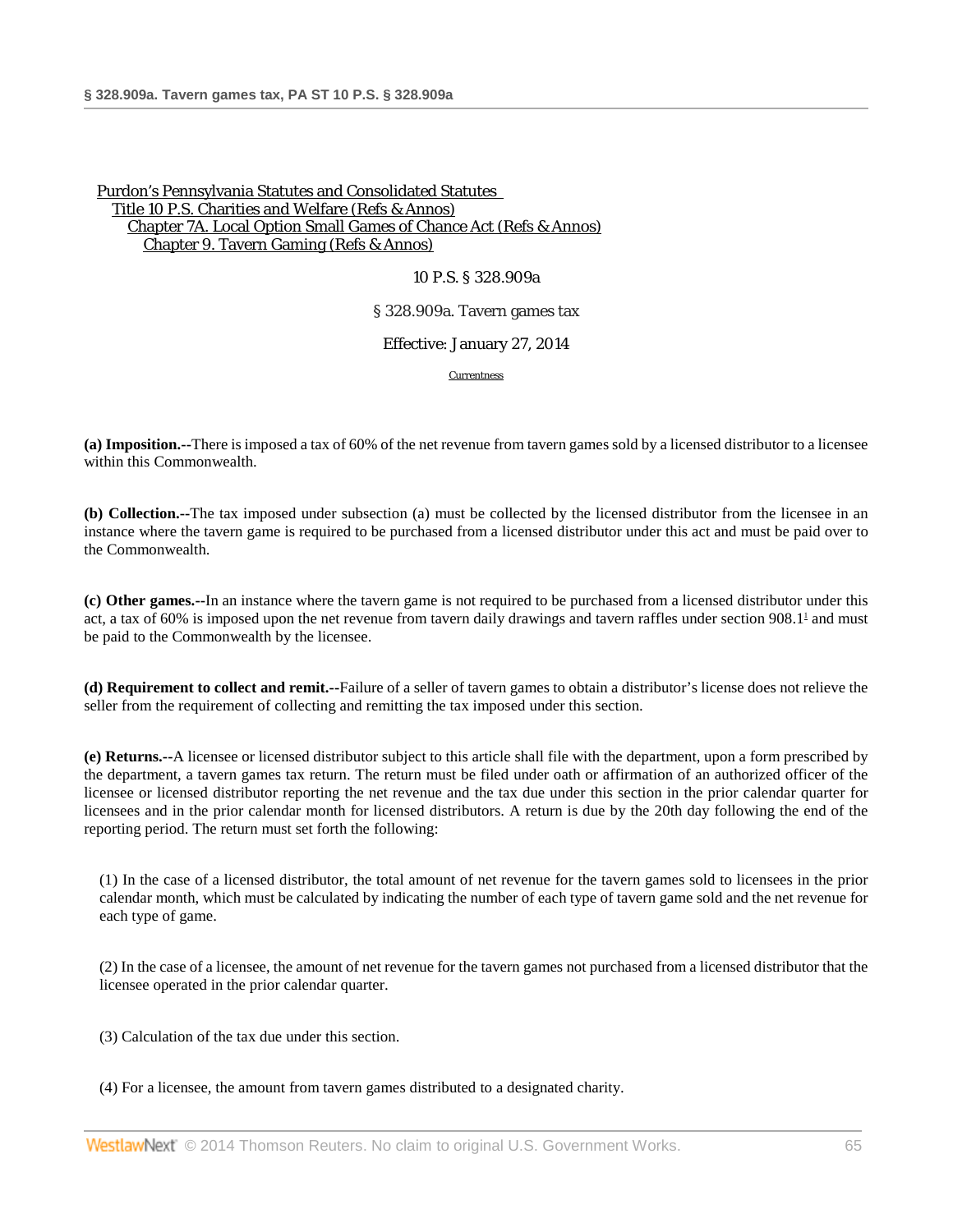(5) Other information required by the department.

**(f) Payment.--**A licensee or licensed distributor subject to pay or collect the tax under this section shall remit the tax to the department when the return in subsection (e) is made.

<span id="page-65-4"></span>**(g) Applicability.--**The provisions of section 70[42](#page-65-2) shall apply to a licensee.

**(h) Penalties and interest.--**If a licensee or licensed distributor fails to file the return required under subsection (e) or fails to pay the tax imposed under subsection (a) or (c), the department may do the following:

(1) assess the amount of tax due;

<span id="page-65-5"></span>(2) impose and assess an administrative penalty equal to 10% of the tax due but unpaid for each quarter or fraction thereof that the tax remains unpaid together with interest at the rate established under section 806 of the act of April 9, 1929 (P.L. 343, No. 176), $\frac{3}{2}$  known as The Fiscal Code, on the tax from the time the tax became due. The penalty provided in this paragraph must be added to the tax and assessed and collected at the same time and in the same manner as a part of the tax. Unless otherwise specified, the tax must be assessed, collected and enforced by the department under the provisions of Article II of the act of March 4, 1971 (P. L. 6, No. 2),<sup>4</sup> known as the Tax Reform Code of 1971;

<span id="page-65-6"></span>(3) notify the board that a licensee has not filed returns or has not paid tax. The board may suspend or revoke a licensee's license; or

(4) revoke a licensed distributor's license.

**(i) Funds held in trust.--**The funds owed to the Commonwealth under this section shall be held in trust by a licensed distributor.

**(j) Deposit.--**Beginning in fiscal year 2013-2014, the total amount of taxes imposed by this section shall be deposited in the General Fund.

### **Credits**

<span id="page-65-0"></span>[1988, Dec. 19, P.L. 1262, No. 156, § 909.](http://www.westlaw.com/Link/Document/FullText?findType=l&pubNum=1077005&cite=UUID(IDEC1AEEDA6-3943769C852-CE98C177453)&originationContext=document&vr=3.0&rs=cblt1.0&transitionType=DocumentItem&contextData=(sc.DocLink))1, added [2013, Nov. 27, P.L. 1045, No. 90, § 5,](http://www.westlaw.com/Link/Document/FullText?findType=l&pubNum=1077005&cite=UUID(IE928D4A05E-6211E3AED0A-E211C77CD8A)&originationContext=document&vr=3.0&rs=cblt1.0&transitionType=DocumentItem&contextData=(sc.DocLink)) effective in 60 days [Jan. 27, 2014].

### Footnotes

<span id="page-65-3"></span><span id="page-65-2"></span><span id="page-65-1"></span>[1](#page-64-0) [10 P.S. § 328.908a.](http://www.westlaw.com/Link/Document/FullText?findType=L&pubNum=1000262&cite=PS10S328.908A&originatingDoc=NA535730078A411E3B3A7BFBD80104F8A&refType=LQ&originationContext=document&vr=3.0&rs=cblt1.0&transitionType=DocumentItem&contextData=(sc.DocLink)) [2](#page-65-4) [10 P.S. § 328.704.](http://www.westlaw.com/Link/Document/FullText?findType=L&pubNum=1000262&cite=PS10S328.704&originatingDoc=NA535730078A411E3B3A7BFBD80104F8A&refType=LQ&originationContext=document&vr=3.0&rs=cblt1.0&transitionType=DocumentItem&contextData=(sc.DocLink)) [3](#page-65-5) [72 P.S. § 806.](http://www.westlaw.com/Link/Document/FullText?findType=L&pubNum=1000262&cite=PS72S806&originatingDoc=NA535730078A411E3B3A7BFBD80104F8A&refType=LQ&originationContext=document&vr=3.0&rs=cblt1.0&transitionType=DocumentItem&contextData=(sc.DocLink))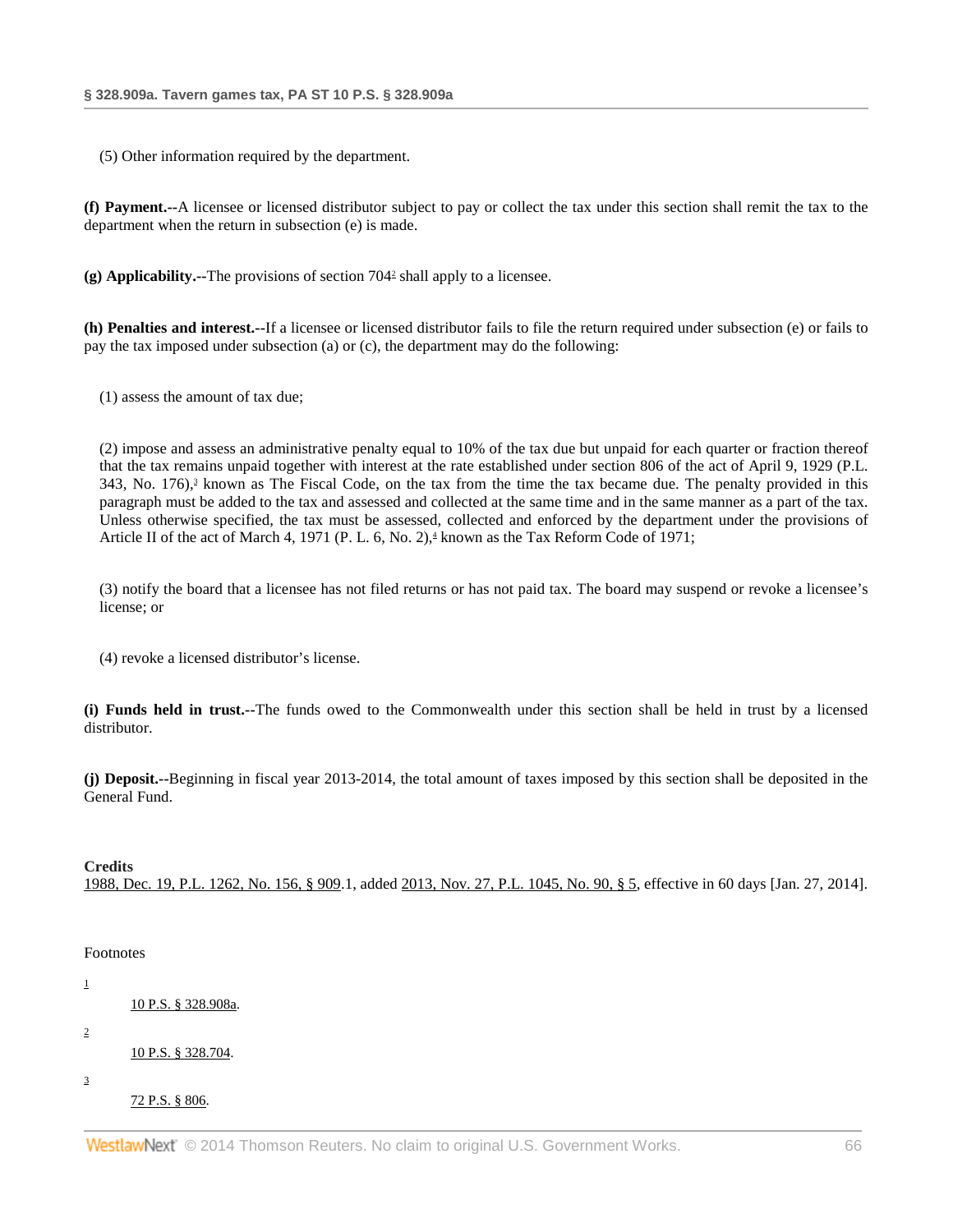<span id="page-66-0"></span>[4](#page-65-6)

# [72 P.S. § 7201 et seq.](http://www.westlaw.com/Link/Document/FullText?findType=L&pubNum=1000262&cite=PS72S7201&originatingDoc=NA535730078A411E3B3A7BFBD80104F8A&refType=LQ&originationContext=document&vr=3.0&rs=cblt1.0&transitionType=DocumentItem&contextData=(sc.DocLink))

10 P.S. § 328.909a, PA ST 10 P.S. § 328.909a Current through Regular Session Act 2014-5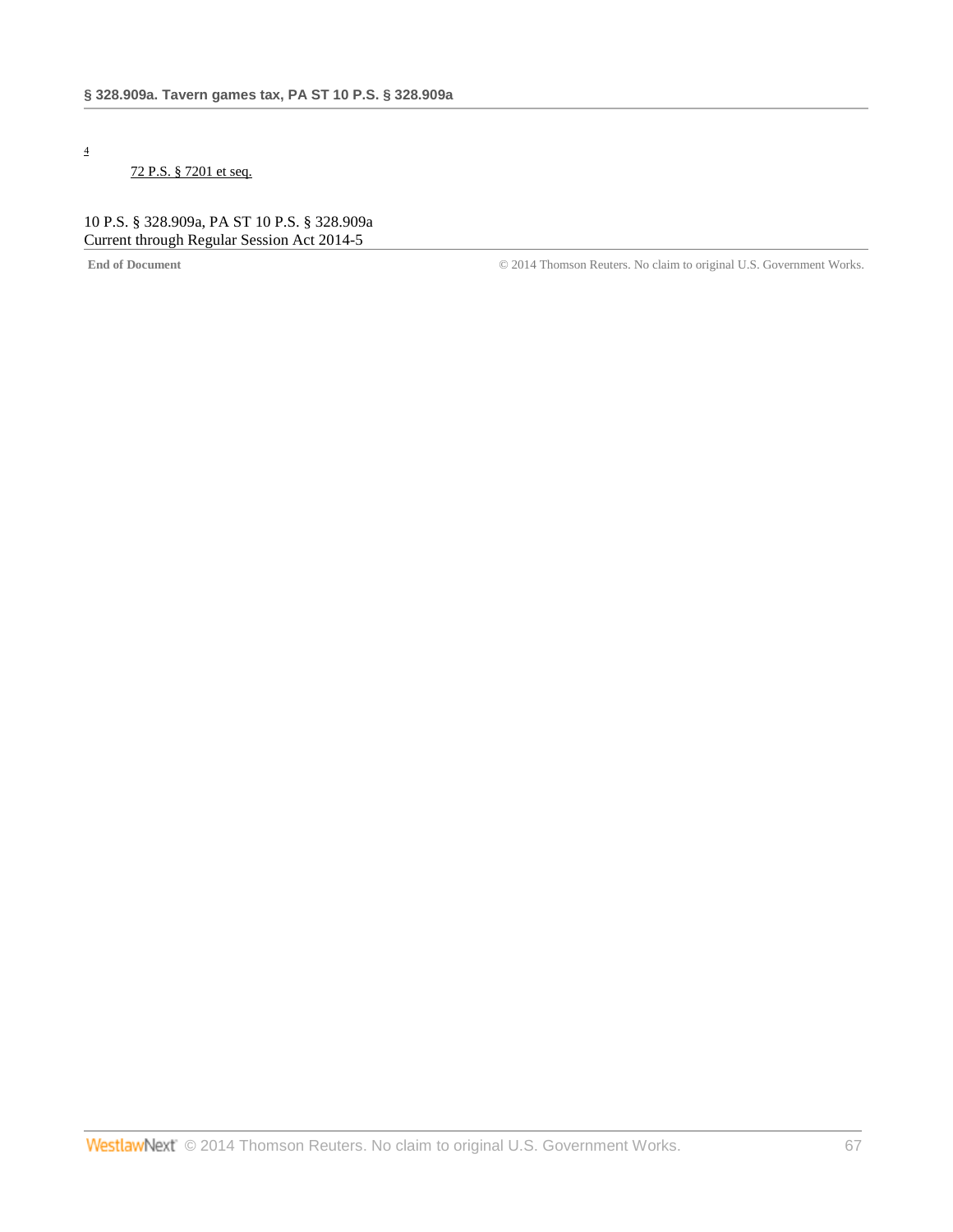## 10 P.S. § 328.909b

### § 328.909b. Host municipality tavern games tax

### Effective: January 27, 2014

<span id="page-67-1"></span><span id="page-67-0"></span>**[Currentness](#page-68-0)** 

**(a) Imposition.--**There is imposed a tax of 5% of the net revenue from tavern games sold by a licensed distributor to a licensee within this Commonwealth.

**(b) Collection.--**The tax imposed under subsection (a) must be collected by the licensed distributor from the licensee in an instance where the tavern game is required to be purchased from a licensed distributor under this act and must be paid to the Commonwealth and deposited into the restricted receipts account established in section 909.3.<sup>1</sup>

**(c) Other games.--**In an instance where the tavern game is not required to be purchased from a licensed distributor under this act, a tax of 5% is imposed upon the net revenue from tavern daily drawings and tavern raffles under section 908.[12](#page-68-2) and must be paid to the Commonwealth and deposited into the restricted receipts account established in section 909.3.

**(d) Requirement to collect and remit.--**Failure of a seller of tavern games to obtain a distributor's license does not relieve the seller from the requirement of collecting and remitting the tax imposed under this section.

**(e) Returns.--**A licensee or licensed distributor subject to this chapter shall file with the department, upon a form prescribed by the department, a host municipality tavern games tax return. The return must be filed under oath or affirmation of an authorized officer of the licensee or licensed distributor reporting the net revenue and the tax due under this section in the prior calendar quarter for licensees and in the prior calendar month for licensed distributors. A return is due by the 20th day following the end of the reporting period. The return must set forth the following:

(1) In the case of a licensed distributor, the total amount of net revenue for the tavern games sold to licensees in each host municipality in the prior calendar month, which must be calculated by indicating the number of each type of tavern game sold, the net revenue for each type of game and the host municipality of each licensee.

(2) In the case of a licensee, the amount of net revenue for the tavern games not purchased from a licensed distributor that the licensee operated in the prior calendar quarter.

- (3) Calculation of the tax due under this section.
- (4) For a licensee, the amount from tavern games distributed to a designated charity.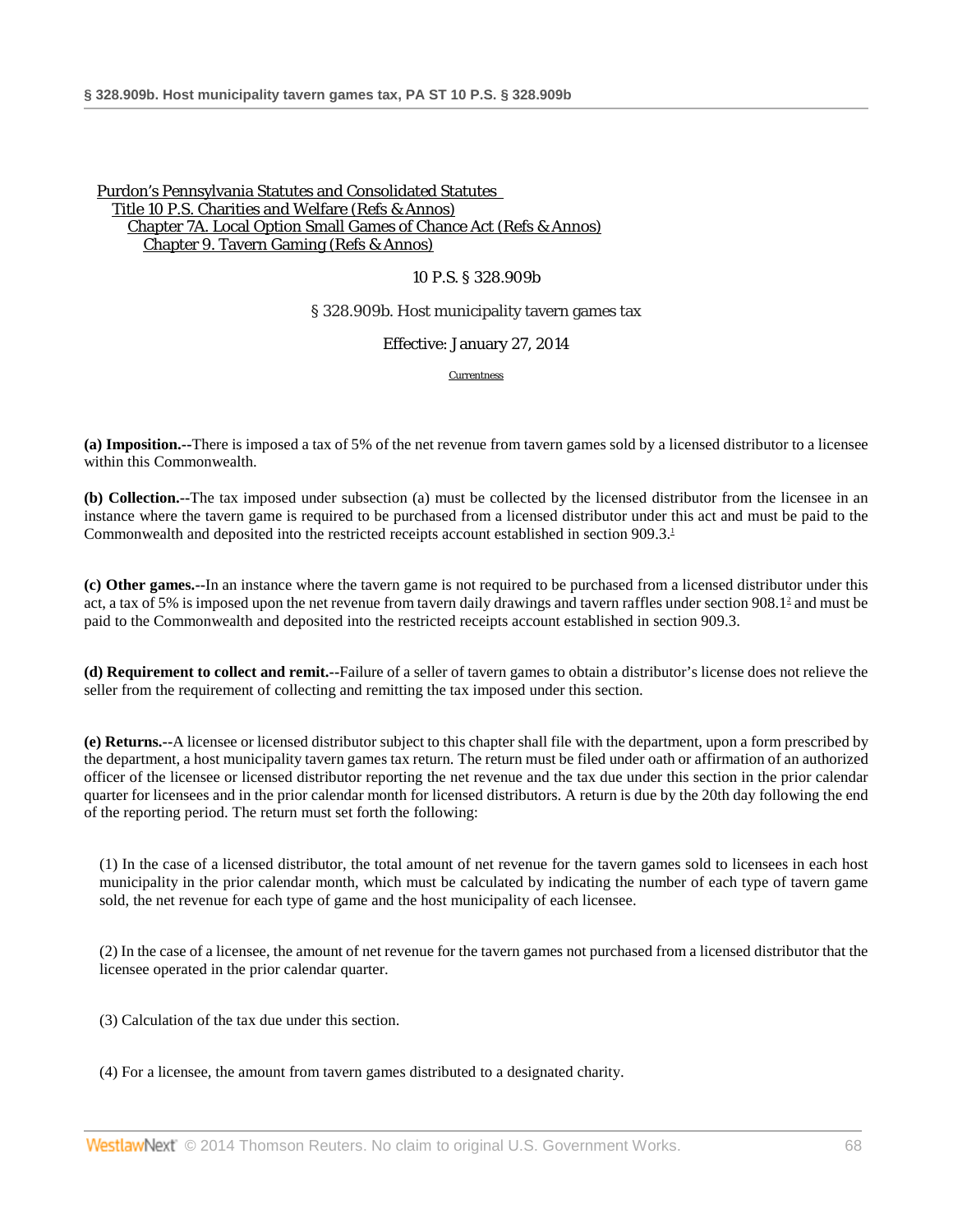(5) Other information required by the department.

**(f) Payment.--**A licensee or licensed distributor subject to pay or collect the tax under this section shall remit the tax to the department when the return in subsection (e) is made.

**(g) Penalties and interest.--**If a licensee or licensed distributor fails to file the return required under subsection (e) or fails to pay the tax imposed under subsection (a) or (c), the department may do the following:

(1) assess the amount of tax due;

<span id="page-68-5"></span>(2) impose and assess an administrative penalty equal to 10% of the tax due but unpaid for each quarter or fraction thereof that the tax remains unpaid together with interest at the rate established under section 806 of the act of April 9, 1929 (P.L. 343, No. 176), $\frac{3}{2}$  known as The Fiscal Code, on the tax from the time the tax became due. The penalty provided in this paragraph must be added to the tax and assessed and collected at the same time and in the same manner as a part of the tax. Unless otherwise specified, the tax must be assessed, collected and enforced by the department under the provisions of Article II of the act of March 4, 1971 (P. L. 6, No. 2), $\pm$  known as the Tax Reform Code of 1971;

<span id="page-68-6"></span>(3) notify the board that a licensee has not filed returns or has not paid tax. The board may suspend or revoke a licensee's license; or

(4) revoke a licensed distributor's license.

**(h) Funds held in trust.--**The funds owed to the Commonwealth under this section shall be held in trust by a licensed distributor.

**(i) Deposit.--**Beginning in fiscal year 2013-2014, the total amount of taxes imposed by this section shall be paid to the Commonwealth and deposited into the restricted receipts account established in section 909.3.

**Credits**

<span id="page-68-0"></span>[1988, Dec. 19, P.L. 1262, No. 156, § 909.](http://www.westlaw.com/Link/Document/FullText?findType=l&pubNum=1077005&cite=UUID(IDEC1AEEDA6-3943769C852-CE98C177453)&originationContext=document&vr=3.0&rs=cblt1.0&transitionType=DocumentItem&contextData=(sc.DocLink))2, added [2013, Nov. 27, P.L. 1045, No. 90, § 5,](http://www.westlaw.com/Link/Document/FullText?findType=l&pubNum=1077005&cite=UUID(IE928D4A05E-6211E3AED0A-E211C77CD8A)&originationContext=document&vr=3.0&rs=cblt1.0&transitionType=DocumentItem&contextData=(sc.DocLink)) effective in 60 days [Jan. 27, 2014].

#### Footnotes

<span id="page-68-4"></span><span id="page-68-3"></span><span id="page-68-2"></span><span id="page-68-1"></span>

| 1                       | <u>10 P.S. § 328.909c.</u> |
|-------------------------|----------------------------|
| $\overline{\mathbf{c}}$ |                            |
|                         | 10 P.S. § 328.908a.        |
| 3                       |                            |
|                         | 72 P.S. § 806.             |
| 4                       | 72 P.S. § 7201 et seq.     |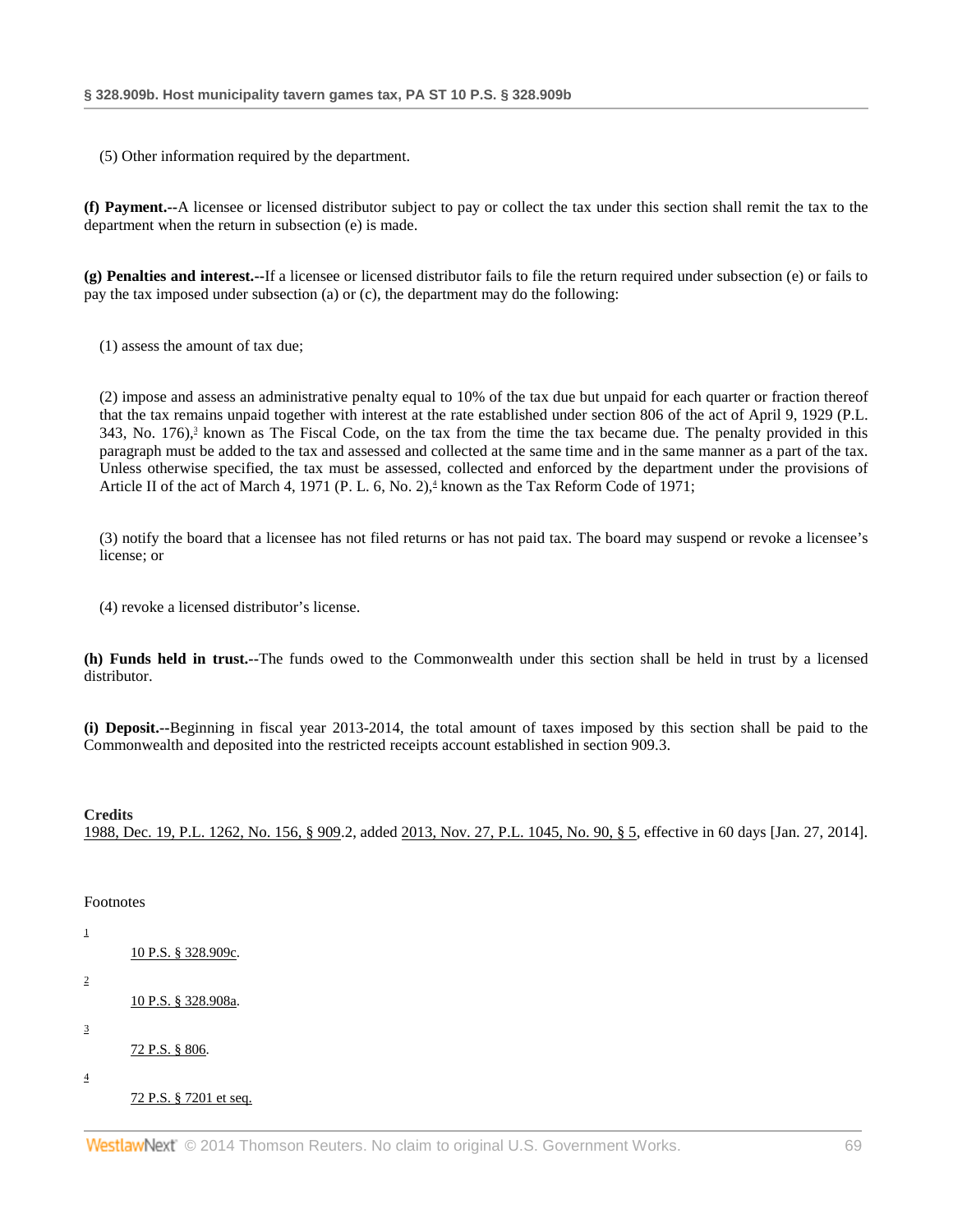10 P.S. § 328.909b, PA ST 10 P.S. § 328.909b Current through Regular Session Act 2014-5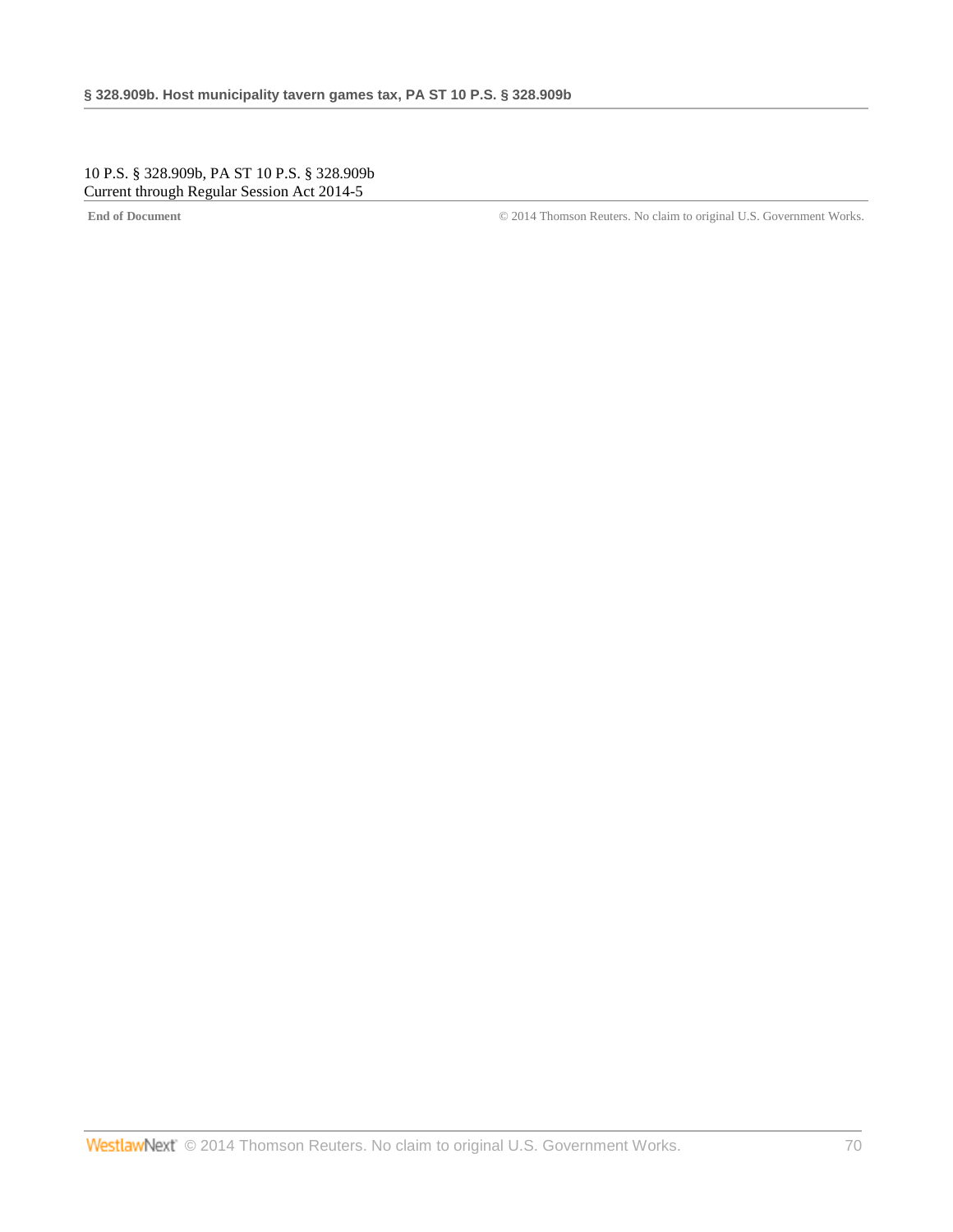### 10 P.S. § 328.909c

### § 328.909c. Restricted Receipts Account

Effective: January 27, 2014

<span id="page-70-2"></span>[Currentness](#page-70-0)

**(a) Account established.--**There is established within the General Fund a restricted receipts account to be known as the Host Municipality Tavern Games Local Share Account.

**(b) Distributions.--**The department shall make distributions from the Host Municipality Tavern Games Local Share Account to each host municipality. Each host municipality shall receive a distribution equal to the revenue remitted into the Host Municipality Tavern Games Local Share Account by:

(1) licensees located within the host municipality; and

(2) licensed distributors under section  $909.2<sup>1</sup>$  generated by purchases from licensees in the host municipality.

**(c) Payments to host municipalities.--**The department shall make payments to host municipalities within 60 days of the end of each calendar year.

### **Credits**

[1988, Dec. 19, P.L. 1262, No. 156, § 909.](http://www.westlaw.com/Link/Document/FullText?findType=l&pubNum=1077005&cite=UUID(IDEC1AEEDA6-3943769C852-CE98C177453)&originationContext=document&vr=3.0&rs=cblt1.0&transitionType=DocumentItem&contextData=(sc.DocLink))3, added [2013, Nov. 27, P.L. 1045, No. 90, § 5,](http://www.westlaw.com/Link/Document/FullText?findType=l&pubNum=1077005&cite=UUID(IE928D4A05E-6211E3AED0A-E211C77CD8A)&originationContext=document&vr=3.0&rs=cblt1.0&transitionType=DocumentItem&contextData=(sc.DocLink)) effective in 60 days [Jan. 27, 2014].

<span id="page-70-0"></span>Footnotes

<span id="page-70-1"></span>[1](#page-70-2)

[10 P.S. § 328.909b.](http://www.westlaw.com/Link/Document/FullText?findType=L&pubNum=1000262&cite=PS10S328.909B&originatingDoc=NAA87C10078A411E3B3A7BFBD80104F8A&refType=LQ&originationContext=document&vr=3.0&rs=cblt1.0&transitionType=DocumentItem&contextData=(sc.DocLink))

10 P.S. § 328.909c, PA ST 10 P.S. § 328.909c Current through Regular Session Act 2014-5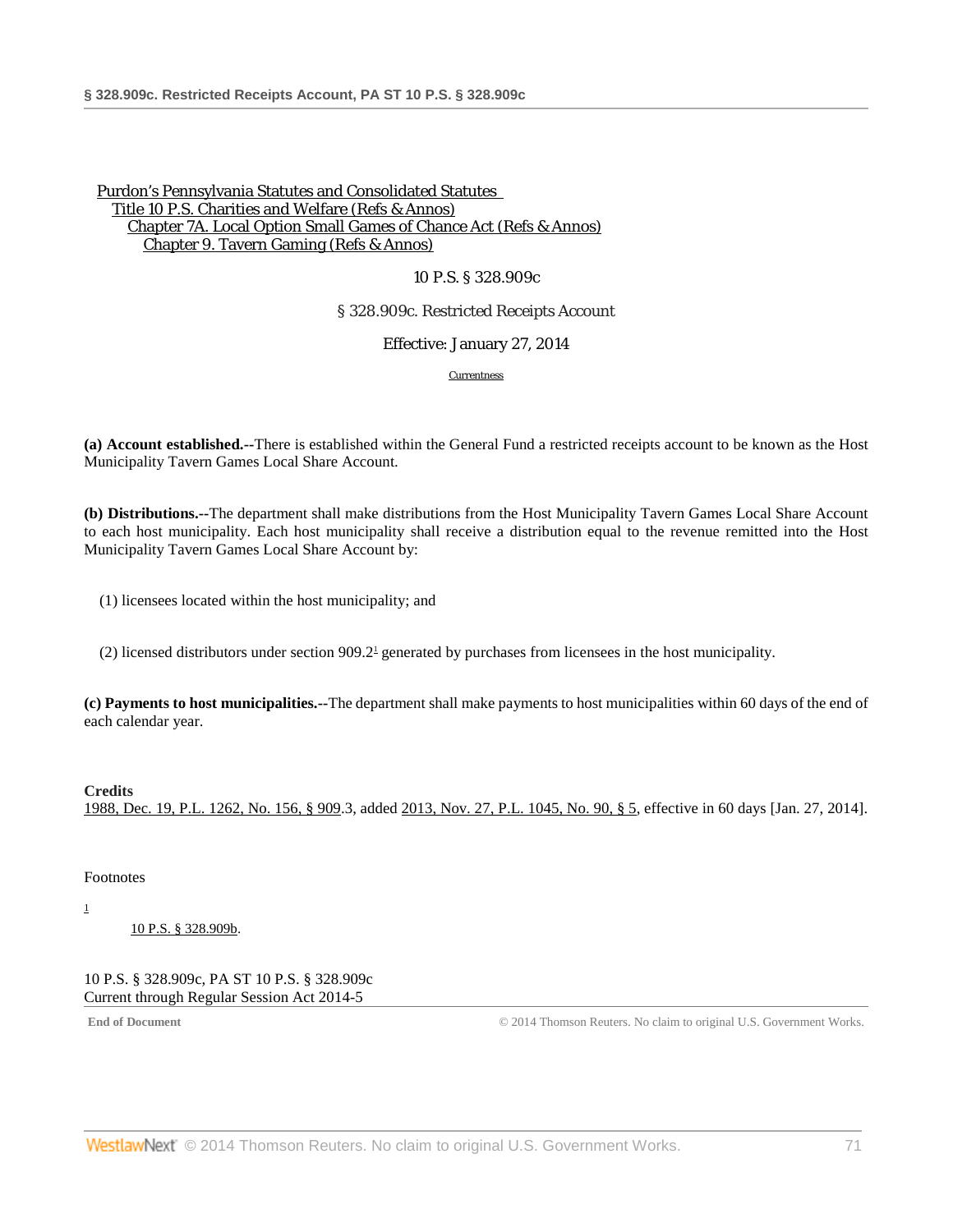### 10 P.S. § 328.910

## § 328.910. Regulation

### Effective: January 27, 2014

**[Currentness](#page-71-0)** 

The department shall enforce all revenue provisions of this chapter and may promulgate and enforce regulations relating to the enforcement, collection of tax and imposition of tax.

**Credits** [1988, Dec. 19, P.L. 1262, No. 156, § 910,](http://www.westlaw.com/Link/Document/FullText?findType=l&pubNum=1077005&cite=UUID(IDEC1AEEDA6-3943769C852-CE98C177453)&originationContext=document&vr=3.0&rs=cblt1.0&transitionType=DocumentItem&contextData=(sc.DocLink)) added [2013, Nov. 27, P.L. 1045, No. 90, § 5,](http://www.westlaw.com/Link/Document/FullText?findType=l&pubNum=1077005&cite=UUID(IE928D4A05E-6211E3AED0A-E211C77CD8A)&originationContext=document&vr=3.0&rs=cblt1.0&transitionType=DocumentItem&contextData=(sc.DocLink)) effective in 60 days [Jan. 27, 2014].

<span id="page-71-0"></span>10 P.S. § 328.910, PA ST 10 P.S. § 328.910 Current through Regular Session Act 2014-5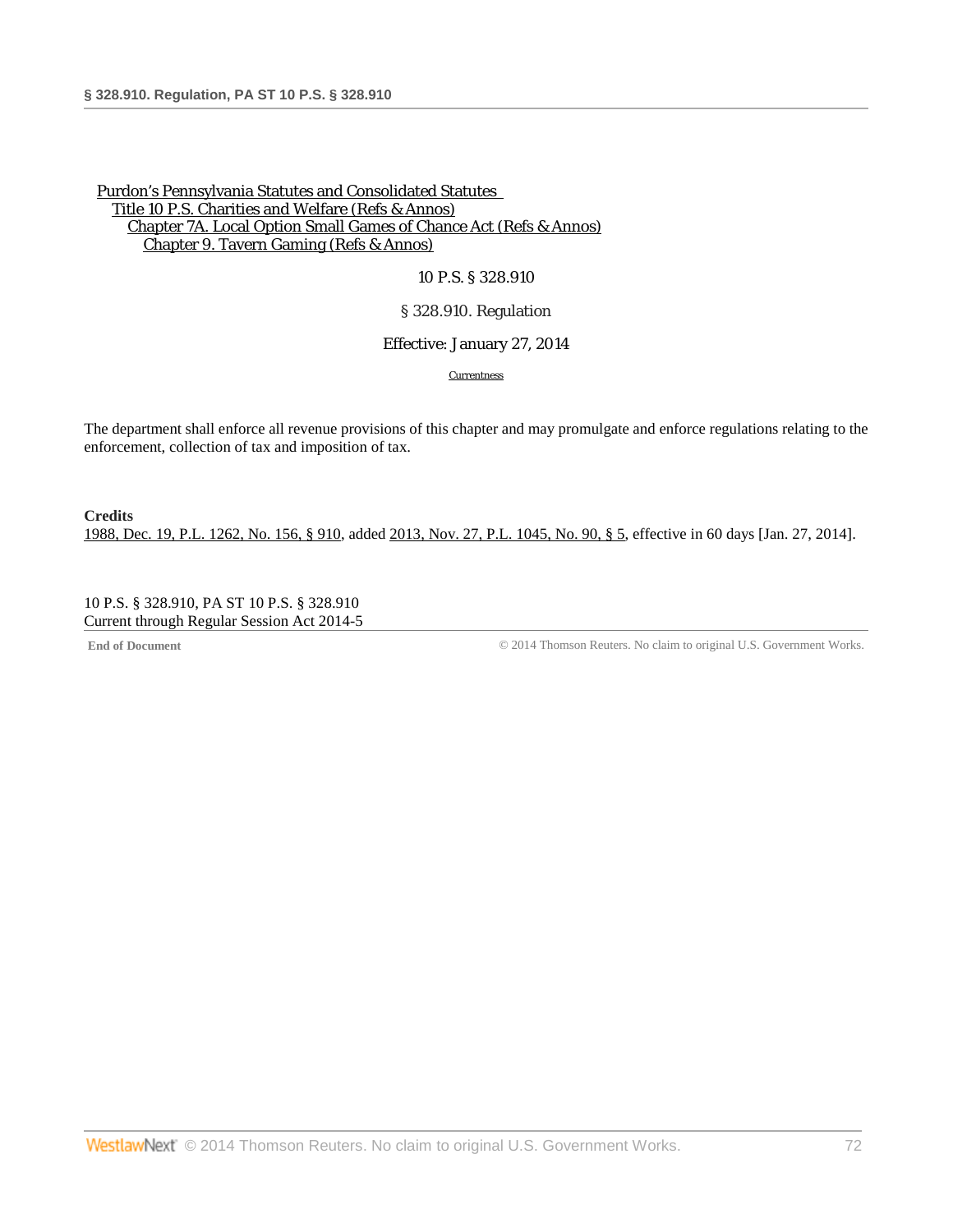10 P.S. § 328.911

## § 328.911. Invoice

# Effective: January 27, 2014

**[Currentness](#page-72-0)** 

A sale of a tavern game by a licensed distributor to a licensee must be documented by an invoice listing the names and types of games sold, quantities of each game sold, the net revenue of each game and the aggregate amount of tax due on the net revenue on each invoice. Failure to provide a correct invoice shall result in a penalty of 50% of the tax amount due payable to the Commonwealth.

**Credits** [1988, Dec. 19, P.L. 1262, No. 156, § 911,](http://www.westlaw.com/Link/Document/FullText?findType=l&pubNum=1077005&cite=UUID(IDEC1AEEDA6-3943769C852-CE98C177453)&originationContext=document&vr=3.0&rs=cblt1.0&transitionType=DocumentItem&contextData=(sc.DocLink)) added [2013, Nov. 27, P.L. 1045, No. 90, § 5,](http://www.westlaw.com/Link/Document/FullText?findType=l&pubNum=1077005&cite=UUID(IE928D4A05E-6211E3AED0A-E211C77CD8A)&originationContext=document&vr=3.0&rs=cblt1.0&transitionType=DocumentItem&contextData=(sc.DocLink)) effective in 60 days [Jan. 27, 2014].

<span id="page-72-0"></span>10 P.S. § 328.911, PA ST 10 P.S. § 328.911 Current through Regular Session Act 2014-5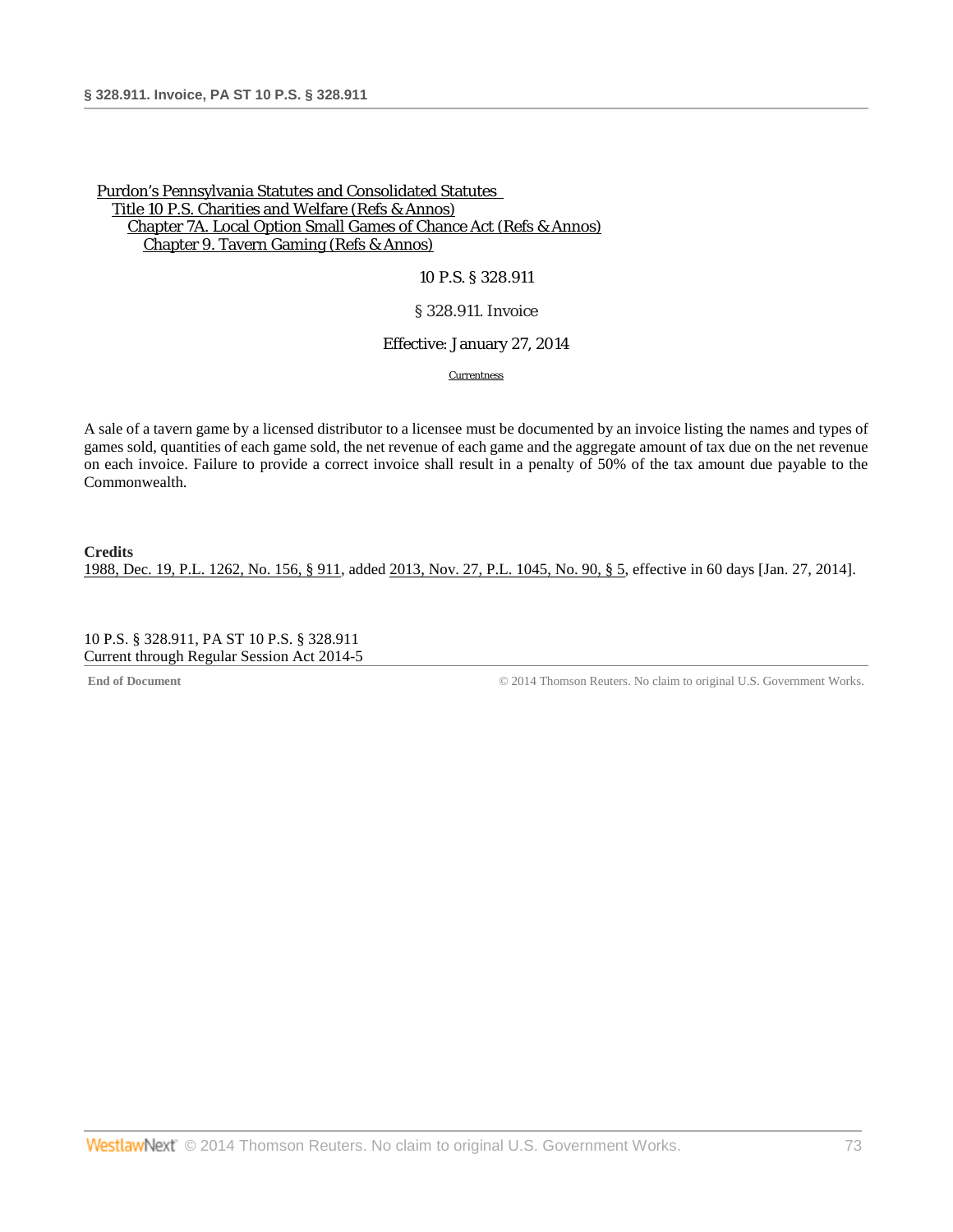#### 10 P.S. § 328.912

#### § 328.912. Reports

#### Effective: January 27, 2014

<span id="page-73-2"></span>[Currentness](#page-73-0)

A licensee shall submit an annual report to the board and the department for the preceding year on a form and in a manner prescribed by the department. The department shall develop a schedule for the submission of the annual report. The report shall include:

(1) Prizes awarded as required under section 335 of the act of March 4, 1971 (P.L. 6, No. 2), known as the Tax Reform Code of 1971.

(2) Net revenue received from each tavern game conducted, itemized by week.

(3) Amount of prizes paid from all tavern games, itemized by week.

(4) Amount of tax remitted to the department.

(5) Amount given to designated charities from tavern raffles.

(6) Other information as required by the department.

#### **Credits**

<span id="page-73-0"></span>[1988, Dec. 19, P.L. 1262, No. 156, § 912,](http://www.westlaw.com/Link/Document/FullText?findType=l&pubNum=1077005&cite=UUID(IDEC1AEEDA6-3943769C852-CE98C177453)&originationContext=document&vr=3.0&rs=cblt1.0&transitionType=DocumentItem&contextData=(sc.DocLink)) added [2013, Nov. 27, P.L. 1045, No. 90, § 5,](http://www.westlaw.com/Link/Document/FullText?findType=l&pubNum=1077005&cite=UUID(IE928D4A05E-6211E3AED0A-E211C77CD8A)&originationContext=document&vr=3.0&rs=cblt1.0&transitionType=DocumentItem&contextData=(sc.DocLink)) effective in 60 days [Jan. 27, 2014].

#### Footnotes

<span id="page-73-1"></span>[1](#page-73-2)

[72 P.S. § 7335.](http://www.westlaw.com/Link/Document/FullText?findType=L&pubNum=1000262&cite=PS72S7335&originatingDoc=NA5CCA9F078A411E39350AFA630FAB3FA&refType=LQ&originationContext=document&vr=3.0&rs=cblt1.0&transitionType=DocumentItem&contextData=(sc.DocLink))

#### 10 P.S. § 328.912, PA ST 10 P.S. § 328.912 Current through Regular Session Act 2014-5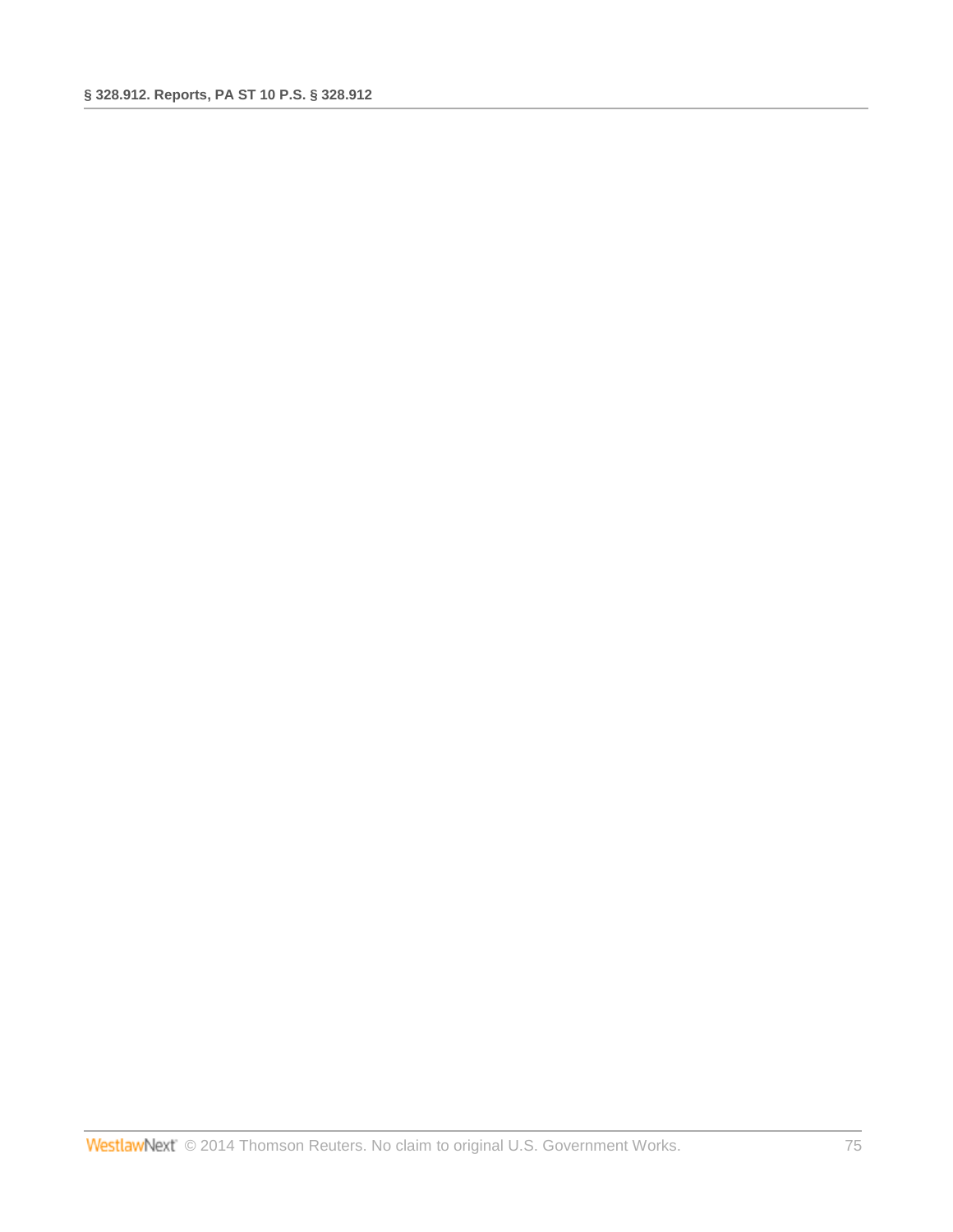## 10 P.S. § 328.913

### § 328.913. Enforcement

## Effective: January 27, 2014

<span id="page-75-0"></span>[Currentness](#page-76-0)

**(a) Board.--**The board may, following notice and hearing, impose penalties or suspend or revoke a license under this chapter.

**(b) Authority of department.--**Notwithstanding any law to the contrary, the department may report violations of this chapter to the board and to the Bureau of Liquor Control Enforcement.

**(c) Penalties.--**The board may impose a civil penalty for a violation of this chapter in accordance with the following:

- (1) Up to \$2,000 for an initial violation.
- (2) Up to \$3,000 for a second violation.
- (3) Up to \$5,000 for a third violation.

**(d) Criminal penalty.--**A violation of this chapter shall be a misdemeanor of the third degree. A second or subsequent offense shall be a misdemeanor of the second degree.

**(e) Administrative law judge.--**An administrative law judge under section 212 of the act of April 12, 1951 (P.L. 90, No. 21[\),1](#page-76-1) known as the Liquor Code, may impose the penalties under this section following the issuance of a citation by the Bureau of Liquor Control Enforcement.

### **(f) Suspension, revocation or failure to renew.--**

(1) In addition to any other sanctions the board may impose under this chapter or under the Liquor Code, the board may, at its discretion, suspend, revoke or deny renewal of any license issued under this chapter if it receives any information from any source and determines that:

(i) The applicant or any of its officers, directors, owners or employees:

(A) Is in violation of any provision of this chapter.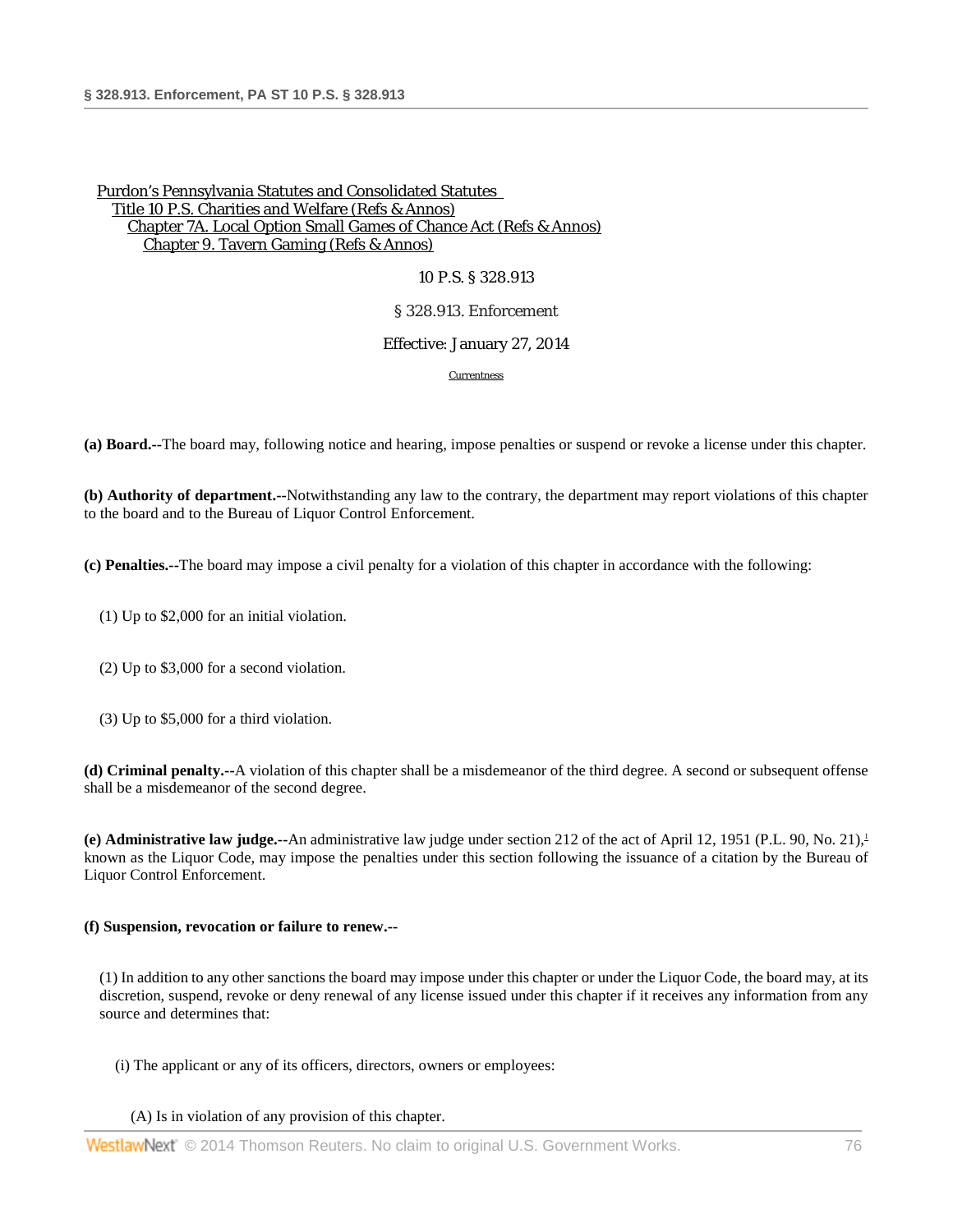(B) Furnished the board with false or misleading information.

(ii) The information contained in the applicant's initial application or any renewal application is no longer true and correct.

(2) In the event of a revocation, suspension or failure to renew, the applicant's authorization to conduct the previously approved activity shall immediately cease, and all fees paid in connection therewith shall be deemed to be forfeited. in the event of a suspension, the applicant's authorization to conduct the previously approved activity shall immediately cease until the board has notified the applicant that the suspension is no longer in effect.

**Credits** [1988, Dec. 19, P.L. 1262, No. 156, § 913,](http://www.westlaw.com/Link/Document/FullText?findType=l&pubNum=1077005&cite=UUID(IDEC1AEEDA6-3943769C852-CE98C177453)&originationContext=document&vr=3.0&rs=cblt1.0&transitionType=DocumentItem&contextData=(sc.DocLink)) added [2013, Nov. 27, P.L. 1045, No. 90, § 5,](http://www.westlaw.com/Link/Document/FullText?findType=l&pubNum=1077005&cite=UUID(IE928D4A05E-6211E3AED0A-E211C77CD8A)&originationContext=document&vr=3.0&rs=cblt1.0&transitionType=DocumentItem&contextData=(sc.DocLink)) effective in 60 days [Jan. 27, 2014].

<span id="page-76-0"></span>Footnotes

<span id="page-76-1"></span>[1](#page-75-0)

[47 P.S. § 2-212.](http://www.westlaw.com/Link/Document/FullText?findType=L&pubNum=1000262&cite=PS47S2-212&originatingDoc=NAAE45FF078A411E39977B8BBA3353497&refType=LQ&originationContext=document&vr=3.0&rs=cblt1.0&transitionType=DocumentItem&contextData=(sc.DocLink))

10 P.S. § 328.913, PA ST 10 P.S. § 328.913 Current through Regular Session Act 2014-5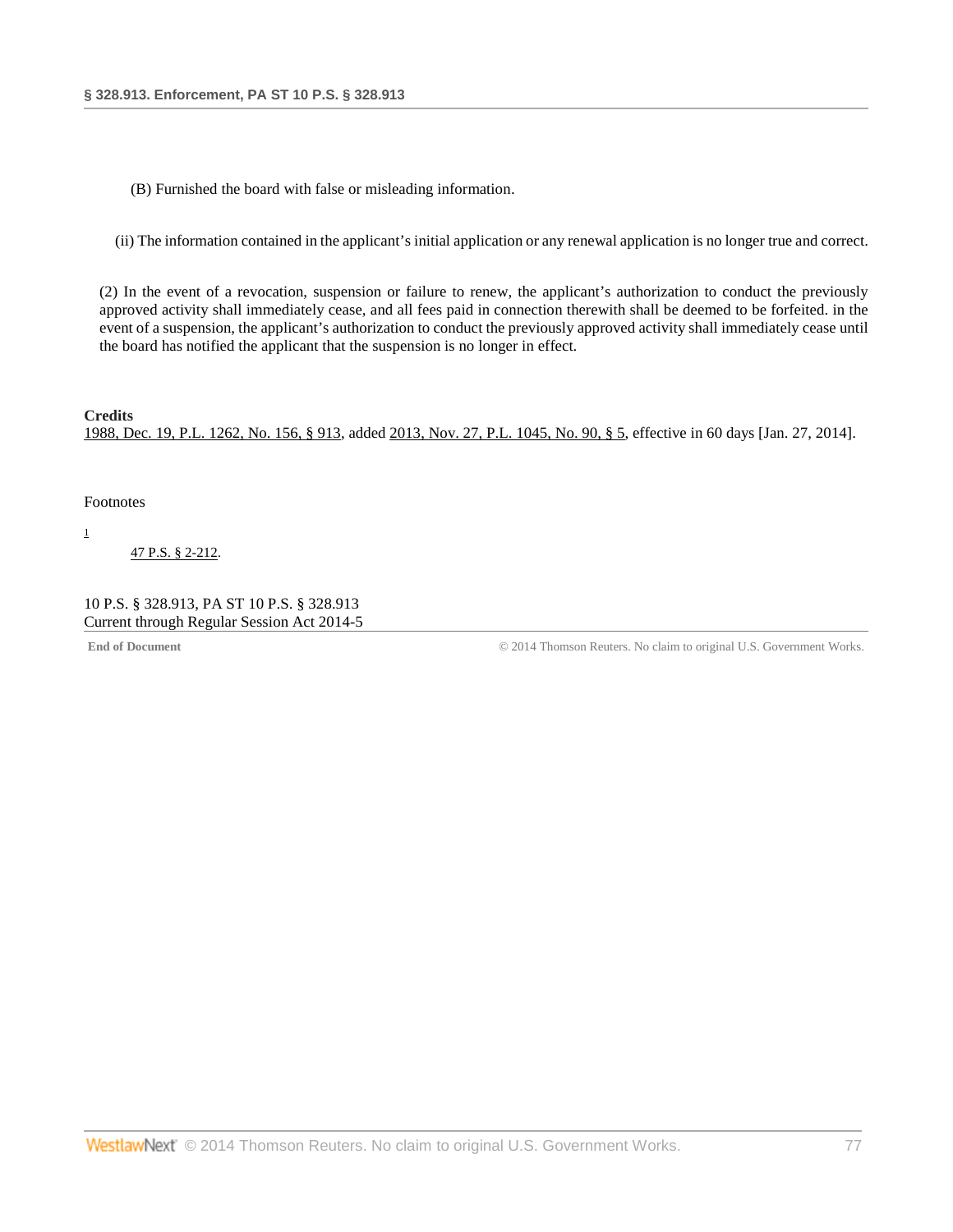## 10 P.S. § 328.914

## § 328.914. Prohibitions

## Effective: January 27, 2014

#### [Currentness](#page-77-0)

The following shall apply to any license authorized or issued under this chapter:

(1) No license may be issued to a restaurant licensee whose place of business is located in a licensed facility as defined in  $\frac{4}{3}$ [Pa.C.S. § 1103](http://www.westlaw.com/Link/Document/FullText?findType=L&pubNum=1000262&cite=PA04S1103&originatingDoc=NA9BEF2C078A411E39350AFA630FAB3FA&refType=LQ&originationContext=document&vr=3.0&rs=cblt1.0&transitionType=DocumentItem&contextData=(sc.DocLink)) (relating to definitions).

(2) No license may be issued to a place of business on the grounds of a facility where a major league sports team conducts games or races.

<span id="page-77-1"></span>(3) No license may be issued to a place of business that has been decreed a nuisance pursuant to section 611 of the act of April 12, 1951 (P.L. 90, No. 21),<sup> $\perp$ </sup> known as the Liquor Code.

(4) The board shall be prohibited from issuing a license to any person who has been convicted of a felony offense or misdemeanor gambling offense in any jurisdiction unless 15 years have elapsed from the date of conviction of the offense.

(5) It shall be unlawful for an individual under 21 years of age to play or attempt to play or otherwise participate in a tavern game.

(6) It shall be unlawful for a licensee to permit an employee under 18 years of age to operate tavern games.

(7) It shall be unlawful for an owner, officer or employee of a licensee to sell, operate or otherwise participate in the conduct of tavern games if the employee has been convicted in any jurisdiction of a felony or a misdemeanor gambling offense unless 15 years have elapsed from the date of conviction of the offense.

(8) It shall be unlawful for an owner or officer of a licensee or for an employee of the licensee who operates the tavern game to participate in the game. This paragraph shall not apply to a raffle.

# <span id="page-77-0"></span>**Credits** [1988, Dec. 19, P.L. 1262, No. 156, § 914,](http://www.westlaw.com/Link/Document/FullText?findType=l&pubNum=1077005&cite=UUID(IDEC1AEEDA6-3943769C852-CE98C177453)&originationContext=document&vr=3.0&rs=cblt1.0&transitionType=DocumentItem&contextData=(sc.DocLink)) added [2013, Nov. 27, P.L. 1045, No. 90, § 5,](http://www.westlaw.com/Link/Document/FullText?findType=l&pubNum=1077005&cite=UUID(IE928D4A05E-6211E3AED0A-E211C77CD8A)&originationContext=document&vr=3.0&rs=cblt1.0&transitionType=DocumentItem&contextData=(sc.DocLink)) effective in 60 days [Jan. 27, 2014].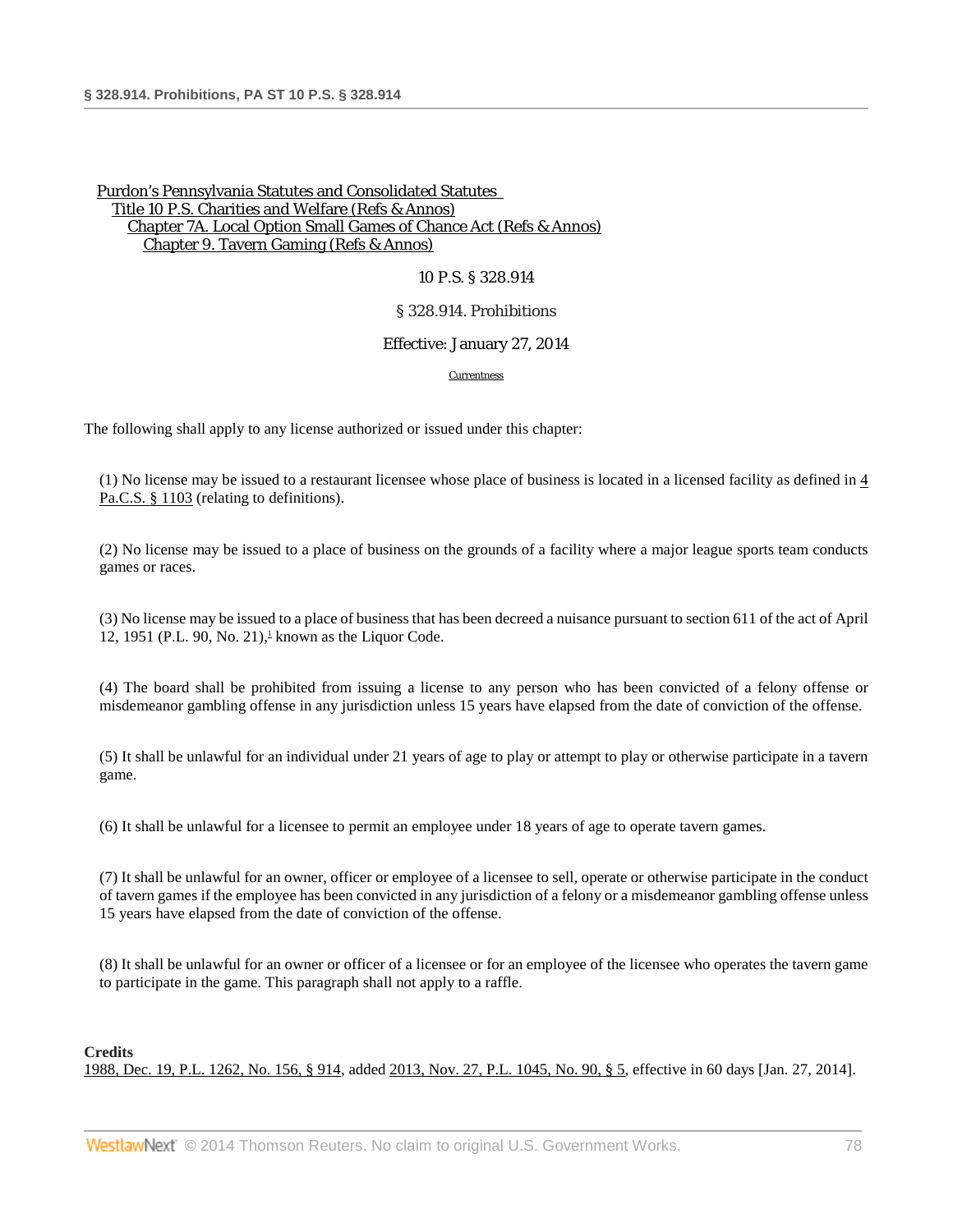Footnotes

<span id="page-78-0"></span>[1](#page-77-1)

[47 P.S. § 6-611.](http://www.westlaw.com/Link/Document/FullText?findType=L&pubNum=1000262&cite=PS47S6-611&originatingDoc=NA9BEF2C078A411E39350AFA630FAB3FA&refType=LQ&originationContext=document&vr=3.0&rs=cblt1.0&transitionType=DocumentItem&contextData=(sc.DocLink))

10 P.S. § 328.914, PA ST 10 P.S. § 328.914 Current through Regular Session Act 2014-5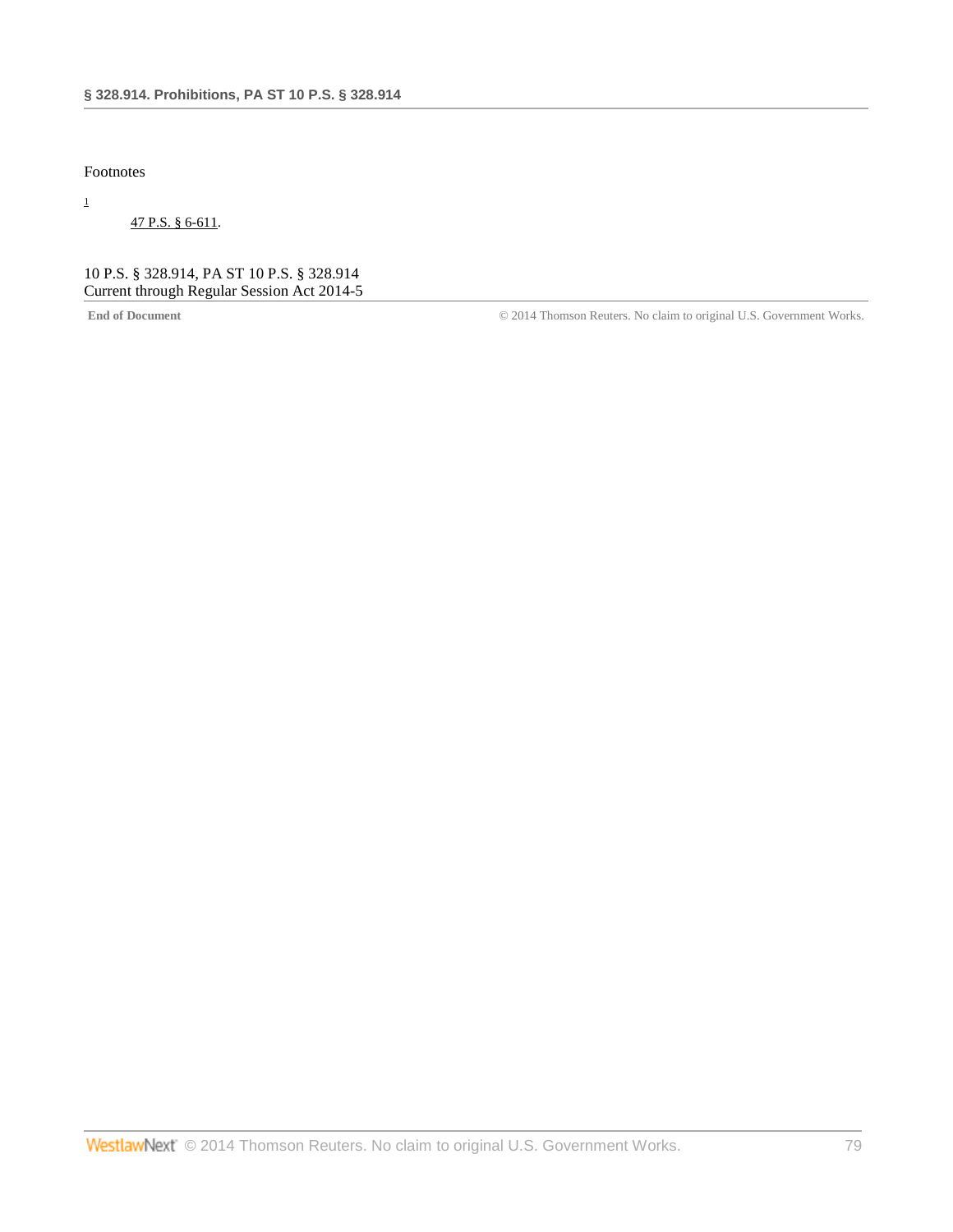## 10 P.S. § 328.915

## § 328.915. Applicability

### <span id="page-79-4"></span>Effective: January 27, 2014

#### [Currentness](#page-79-0)

<span id="page-79-3"></span>**(a) Local option.--**This chapter applies only to restaurant licensees located in municipalities which have exercised the option under section  $703.1$  $703.1$ 

**(b) Advertising.--**Section 70[42](#page-79-2) shall apply to all licenses awarded under this chapter.

**(c) Limitation and abrogation.--**Nothing in this chapter is intended to limit or otherwise abrogate the applicability of any provision of this act.

### **Credits**

<span id="page-79-0"></span>[1988, Dec. 19, P.L. 1262, No. 156, § 915,](http://www.westlaw.com/Link/Document/FullText?findType=l&pubNum=1077005&cite=UUID(IDEC1AEEDA6-3943769C852-CE98C177453)&originationContext=document&vr=3.0&rs=cblt1.0&transitionType=DocumentItem&contextData=(sc.DocLink)) added [2013, Nov. 27, P.L. 1045, No. 90, § 5,](http://www.westlaw.com/Link/Document/FullText?findType=l&pubNum=1077005&cite=UUID(IE928D4A05E-6211E3AED0A-E211C77CD8A)&originationContext=document&vr=3.0&rs=cblt1.0&transitionType=DocumentItem&contextData=(sc.DocLink)) effective in 60 days [Jan. 27, 2014].

### Footnotes

<span id="page-79-1"></span>[1](#page-79-3)

[10 P.S. § 328.703.](http://www.westlaw.com/Link/Document/FullText?findType=L&pubNum=1000262&cite=PS10S328.703&originatingDoc=NA565D1D078A411E3B3A7BFBD80104F8A&refType=LQ&originationContext=document&vr=3.0&rs=cblt1.0&transitionType=DocumentItem&contextData=(sc.DocLink))

<span id="page-79-2"></span>[2](#page-79-4)

[10 P.S. § 328.704.](http://www.westlaw.com/Link/Document/FullText?findType=L&pubNum=1000262&cite=PS10S328.704&originatingDoc=NA565D1D078A411E3B3A7BFBD80104F8A&refType=LQ&originationContext=document&vr=3.0&rs=cblt1.0&transitionType=DocumentItem&contextData=(sc.DocLink))

#### 10 P.S. § 328.915, PA ST 10 P.S. § 328.915 Current through Regular Session Act 2014-5